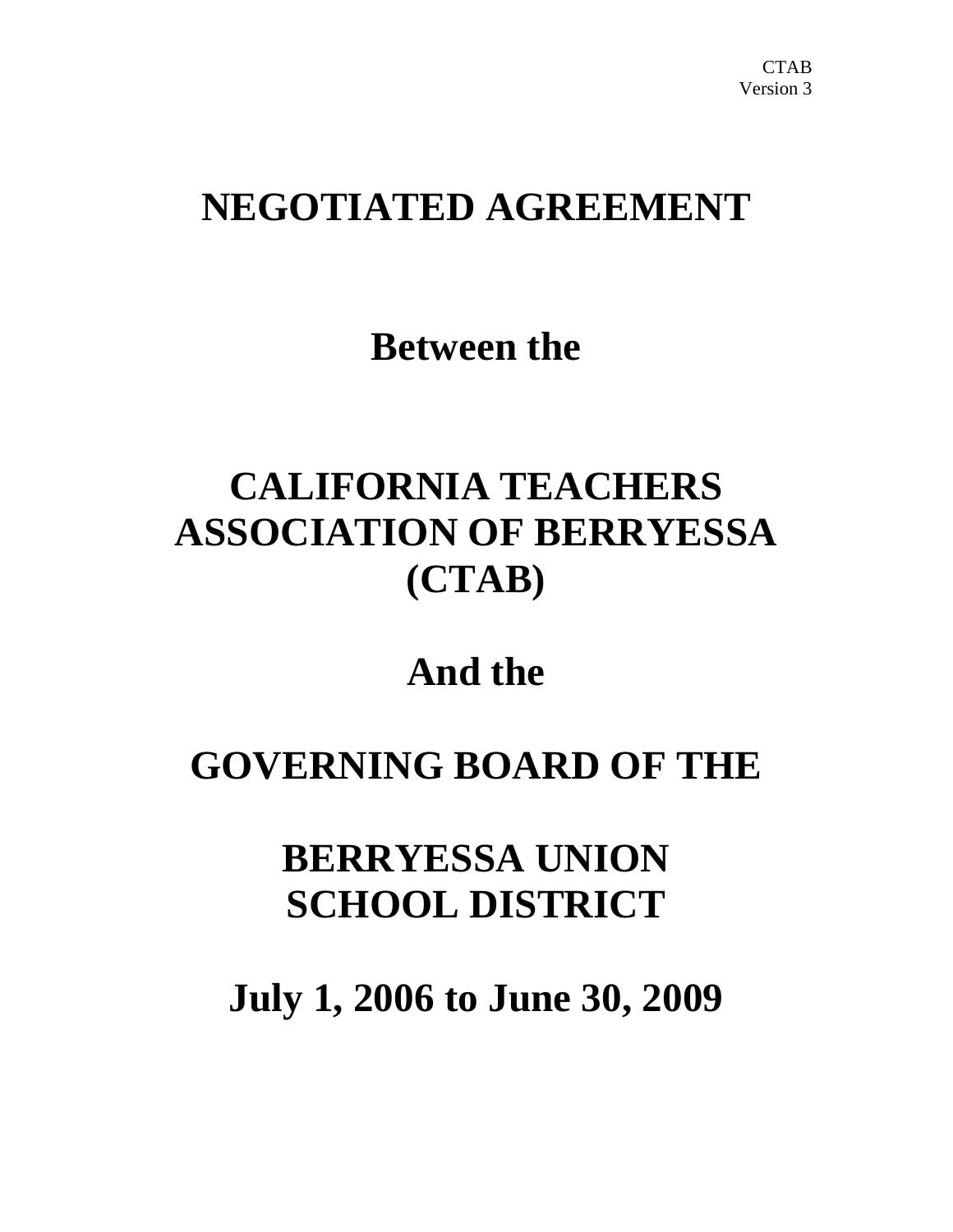| <b>ARTICLE 1:</b> |  |
|-------------------|--|
| 1.1               |  |
| 1.2               |  |
| <b>ARTICLE 2:</b> |  |
| 2.1               |  |
| 2.2               |  |
| <b>ARTICLE 3:</b> |  |
| 3.1               |  |
| 3.2               |  |
| 3.3               |  |
| <b>ARTICLE 4:</b> |  |
| 4.1               |  |
| 4.2               |  |
| 4.3               |  |
| 4.3.1             |  |
| 4.3.2             |  |
| 4.3.3             |  |
| 4.3.4             |  |
| 4.4               |  |
| 4.5               |  |
| 4.6               |  |
| 4.7               |  |
|                   |  |
| 4.8<br>4.9        |  |
|                   |  |
| 4.10              |  |
| <b>ARTICLE 5:</b> |  |
| 5.1               |  |
| 5.2               |  |
| 5.3               |  |
| 5.4               |  |
| 5.5               |  |
| 5.6               |  |
| 5.7               |  |
| 5.8               |  |
| <b>ARTICLE 6:</b> |  |
| <b>ARTICLE 7:</b> |  |
| 7.1               |  |
| 7.2               |  |
| 7.3               |  |
| 7.3.1             |  |
| 7.3.2             |  |
| 7.3.3             |  |
| 7.3.4             |  |
| 7.4               |  |
| 7.5               |  |
| 7.6               |  |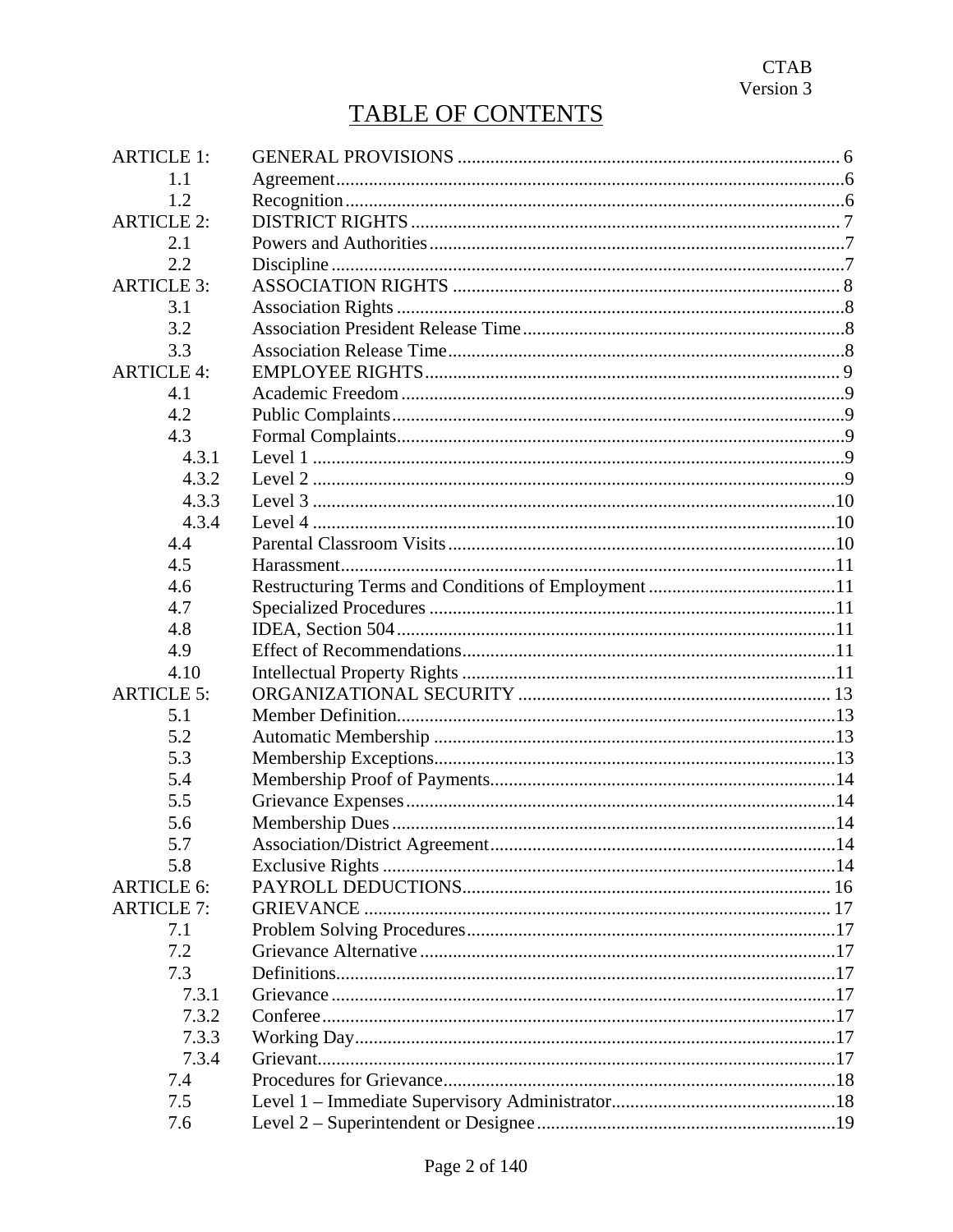| 7.7                |                                                                    |  |  |  |
|--------------------|--------------------------------------------------------------------|--|--|--|
| 7.8                |                                                                    |  |  |  |
| 7.8.1              |                                                                    |  |  |  |
| 7.8.2              |                                                                    |  |  |  |
| 7.8.3              |                                                                    |  |  |  |
| 7.9                |                                                                    |  |  |  |
| <b>ARTICLE 8:</b>  |                                                                    |  |  |  |
| <b>ARTICLE 9:</b>  |                                                                    |  |  |  |
| 9.1                |                                                                    |  |  |  |
| 9.2                |                                                                    |  |  |  |
| 9.3                |                                                                    |  |  |  |
| 9.4                |                                                                    |  |  |  |
| 9.5                |                                                                    |  |  |  |
| 9.6                |                                                                    |  |  |  |
| 9.7                |                                                                    |  |  |  |
| 9.8                |                                                                    |  |  |  |
| 9.9                |                                                                    |  |  |  |
| <b>ARTICLE 10:</b> |                                                                    |  |  |  |
| 10.1               |                                                                    |  |  |  |
| 10.1.1             |                                                                    |  |  |  |
| 10.1.2             | District Supplemental Benefits Contribution for Medical Premiums25 |  |  |  |
| 10.2               |                                                                    |  |  |  |
| 10.3               |                                                                    |  |  |  |
| 10.4               |                                                                    |  |  |  |
| 10.5               |                                                                    |  |  |  |
| 10.6               |                                                                    |  |  |  |
| <b>ARTICLE 11:</b> |                                                                    |  |  |  |
| 11.1               |                                                                    |  |  |  |
| 11.2               |                                                                    |  |  |  |
| 11.3               |                                                                    |  |  |  |
| 11.4               |                                                                    |  |  |  |
| 11.5               |                                                                    |  |  |  |
| 11.6               |                                                                    |  |  |  |
| <b>ARTICLE 12:</b> | ASSIGNMENT, TRANSFER, AND FILLING OF VACANCIES 30                  |  |  |  |
| 12.1               |                                                                    |  |  |  |
| 12.2               |                                                                    |  |  |  |
| 12.3               |                                                                    |  |  |  |
| 12.4               |                                                                    |  |  |  |
| 12.5               |                                                                    |  |  |  |
| 12.5.1             |                                                                    |  |  |  |
| 12.5.2             |                                                                    |  |  |  |
| 12.5.3             |                                                                    |  |  |  |
| 12.6               |                                                                    |  |  |  |
| 12.6.1             | Criteria for Transferring Teachers due to School Closure34         |  |  |  |
| 12.6.2             | Moving Assistance for Teachers Transferred due to School Closure34 |  |  |  |
| <b>ARTICLE 13:</b> |                                                                    |  |  |  |
| 13.1               |                                                                    |  |  |  |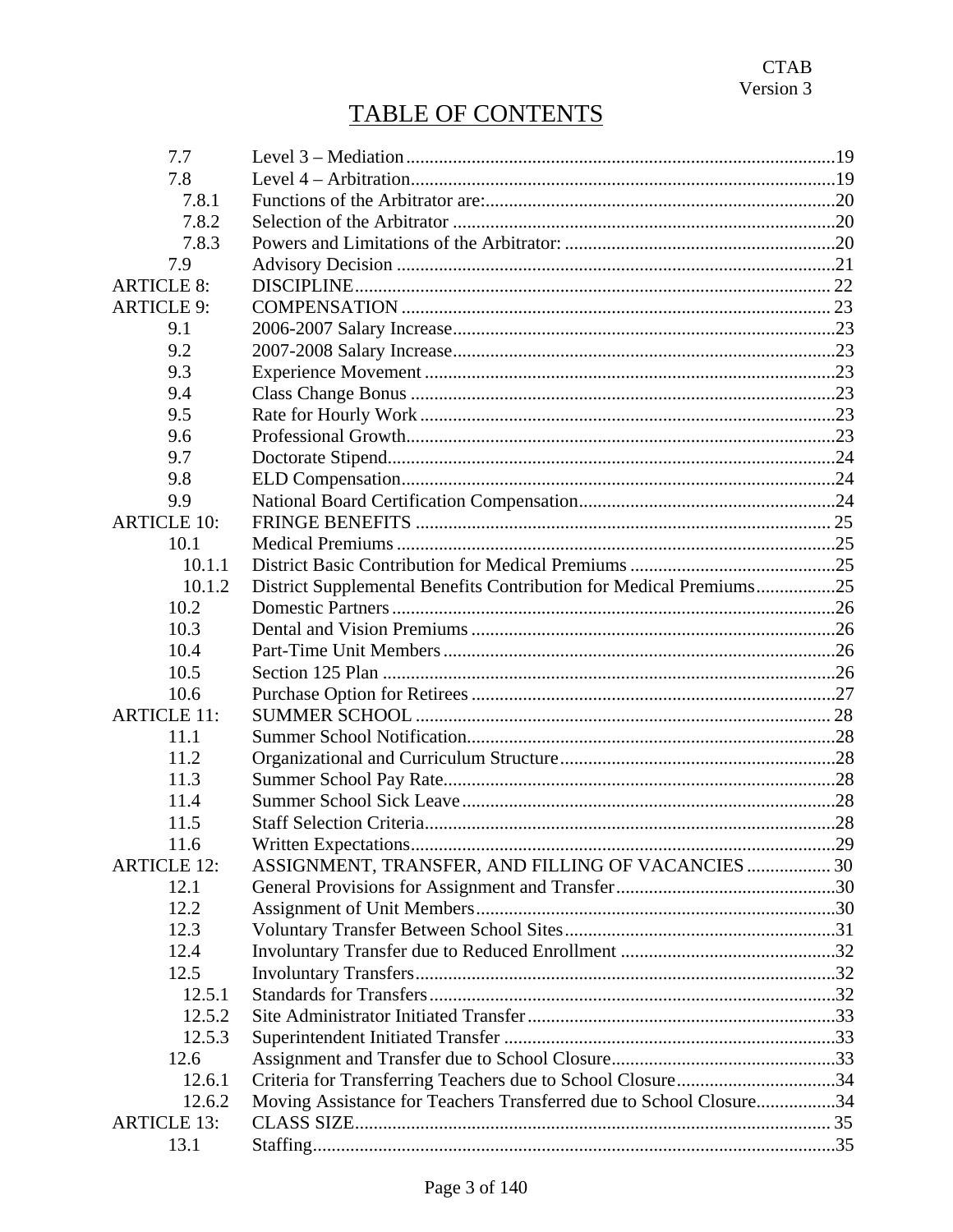| 13.2               |                                                                         |  |  |  |  |
|--------------------|-------------------------------------------------------------------------|--|--|--|--|
| 13.3               |                                                                         |  |  |  |  |
| 13.4               |                                                                         |  |  |  |  |
| <b>ARTICLE 14:</b> |                                                                         |  |  |  |  |
| 14.1               |                                                                         |  |  |  |  |
| 14.2               |                                                                         |  |  |  |  |
| 14.3               |                                                                         |  |  |  |  |
| 14.4               |                                                                         |  |  |  |  |
| 14.5               |                                                                         |  |  |  |  |
| 14.6               |                                                                         |  |  |  |  |
| 14.7               |                                                                         |  |  |  |  |
| 14.8               |                                                                         |  |  |  |  |
| 14.8.2             |                                                                         |  |  |  |  |
| 14.9               |                                                                         |  |  |  |  |
| 14.10              |                                                                         |  |  |  |  |
| 14.11              |                                                                         |  |  |  |  |
| 14.12              |                                                                         |  |  |  |  |
| <b>ARTICLE 15:</b> |                                                                         |  |  |  |  |
| 15.1               |                                                                         |  |  |  |  |
| 15.1.1             |                                                                         |  |  |  |  |
| 15.1.2             | Observation Procedures for Temporary and Probationary Teachers42        |  |  |  |  |
| 15.1.3             |                                                                         |  |  |  |  |
| 15.1.4             |                                                                         |  |  |  |  |
| 15.2               |                                                                         |  |  |  |  |
| 15.3               | Evaluation of Certificated Staff Assigned or Reassigned After the       |  |  |  |  |
|                    |                                                                         |  |  |  |  |
| 15.4               |                                                                         |  |  |  |  |
| 15.5               | Assistance Plan and Participation in the Peer Assistance Program 45     |  |  |  |  |
| 15.6               |                                                                         |  |  |  |  |
| 15.7               |                                                                         |  |  |  |  |
| <b>ARTICLE 16:</b> |                                                                         |  |  |  |  |
| 16.1               |                                                                         |  |  |  |  |
| 16.2               |                                                                         |  |  |  |  |
| 16.3               |                                                                         |  |  |  |  |
| 16.4               |                                                                         |  |  |  |  |
| 16.5               |                                                                         |  |  |  |  |
| 16.6               |                                                                         |  |  |  |  |
| 16.7               |                                                                         |  |  |  |  |
| 16.8               |                                                                         |  |  |  |  |
| 16.9               |                                                                         |  |  |  |  |
| 16.9.1             |                                                                         |  |  |  |  |
| 16.9.2             |                                                                         |  |  |  |  |
| 16.9.3             |                                                                         |  |  |  |  |
| 16.10              | Leave of Absence for Unit Members Elected to the Legislature (Education |  |  |  |  |
|                    |                                                                         |  |  |  |  |
| 16.11              |                                                                         |  |  |  |  |
| 16.12              |                                                                         |  |  |  |  |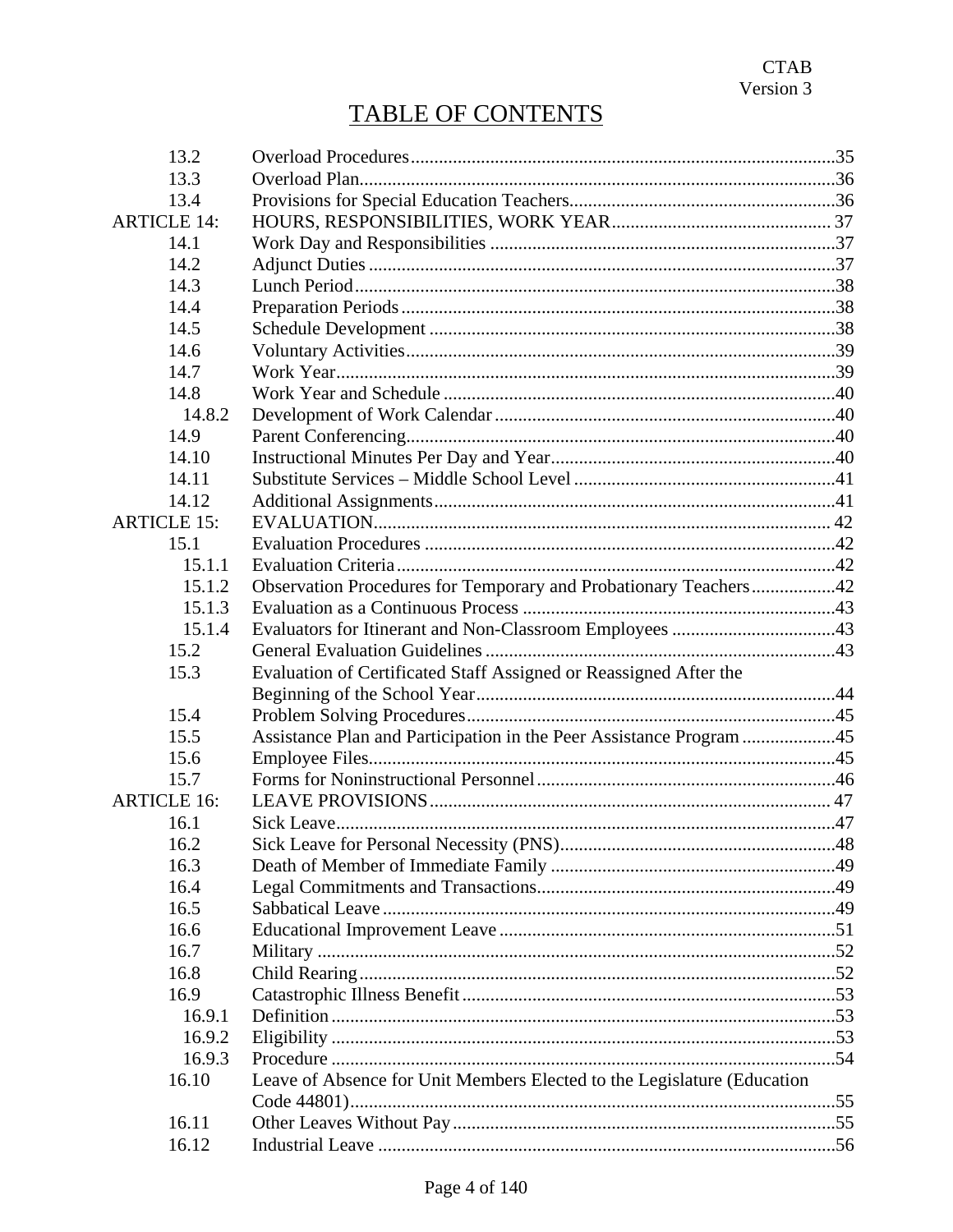| 16.13               |                                                                           |  |
|---------------------|---------------------------------------------------------------------------|--|
| <b>ARTICLE 17:</b>  |                                                                           |  |
| 17.1                |                                                                           |  |
| 17.2                |                                                                           |  |
| 17.3                | Post-Retirement Employment Program, Effective July 1, 200058              |  |
| 17.4                | Post-Retirement Employment Programs, Effective July 1, 2001 59            |  |
| 17.5                | Post-Retirement Employment Programs, July 1, 2002 To June 30, 2008 60     |  |
| 17.6                |                                                                           |  |
| <b>ARTICLE 18:</b>  |                                                                           |  |
| 18.1                |                                                                           |  |
| 18.2                |                                                                           |  |
| 18.3                |                                                                           |  |
| <b>ARTICLE 19:</b>  |                                                                           |  |
| 19.1                |                                                                           |  |
| 19.2                |                                                                           |  |
| 19.3                |                                                                           |  |
| 19.4                |                                                                           |  |
| 19.5                |                                                                           |  |
| 19.6                |                                                                           |  |
| 19.7                |                                                                           |  |
| <b>ARTICLE 20:</b>  |                                                                           |  |
| <b>ARTICLE 21:</b>  |                                                                           |  |
| <b>ARTICLE 22:</b>  |                                                                           |  |
| 22.1                |                                                                           |  |
| 22.2                |                                                                           |  |
| <b>ARTICLE 23:</b>  |                                                                           |  |
| <b>ARTICLE 24:</b>  |                                                                           |  |
| <b>ARTICLE 25:</b>  |                                                                           |  |
| <b>ARTICLE 26:</b>  |                                                                           |  |
| <b>ARTICLE 27:</b>  |                                                                           |  |
| <b>APPENDIX A:</b>  |                                                                           |  |
| <b>APPENDIX B:</b>  | SEXUAL HARRASSMENT Equal Employment Opportunity:                          |  |
|                     | Affirmative Action in Employment & Contracting; Harassment Prohibited  76 |  |
| <b>APPENDIX C:</b>  |                                                                           |  |
| <b>APPENDIX D1:</b> |                                                                           |  |
| <b>APPENDIX D2:</b> |                                                                           |  |
| <b>APPENDIX E:</b>  |                                                                           |  |
| <b>APPENDIX F:</b>  |                                                                           |  |
|                     |                                                                           |  |
|                     |                                                                           |  |
| <b>APPENDIX G:</b>  | UNPAID FAMILY AND MEDICAL CARE LEAVE GUIDELINES 111                       |  |
| <b>APPENDIX H:</b>  | INTELLECTUAL PROPERTY RIGHTS-AGREEMENT MODELS  116                        |  |
| <b>APPENDIX I:</b>  |                                                                           |  |
| <b>APPENDIX J:</b>  |                                                                           |  |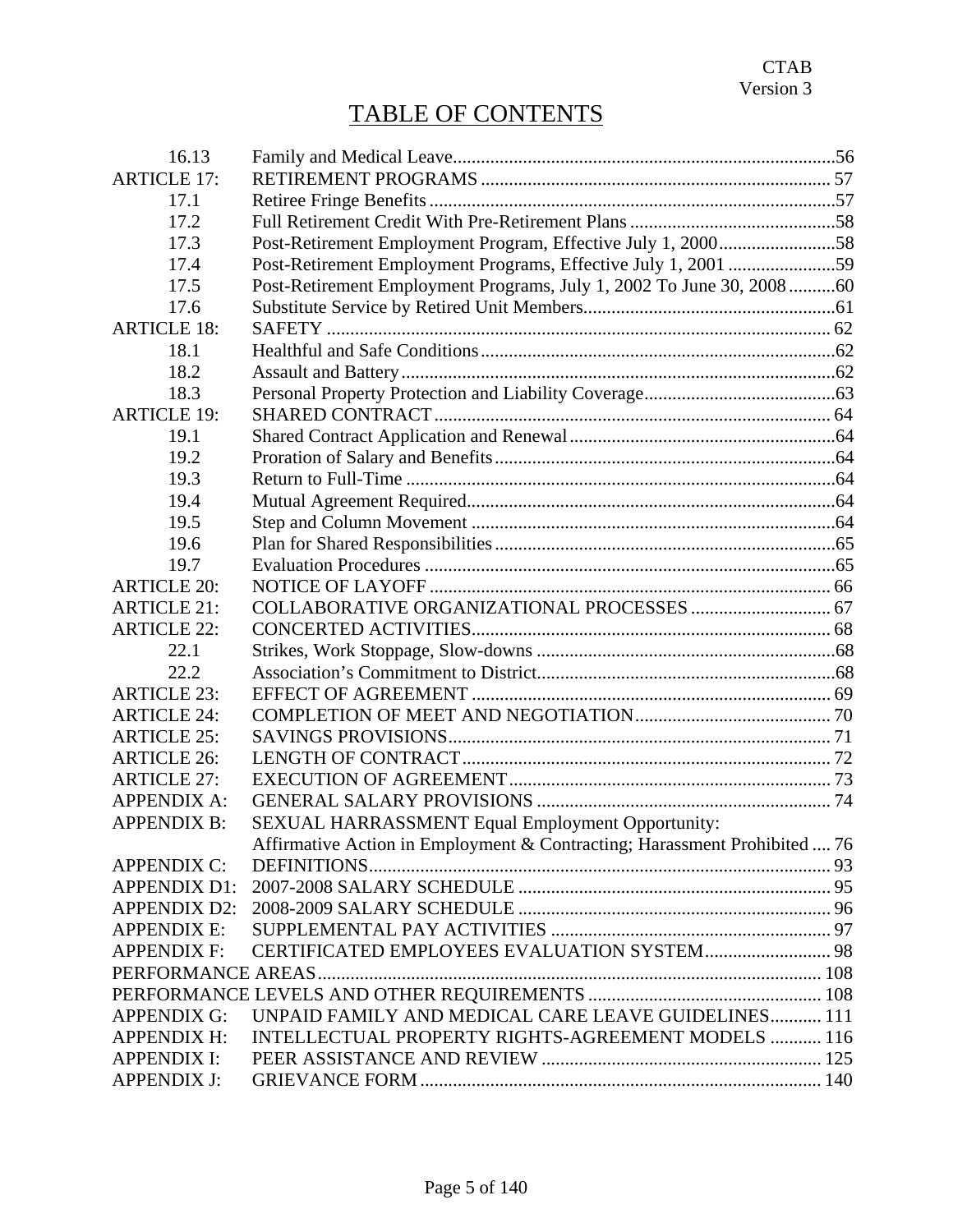# 1 **ARTICLE 1: GENERAL PROVISIONS**

# 2 1.1 **Agreement**

| 3              | 1.1.1 | The Articles and Provisions contained herein constitute a bilateral and    |
|----------------|-------|----------------------------------------------------------------------------|
| $\overline{4}$ |       | binding Agreement ("Agreement") by and between the Governing Board         |
| 5              |       | of the Berryessa Union School District ("District") and the California     |
| 6              |       | Teachers Association of Berryessa/California Teachers                      |
| $\tau$         |       | Association/National Education Association ("Association"), an employee    |
| 8              |       | organization.                                                              |
| $\Omega$       |       | 1.1.2 This Agreement is entered into pursuant to Chapter 10.7 Section 3540 |

9 1.1.2 This Agreement is entered into pursuant to Chapter 10.7, Section 3540- 10 3549 of the Government Code ("Act").

# 11 1.2 **Recognition**

12 The District confirms its recognition of the Association as the exclusive 13 representative for the unit of employees comprising any of the following 14 positions: All classroom teachers, all resource teachers, nurses, special education 15 and speech teachers, librarians, counselors, psychologists and music teachers (this 16 excludes substitute teachers, summer school teachers, and fixed-price service 17 agreement employees. Summer school teachers are included for the purposes of 18 representation on compensation only). This unit also excludes the superintendent, 19 assistant superintendent, directors, coordinators, administrative assistants, 20 assistant principals, principals, and all others who are compensated under District 21 Policy 4312.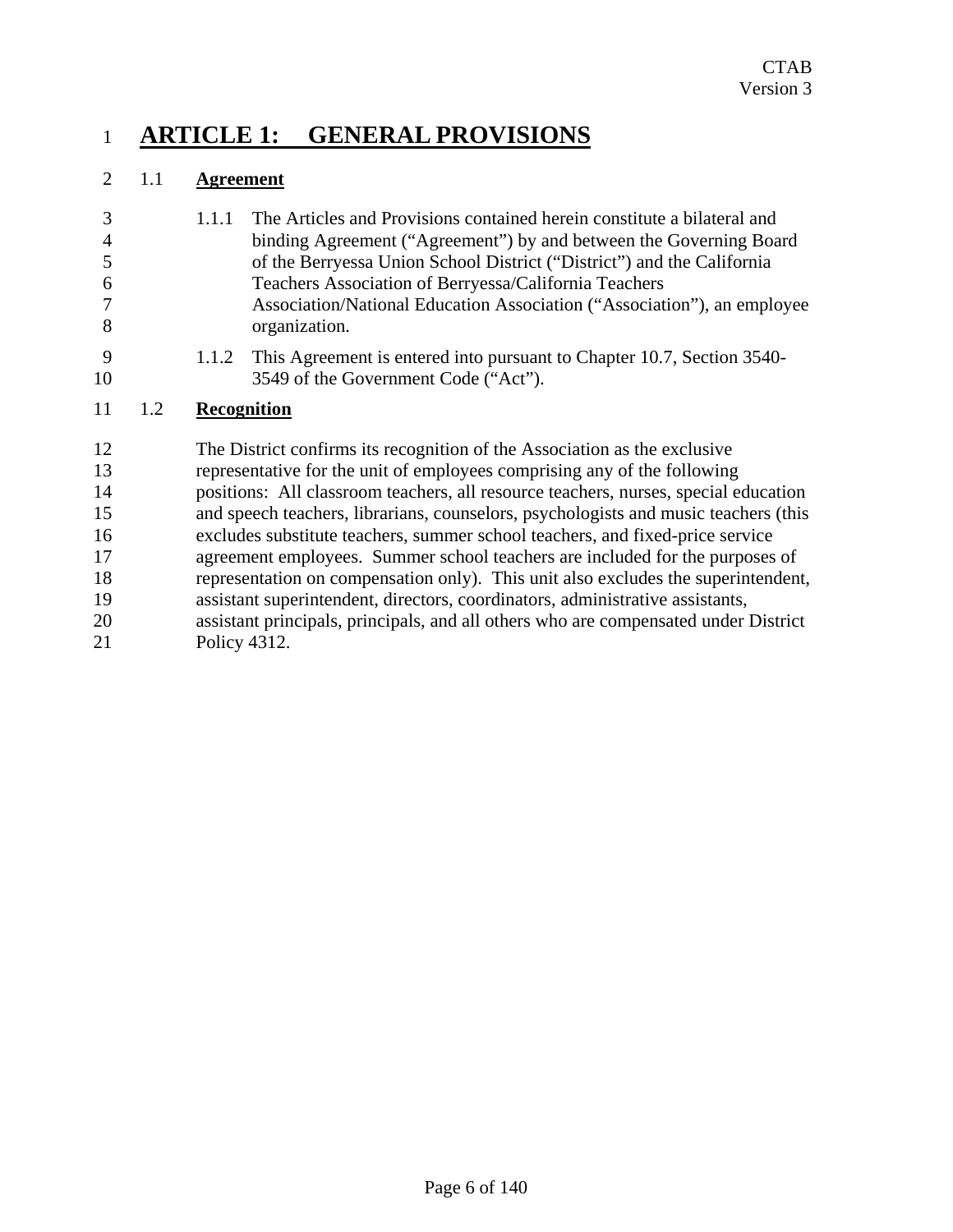# 22 **ARTICLE 2: DISTRICT RIGHTS**

# 23 2.1 **Powers and Authorities**

24 It is understood and agreed that the District retains all of its powers and authority 25 to direct, manage, and control to the full extent of the law. Included in, but not 26 limited to those duties and powers, is the exclusive right to: determine its 27 organization; direct the work of its unit members; determine the times and hours 28 of operation; determine the kinds and levels of services to be provided, and the 29 methods and means of providing them; establish its educational policies, goals 30 and objectives; ensure the rights and educational opportunities of students, 31 determine staffing patterns, determine the number and kinds of personnel 32 required; transfer personnel; maintain the efficiency of District operations; 33 determine the curriculum; build, move or modify facilities; establish budget 34 procedures and determine budgetary allocation; determine the methods of raising 35 revenue; contract out work; and take action on any matter in the event of an 36 emergency. To improve communication, the District will seek, when appropriate, 37 input from the Association in the adoption or revision of District Policies and 38 Administrative Regulations. Such input shall be encouraged, acknowledged, and 39 valued. In addition, the Board retains the right to hire, classify, assign, evaluate, 40 promote, terminate, and discipline unit members. The District agrees that it does 41 not intend to change its existing practices regarding the discipline of unit 42 members except as outlined in Article 8, Discipline.

## 43 2.2 **Discipline**

44 The exercise of the foregoing powers, rights, authority, duties and responsibilities 45 by the District, the adoption of policies, rules, procedures, regulations and 46 practices in the furtherance thereof, and the use of judgment and discretion in 47 connection therewith, shall be limited only by the specific and express terms of 48 this Agreement, and then only to the extent such specific and express terms are in 49 conformance with the law.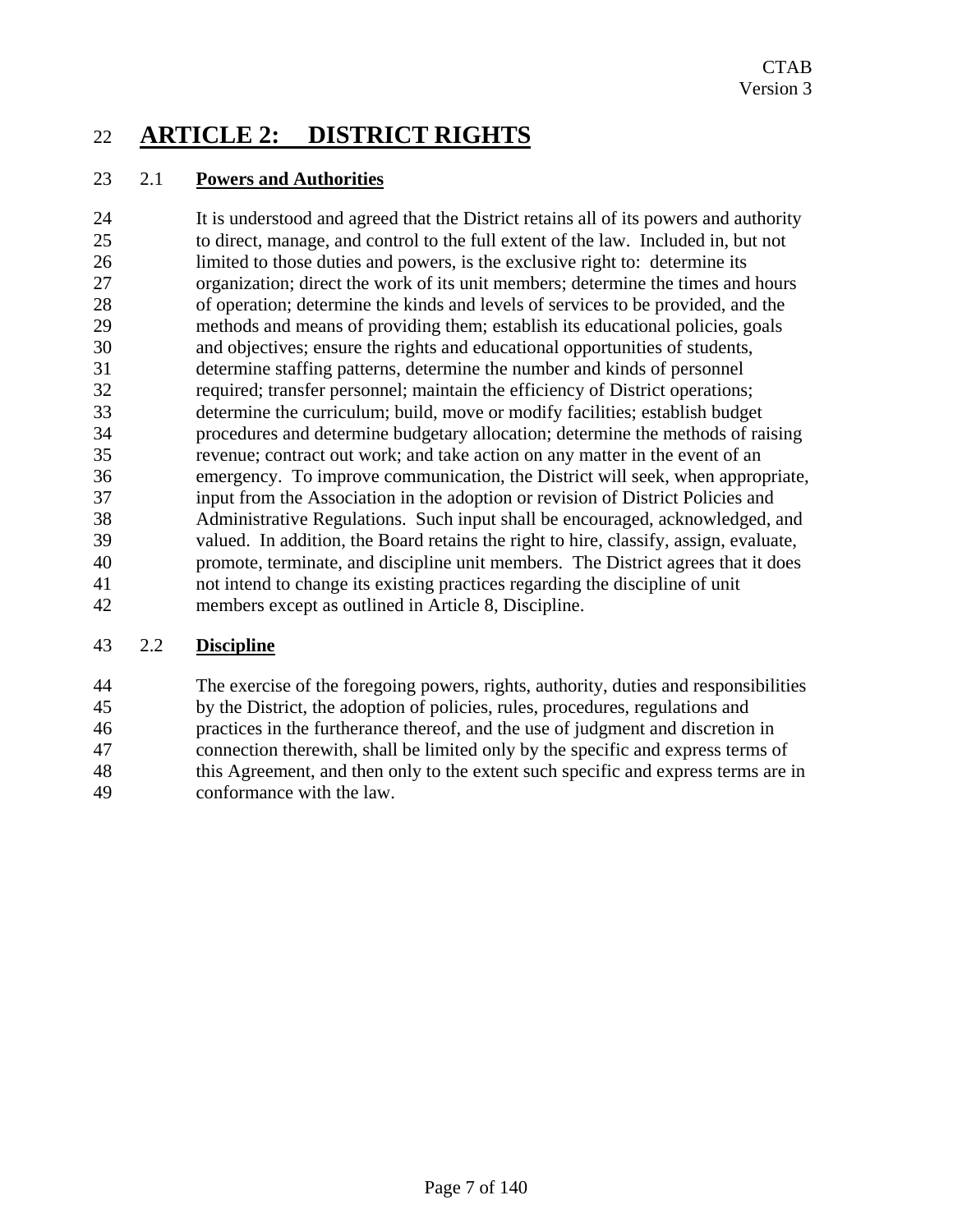# 50 **ARTICLE 3: ASSOCIATION RIGHTS**

## 51 3.1 **Association Rights**

52 The Association shall have the right of access, at reasonable times, to areas in 53 which unit members work, the right to use District bulletin boards, mailboxes, and 54 other means of communication, subject to reasonable regulation, and the right to 55 use District facilities at reasonable times for the purpose of meetings concerned 56 with the exercise of Association rights. There should be no District-wide 57 meeting, workshops, etc., held on Tuesdays. No District-wide or individual site 58 meetings will be scheduled when decisions are being made that affect school 59 operations and procedures.

## 60 3.2 **Association President Release Time**

61 The Association President shall be allowed one (1) release day per week for the 62 purpose of problem solving potential grievances and other Association business 63 pertinent to the grievance process. Special consideration shall be made to provide 64 the same substitute teacher for coverage on a specified weekday. The District 65 shall be responsible for the cost of the substitute.

#### 66 3.3 **Association Release Time**

- 67 The Association shall be entitled to receive up to a total of twenty (20) days of 68 release time per school year for the Association President or designee to conduct 69 Association business provided:
- 70 3.3.1 The Association notifies the District at least forty-eight (48) hours prior to 71 the desired release time (this time may be waived by the Superintendent).
- 72 3.3.2 The District is able to hire a qualified substitute.
- 73 3.3.3 The Association reimburses the District for the cost of the substitute.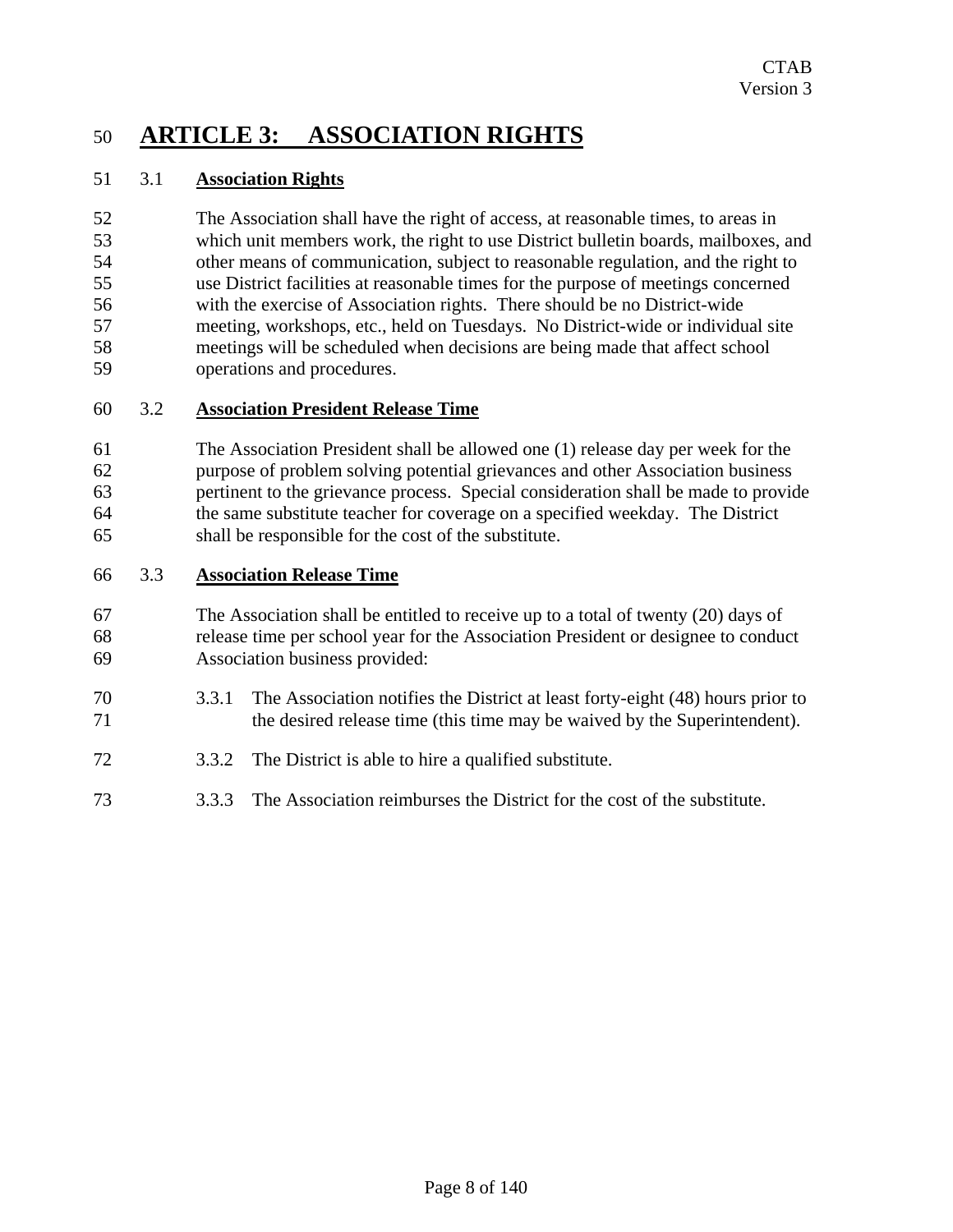# 74 **ARTICLE 4: EMPLOYEE RIGHTS**

# 75 4.1 **Academic Freedom**

76 Academic Freedom shall be guaranteed to certificated bargaining unit members in 77 the study, investigation, presentation and open exchange of controversial issues of 78 local, regional, state, national or international nature which have political, 79 economic or social significance.

## 80 4.2 **Public Complaints**

81 Any student, parent or citizen complaint about a unit member shall be reported to 82 the unit member by the administrator receiving the complaint within forty-eight 83 (48) working hours. Unit members are afforded due process rights in any 84 complaint situation.

# 85 4.3 **Formal Complaints**

86 4.3.1 **Level 1**

| 87 | Should the involved unit member or the immediate supervisor believe      |
|----|--------------------------------------------------------------------------|
| 88 | that the allegations in the complaint warrant a meeting, the immediate   |
| 89 | supervisor or the unit member shall attempt to schedule a meeting        |
| 90 | between the complainant and the involved unit member. The unit           |
| 91 | member shall have the right to have an Association representative        |
| 92 | and/or an administrator present during this meeting. If the              |
| 93 | complainant refuses to attend the meeting or fails to cooperate with the |
| 94 | administrator or unit member to arrange a meeting or fails to advance    |
| 95 | the complaint to the next level, then the complaint shall be considered  |
| 96 | withdrawn. The District shall not utilize the complaint in any manner.   |

97 4.3.2 **Level 2**

| 98  | 4.3.2.1 | If the site administrator was not involved at Level 1, and |
|-----|---------|------------------------------------------------------------|
| -99 |         | the complainant believes the complaint is not resolved,    |
| 100 |         | he/she shall meet with the site administrator before       |
| 101 |         | proceeding to Level 3. However, if the complainant         |
| 102 |         | refuses to attend the meeting or fails to advance the      |
| 103 |         | complaint to the next level, then the complaint shall be   |
| 104 |         | considered withdrawn.                                      |
|     |         |                                                            |

## 105 **OR**

| 106 | 4.3.2.2 | In cases where the site administrator was involved at Level |
|-----|---------|-------------------------------------------------------------|
| 107 |         | 1, the complainant may proceed to Level 3.                  |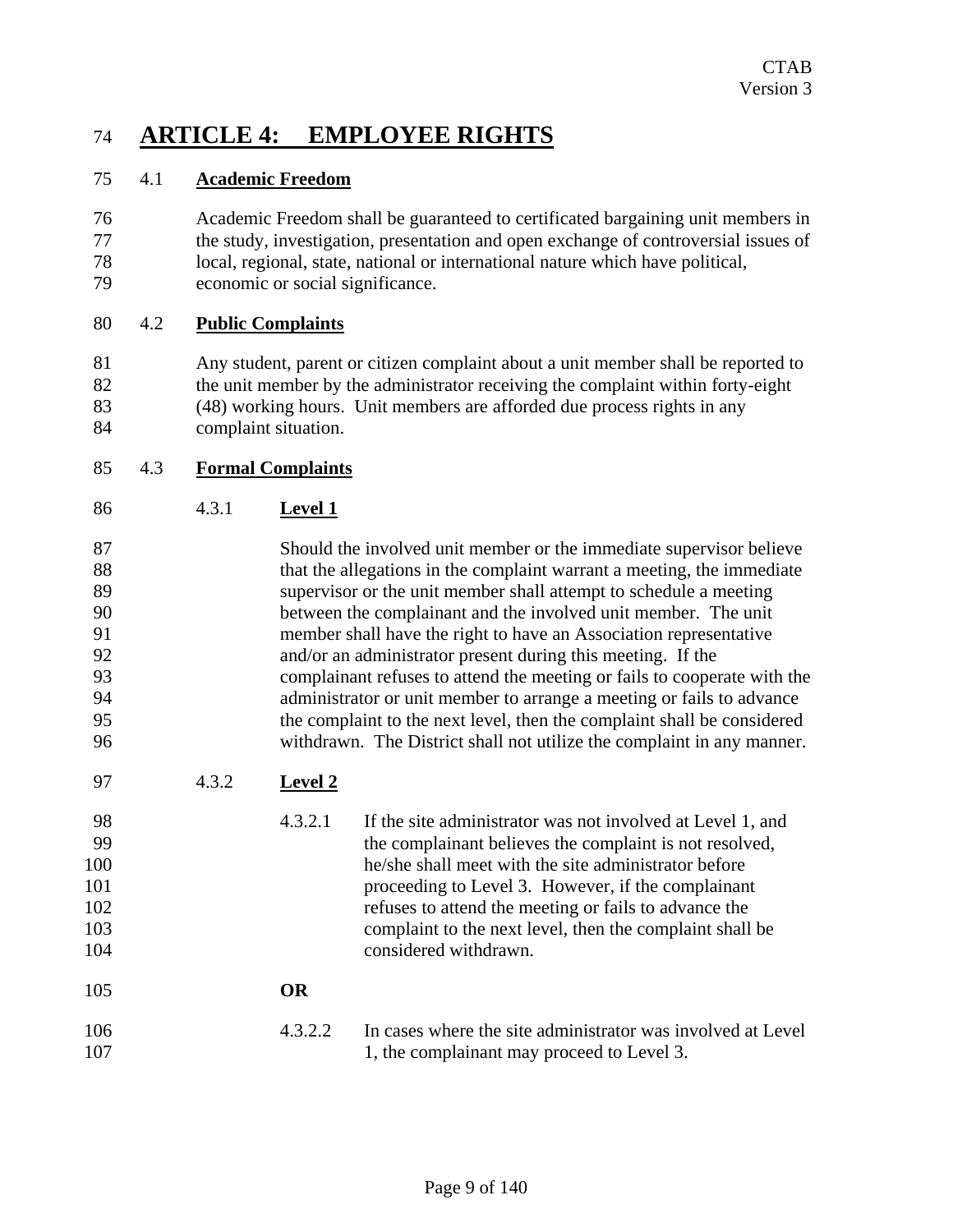# 108 4.3.3 **Level 3**

| 109 | If the matter is not resolved to the satisfaction of the complainant,    |
|-----|--------------------------------------------------------------------------|
| 110 | he/she may put the complaint in writing and appeal to the                |
| 111 | Superintendent/Designee. A copy of any written complaint or              |
| 112 | correspondence between the District and the complainant shall be         |
| 113 | given to the unit member at all levels of the process. The               |
| 114 | Superintendent/Designee shall attempt to schedule a meeting between      |
| 115 | the involved unit member and the complainant. The unit member shall      |
| 116 | have the right to have an Association representative present during this |
| 117 | meeting. If the complainant refuses to attend the meeting, or            |
| 118 | continued attempts on the part of the Superintendent to arrange the      |
| 119 | meeting are met with a failure to cooperate on the part of the           |
| 120 | complainant, or fails to advance the complaint to the next level, then   |
| 121 | the complaint shall be considered withdrawn and the complaint shall      |
| 122 | not be utilized by the District in any manner.                           |
|     |                                                                          |

123 4.3.4 **Level 4**

| 124 | If the matter is not resolved to the satisfaction of the complainant,    |
|-----|--------------------------------------------------------------------------|
| 125 | he/she may appeal the Superintendent's decision to the District's        |
| 126 | Governing Board. Copies of any reports or correspondence provided        |
| 127 | to the Governing Board from the administration shall be given to the     |
| 128 | unit member. The Governing Board shall render a decision as to the       |
| 129 | action to be taken by the District relative to the complaint. Insofar as |
| 130 | the public complaint process is concerned, the Governing Board's         |
| 131 | decision shall be final. If after the Governing Board has rendered its   |
| 132 | decision, the unit member believes the complaint is false and/or based   |
| 133 | on hearsay, he/she may file a grievance under the provisions of this     |
| 134 | Agreement. Complaints which are withdrawn, shown to be false, or         |
| 135 | not sustained by the Grievance Procedure shall neither be placed in the  |
| 136 | unit member's personnel file nor be used in any evaluation,              |
| 137 | assignment or disciplinary action against the unit member. No            |
| 138 | negative or unsatisfactory evaluation shall be predicated on derogatory  |
| 139 | or negative information, which was received by the unit member's         |
| 140 | evaluator unless the above procedure has been followed.                  |

## 141 4.4 **Parental Classroom Visits**

| 142 | 4.4.1 | Should a parent request to visit a specific class taught by a unit     |
|-----|-------|------------------------------------------------------------------------|
| 143 |       | member, the parent shall initially report to the site administrator or |
| 144 |       | designee before the visit. At that time the site administrator or      |
| 145 |       | designee shall notify the unit member of the parent's request and the  |
| 146 |       | purpose of the visit.                                                  |

147 4.4.2 The Site Administrator or Designee, in consultation with the unit 148 member, shall schedule the visit in such a manner that it will minimize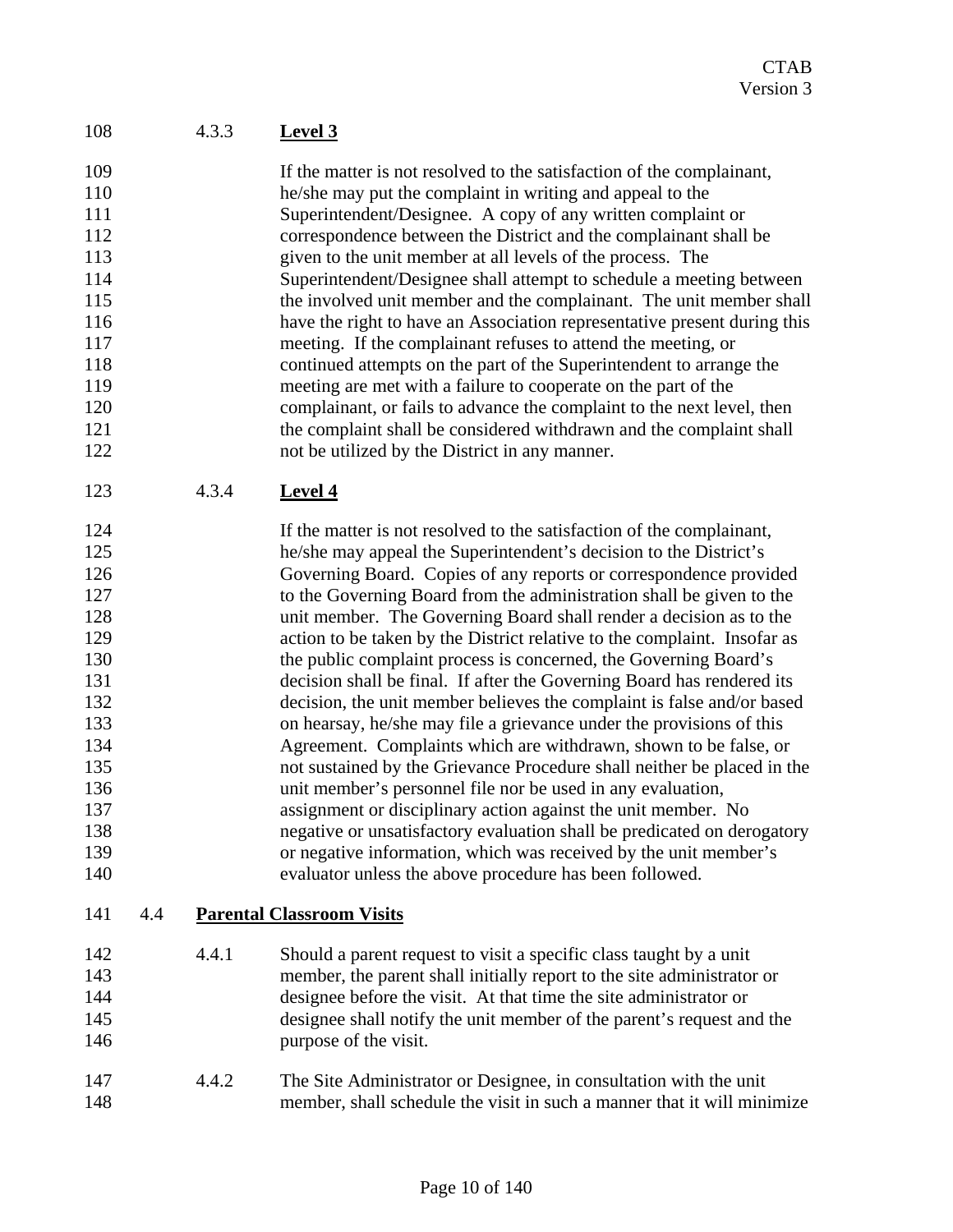- 149 disruption of classroom activities and be consistent with the parent's 150 and the unit member's schedule.
- 151 4.4.3 Consistent with this Section, site administrators or designees in 152 collaboration with the site staff, shall develop appropriate rules and 153 regulations for parent visits.

#### 154 4.5 **Harassment**

155 Appendix B shall contain the District Policy and Administrative Guidelines 156 regarding Sexual Harassment; Equal Employment Opportunity; Affirmative 157 Action in Employment & Contracting; Harassment Prohibited.

## 158 4.6 **Restructuring Terms and Conditions of Employment**

159 Notwithstanding other provisions of this Agreement, including but not limited to 160 the provisions of Article 14, Article 23, and/or Appendix C, the terms and 161 conditions of employment of bargaining unit members shall not be diminished in 162 any way.

## 163 4.7 **Specialized Procedures**

164 Except for cases of emergency, unit members other than qualified school nurses 165 shall not be required to perform any medical or specialized procedure on a 166 student. These procedures shall include, but not be limited to, specialized 167 feeding, medical testing, diaper changing, specialized lifting, and transporting, 168 injections, catheterization, suction procedures, gavage feeding and drainage. 169 Teachers of students with needs for specialized procedures will be trained in order 170 to assist in cases of emergency.

## 171 4.8 **IDEA, Section 504**

172 To the extent allowed by law, and to the extent that additional costs will not be 173 incurred, the District will attempt to place inclusion students so that over a period 174 of five years the workload impact of these students will be equitably distributed 175 within each grade level at each school site. In addition, support will be provided, 176 including consultation and educational training with respect to the students' 177 specific disabilities.

## 178 4.9 **Effect of Recommendations**

- 179 The District will publish and make available to each teacher a copy of the 180 "Inclusion Handbook." The District will consult with the Association prior to the 181 first publication of the document, and thereafter, before any revision.
- 182 4.10 **Intellectual Property Rights**
- 183 4.10.1 All works or products created on District time or for District pay will 184 be considered the District's property, unless a written agreement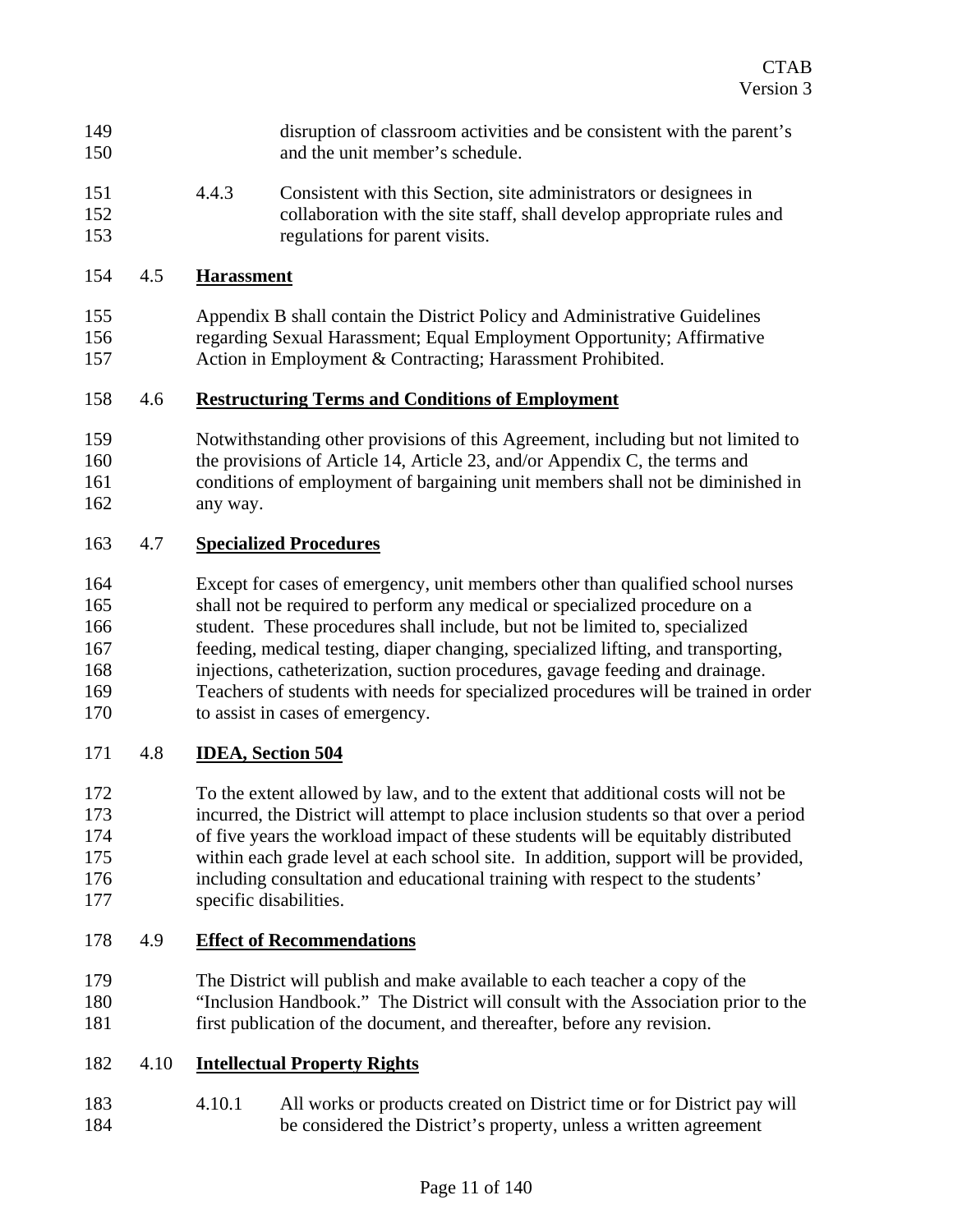| 185<br>186<br>187                                    |        | between the unit member and the District states otherwise. The<br>District will receive fair compensation for the approved use of District<br>property and equipment of the creation of marketable products.                                                                                                                                                                                                                                                                                                                          |
|------------------------------------------------------|--------|---------------------------------------------------------------------------------------------------------------------------------------------------------------------------------------------------------------------------------------------------------------------------------------------------------------------------------------------------------------------------------------------------------------------------------------------------------------------------------------------------------------------------------------|
| 188<br>189<br>190                                    | 4.10.2 | Upon request, the District will provide the Association with a copy of<br>any contract with an entity providing marketing or production of<br>instructional programs/materials for the District.                                                                                                                                                                                                                                                                                                                                      |
| 191<br>192<br>193<br>194<br>195<br>196<br>197<br>198 | 4.10.3 | Before a unit member creates any intellectual property on the District's<br>behalf outside the unit member's regular assignment, an individual<br>contract will be executed with the individual unit member. This<br>agreement will be format "A1" or "A2" (if the employee is solicited to<br>do a specific project) or "B" (if the employee presents an independent<br>product or concept not based on District curriculum). The formats for<br>these contracts are attached and incorporated into this Agreement as<br>Appendix H. |
| 199<br>200<br>201<br>202<br>203                      | 4.10.4 | The Association will be provided a copy of each proposed contract<br>before the unit member executes the contract. The Association will<br>have the right to represent the unit member in these discussions, and<br>will also have the right to represent the entire unit's interests regarding<br>the pay provisions or other working conditions.                                                                                                                                                                                    |
| 204<br>205<br>206<br>207<br>208                      | 4.10.5 | The terms and conditions for work undertaken prior to the date of this<br>Agreement will be completed under the terms agreed to at the outset of<br>that work. But all work currently conducted either by the District or<br>by a contracting entity on the District's behalf, will be converted to the<br>above contractual format as soon as administratively feasible.                                                                                                                                                             |
| 209<br>210<br>211<br>212                             | 4.10.6 | Notwithstanding other provisions of this Agreement, including but not<br>limited to the provisions of Appendix H, the terms and conditions of<br>employment of bargaining unit members shall not be diminished in<br>any way.                                                                                                                                                                                                                                                                                                         |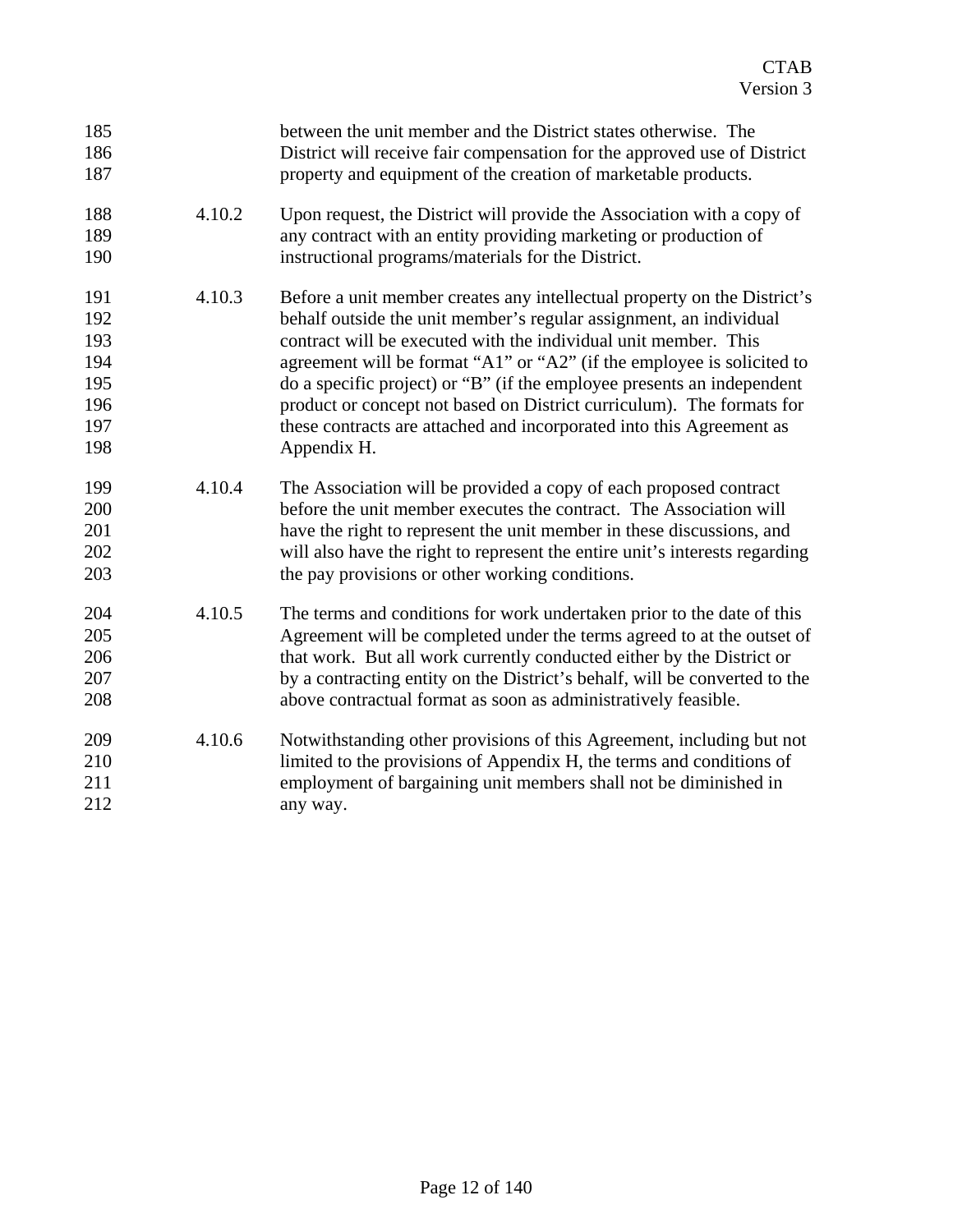# 213 **ARTICLE 5: ORGANIZATIONAL SECURITY**

# 214 5.1 **Member Definition**

215 Any unit member who is a member of the California Teachers Association of 216 Berryessa/California Teachers Association/National Education Association, or 217 who has applied for membership, may sign and deliver to the District an 218 assignment authorizing deduction of unified membership dues, initiation fees and 219 general assessments in the Association. Pursuant to such authorization, the 220 District shall deduct one-tenth (1/10) of such dues from the regular salary check 221 of the unit member each month for ten (10) months. Deductions for unit members 222 who sign such authorization after the commencement of the school year shall be 223 appropriately prorated to complete payments by the end of the school year.

## 224 5.2 **Automatic Membership**

225 Any unit member who is not a member of the California Teachers Association of 226 Berryessa/CTA/NEA, or who does not make application within thirty (30) days of 227 the effective date of this Agreement, or within thirty (30) days from the date of 228 commencement of assigned duties within the bargaining unit, shall become a 229 member of the Association or pay to the Association a service fee in an amount 230 equal to membership dues, as determined by the Association payable to the 231 Association in one lump sum cash payment in the same manner as required for the 232 payment of membership dues; provided, however, that the unit member may 233 authorize payroll deduction for such fee in the same manner as provided in 234 Section 5.1 of this Article. In the event that a unit member shall not pay such a 235 fee directly to the Association, or authorize payment through payroll deduction as 236 provided in Section 5.1, the Association shall so inform the District, and the 237 District shall immediately begin automatic payroll deduction as provided in 238 Education Code Section 45061 and in the same manner as set forth in Section 5.1 239 of this Article. The Association shall pay the additional costs, if any, for 240 mandatory Agency Fee deductions.

## 241 5.3 **Membership Exceptions**

| 242 | 5.3.1 | Any unit member who is a member of a religious body whose              |
|-----|-------|------------------------------------------------------------------------|
| 243 |       | traditional tenets or teachings include objections to joining or       |
| 244 |       | financially supporting employee organizations shall not be required to |
| 245 |       | join or financially support the California Teachers Association of     |
| 246 |       | Berryessa/CTA/NEA as a condition of employment; except that such       |
| 247 |       | unit member shall pay, in lieu of a service fee, sums equal to such    |
| 248 |       | service fee to one of the following non-religious, non-labor           |
| 249 |       | organizations, charitable funds exempt from taxation under Section     |
| 250 |       | $501(c)(3)$ of Title 26 of the Internal Revenue Code.                  |
| 251 |       | United Way of Santa Clara County<br>5.3.1.1                            |

- 252 5.3.1.2 Red Cross
	- Page 13 of 140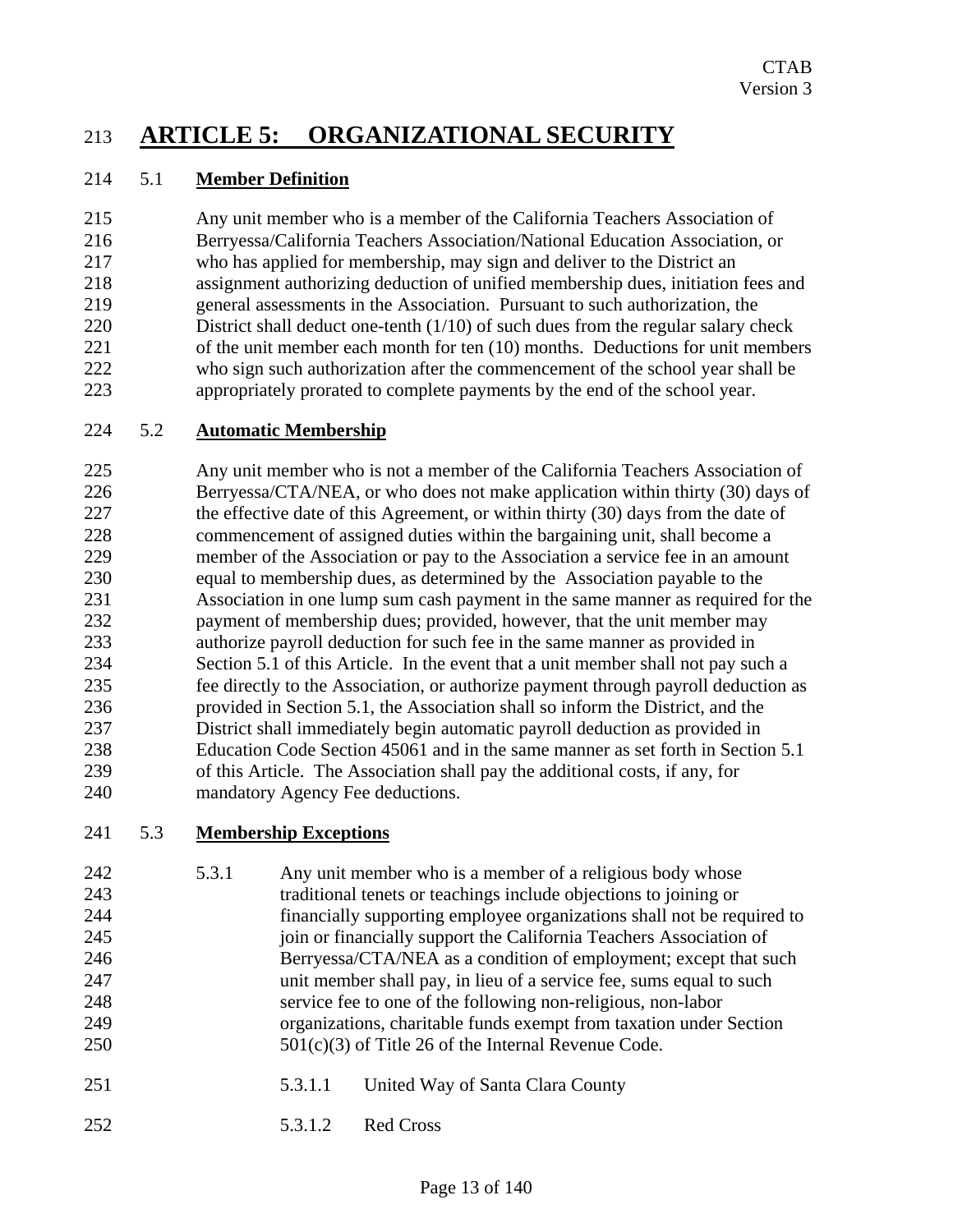# 253 5.3.1.3 Foundation to Assist California Teachers

254 5.3.2 Such payments of the in-lieu service fee shall be made by authorizing 255 the District to deduct one-tenth  $(10<sup>th</sup>)$  of such in-lieu fee from the 256 regular salary check of the unit member each month for ten (10) 257 months or by a single lump sum cash payment directly to the non-258 profit organization.

#### 259 5.4 **Membership Proof of Payments**

260 Proof of payment and a written statement of objection, along with verifiable 261 evidence of membership in a religious body whose traditional tenets or teachings 262 object to joining or financially supporting unit member organizations, pursuant to 263 Section 5.3 above, shall be made to the Association. Proof of payment shall be in 264 the form of receipts, deduction card, and/or canceled checks indicating the 265 amount paid, date of payment, and to whom payment in lieu of the service fee has 266 been made. Such proof shall be presented on or before September thirteenth 267 (13th) of each school year.

#### 268 5.5 **Grievance Expenses**

269 Any unit member making payments as set forth in Section 5.3 and 5.4 above, and 270 who requests that the grievance or arbitration provisions of this Agreement be 271 used in his or her behalf, shall be responsible for paying the reasonable cost of 272 using said grievance or arbitration procedures.

#### 273 5.6 **Membership Dues**

274 With respect to all sums deducted by the District pursuant to Section 5.1 and 5.2 275 above, whether for membership dues or agency fee, the District agrees to 276 authorize the County to remit such monies to the Association. The District shall 277 provide an alphabetical list of unit members to the Association on a monthly basis 278 and indicate for whom such deductions are being made, categorizing them as to 279 membership or non-membership in the Association, and indicating any changes in 280 personnel from the list previously furnished.

#### 281 5.7 **Association/District Agreement**

282 The Association agrees to furnish any information needed by the District to fulfill 283 the provisions of this Article.

## 284 5.8 **Exclusive Rights**

285 The Association shall indemnify and hold harmless the District and its Board 286 individually and collectively, from any legal costs and damages arising from 287 claims, demands or liability by reason of litigation arising from this Article, 288 provided that this obligation applies to litigation brought by third parties and not 289 to disputes between the Association and the District over the interpretation or 290 application of this Article. CTA shall have the exclusive right to decide and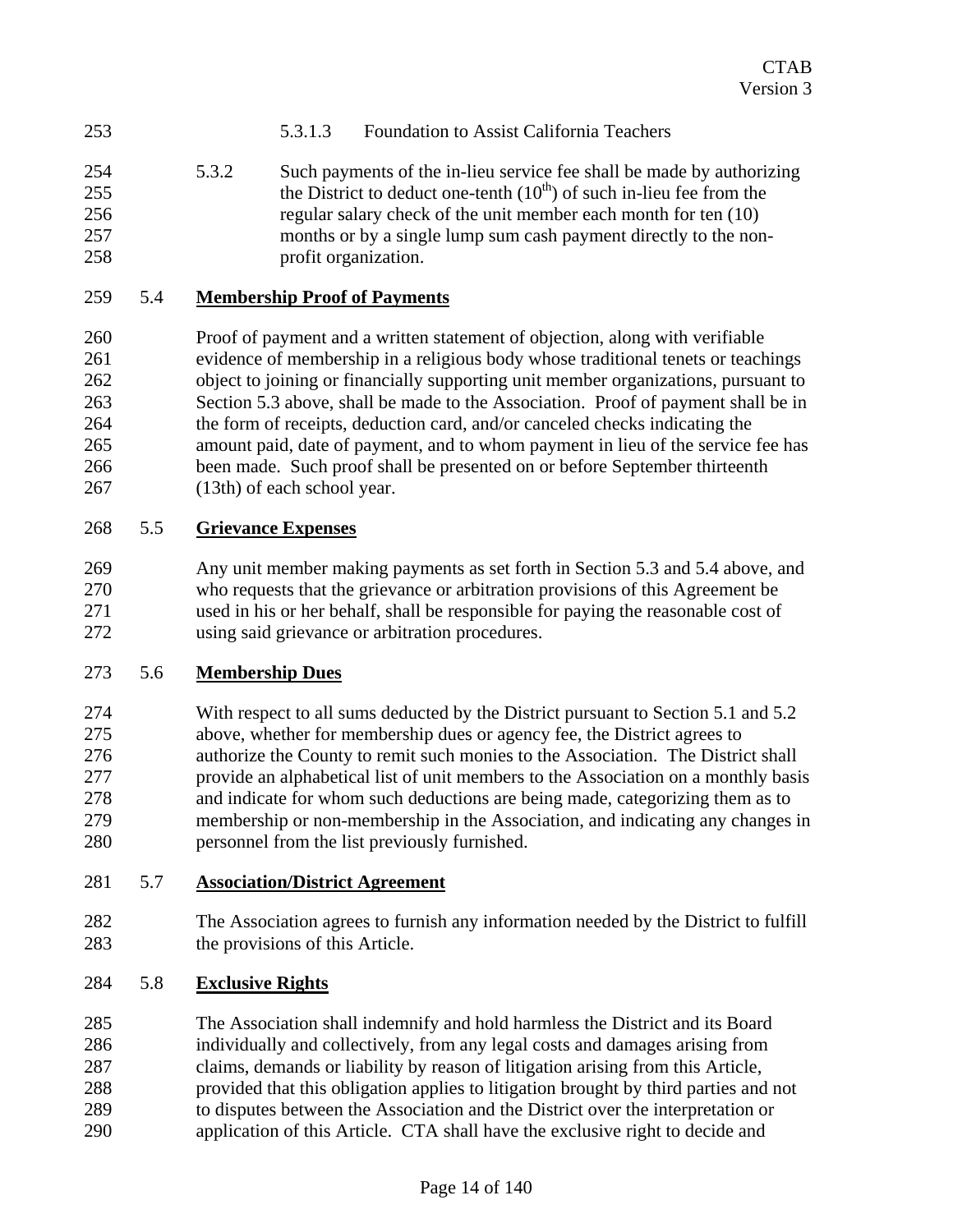291 determine whether any action or proceeding referred to in this Article shall or 292 shall not be compromised, settled, dismissed or appealed.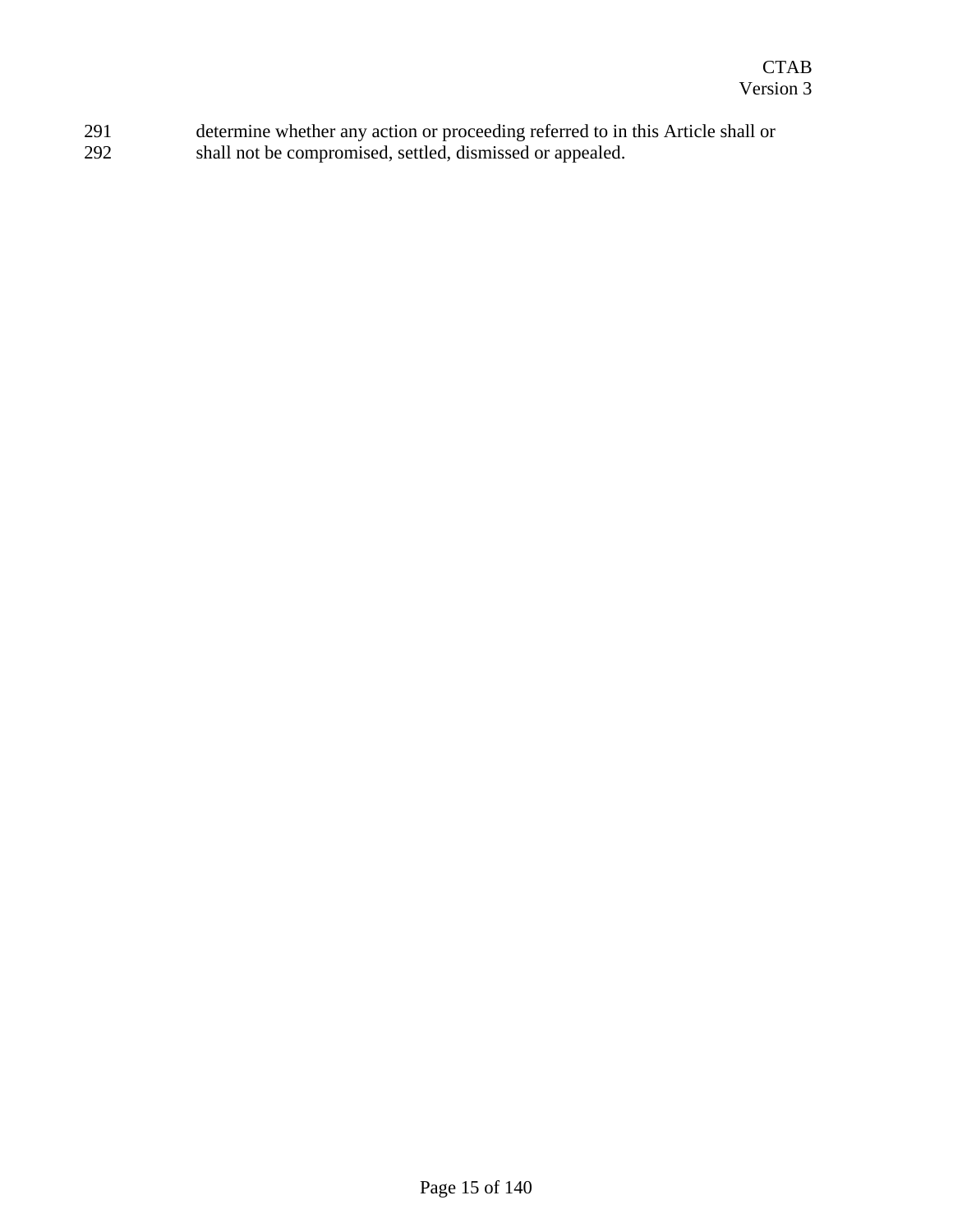# 293 **ARTICLE 6: PAYROLL DEDUCTIONS**

- 294 6.1 The District will deduct from the pay of Association members and pay to the 295 Association the normal and regular monthly Association membership dues as 296 voluntarily authorized in writing by the unit member on the District forms subject 297 to the following conditions:
- 298 6.2 Such deduction shall be made only upon submission of the District form to the 299 designated representative of the District duly completed and executed by the unit 300 member and the Union.
- 301 6.3 The District shall not be obligated to put into effect any new, changed or 302 discontinued deduction until the pay period commencing fifteen (15) working 303 days or more after such submission.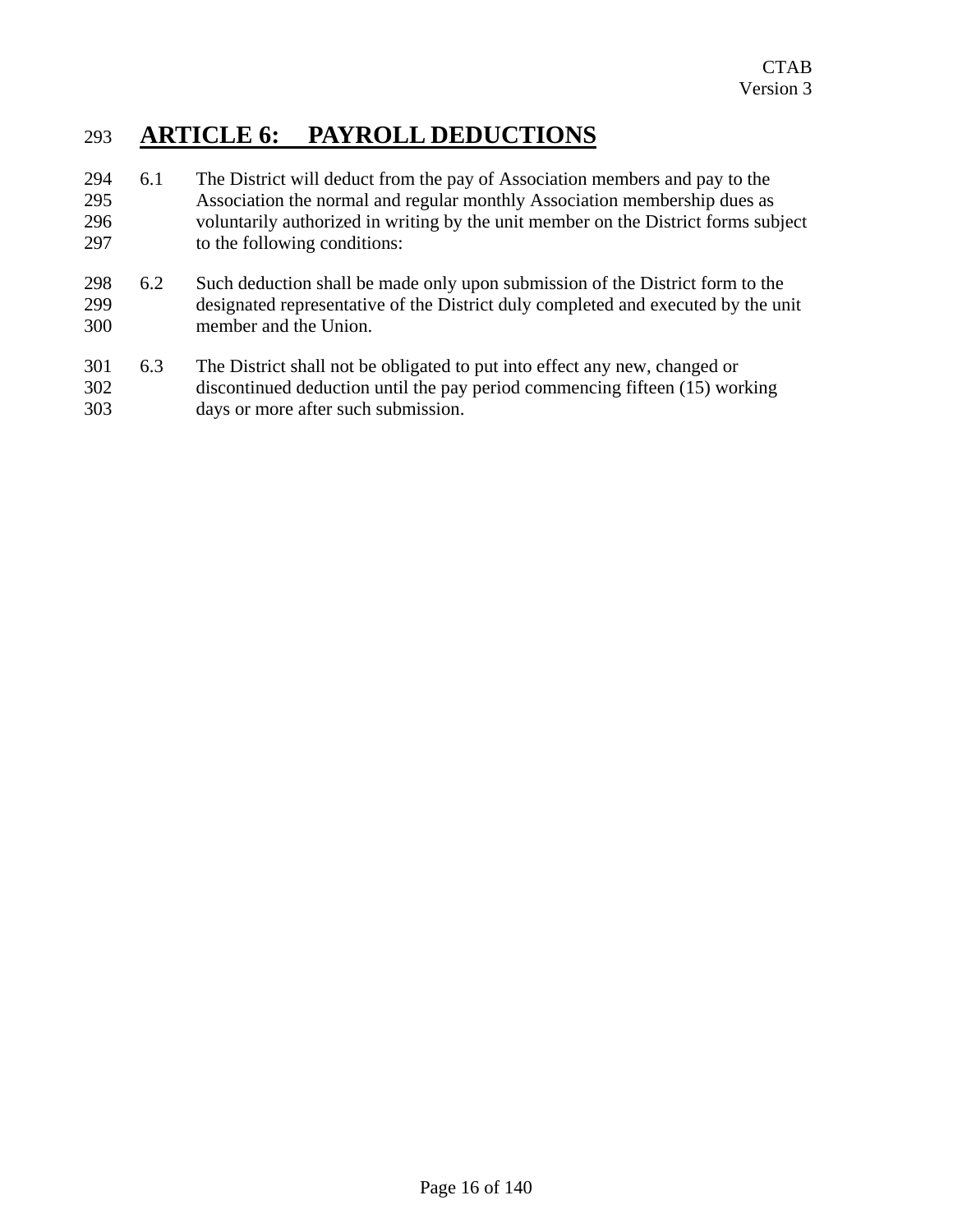# 304 **ARTICLE 7: GRIEVANCE**

# 305 7.1 **Problem Solving Procedures**

306 Prior to implementation of the Procedures for Grievance, unit members are 307 encouraged to attempt to identify and resolve a problem informally. Both the unit 308 member and the District have the right to a conferee at the problem solving 309 conferences. No reprisals shall be invoked against any unit member for 310 processing a grievance. The parties are encouraged to work together at all stages 311 of the grievance procedure to resolve grievances.

## 312 7.2 **Grievance Alternative**

313 Unit members with concerns, that do not meet the grievance definition, have the 314 opportunity to bring their concerns to the appropriate District Office administrator 315 and/or the Superintendent after consultation with the site administrator or 316 department supervisor.

# 317 7.3 **Definitions**

- 318 7.3.1 **Grievance**
- 319 A grievance is an allegation by a grievant that he/she has been 320 adversely affected by a violation of the specific provision of the 321 contract. Actions to challenge or change the policies of the District as 322 set forth in the rules and regulations, or administrative procedures, 323 must be undertaken through separate processes.
- 324 7.3.2 **Conferee**
- 325 A conferee is a fellow faculty member, department head, supervisor, 326 administrator, organization representative, or other District employee, 327 chosen by the unit member, who can assist the unit member and 328 District in resolving the dispute prior to Level 4 (Arbitration).
- 329 7.3.3 **Working Day**
- 330 During the school year, a working day is any calendar workday in the 331 basic work year for unit members as defined and determined in 332 Sections 14.8.1 and 14.8.2. During the summer recess, a "working 333 day" is any day on which the administrative office of the District is 334 open for business. These definitions of "working day" apply only to 335 Article 7.
- 336 7.3.4 **Grievant**
- 337 A grievant is a unit member, a group of unit members having the same 338 grievance or the Association when filed by the Association President 339 or designee.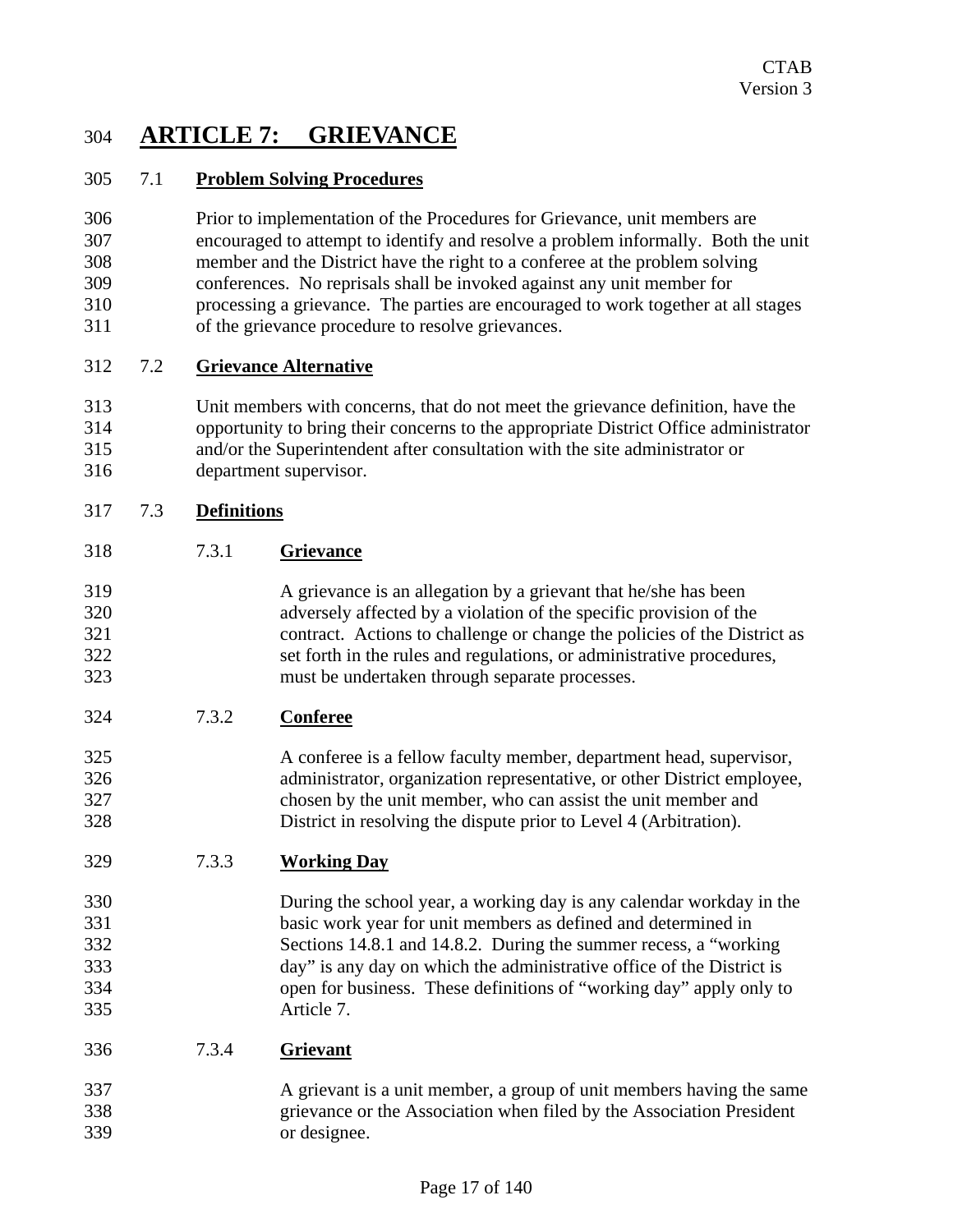| 340                                                  | 7.4 | <b>Procedures for Grievance</b> |                                                                                                                                                                                                                                                                                                                                                                                                                                                                                                                                             |  |
|------------------------------------------------------|-----|---------------------------------|---------------------------------------------------------------------------------------------------------------------------------------------------------------------------------------------------------------------------------------------------------------------------------------------------------------------------------------------------------------------------------------------------------------------------------------------------------------------------------------------------------------------------------------------|--|
| 341<br>342<br>343                                    |     | 7.4.1                           | Except by mutual agreement, failure by the employer at any level to<br>communicate a decision within the specified time limit shall permit the<br>grievant to proceed to the next level.                                                                                                                                                                                                                                                                                                                                                    |  |
| 344<br>345<br>346                                    |     | 7.4.2                           | Except by mutual agreement, failure by grievant, at any level, to<br>appeal a grievance to the next higher level within the specified time<br>limit shall be considered acceptance of the grievance at that level.                                                                                                                                                                                                                                                                                                                          |  |
| 347<br>348                                           |     | 7.4.3                           | All meetings to process grievances will be conducted in District<br>facilities.                                                                                                                                                                                                                                                                                                                                                                                                                                                             |  |
| 349<br>350<br>351<br>352<br>353<br>354               |     | 7.4.4                           | If the Level 2 conference with the Superintendent or designee is<br>scheduled by the Superintendent during the instructional day, the<br>grievant and one Association representative will receive time off from<br>instructional duties for the purpose of processing the grievance. The<br>grievant must be present at each conference of each level of the<br>grievance process.                                                                                                                                                          |  |
| 355<br>356                                           |     | 7.4.5                           | All deadlines set forth in Article 7 shall be calculated by excluding the<br>first working day, and including the last.                                                                                                                                                                                                                                                                                                                                                                                                                     |  |
| 357<br>358                                           |     | 7.4.6                           | The parties may, by mutual agreement, extend the deadlines set forth<br>in Article 7.                                                                                                                                                                                                                                                                                                                                                                                                                                                       |  |
| 359                                                  | 7.5 |                                 | <b>Level 1 - Immediate Supervisory Administrator</b>                                                                                                                                                                                                                                                                                                                                                                                                                                                                                        |  |
| 360<br>361<br>362<br>363<br>364<br>365<br>366<br>367 |     | 7.5.1                           | Within ten (10) working days after grievant knew, or by reasonable<br>diligence could have known, of the condition upon which the<br>grievance is based, the grievant may present his/her grievance in<br>writing, on the form attached to this Agreement as Appendix J, to the<br>administrator with immediate administrative responsibilities for the<br>position to which the grievant is assigned. The grievant shall send<br>copies of the grievance to all conferees and the Association, and list all<br>conferees on the grievance. |  |
| 368<br>369<br>370                                    |     | 7.5.2                           | The statement of grievance shall be a clear, concise statement of the<br>circumstances on which the grievance is based, the persons involved,<br>and the remedy sought                                                                                                                                                                                                                                                                                                                                                                      |  |
| 371<br>372                                           |     | 7.53                            | Either party to the grievance shall have the right to request a meeting<br>and may request a conferee to attend during Level 1.                                                                                                                                                                                                                                                                                                                                                                                                             |  |
| 373<br>374<br>375                                    |     | 7.5.4                           | The immediate supervisor shall communicate his/her decision to the<br>unit member in writing within ten (10) working days after receiving<br>the grievance.                                                                                                                                                                                                                                                                                                                                                                                 |  |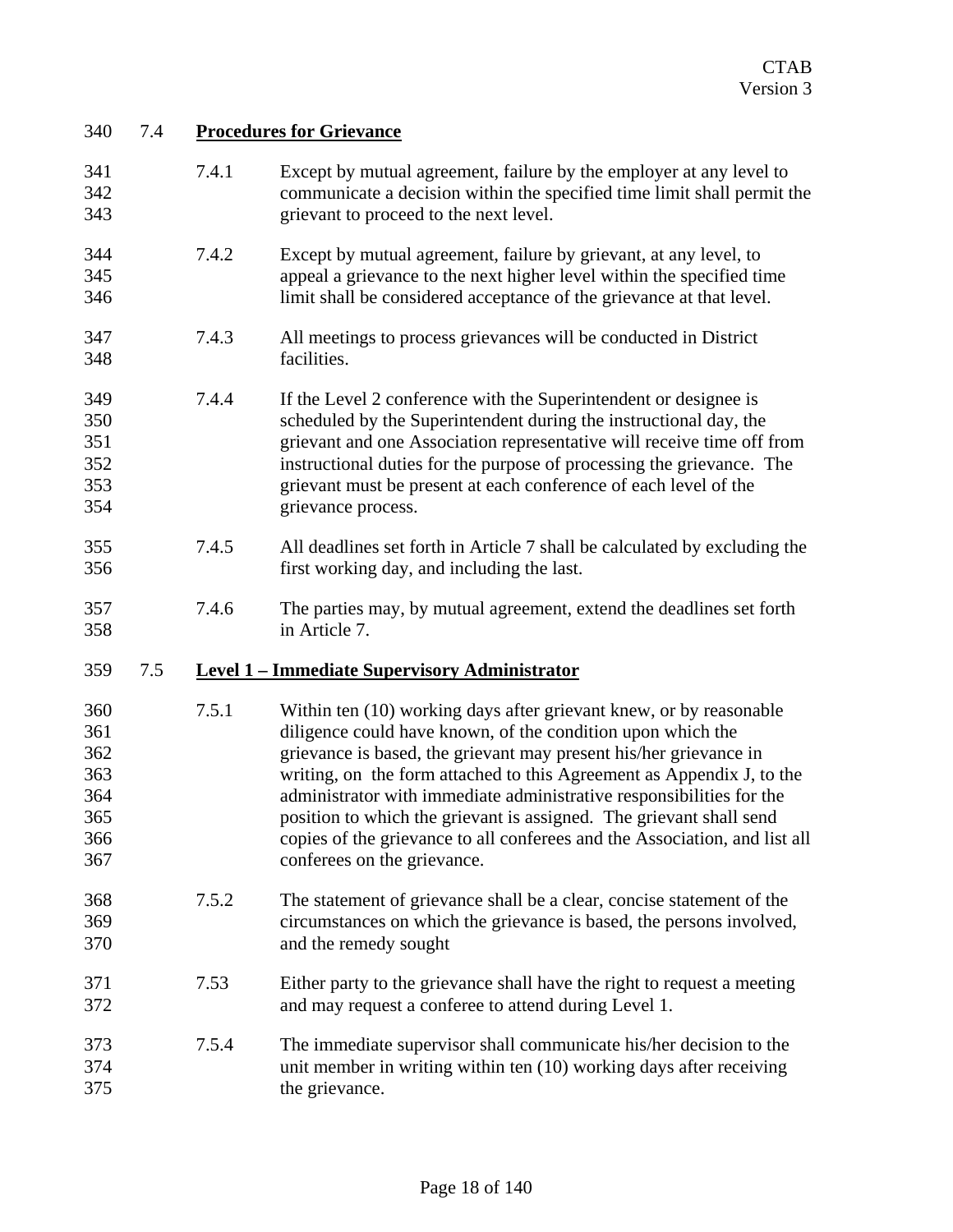| 376                                           | 7.6 |        | <b>Level 2 – Superintendent or Designee</b>                                                                                                                                                                                                                                                                                                                                                                                                                                                                              |
|-----------------------------------------------|-----|--------|--------------------------------------------------------------------------------------------------------------------------------------------------------------------------------------------------------------------------------------------------------------------------------------------------------------------------------------------------------------------------------------------------------------------------------------------------------------------------------------------------------------------------|
| 377<br>378<br>379<br>380<br>381<br>382<br>383 |     | 7.6.1  | The grievant may appeal the decision from Level 1 to the<br>Superintendent or designee within ten (10) working days after<br>receiving it and may request a conference between the grievant and the<br>Superintendent or designee. The grievant shall file the Level 1 appeal<br>in the Office of Personnel Services. A copy of the appeal shall be<br>furnished to the Level 1 supervisor and the President of the<br>Association.                                                                                      |
| 384<br>385<br>386                             |     | 7.6.2  | The conference shall be held and the Superintendent or designee shall<br>communicate his/her decision to the grievant within ten (10) working<br>days of the appeal date.                                                                                                                                                                                                                                                                                                                                                |
| 387<br>388<br>389<br>390                      |     | 7.64.3 | Copies shall be sent to the District-level administrator and the<br>President of the Association. The grievant may bring a conferee e to<br>the conference with the Superintendent. An Association representative<br>may also attend the conference with the Superintendent.                                                                                                                                                                                                                                             |
| 391                                           | 7.7 |        | <b>Level 3 – Mediation</b>                                                                                                                                                                                                                                                                                                                                                                                                                                                                                               |
| 392<br>393<br>394<br>395                      |     | 7.7.1  | If the grievant and/or the Association are not satisfied with the<br>disposition of the grievance, or if no disposition had occurred pursuant<br>to the provisions of Level 2, the Association and the District may<br>agree to refer the grievance to mediation.                                                                                                                                                                                                                                                        |
| 396<br>397<br>398<br>399<br>400               |     | 7.7.2  | The Association and District will agree upon a mutually acceptable<br>mediator and may request a mediator from the California State<br>Mediation/Conciliation Service, or any other mutually agreeable<br>recognized dispute resolution center to assist the parties in the<br>resolution of the grievance.                                                                                                                                                                                                              |
| 401<br>402                                    |     | 7.7.3  | If an agreement is reached, the agreement shall be reduced to writing<br>and shall be signed by the grievant, the Association and the District.                                                                                                                                                                                                                                                                                                                                                                          |
| 403<br>404<br>405<br>406<br>407               |     | 7.7.4  | In the event that the Association and the District have not resolved the<br>grievance with the assistance of the mediator within ten (10) days from<br>the first meeting held by the mediator, either the District or the<br>Association may terminate Level 3 and the grievance may proceed to<br>Level 4.                                                                                                                                                                                                              |
| 408                                           | 7.8 |        | <b>Level 4 - Arbitration</b>                                                                                                                                                                                                                                                                                                                                                                                                                                                                                             |
| 409<br>410<br>411<br>412<br>413<br>414        |     |        | If the grievant is not satisfied with the disposition at Level 2 or the time limits<br>expire without the issuance of the Superintendent's written reply, the Association<br>may, within ten (10) working days, submit the grievance to arbitration. The<br>parties to the arbitration are the District and the Association. The Association<br>shall submit the notice of intent to arbitrate in writing to the Superintendent and<br>Assistant Superintendent of Personnel Services within ten (10) working days after |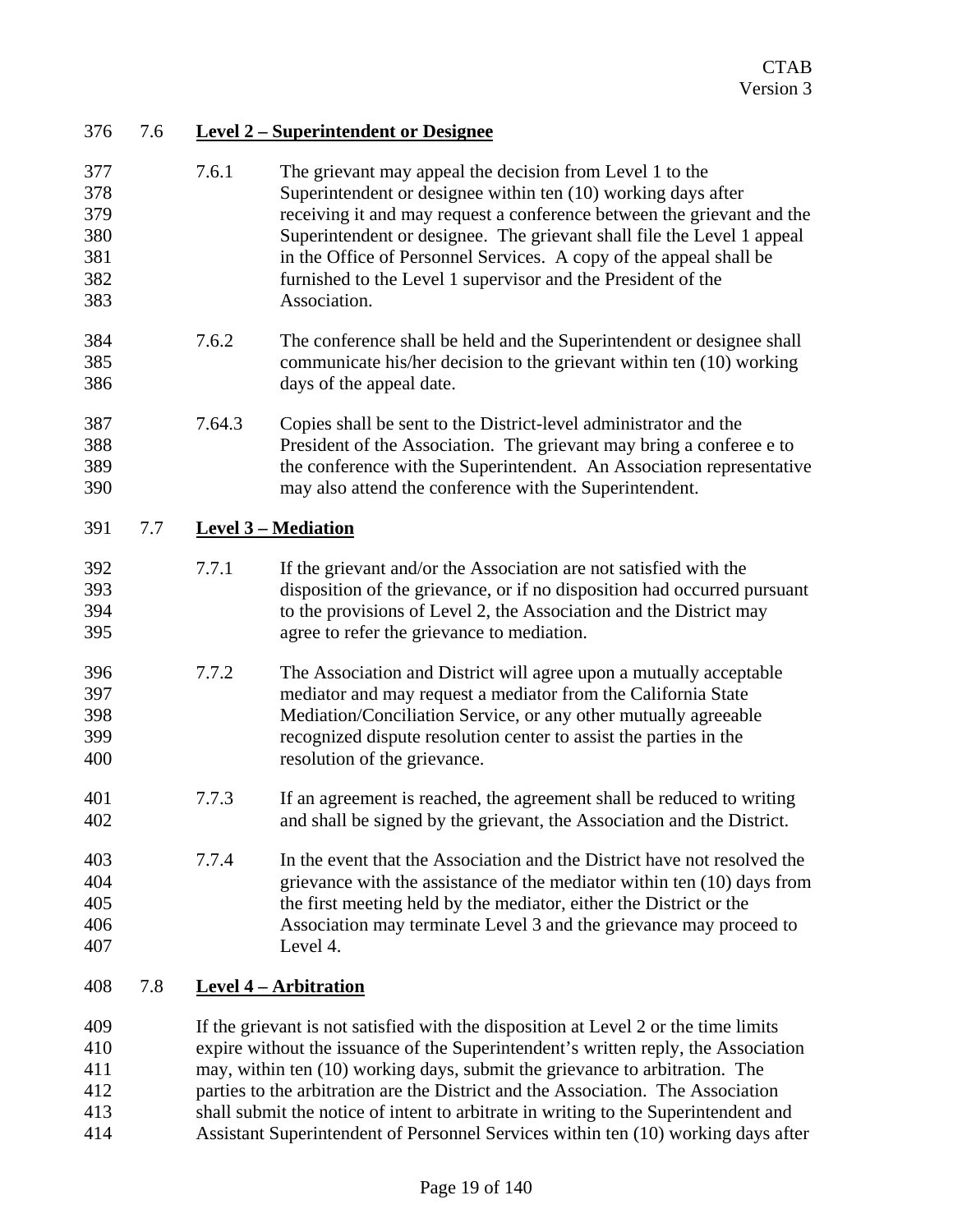| 415<br>416<br>417<br>418<br>419<br>420        |       | receiving the Superintendent/designee's Level 2 decision (or if no Level 2<br>decision is provided within ten (10) working days after the Level 2 response due<br>date). At the request of either party, a certified shorthand reporter shall be<br>employed to personally record verbatim the entire hearing. The parties shall share<br>equally the cost of the reporter. If either party desires a transcript, that party shall<br>pay the cost of the transcript. |                                                                                                                                                                                                                                                                                                                                                                                                                 |  |
|-----------------------------------------------|-------|-----------------------------------------------------------------------------------------------------------------------------------------------------------------------------------------------------------------------------------------------------------------------------------------------------------------------------------------------------------------------------------------------------------------------------------------------------------------------|-----------------------------------------------------------------------------------------------------------------------------------------------------------------------------------------------------------------------------------------------------------------------------------------------------------------------------------------------------------------------------------------------------------------|--|
| 421                                           | 7.8.1 |                                                                                                                                                                                                                                                                                                                                                                                                                                                                       | <b>Functions of the Arbitrator are:</b>                                                                                                                                                                                                                                                                                                                                                                         |  |
| 422                                           |       | 7.8.1.1                                                                                                                                                                                                                                                                                                                                                                                                                                                               | To hold a hearing concerning the grievance.                                                                                                                                                                                                                                                                                                                                                                     |  |
| 423<br>424<br>425                             |       | 7.81.2                                                                                                                                                                                                                                                                                                                                                                                                                                                                | To render a written decision to the Association and the<br>District within twenty (20) working days after the closing<br>of the hearing.                                                                                                                                                                                                                                                                        |  |
| 426                                           | 7.8.2 |                                                                                                                                                                                                                                                                                                                                                                                                                                                                       | <b>Selection of the Arbitrator</b>                                                                                                                                                                                                                                                                                                                                                                              |  |
| 427<br>428<br>429<br>430<br>431               |       | 7.8.2.1                                                                                                                                                                                                                                                                                                                                                                                                                                                               | Within ten (10) working days after written notice of<br>submission to arbitration, the Association and the<br>Superintendent will agree on a mutually acceptable<br>arbitrator competent in the area of grievance and will<br>obtain commitment from said arbitrator to serve.                                                                                                                                  |  |
| 432<br>433<br>434<br>435<br>436<br>437<br>438 |       | 7.8.2.2                                                                                                                                                                                                                                                                                                                                                                                                                                                               | In case agreement is not reached regarding an arbitrator, the<br>California State Conciliation Service or the American<br>Arbitration Association will be requested to supply an<br>arbitrator list. Thereafter, the arbitrator shall be selected<br>from the list by each party alternately striking a name, until<br>one name remains. The party striking first shall be<br>determined by a flip of the coin. |  |
| 439<br>440                                    |       | 7.8.2.3                                                                                                                                                                                                                                                                                                                                                                                                                                                               | The District and the Association will share equally the<br>payment of the services and expenses of the arbitrator.                                                                                                                                                                                                                                                                                              |  |
| 441                                           | 7.8.3 |                                                                                                                                                                                                                                                                                                                                                                                                                                                                       | <b>Powers and Limitations of the Arbitrator:</b>                                                                                                                                                                                                                                                                                                                                                                |  |
| 442<br>443<br>444                             |       | 7.8.3.1                                                                                                                                                                                                                                                                                                                                                                                                                                                               | The arbitrator shall consider only those issues that have<br>been properly carried through all prior steps of the<br>Grievance Procedure.                                                                                                                                                                                                                                                                       |  |
| 445<br>446<br>447                             |       | 7.8.3.2                                                                                                                                                                                                                                                                                                                                                                                                                                                               | The arbitrator shall afford District representatives and the<br>Union, a reasonable opportunity to present evidence,<br>witnesses, and arguments.                                                                                                                                                                                                                                                               |  |
| 448<br>449<br>450                             |       | 7.8.3.3                                                                                                                                                                                                                                                                                                                                                                                                                                                               | The jurisdiction of the arbitrator shall be confined to a<br>determination of the facts and interpretation of the<br>provisions of this Agreement.                                                                                                                                                                                                                                                              |  |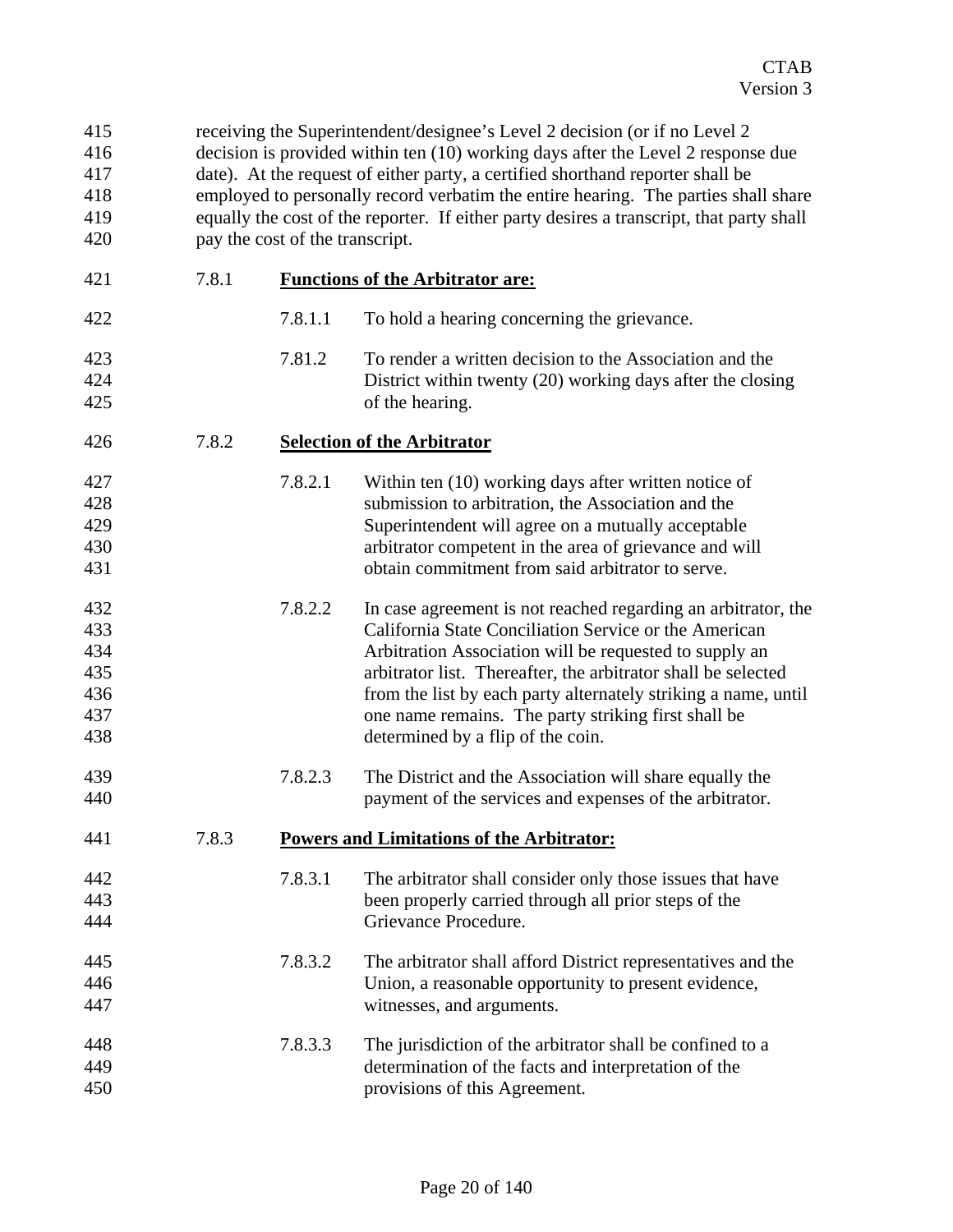| 451<br>452<br>453<br>454 |     | 7.8.3.4                  | The arbitrator shall have no authority to interpret any state<br>or federal law when the compliance or non-compliance<br>there with might be involved in the consideration of the<br>grievance or to award punitive damages. |
|--------------------------|-----|--------------------------|------------------------------------------------------------------------------------------------------------------------------------------------------------------------------------------------------------------------------|
| 455<br>456<br>457        |     | 7.8.3.5                  | The arbitrator's decision shall be final and binding, except<br>that awards equal to or greater than \$200,000 shall be<br>advisory decisions to the Board of Trustees.                                                      |
| 458                      | 7.9 | <b>Advisory Decision</b> |                                                                                                                                                                                                                              |
| 459<br>460               |     |                          | The Board of Trustees shall consider the advisory decision of the arbitration at its<br>next scheduled meeting. The Board of Trustees, at its option, shall accept,                                                          |
| 461                      |     |                          | modify, or reject the arbitrator's decision. In the event the Board of Trustees                                                                                                                                              |
| 462                      |     |                          | takes no action within ten (10) working days of the meeting, the decision of the                                                                                                                                             |
| 463                      |     |                          | arbitrator shall be the decision of the Board. If the Board elects to modify or                                                                                                                                              |
| 464                      |     |                          | reject the decision of the arbitrator, the grievant may request a hearing for the next                                                                                                                                       |
| 465                      |     |                          | regular meeting of the Board of Trustees. The decision of the Board of Trustees                                                                                                                                              |

466 shall be binding to the extent that no right of the aggrieved to further legal action 467 is abrogated.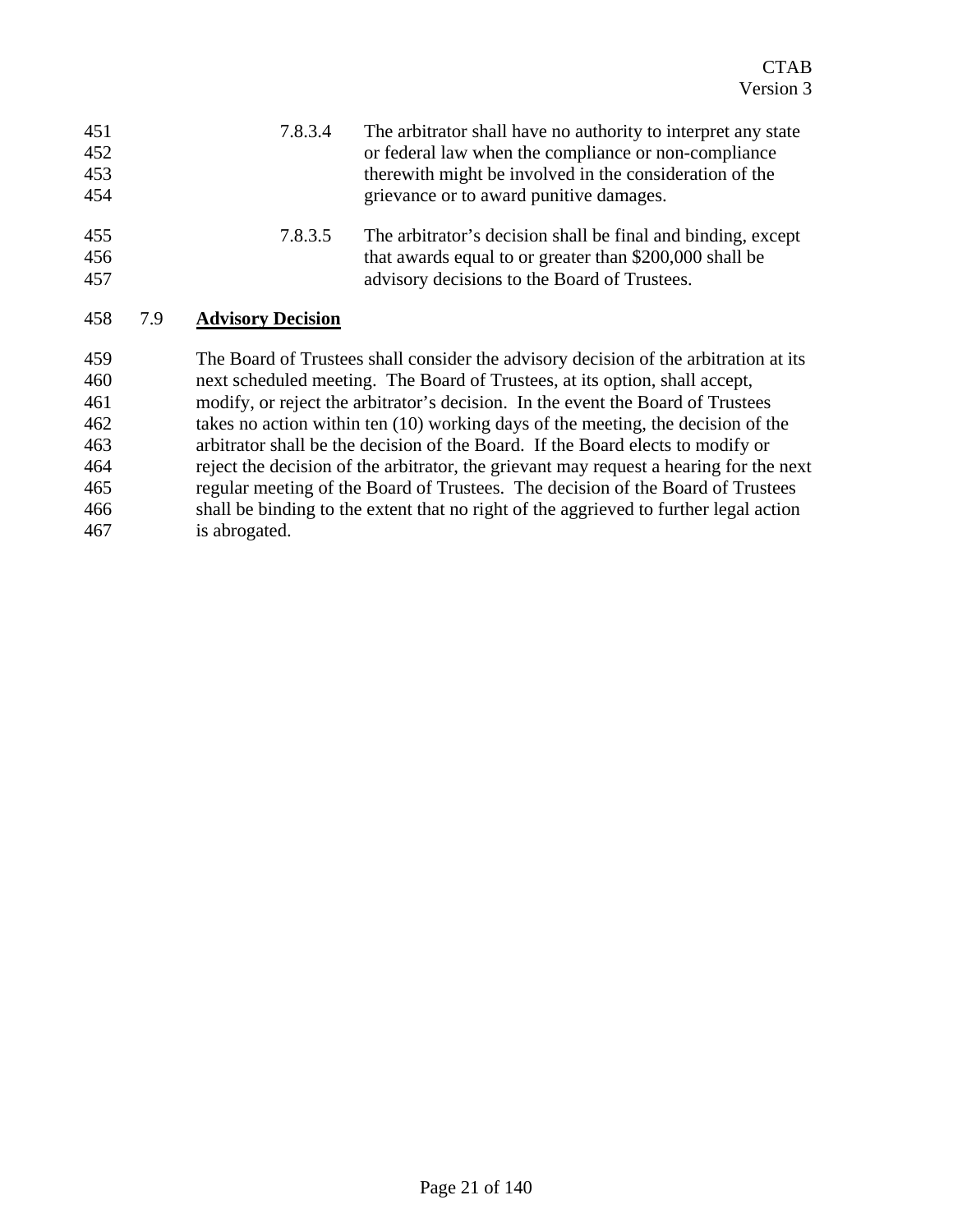# 468 **ARTICLE 8: DISCIPLINE**

- 469 Pursuant to the rights reserved to the District in Article 2, the District agrees that unit
- 470 members shall not be disciplined without just cause. Bargaining unit members may be
- 471 dismissed only according to the provisions of the Education Code. Suspensions without
- 472 pay, which exceed fifteen (15) days in length, shall be implemented according to the
- 473 provisions of the Education Code. Disciplinary action taken pursuant to this Article,
- 474 including suspensions without pay, which are less than fifteen (15) days in length, shall
- 475 be grievable under Article 7 of this Agreement.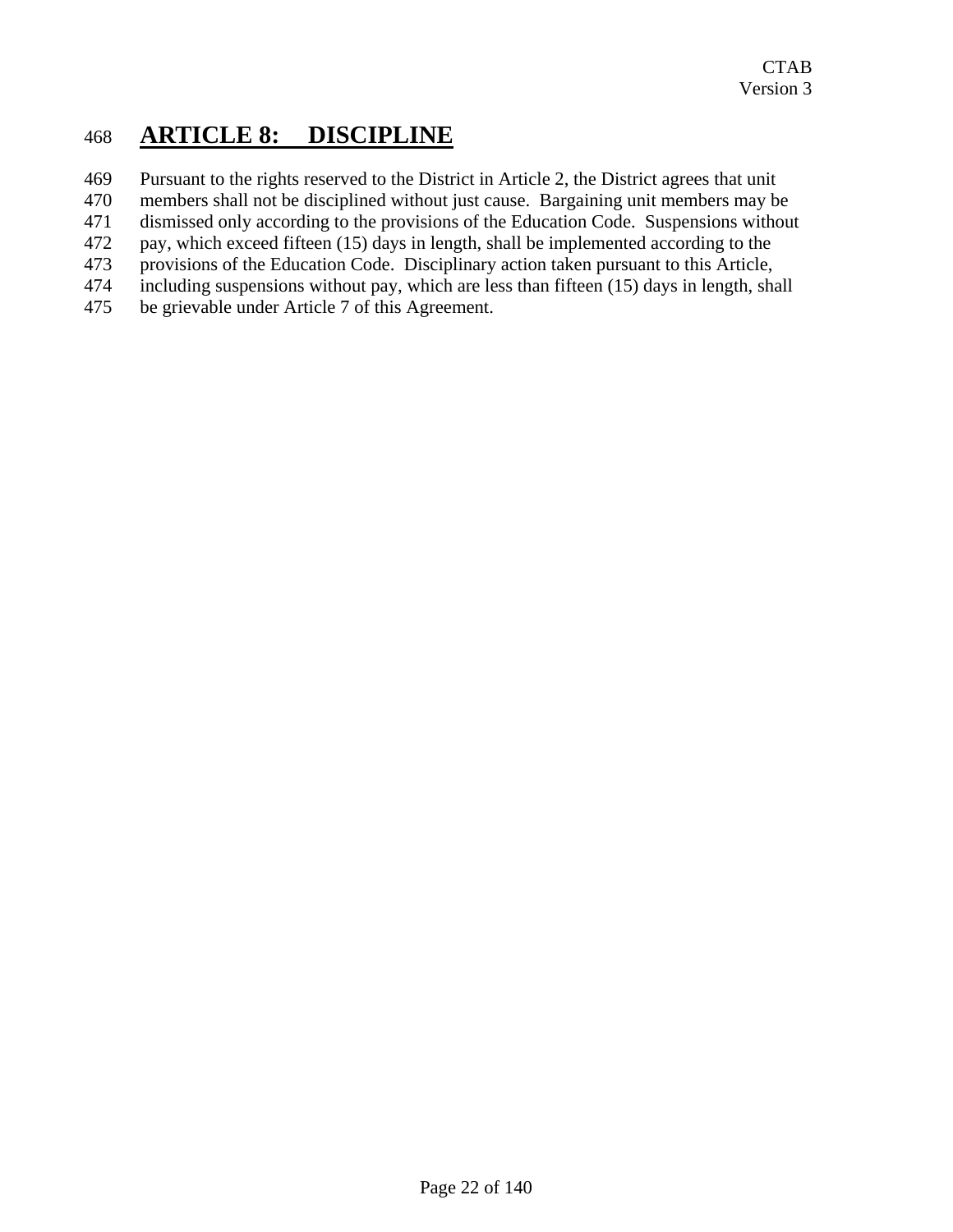# 476 **ARTICLE 9: COMPENSATION**

# 477 9.1 **2006-2007 Salary Increase**

- 478 9.1.1 The salary schedule will be increased by 6%, effective April 1, 2007, 479 for the fiscal year 2006-2007. The revised 2006-2007 salary schedule 480 is attached to this Agreement as –Appendix D1, 2006-2007.
- 481 9.1.2 On a one-time non-precedent setting basis, for the 2006-2007 fiscal 482 year, in addition to the salary schedule increase, the District will 483 provide a lump sum amount to each unit member equal to 1.5% of the 484 unit member's cell placement (step and column) on the 2006-2007 485 teachers' salary schedule as of April 1, 2007. The amount of the one-486 time lump sum payment shall be prorated based on FTE for those 487 working less than full time.
- 488 9.1.3 The 2006-2007 salary amounts described in this Section shall be paid 489 to all unit members who were in active paid status on April 1, 2007.

## 490 9.2 **2007-2008 Salary Increase**

491 The 2006-2007 salary schedule will be increased by 3% effective July 1, 2007 for 492 the fiscal year 2007-2008. The revised 2007-2008 salary schedule is attached to 493 this Agreement as Appendix D2, 2007-2008.

## 494 9.3 **Experience Movement**

- 495 The District shall grant the experience step movement annually, on July 1 of each 496 year.
- 497 9.4 **Class Change Bonus**
- 498 Unit members entitled to a change in class shall also receive a lump sum payment 499 of \$100.00.

# 500 9.5 **Rate for Hourly Work**

- 501 Effective July 1, 2002, the District will pay for extra duties and responsibilities 502 that are set forth in Appendix E, "Supplemental Pay Activities." This will include 503 the compensation rate of authorized hourly work shall be calculated as (.00836) x 504 Step 1, Column C of the salary schedule. The rate for hourly work for all of the 505 2006-2007 fiscal year shall be calculated using the 2005-2006 salary schedule.
- 506 9.6 **Professional Growth**
- 507 9.6.1 Professional employees are encouraged to pursue a Professional 508 Growth Program composed of (a) graduate study for advanced degrees 509 or (b) a selection of upper division and graduate level courses designed 510 to improve teaching ability, or (c) lower division courses in Math,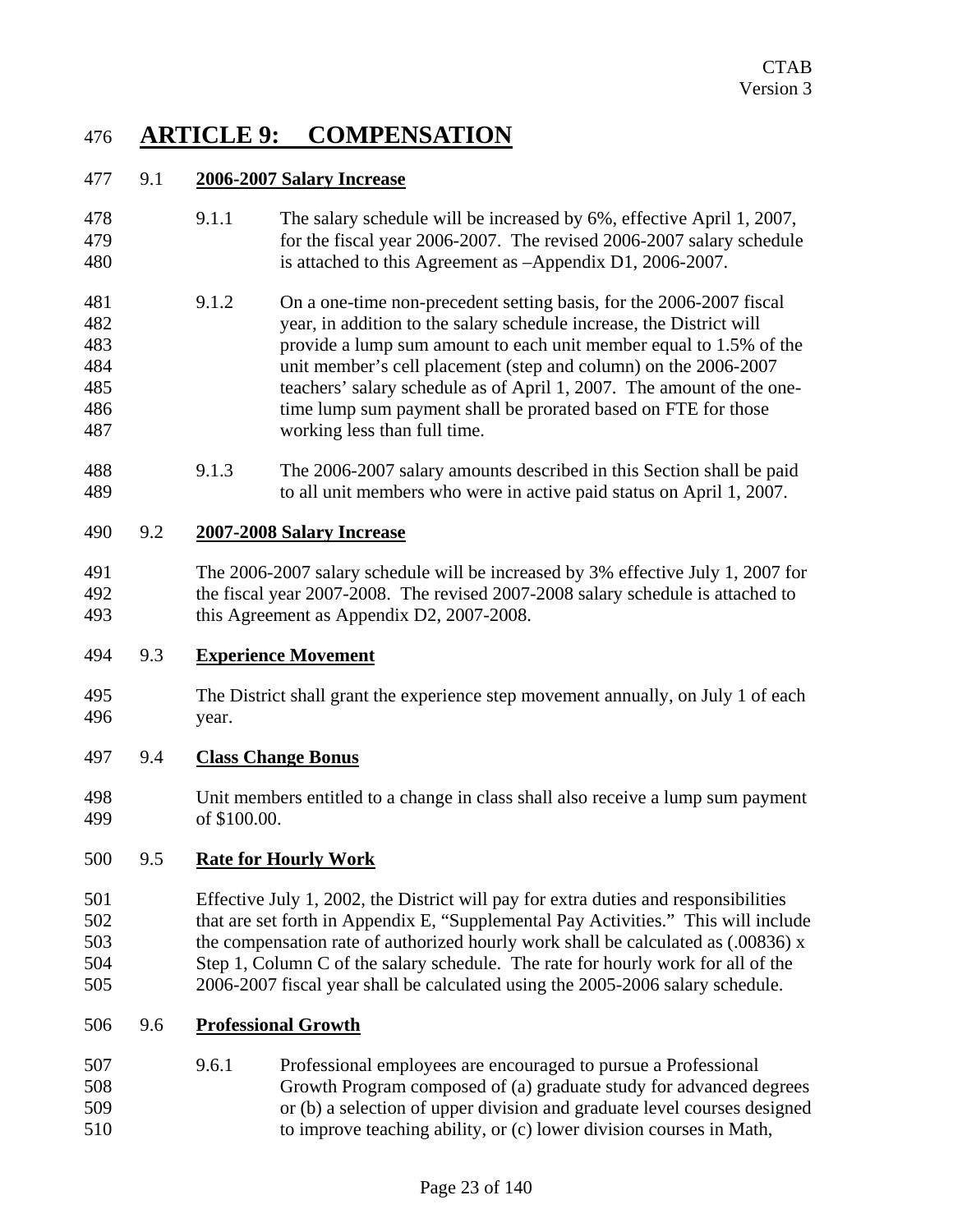- 511 Science, Computers, and Foreign Language, or courses approved in 512 advance by the Superintendent or Designee. Salary schedule and 513 professional growth movement regulations are delineated in Appendix 514 A of this Agreement.
- 515 9.6.2 No unit member may move from one class to another on the salary 516 schedule unless course work units are earned at an accredited 517 university or college and the unit member complies with the other 518 provisions contained in the Salary Schedule. The unit member should 519 contact the Personnel Officer if the unit member has any questions 520 regarding whether specific courses qualify for credit toward class 521 movement prior to taking the course. Unit members are encouraged to 522 submit all professional growth units regardless of their placement on 523 the salary schedule.

## 524 9.7 **Doctorate Stipend**

525 The members with an earned doctorate from an accredited university shall receive 526 a stipend of three percent (3%) of placement on the salary schedule.

# 527 9.8 **ELD Compensation**

528 Unit members who have not passed the certification for ELD, or who do not 529 qualify for the first column of the schedule  $(BA + 30)$ , shall receive 98.35% of the 530 appropriate salary listed on the salary schedule.

## 531 9.9 **National Board Certification Compensation**

532 Unit members who successfully attain National Board Certification will receive 533 an additional three percent (3.0%) of their placement on the Salary Schedule.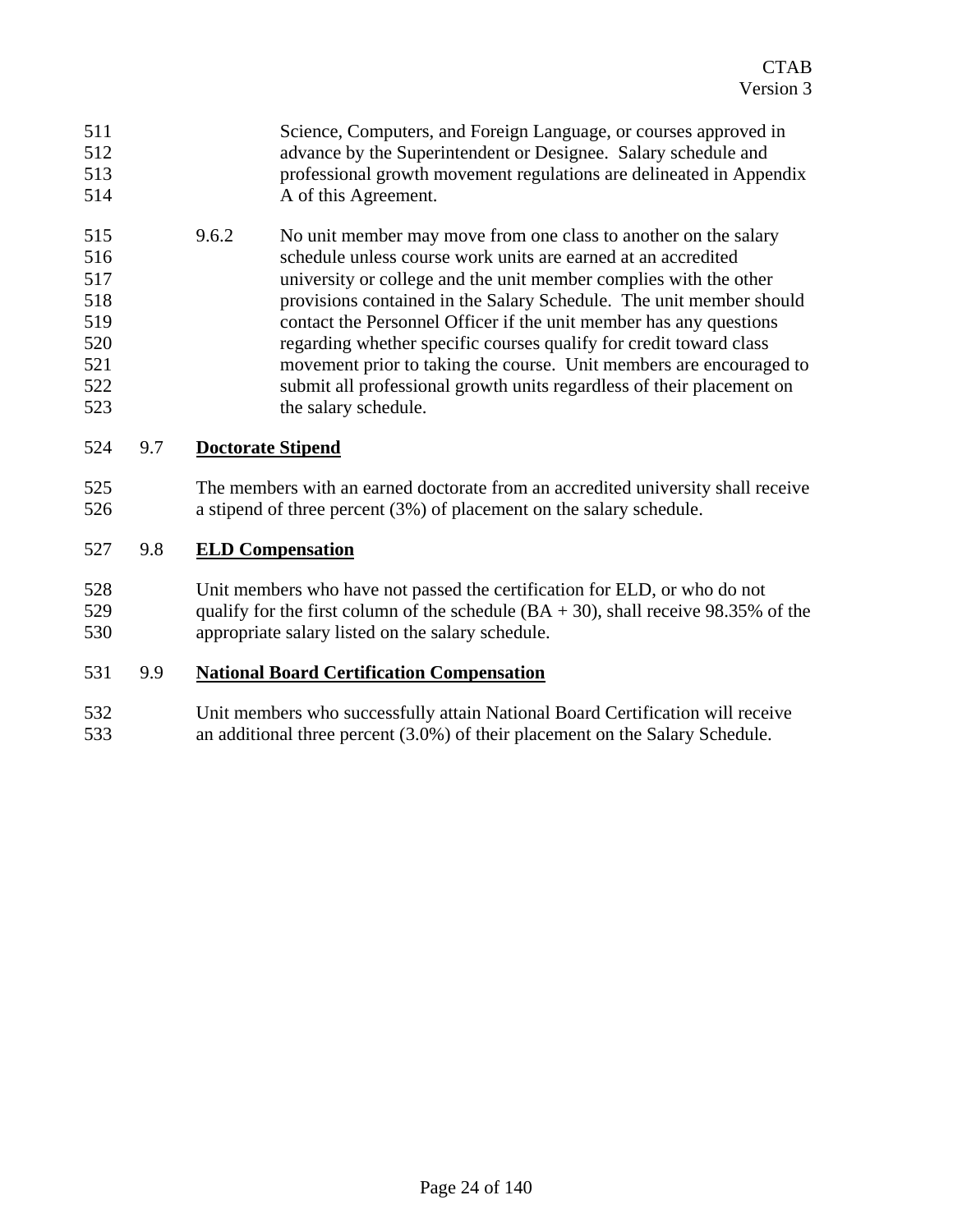# 534 **ARTICLE 10: FRINGE BENEFITS**

535 The District will make available medical, vision, and dental insurance programs and will 536 contribute toward premiums for these insurance programs as described in this Article.

# 537 10.1 **Medical Premiums**

538 For the school year 2006-2007, medical benefits will be provided by participation 539 in the CalPERS Health Benefits Program, the Public Employees' Medical and 540 Hospital Care Act (PEMHCA). Unit members may choose any one of the plans 541 offered by CalPERS, and must comply with all applicable rules and regulations of 542 the CalPERS Health Benefits Program and PEMHCA. The District shall make 543 contributions toward CalPERS medical premiums for the unit members as 544 described below.

| 545<br><b>District Basic Contribution for Medical Premiums</b> |
|----------------------------------------------------------------|
|----------------------------------------------------------------|

546 As required by California Government Code Section 22892, effective 547 January 1, 2006, the District will contribute \$64.60 per month per 548 eligible full-time unit member for an approved CalPERS health plan 549 option. Effective January 1, 2007, the District Basic Contribution will 550 increase to \$80.80, and thereafter will increase as required by law. 551 The amount required by Government Code Section 22892 shall be the 552 District's Basic employee only medical benefits contribution. This 553 basic contribution is required only to the extent that it is mandated by 554 law and only as long as the District participates in the PEMHCA plan.

## 555 10.1.2 **District Supplemental Benefits Contribution for Medical**  556 **Premiums**

- 557 10.1.2.1 From January 1, 2007 December 31, 2007, the District 558 will provide to each eligible full-time unit member a 559 supplemental monthly contribution toward the costs of the 560 medical plans that, when added to the District Basic 561 Contribution in Section 10.1.1, will not exceed \$1121.04 562 per month.
- 563 10.1.2.2 Notwithstanding the caps listed in Section 10.1.2.3, from 564 January 1, 2008 – October 31, 2008 only, the District will 565 provide each eligible full-time unit member a supplemental 566 monthly contribution toward the cost of the medical plans 567 that when added to the District Basic Contribution in 568 Section 10.1.1 will not exceed \$1255 per month.
- 569 10.1.2.3 Beginning November 1, 2008, the District will provide to 570 each eligible full-time unit member a supplemental 571 monthly contribution toward the costs of the medical plans 572 that, when added to the District Basic Contribution in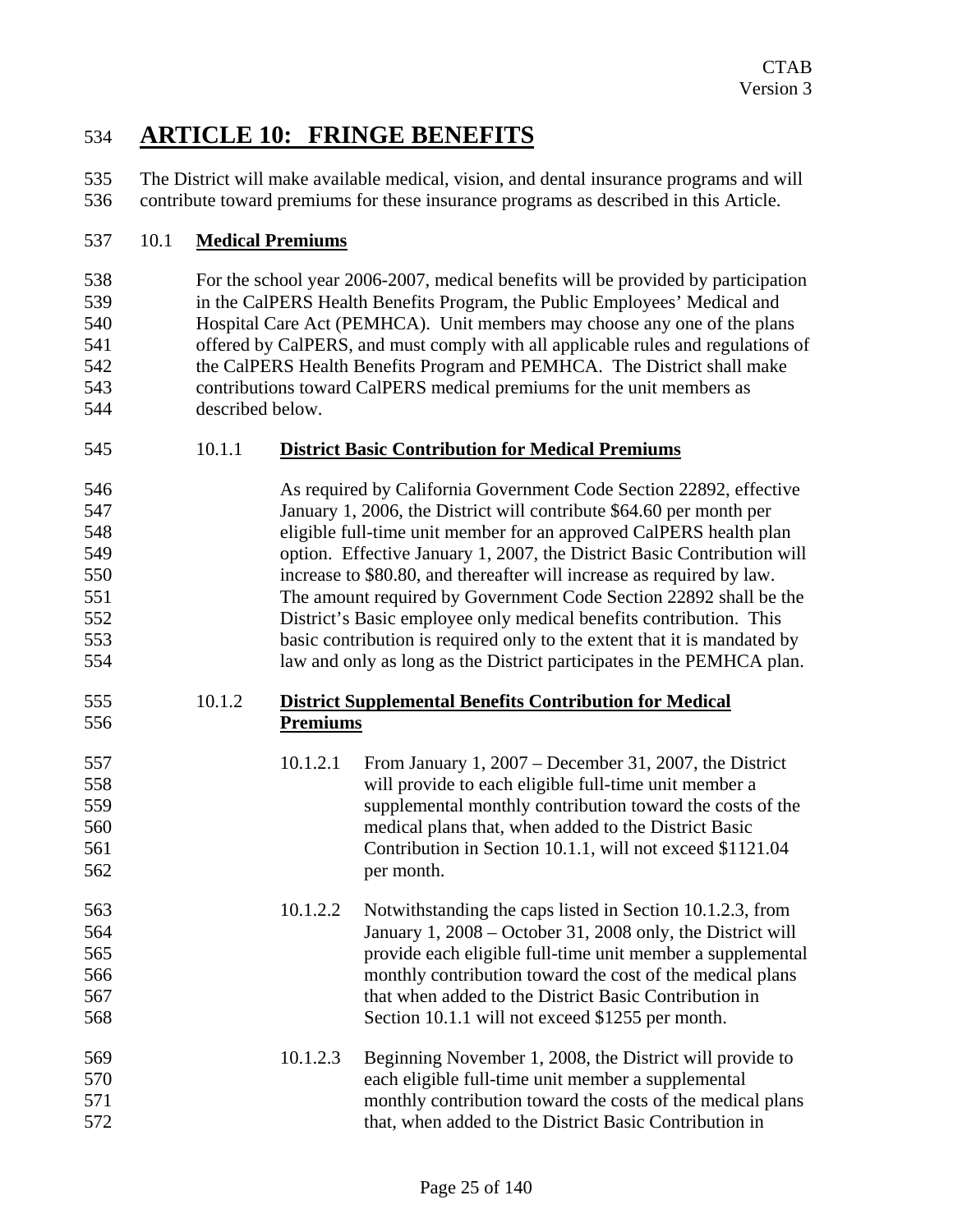| 573<br>574                                                  |      |                                                                                                                                                                                                                                                                                 |          | amounts:   | Section 10.1.1 will not exceed the following monthly                                                                                                                                                                                                                                                                                                                                                                                                                                                                                                                                                                                         |
|-------------------------------------------------------------|------|---------------------------------------------------------------------------------------------------------------------------------------------------------------------------------------------------------------------------------------------------------------------------------|----------|------------|----------------------------------------------------------------------------------------------------------------------------------------------------------------------------------------------------------------------------------------------------------------------------------------------------------------------------------------------------------------------------------------------------------------------------------------------------------------------------------------------------------------------------------------------------------------------------------------------------------------------------------------------|
| 575<br>576                                                  |      |                                                                                                                                                                                                                                                                                 |          | 10.1.2.3.1 | For unit members enrolled in employee only<br>medical benefits plans: \$525.00.                                                                                                                                                                                                                                                                                                                                                                                                                                                                                                                                                              |
| 577<br>578                                                  |      |                                                                                                                                                                                                                                                                                 |          | 10.1.2.3.2 | For unit members enrolled in two-party<br>medical benefits plans: \$1050.00                                                                                                                                                                                                                                                                                                                                                                                                                                                                                                                                                                  |
| 579<br>580                                                  |      |                                                                                                                                                                                                                                                                                 |          | 10.1.2.3.3 | For unit members enrolled in family medical<br>benefits plans: \$1255.00                                                                                                                                                                                                                                                                                                                                                                                                                                                                                                                                                                     |
| 581<br>582<br>583                                           |      |                                                                                                                                                                                                                                                                                 | 10.1.2.4 |            | If both spouses are unit members, any employee<br>contribution to medical premiums up to the full family cap<br>listed in Section 10.1.2.3 will be paid by the District.                                                                                                                                                                                                                                                                                                                                                                                                                                                                     |
| 584                                                         | 10.2 | <b>Domestic Partners</b>                                                                                                                                                                                                                                                        |          |            |                                                                                                                                                                                                                                                                                                                                                                                                                                                                                                                                                                                                                                              |
| 585<br>586                                                  |      | 10.2.1                                                                                                                                                                                                                                                                          |          |            | Domestic partners will be covered by the District's fringe benefit plans<br>to the extent that the District's carriers provide such coverage.                                                                                                                                                                                                                                                                                                                                                                                                                                                                                                |
| 587<br>588<br>589<br>590<br>591<br>592<br>593<br>594<br>595 |      | 10.2.2                                                                                                                                                                                                                                                                          |          |            | The District will provide health benefits for qualified domestic<br>partners of bargaining unit members to the same extent, and subject to<br>the same terms and conditions, as health benefits are available to<br>dependents of unit members under this Agreement. This coverage is<br>conditioned upon the domestic partner meeting all the criteria of<br>California Family Code Section 297, and upon the unit member<br>presenting the District with proof that a valid declaration of domestic<br>partnership has been filed pursuant to the above Family Code Section<br>or with any local agency registering domestic partnerships. |
| 596                                                         | 10.3 | <b>Dental and Vision Premiums</b>                                                                                                                                                                                                                                               |          |            |                                                                                                                                                                                                                                                                                                                                                                                                                                                                                                                                                                                                                                              |
| 597<br>598<br>599<br>600                                    |      | The District will pay the cost of the dental and vision insurance premiums, up to<br>the combined total of the Delta Dental composite rate and the Vision Services<br>composite rate. The District will maintain the benefit specifications that exist as<br>of September 2003. |          |            |                                                                                                                                                                                                                                                                                                                                                                                                                                                                                                                                                                                                                                              |
| 601                                                         | 10.4 | <b>Part-Time Unit Members</b>                                                                                                                                                                                                                                                   |          |            |                                                                                                                                                                                                                                                                                                                                                                                                                                                                                                                                                                                                                                              |
| 602<br>603<br>604                                           |      |                                                                                                                                                                                                                                                                                 |          |            | The District's medical, dental, and vision premium contributions for part-time<br>unit members shall be prorated based on the ratio of the time employed compared<br>to a full-time unit member in the same job classification.                                                                                                                                                                                                                                                                                                                                                                                                              |
| 605                                                         | 10.5 | <b>Section 125 Plan</b>                                                                                                                                                                                                                                                         |          |            |                                                                                                                                                                                                                                                                                                                                                                                                                                                                                                                                                                                                                                              |

606 A Section 125 plan will be implemented and made available to all unit members.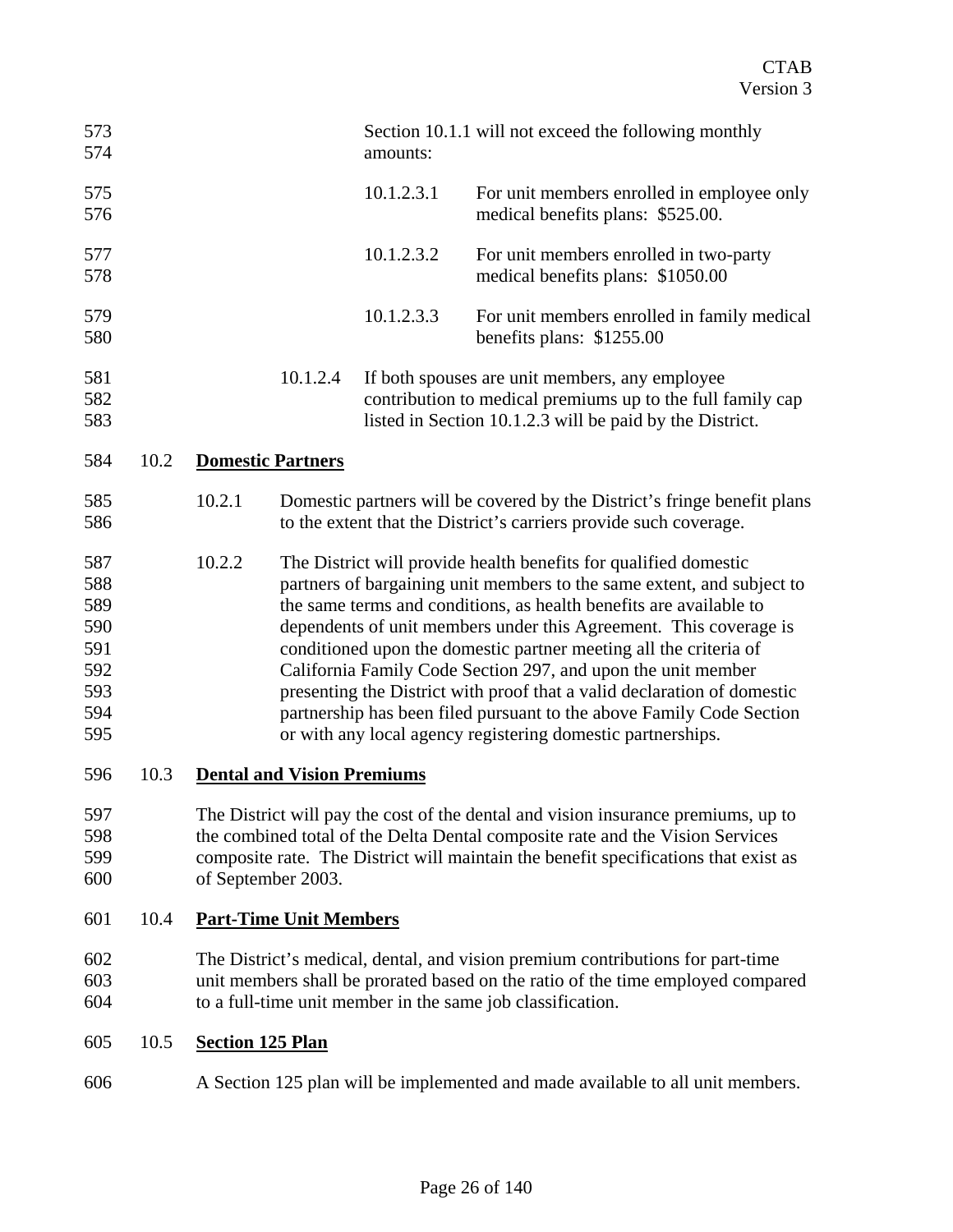# 607 10.6 **Purchase Option for Retirees**

- 608 Unit members who have retired from District service may buy the District Health
- 609 and Welfare Program at the retiree's own cost; provided the insurance carriers
- 610 permit the retirees to do so and the retirees satisfy the insurance carrier's
- 611 eligibility requirements.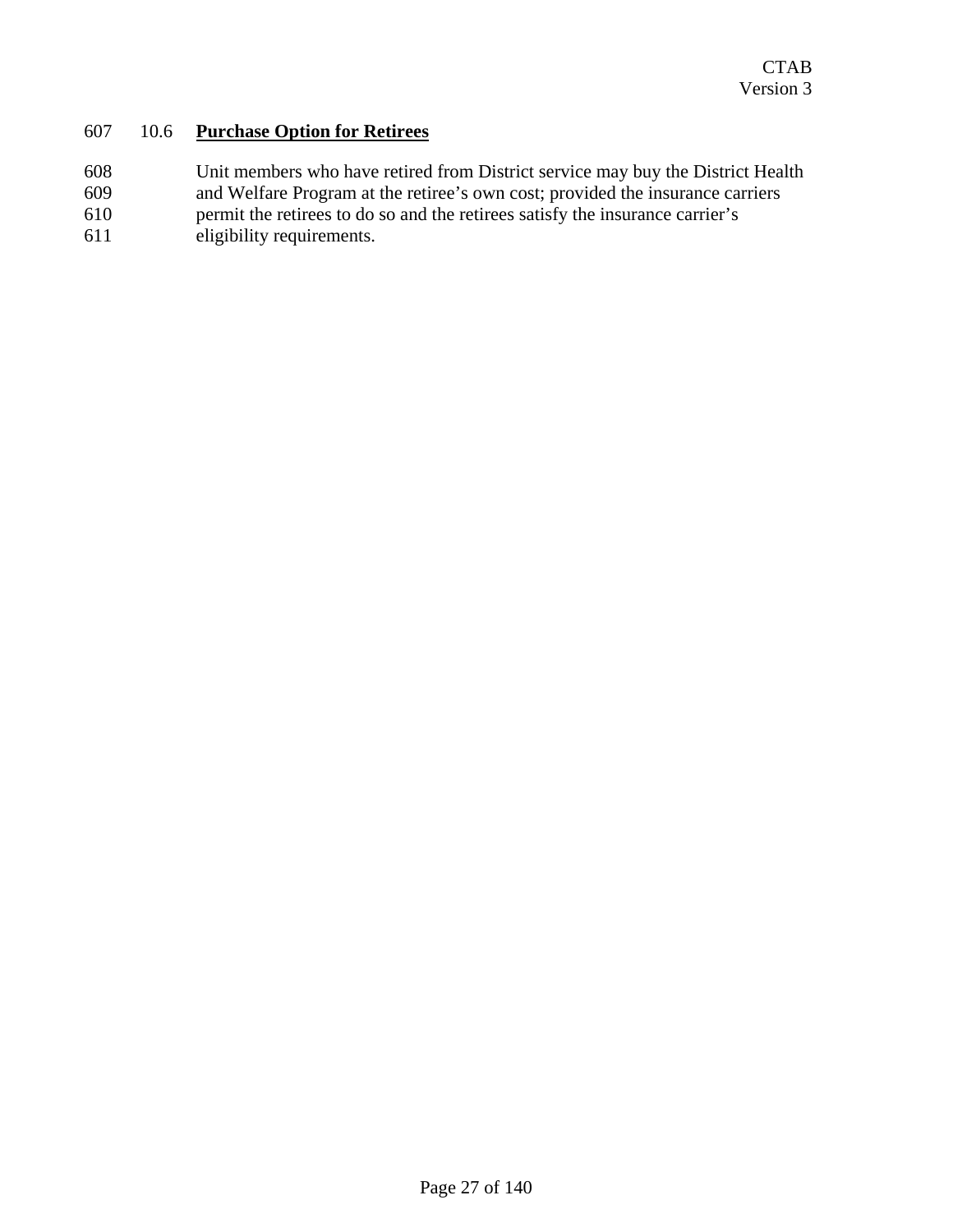# 612 **ARTICLE 11: SUMMER SCHOOL**

# 613 11.1 **Summer School Notification**

- 614 When the District plans to seek authorization from the Board of Trustees to 615 provide a Summer School Program, the following procedures will apply:
- 616 11.1.1 The District shall notify the Association of the plan to provide 617 Summer School.
- 618 11.1.2 The Association shall have the opportunity to provide input into the 619 Summer School Program to be offered to meet student needs as 620 determined by the District.

## 621 11.2 **Organizational and Curriculum Structure**

622 The District shall have the discretion to determine the Summer School curriculum 623 and structure. On or before April 1 of each year in which Summer School will be 624 provided, the District will meet with up to four (4) interested teachers selected by 625 the Association to discuss the organizational and curricular structure of the 626 program to meet the needs of District students.

# 627 11.3 **Summer School Pay Rate**

- 628 The Summer School rate of pay will be based on a 0.7 per diem rate at the 629 appropriate step of Column A  $(BA + 30)$  on the current teachers' salary schedule. 630 Those unit members on step 9 or above will be placed on step 9 at the 0.7 per 631 diem rate. Teachers not represented by CTAB Bargaining unit will be placed on 632 step 1 of the salary schedule. Work days shall include one day of on-site 633 preparation/orientation.
- 634 11.4 **Summer School Sick Leave**
- 635 Unit members are entitled to one sick leave day for Summer School. In addition, 636 unit members may use one day of their accrued sick leave days during Summer 637 School. The Summer School sick leave day will be accrued if unused.

# 638 11.5 **Staff Selection Criteria**

639 In selecting teachers for Summer School, the District shall give priority to 640 credentialed and qualified CTAB bargaining unit members over non-unit member 641 applicants. In selecting among or between unit member applicants for a Summer 642 School position, the District shall consider certification, special requirements in 643 the program description, teaching experience in the subject matter or grade level, 644 major/minor field of study, and documented strengths and weaknesses. When 645 two or more unit members are considered equal by the District, the District shall 646 select the most senior unit member applicant for the Summer School position. If 647 a unit member is not selected for summer School, he/she may request in writing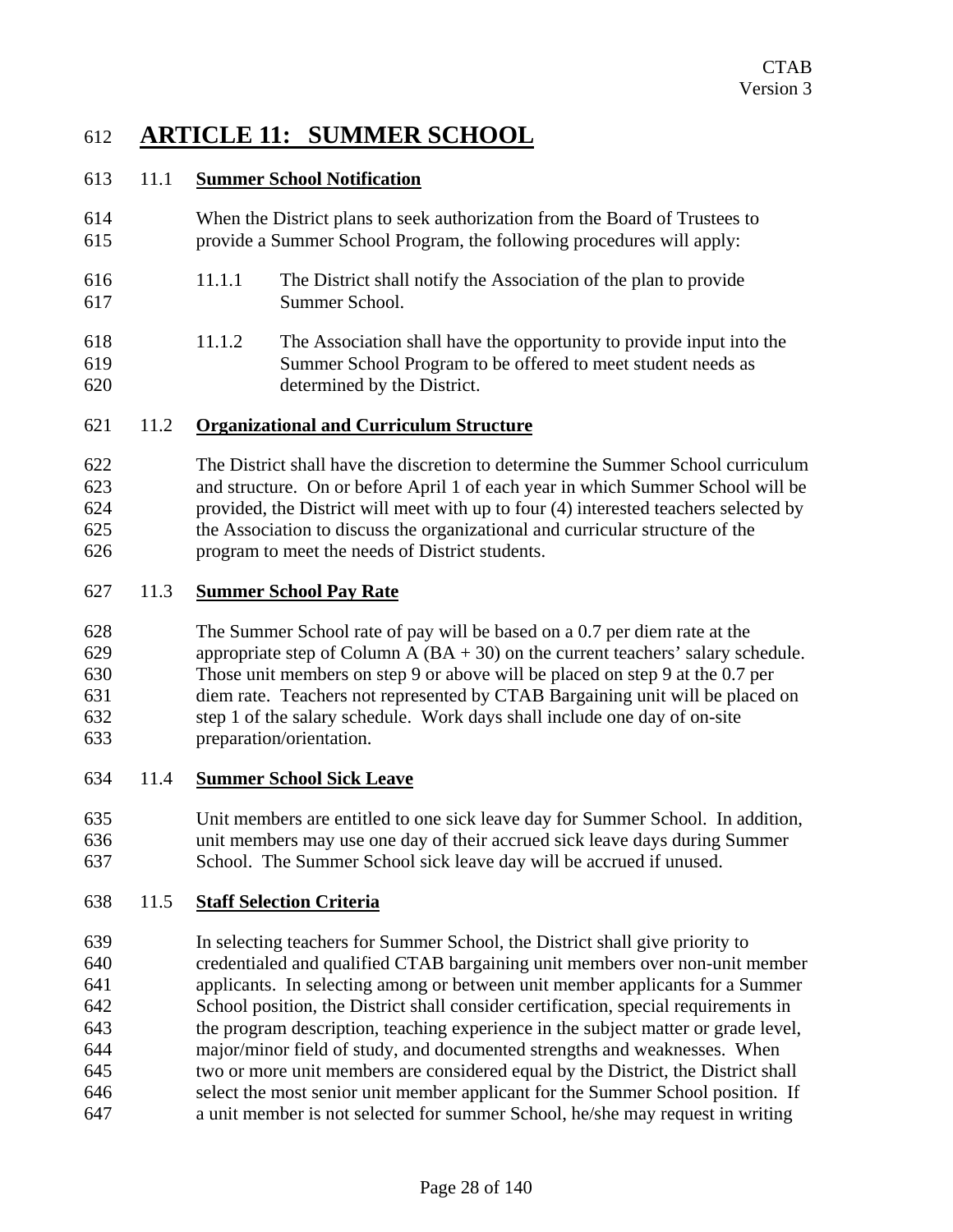648 the reason for the non-selection. The District shall respond in writing within five 649 work days of receiving the request.

# 650 11.6 **Written Expectations**

651 To the extent possible, the District shall give written expectations of teachers' 652 responsibilities to each unit member selected to serve as a Summer School teacher 653 at least five (5) calendar days before the end of the unit member's regular work 654 year.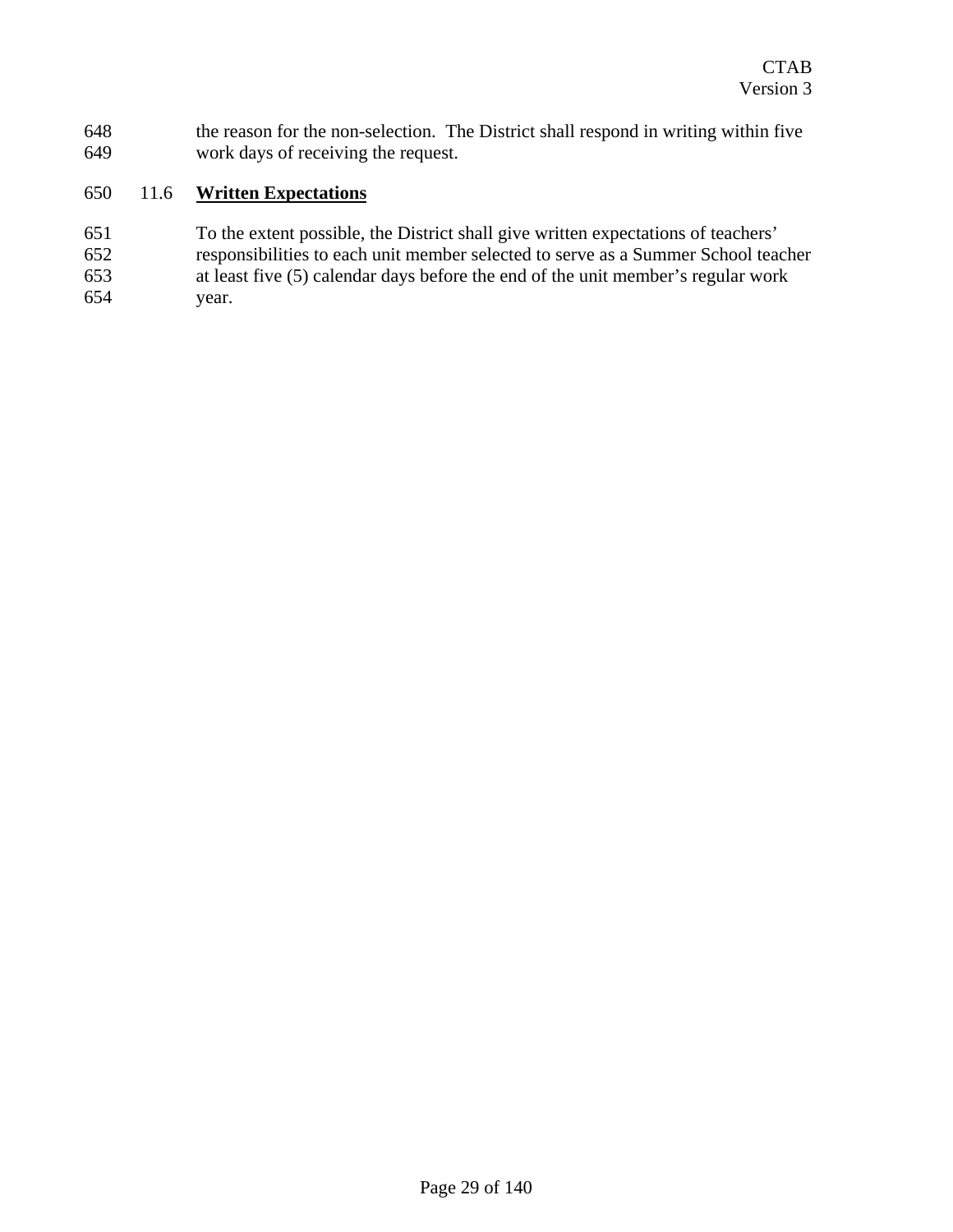# 655 **ARTICLE 12: ASSIGNMENT, TRANSFER, AND FILLING**  656 **OF VACANCIES**

## 657 12.1 **General Provisions for Assignment and Transfer**

- 658 12.1.1 Insofar as conditions permit, the District shall make specific school 659 and grade level assignments no later than May 1.
- 660 12.1.2 In the event that unforeseen circumstances occur which result in an 661 opening subsequent to May 1, the District shall attempt to notify the 662 affected teacher(s) immediately. Written notice will be provided, and 663 the District, to every extent possible, shall follow the appropriate 664 contractual provisions.
- 665 12.1.3 In the case of bargaining unit members who transfer for any reason, 666 the District shall provide transportation and personnel to move 667 classroom materials to the new school site. In the case of involuntary 668 transfer, in order to inventory, pack, and move teacher property and 669 authorized school property, teachers will be paid at the hourly rate for 670 work authorized to be performed on weekends or non-school days and 671 after the last bell ending the regular school day for all students, up to a 672 maximum of twenty (20) hours. Administratively initiated moves 673 within school sites and to other school sites will be paid by the 674 District.
- 675 12.1.4 Formalized written channels whereby all personnel may express their 676 interest regarding transfers will be provided.
- 677 12.2 **Assignment of Unit Members**
- 678 12.2.1 Unit members shall not be assigned arbitrarily or capriciously.
- 679 12.2.2 Unit members new to the District shall receive assignment from the 680 Personnel Office. All other unit members will be assigned annually by 681 the site administrator or the appropriate supervisor.
- 682 12.2.3 A unit member will be assumed to prefer assignments to unit 683 member's current positions at the school site unless that unit member 684 notifies the site administrator of a desire to change assignment. This 685 interest in change of assignment must be submitted by March 1.
- 686 12.2.4 By March 15 the site administrator shall provide all unit members with 687 their preliminary assignments for the following school year.
- 688 12.2.5 Unit members requesting reassignment within a school shall be given 689 priority placement into open assignments within that school before 690 outside voluntary transferees are considered. In all instances, for the 691 purposes of selection between two or more unit members with the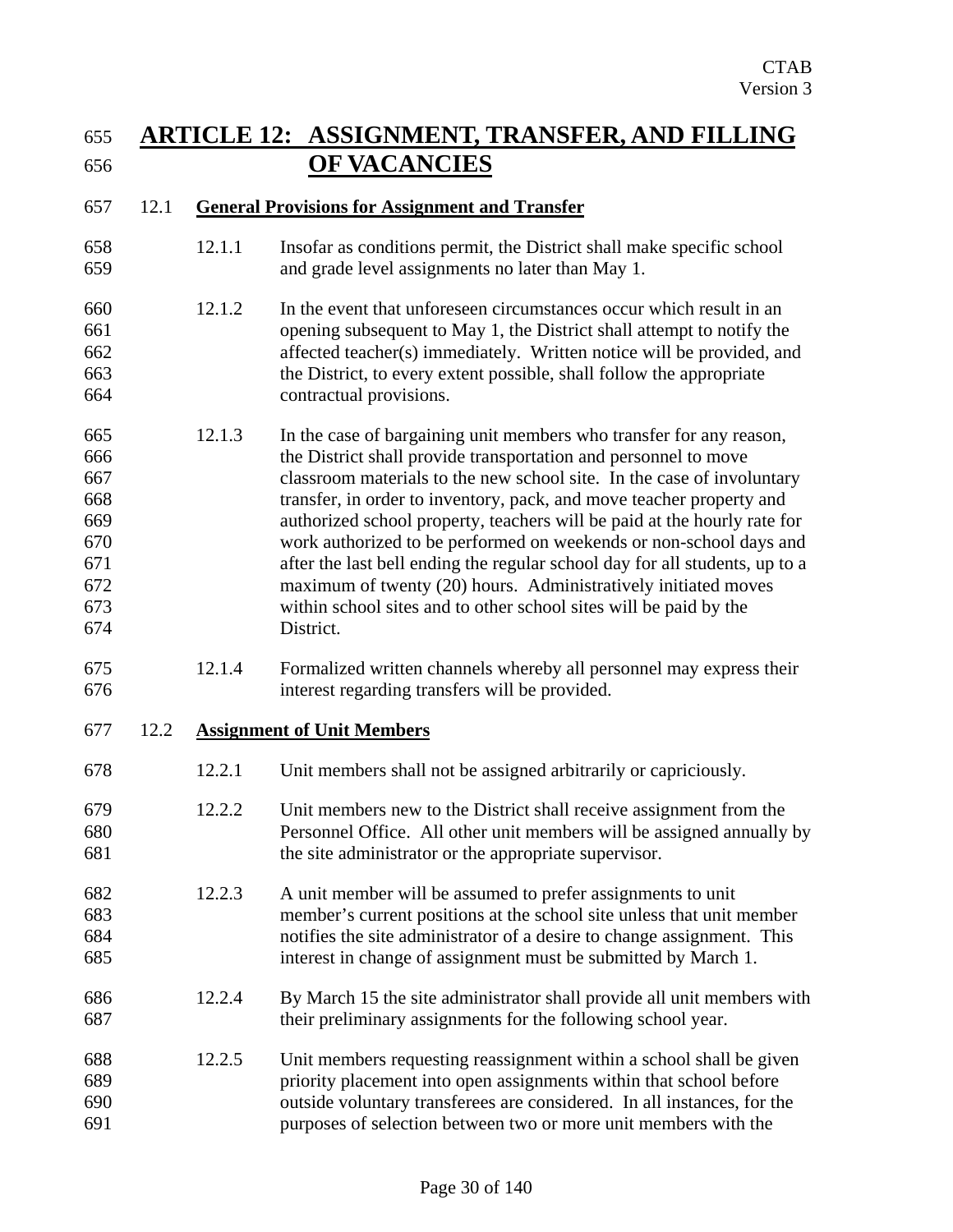| 692 | required credential for a vacant position, all factors being equal, the |
|-----|-------------------------------------------------------------------------|
| 693 | more senior member will be selected. In the determination of equality   |
| 694 | between two or more unit members who have requested reassignment,       |
| 695 | the site staff shall consider: special program needs, the applicant's   |
| 696 | special training, professional skills, gender, ethnicity, academic      |
| 697 | preparation, experience, and major/minor fields of study of each unit   |
| 698 | member.                                                                 |

#### 699 12.3 **Voluntary Transfer Between School Sites**

- 700 12.3.1 Site administrators shall notify the Personnel Office by March 15 of 701 vacant positions at their school sites remaining after assignments are 702 made. The Personnel Office shall communicate to all certificated unit 703 members a list of known vacant positions for the following school year 704 by March 25 of each school year. A Certificated Request For Transfer 705 Form will be included with this communication. Unit members who 706 seek placement in open positions shall be placed in the following 707 priority order: individuals transferred due to school closure; 708 individuals subject to involuntary transfer; individuals who seek 709 reassignment to open positions in their own school site; and 710 individuals who seek voluntary transfers.
- 711 12.3.2 Requests for transfer between schools shall be in writing on forms 712 obtained from the Personnel Office. Such requests must be submitted 713 to the Personnel Office by April 1. Forms shall be filled out in 714 triplicate, with copies to the site administrator where the vacancy 715 exists, the teacher initiating the request, and the Personnel Office. 716 These requests shall include the school, the grade and/or subject to 717 which the teacher desires to be assigned. A unit member requesting a 718 transfer shall be notified by the Personnel Office within 10 working 719 days of the request.
- 720 12.3.3 It shall be the responsibility of the Personnel Office to process all 721 transfer requests. In determining which teacher shall be transferred, 722 the Personnel Office shall give consideration to any special program 723 needs, and the applicant's special training, professional skills, gender, 724 ethnicity, academic preparation, experience in the grade level of 725 vacancy, experience in related fields and length of service in the 726 District.
- 727 12.3.4 In all instances, for the purposes of selection between two or more unit 728 members, with the required credential for a vacant position, all factors 729 being equal, the District shall select the more senior member. In the 730 determination of equality between two or more unit members who 731 have applied for an open position, the District shall consider: special 732 program needs, the applicant's special training, professional skills, 733 gender, ethnicity, academic preparation, experience, and major/minor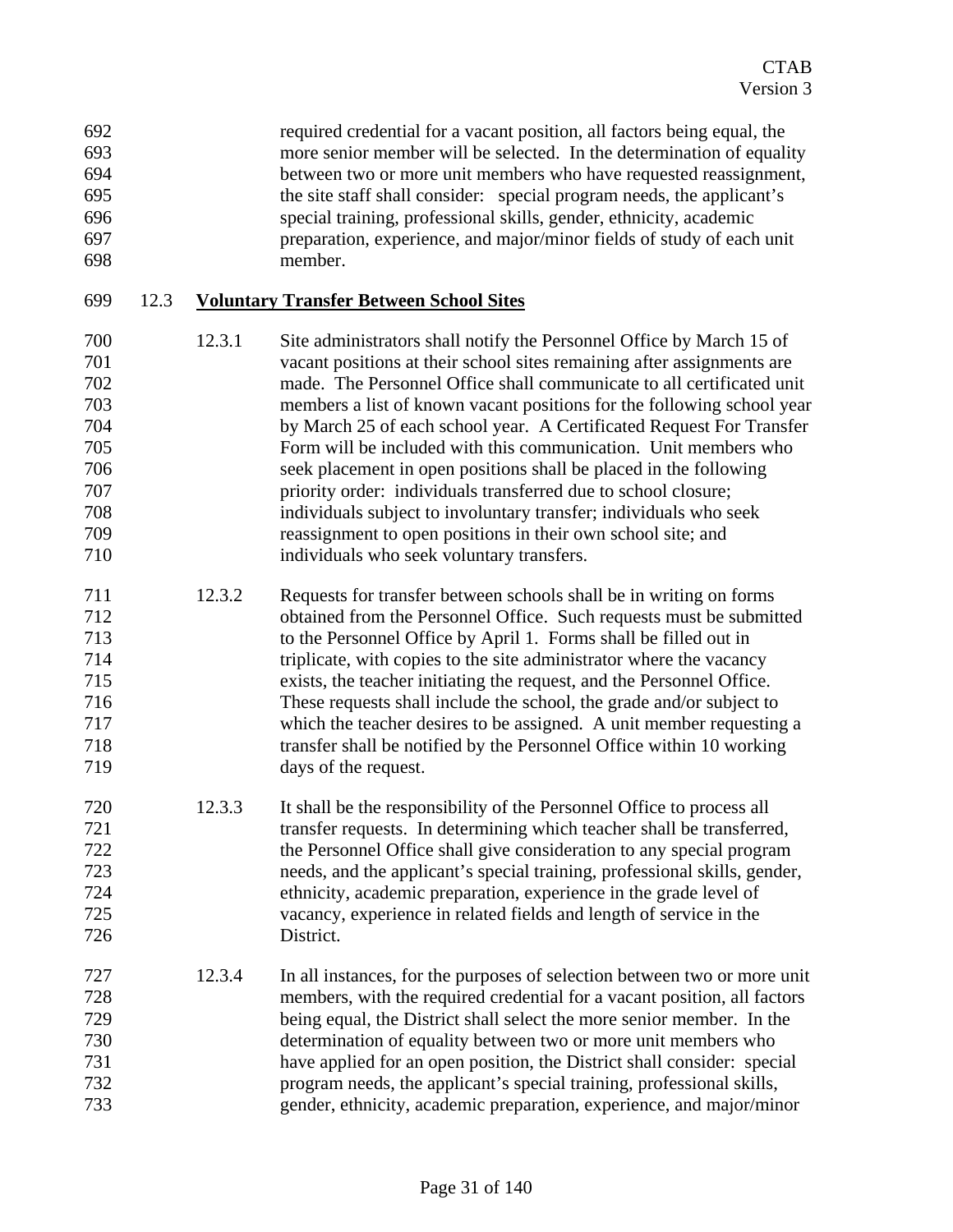| 734<br>735                                                         |      |        | fields of study, competencies, past evaluations, and advanced degrees<br>of each unit member.                                                                                                                                                                                                                                                                                                                                                                                                                                                                                                                                                                              |
|--------------------------------------------------------------------|------|--------|----------------------------------------------------------------------------------------------------------------------------------------------------------------------------------------------------------------------------------------------------------------------------------------------------------------------------------------------------------------------------------------------------------------------------------------------------------------------------------------------------------------------------------------------------------------------------------------------------------------------------------------------------------------------------|
| 736<br>737<br>738<br>739                                           |      | 12.3.5 | The Personnel Officer shall provide teachers requesting a transfer from<br>one school to another with a written statement regarding the status of<br>their request within two weeks after receipt of the transfer request.<br>Written notice will also be given upon final decision.                                                                                                                                                                                                                                                                                                                                                                                       |
| 740<br>741<br>742<br>743                                           |      | 12.3.6 | In those cases where the needs of the District make it necessary to<br>deny the request of the unit member, it shall be the responsibility of<br>the Superintendent or his/her designee to make the reasons for such<br>denial clear to the person requesting transfer.                                                                                                                                                                                                                                                                                                                                                                                                    |
| 744<br>745                                                         |      | 12.3.7 | Tenured teacher requests for transfer to another school shall have first<br>consideration over newly employed certificated personnel.                                                                                                                                                                                                                                                                                                                                                                                                                                                                                                                                      |
| 746                                                                | 12.4 |        | <b>Involuntary Transfer due to Reduced Enrollment</b>                                                                                                                                                                                                                                                                                                                                                                                                                                                                                                                                                                                                                      |
| 747<br>748<br>749<br>750<br>751<br>752<br>753<br>754<br>755<br>756 |      | 12.4.1 | In those cases where transfer or reassignment is necessary, during the<br>school year, it shall be the District's policy to: (1) give first<br>consideration to voluntary transfers or reassignment, (2) seek such<br>changes through consultation with individuals requested to transfer or<br>be reassigned, (3) provide ample time to make necessary<br>arrangements for such transfer or reassignment, and (4) in the case of<br>involuntary transfer, the site administrator shall first seek volunteers.<br>If no volunteers are found, the site administrator must select the least<br>senior unit member (based on the District's Certificated Seniority<br>List). |
| 757<br>758<br>759<br>760                                           |      | 12.4.2 | The Personnel Officer shall provide a unit member transferred under<br>this policy with a listing of current openings in the District and make<br>reasonable effort to find a satisfactory reassignment similar to the one<br>vacated.                                                                                                                                                                                                                                                                                                                                                                                                                                     |
| 761<br>762<br>763<br>764                                           |      | 12.4.3 | In no event shall transfer or reassignment of a certificated unit member<br>be initiated, prior to a conference with the unit member being<br>transferred. No information regarding the decision to transfer or<br>reassign shall be publicized prior to a conference with the unit member                                                                                                                                                                                                                                                                                                                                                                                 |
| 765                                                                | 12.5 |        | <b>Involuntary Transfers</b>                                                                                                                                                                                                                                                                                                                                                                                                                                                                                                                                                                                                                                               |
| 766                                                                |      | 12.5.1 | <b>Standards for Transfers</b>                                                                                                                                                                                                                                                                                                                                                                                                                                                                                                                                                                                                                                             |
| 767                                                                |      |        | Unit members shall not be transferred arbitrarily or capriciously.                                                                                                                                                                                                                                                                                                                                                                                                                                                                                                                                                                                                         |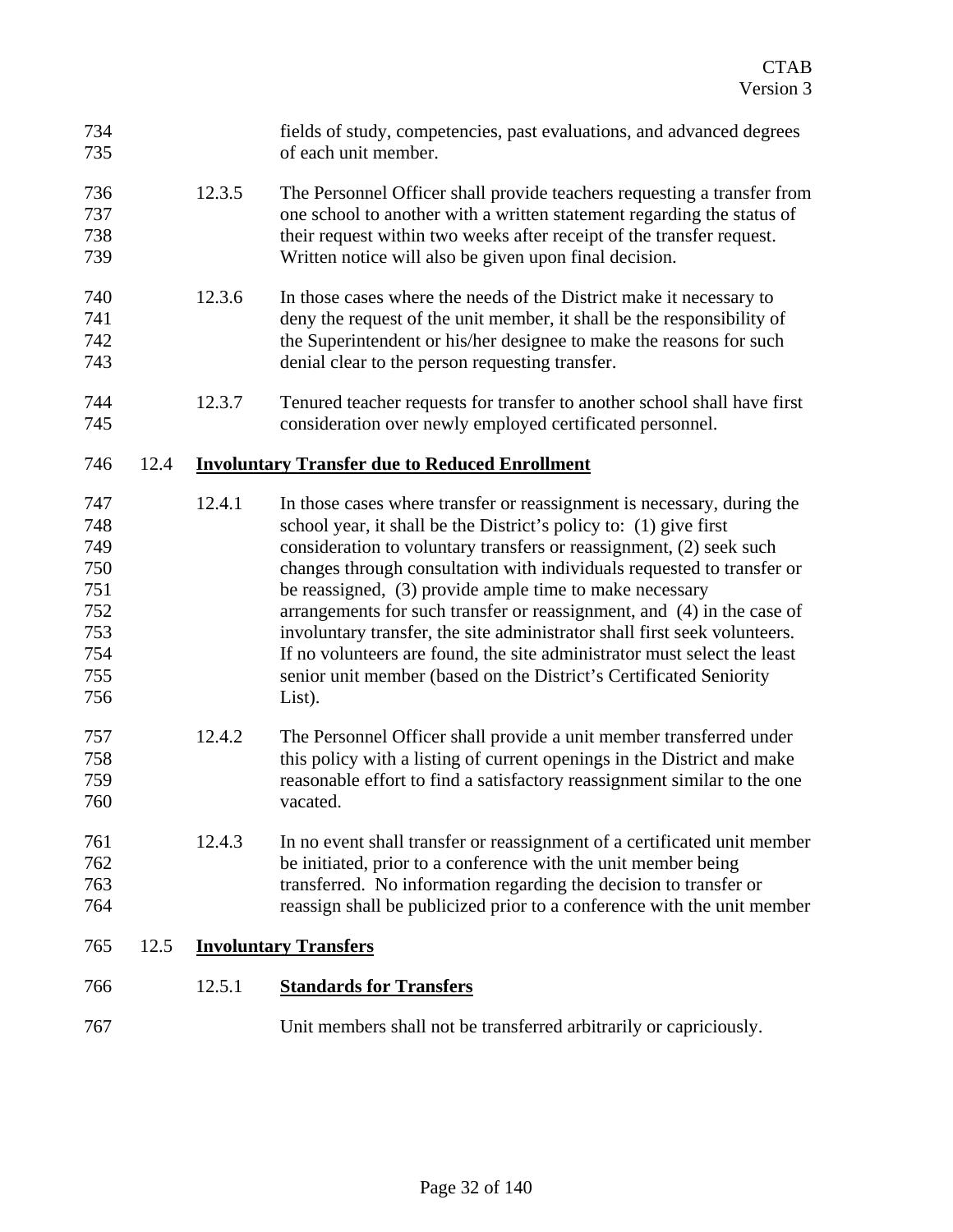| 768 | 12.5.2 | <b>Site Administrator Initiated Transfer</b> |  |
|-----|--------|----------------------------------------------|--|
|     |        |                                              |  |

| 769<br>770 |      |                                                                                | 12.5.2.1                                                               | The site administrator may request the transfer of a unit<br>member. Such a request shall be initiated with a          |  |
|------------|------|--------------------------------------------------------------------------------|------------------------------------------------------------------------|------------------------------------------------------------------------------------------------------------------------|--|
| 771        |      |                                                                                |                                                                        | conference between the unit member and site administrator.                                                             |  |
| 772<br>773 |      |                                                                                | 12.5.2.2                                                               | The unit member may be accompanied by a representative.<br>This conference and notification must take place by June 1. |  |
| 774        |      |                                                                                | 12.5.2.3                                                               | The following criteria must be used in determining a                                                                   |  |
| 775        |      |                                                                                |                                                                        | decision to administratively transfer a unit member: (1)                                                               |  |
| 776        |      |                                                                                |                                                                        | warning with documentation of behavior; and (2)                                                                        |  |
| 777        |      |                                                                                |                                                                        | intervention(s) with documentation. These steps must be                                                                |  |
| 778        |      |                                                                                |                                                                        | taken prior to notifying a unit member of administrative                                                               |  |
| 779        |      |                                                                                |                                                                        | transfer.                                                                                                              |  |
| 780        |      |                                                                                | 12.5.2.4                                                               | The conference shall be summarized in writing by the site                                                              |  |
| 781        |      |                                                                                |                                                                        | administrator with copies sent to the unit member, the                                                                 |  |
| 782        |      |                                                                                |                                                                        | representative, and the Superintendent or designee.                                                                    |  |
| 783        |      |                                                                                | 12.5.2.5                                                               | A unit member being considered for an administrative                                                                   |  |
| 784        |      |                                                                                |                                                                        | transfer may request a conference with the Superintendent                                                              |  |
| 785        |      |                                                                                |                                                                        | or designee within five (5) working days following the site                                                            |  |
| 786        |      |                                                                                |                                                                        | administrator/unit member conference.                                                                                  |  |
| 787        |      |                                                                                | 12.5.2.6                                                               | In the event of an egregious $act(s)$ by a unit member, a site                                                         |  |
| 788        |      |                                                                                |                                                                        | administrator may recommend an immediate involuntary                                                                   |  |
| 789        |      |                                                                                |                                                                        | transfer. The transfer may be implemented only after                                                                   |  |
| 790<br>791 |      |                                                                                |                                                                        | review by the Association and District. This review will<br>take place within five (5) working days of the site        |  |
| 792        |      |                                                                                |                                                                        | administrator's recommendation.                                                                                        |  |
| 793        |      | 12.5.3                                                                         |                                                                        | <b>Superintendent Initiated Transfer</b>                                                                               |  |
| 794        |      |                                                                                |                                                                        | The Superintendent or designee may transfer a unit member from one                                                     |  |
| 795        |      |                                                                                |                                                                        | position to another, for which the unit member is qualified, within the                                                |  |
| 796        |      |                                                                                | District, when the Superintendent concludes that such a transfer is in |                                                                                                                        |  |
| 797        |      |                                                                                | the best interest of the District. Unit members being transferred may  |                                                                                                                        |  |
| 798        |      |                                                                                |                                                                        | apply for any vacant position.                                                                                         |  |
| 799        | 12.6 | <b>Assignment and Transfer due to School Closure</b>                           |                                                                        |                                                                                                                        |  |
| 800        |      |                                                                                |                                                                        | The Personnel Officer and the site administrator(s) of the school(s) to be closed                                      |  |
| 801        |      |                                                                                |                                                                        | shall meet with the President of the California Teachers Association of Berryessa                                      |  |
| 802        |      |                                                                                |                                                                        | and a teacher representative from each school to be closed prior to the end of any                                     |  |
| 803        |      |                                                                                |                                                                        | school year in which a school(s) is/are to be closed to determine whether special                                      |  |
| 804        |      | circumstances exist which require the following criteria to be changed. If the |                                                                        |                                                                                                                        |  |
| 805        |      |                                                                                |                                                                        | parties can agree on the needed changes or additions, those changes shall be                                           |  |
| 806        |      | implemented for that year only.                                                |                                                                        |                                                                                                                        |  |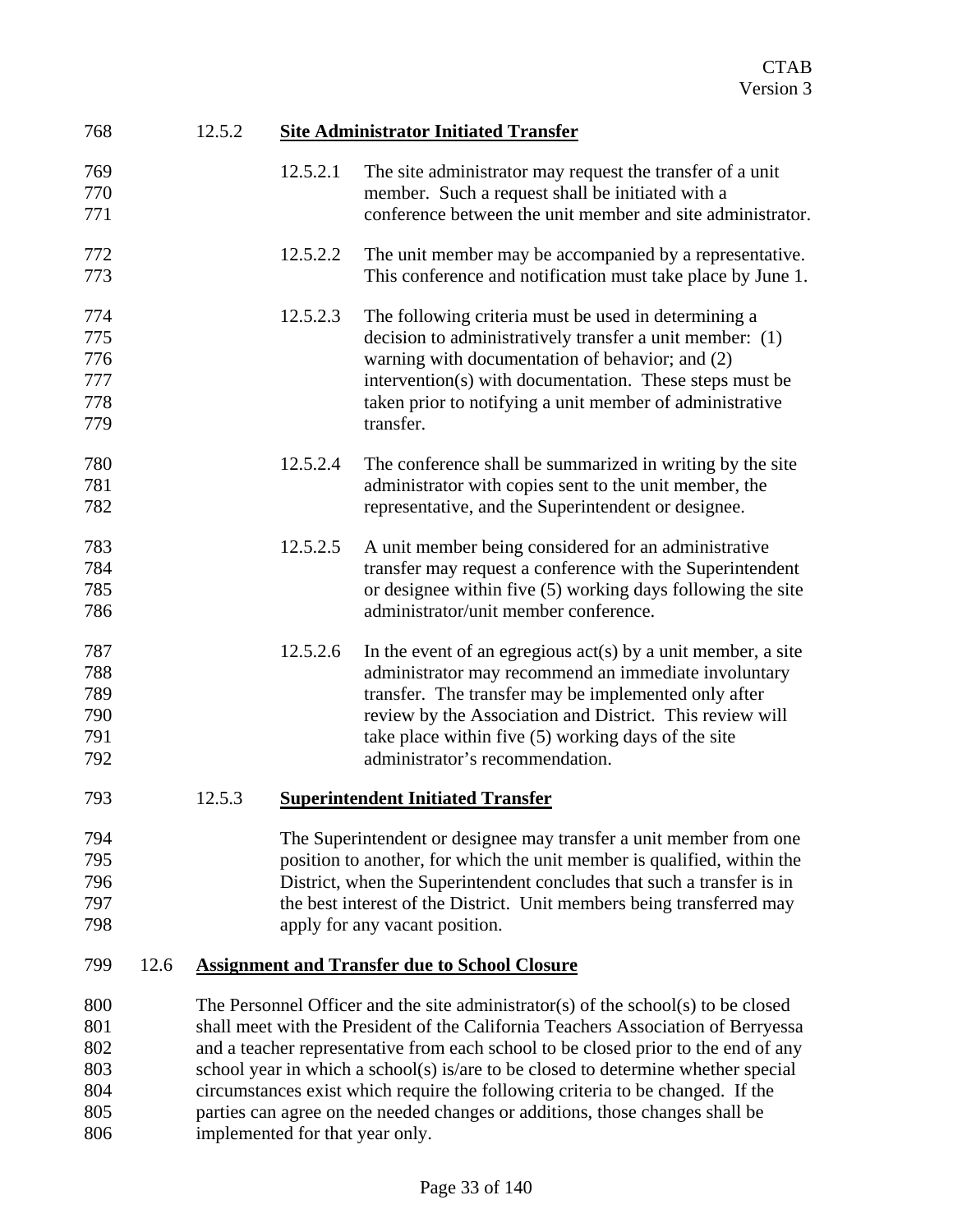| 807                                    | 12.6.1 |                | <b>Criteria for Transferring Teachers due to School Closure</b>                                                                                                                                                                                                                                                                                                          |
|----------------------------------------|--------|----------------|--------------------------------------------------------------------------------------------------------------------------------------------------------------------------------------------------------------------------------------------------------------------------------------------------------------------------------------------------------------------------|
| 808<br>809                             |        |                | In reassigning teachers due to school closure, consideration will be<br>given to the following criteria:                                                                                                                                                                                                                                                                 |
| 810<br>811                             |        | 12.6.1.1       | The individual desires of the teacher as indicated on the<br>request for transfer form.                                                                                                                                                                                                                                                                                  |
| 812<br>813                             |        | 12.6.1.2       | The teacher's professional training and skills, ethnicity, and<br>length of service in the District.                                                                                                                                                                                                                                                                     |
| 814<br>815<br>816<br>817<br>818<br>819 |        | 12.6.1.3       | As positions become available in the District, affected<br>teachers will be informed of those positions and will be<br>given first choice. In addition, they will receive priority in<br>terms of placement at schools receiving their students.<br>Efforts will be made to confirm their new assignments for<br>the coming school year prior to the last day of school. |
| 820<br>821                             | 12.6.2 | <b>Closure</b> | <b>Moving Assistance for Teachers Transferred due to School</b>                                                                                                                                                                                                                                                                                                          |
| 822<br>823                             |        | 12.6.2.1       | The District shall provide transportation and personnel to<br>move classroom materials to the new school site.                                                                                                                                                                                                                                                           |
| 824<br>825<br>826<br>827<br>828<br>829 |        | 12.6.2.2       | In order to inventory, pack, and move teacher property and<br>authorized school property, teachers will be paid at the<br>hourly rate for work authorized to be performed on<br>weekends or non-school days and after the last bell ending<br>the regular school day for all students, up to a maximum of<br>twenty $(20)$ hours.                                        |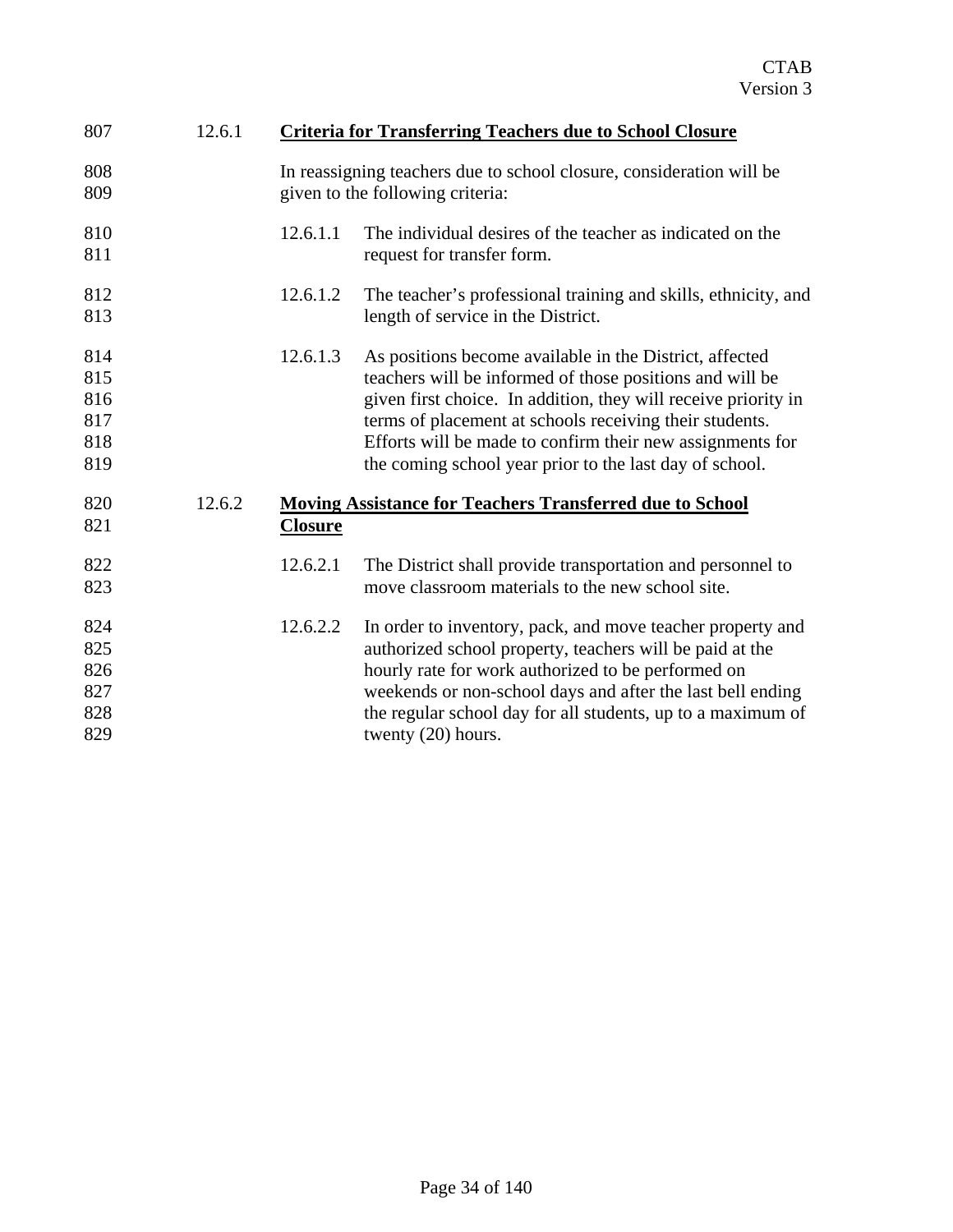# 830 **ARTICLE 13: CLASS SIZE**

| 831                                                  | 13.1 | <b>Staffing</b> |                            |                                                                                                                                                                                                                                                                                                                                                                                                                                                                                 |
|------------------------------------------------------|------|-----------------|----------------------------|---------------------------------------------------------------------------------------------------------------------------------------------------------------------------------------------------------------------------------------------------------------------------------------------------------------------------------------------------------------------------------------------------------------------------------------------------------------------------------|
| 832                                                  |      | 13.1.1          |                            | Staff will be assigned according to the following ratio:                                                                                                                                                                                                                                                                                                                                                                                                                        |
| 833<br>834                                           |      |                 | 13.1.1.1                   | 20.0:1 at K-3 level, as long s the District participates in the<br>State Program for class size reduction;                                                                                                                                                                                                                                                                                                                                                                      |
| 835                                                  |      |                 | 13.1.1.2                   | $30.5:1$ at grades 4-5 level; 29.5:1 at the middle school                                                                                                                                                                                                                                                                                                                                                                                                                       |
| 836<br>837<br>838<br>839<br>840<br>841<br>842        |      | 13.1.2          | year.                      | For the purpose of staffing at the beginning of the school year, as soon<br>as the average regular class size in a school exceeds the staffing ratio<br>per school, the principal shall contact the District Office and determine<br>what action can be taken to accommodate the excess of students in the<br>school. The District will take action as soon as practicable, and in no<br>instance later than 20 school days from the beginning of the school                    |
| 843<br>844<br>845                                    |      | 13.1.3          |                            | At the middle school, different strategies may be employed to maintain<br>the 29.5:1 ratio, including allowing existing staff to teach extra<br>sections, up to a maximum of ten (10) sections at each middle school.                                                                                                                                                                                                                                                           |
| 846<br>847<br>848<br>849                             |      |                 | 13.1.3.1                   | For the purposes of establishing the 29.5:1 ratio at the<br>middle schools, the District shall take the enrollment at a<br>site and divide it by 25.3. For the purpose of this<br>calculation, Special Day Class students will be excluded.                                                                                                                                                                                                                                     |
| 850<br>851<br>852<br>853<br>854<br>855<br>856<br>857 |      |                 | 13.1.3.2                   | Teachers who agree to teach an extra period shall receive<br>compensation based on the following formula: base salary<br>x .167/180 = rate per section per day which will not be<br>creditable to the STRS Defined Benefits Plan, but may be<br>credited to the STRS Supplemental Plan. If the period<br>occurs during the periods 1-6, teachers shall be required to<br>extend their school day by one period. Teachers electing<br>this option shall conform to Article 14.3. |
| 858<br>859                                           |      |                 | 13.1.3.3                   | The site administrator and school staff will determine<br>variations in class size according to program needs.                                                                                                                                                                                                                                                                                                                                                                  |
| 860<br>861                                           |      |                 | 13.1.3.4                   | Special Education staff shall not be included in determining<br>student ratio.                                                                                                                                                                                                                                                                                                                                                                                                  |
| 862                                                  | 13.2 |                 | <b>Overload Procedures</b> |                                                                                                                                                                                                                                                                                                                                                                                                                                                                                 |
| 863                                                  |      |                 |                            | When the individual classroom enrollment in grades K-5 exceed 33 students (34                                                                                                                                                                                                                                                                                                                                                                                                   |

864 students when the school has created a resource teacher position out of the 865 teacher/student ratio), the site administrator shall: (1) reorganize classes in a 866 manner so as to reasonably balance class size, or (2) if reorganization is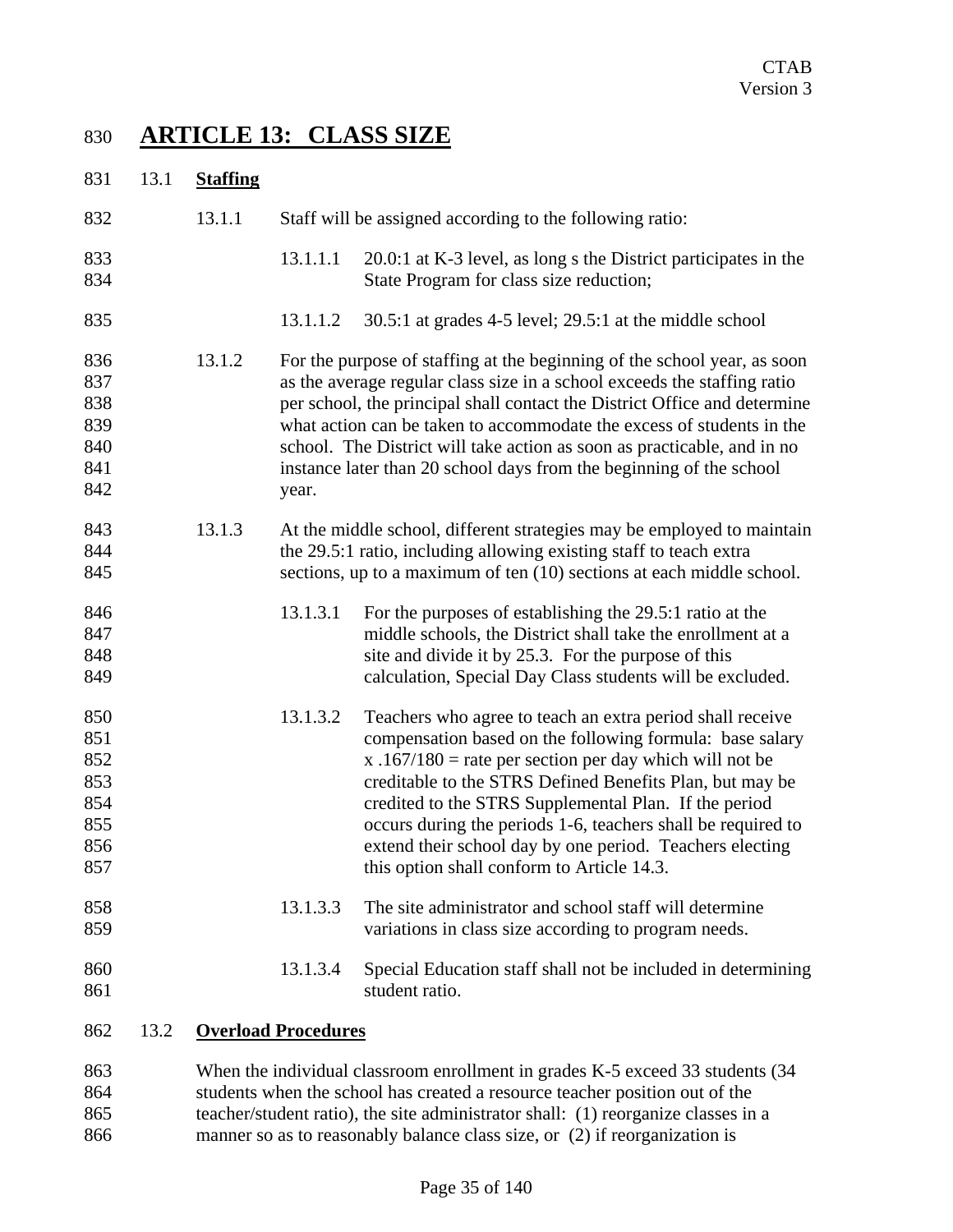867 impractical, contact the District office to determine what action can be taken to 868 accommodate the excess number of students in the class(es).

#### 869 13.3 **Overload Plan**

870 The plan, according to 13.2 above, shall be communicated to involved staff by the 871 site administrator within five (5) working days of the assignment of a student who 872 creates the overload. The implementation of the plan shall be completed within 873 twenty (20) working days. When resource specialist case loads exceed twenty-874 eight (28) students, the District shall: (1) reorganize in a manner so as to 875 reasonably balance case loads; or (2) if reorganization is impractical, the 876 Association and the District will meet to determine what action can be taken to 877 accommodate the excess case load.

#### 878 13.4 **Provisions for Special Education Teachers**

| 879<br>880<br>881                      | 13.4.1 | The District will follow the class size limits for Resource Specialist as<br>set forth in Education Code 56362 (28 to 1); and for 3-5 year-olds in<br>Education Code 56441.5 adult to child ratio (5 to 1).                                                                                                                                                                                                                              |
|----------------------------------------|--------|------------------------------------------------------------------------------------------------------------------------------------------------------------------------------------------------------------------------------------------------------------------------------------------------------------------------------------------------------------------------------------------------------------------------------------------|
| 882<br>883<br>884                      | 13.4.2 | The District will follow the caseload limits for Special Services in<br>Education Code 56363.3 (55 to 1), and for 3-5 year-olds in Education<br>Code 56441.7 (40 to 1).                                                                                                                                                                                                                                                                  |
| 885<br>886<br>887<br>888<br>889<br>890 | 13.4.3 | During the term of this Agreement, the Assistant Superintendent for<br>Personnel and the President of CTAB will meet on a regular basis to<br>discuss solutions to the special education personnel workload problem,<br>including but not limited to: effective use of technology for reports<br>and record keeping; elimination of redundant chores and duplicative<br>duties; and reassessment and possible reallocation of duties and |
| 891                                    |        | responsibilities.                                                                                                                                                                                                                                                                                                                                                                                                                        |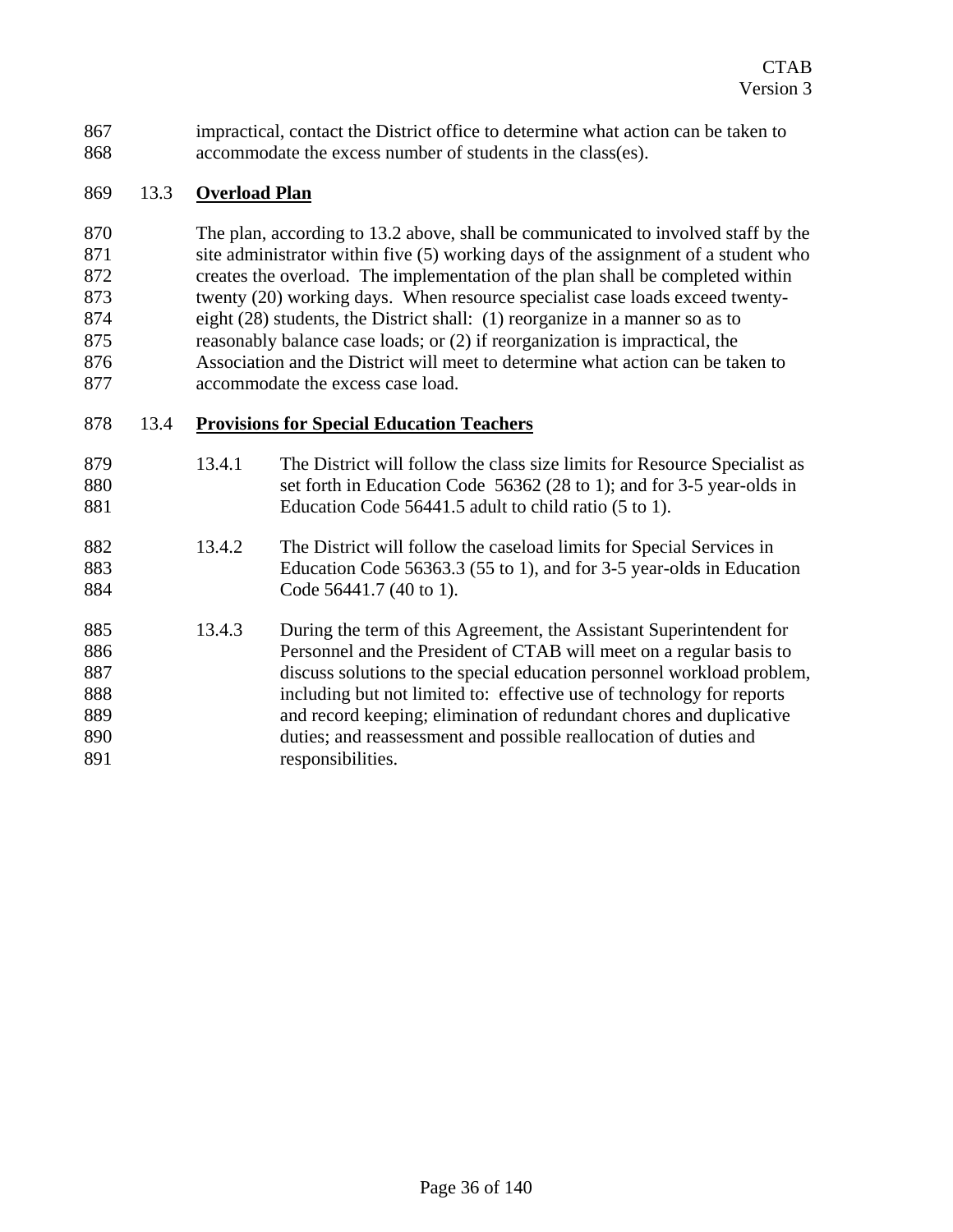### 892 **ARTICLE 14: HOURS, RESPONSIBILITIES, WORK**  893 **YEAR**

#### 894 14.1 **Work Day and Responsibilities**

- 895 14.1.1 Unit members shall be at their respective work sites at least one-half 896 (1/2) hour prior to their first scheduled class of the student day. The 897 school day for students is set forth in Section 14.10. The regular 898 student contact day for a classroom teacher will be a minimum of:
- 899 14.1.1.1 280 minutes K-3 900 14.1.1.2 300 minutes 4-5
- 901 14.1.1.3 260 minutes 6-8
- 902 14.1.2 In addition, unit members are responsible for the following:
- 903 14.1.2.1 Implementing the classroom instructional program with 904 students.
- 905 14.1.2.2 Planning for the implementation of the classroom 906 instructional program.
- 907 14.1.2.3 Planning and implementing extracurricular activities for 908 students.
- 909 14.1.2.4 Supervising the conduct and providing for the safety of 910 children using the playground or building, including yard 911 duty.
- 912 14.1.2.5 Reporting to parents and students on student progress.
- 913 14.1.2.6 Participating in groups and activities that include District 914 parents and staff working jointly for the improvement of 915 the educational program.
- 916 14.1.2.7 Participating in Back-to-School and Open House.
- 917 14.1. 2.8 Fulfilling other assigned activities when provided released 918 time from normal instructional activities, and
- 919 14.1.2.9 Adjunct duties as defined in Section 14.2 below.

### 920 14.2 **Adjunct Duties**

921 14.2.1 Adjunct duties are part of a unit member's required responsibilities, 922 are divided into District and Site requirements, and are not 923 compensated with additional pay.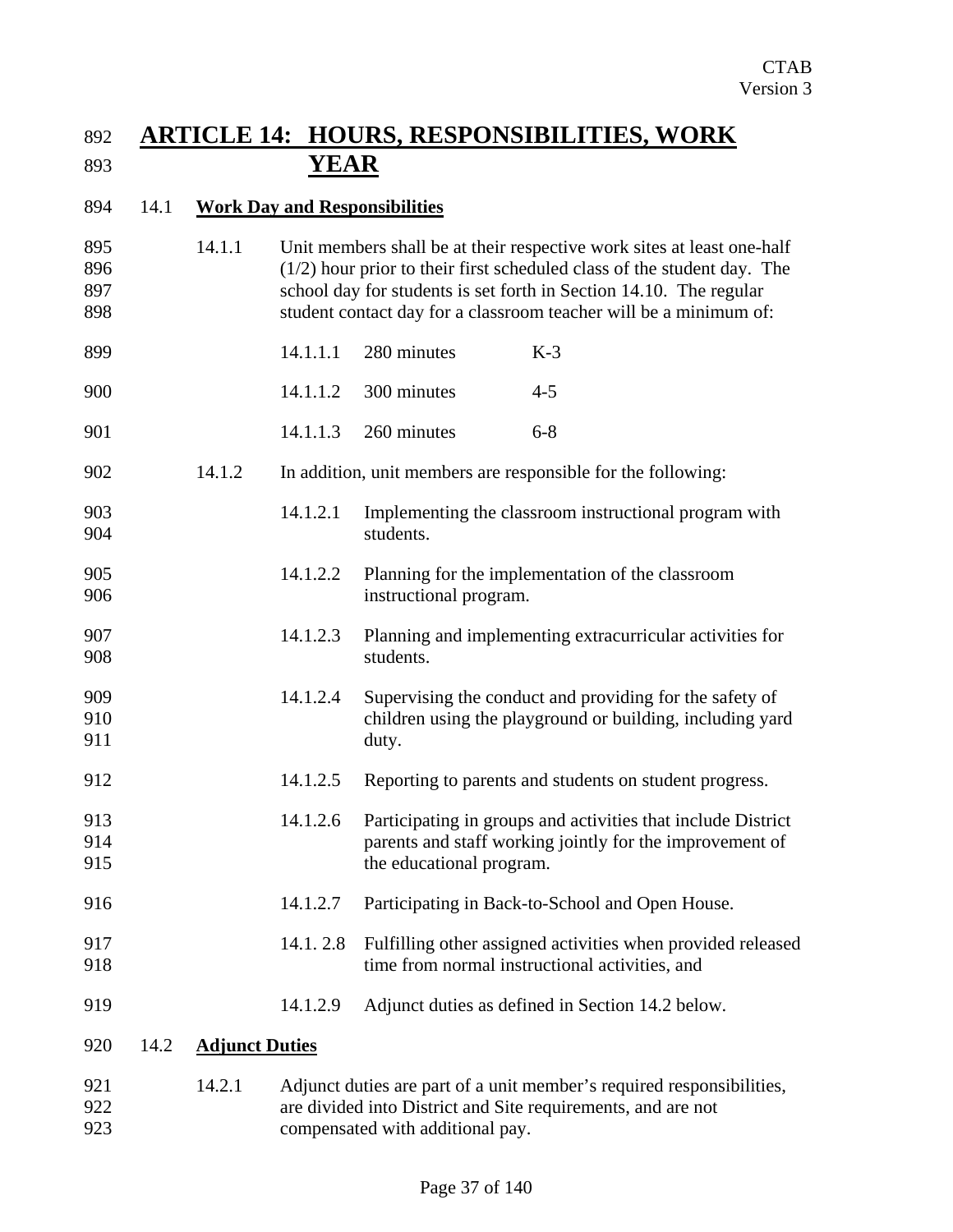| 924<br>925                             |      | 14.2.2              |                                                                                                                                          | Required District-wide adjunct duties include, but are not limited to,<br>department leadership, site council membership, and leadership team.                                                                                                                                                                  |  |
|----------------------------------------|------|---------------------|------------------------------------------------------------------------------------------------------------------------------------------|-----------------------------------------------------------------------------------------------------------------------------------------------------------------------------------------------------------------------------------------------------------------------------------------------------------------|--|
| 926<br>927                             |      | 14.2.3              | Required Site adjunct duties will consist of those duties that are<br>decided by the staff in collaboration with the site administrator. |                                                                                                                                                                                                                                                                                                                 |  |
| 928<br>929<br>930                      |      | 14.2.4              |                                                                                                                                          | The leadership team at each site in collaboration with the site<br>administrator will annually determine the fair and equitable<br>distribution of adjunct duties.                                                                                                                                              |  |
| 931                                    | 14.3 | <b>Lunch Period</b> |                                                                                                                                          |                                                                                                                                                                                                                                                                                                                 |  |
| 932<br>933                             |      | (30) minutes.       |                                                                                                                                          | All unit members shall be entitled to a minimum duty-free lunch period of thirty                                                                                                                                                                                                                                |  |
| 934                                    | 14.4 |                     | <b>Preparation Periods</b>                                                                                                               |                                                                                                                                                                                                                                                                                                                 |  |
| 935                                    |      | 14.4.1              |                                                                                                                                          | The middle school schedule shall include:                                                                                                                                                                                                                                                                       |  |
| 936<br>937<br>938                      |      |                     | 14.4.1.1                                                                                                                                 | A 6-period day schedule including 5 instructional periods<br>and 1 period set aside exclusively for teacher preparation<br>and planning.                                                                                                                                                                        |  |
| 939<br>940                             |      |                     | 14.4.1.2                                                                                                                                 | In addition to $(1)$ above, 1 homeroom/advisory period shall<br>be included in the Middle School schedules.                                                                                                                                                                                                     |  |
| 941<br>942<br>943<br>944<br>945        |      | 14.4.2              | faculty meetings.                                                                                                                        | K-8 teachers will be provided preparation at least once each month<br>when students are released early. This time will be reserved<br>exclusively for teacher preparation. Other early released days will be<br>utilized for grade level/department meetings, staff development, and                            |  |
| 946<br>947<br>948<br>949<br>950        |      | 14.4.3              |                                                                                                                                          | In addition, teachers in grades 4-5 will be provided two 50-minute<br>preparation periods during each full week of instruction. Grade 4-5<br>teachers will be encouraged by the parties to develop a core<br>curriculum approach to further reduce the requirement for multiple<br>subject preparation.         |  |
| 951                                    | 14.5 |                     | <b>Schedule Development</b>                                                                                                              |                                                                                                                                                                                                                                                                                                                 |  |
| 952                                    |      | 14.5.1              |                                                                                                                                          | Each site staff in collaboration with the site administrator shall:                                                                                                                                                                                                                                             |  |
| 953<br>954<br>955<br>956<br>957<br>958 |      |                     | 14.5.1.1                                                                                                                                 | Develop a daily and weekly schedule (with or without<br>staggered sessions as defined in District Policy) that<br>provides for the required minutes of instruction exclusive<br>of recesses (except kindergarten and pre-school, where all<br>minutes are included as instructional minutes) and lunch<br>time. |  |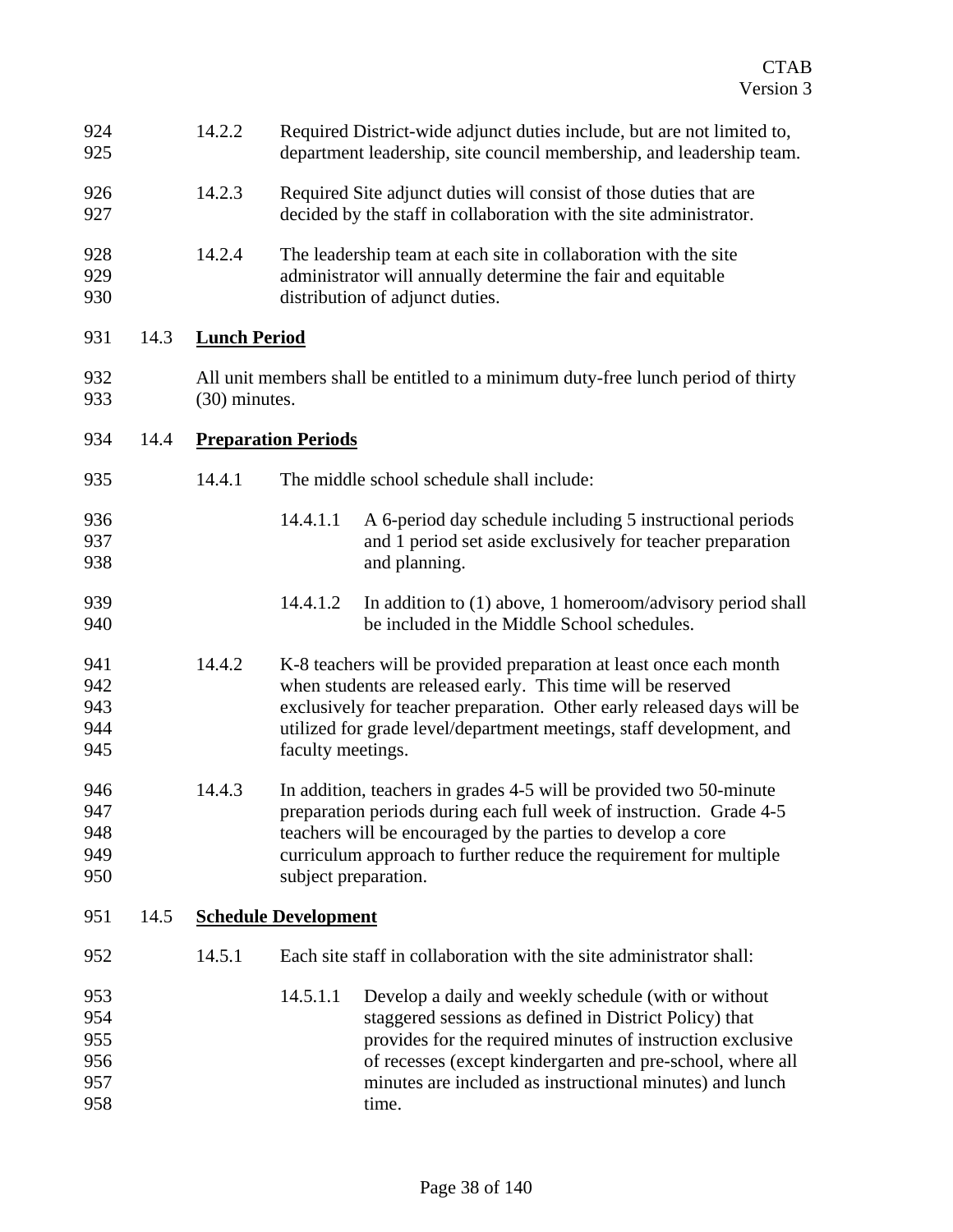| 959<br>960<br>961<br>962               |      |                  | 14.5.1.2                    |                                                    | Establish the frequency and length of staff meetings, and<br>establish the guidelines for development of the agenda.<br>However, the site administrator may call special school<br>level staff meetings in an emergency (see Appendix C).                                                                                                                                                                                           |  |  |
|----------------------------------------|------|------------------|-----------------------------|----------------------------------------------------|-------------------------------------------------------------------------------------------------------------------------------------------------------------------------------------------------------------------------------------------------------------------------------------------------------------------------------------------------------------------------------------------------------------------------------------|--|--|
| 963<br>964<br>965                      |      |                  | 14.5.1.3                    | needs.                                             | Develop and implement a process to place students<br>equitably at each grade level based upon their unique                                                                                                                                                                                                                                                                                                                          |  |  |
| 966<br>967                             |      |                  | 14.5.1.4                    | promotes staff wellness.                           | Establish a break/yard duty schedule that is equitable and                                                                                                                                                                                                                                                                                                                                                                          |  |  |
| 968                                    | 14.6 |                  | <b>Voluntary Activities</b> |                                                    |                                                                                                                                                                                                                                                                                                                                                                                                                                     |  |  |
| 969<br>970<br>971<br>972<br>973<br>974 |      |                  |                             | equitable allocation of the adjunct duties.        | Participation in the activities listed in 14.1 (items "1" through "6") scheduled for<br>Saturday or Sunday, or later than 5:00 p.m. on Friday, shall be voluntary. In<br>addition, all the duties listed in Appendix E, ("Supplemental Pay Activities") are<br>voluntary. If no unit members volunteer, then the duty may be assigned by the<br>site administrator. Performance of these extra duties will not be considered in the |  |  |
| 975                                    | 14.7 | <b>Work Year</b> |                             |                                                    |                                                                                                                                                                                                                                                                                                                                                                                                                                     |  |  |
| 976<br>977                             |      | 14.7.1           |                             |                                                    | The basic work year shall be 184 days for new unit members and 183<br>for returning unit members, with the following exceptions:                                                                                                                                                                                                                                                                                                    |  |  |
| 978                                    |      |                  | 14.7.1.1                    | Psychologist                                       | 194                                                                                                                                                                                                                                                                                                                                                                                                                                 |  |  |
| 979                                    |      |                  | 14.7.1.2                    | Program Specialist                                 | 194                                                                                                                                                                                                                                                                                                                                                                                                                                 |  |  |
| 980                                    |      |                  | 14.7.1.3                    | Counselor                                          | 194                                                                                                                                                                                                                                                                                                                                                                                                                                 |  |  |
| 981                                    |      |                  | 14.7.1.4                    | Librarian                                          | 194                                                                                                                                                                                                                                                                                                                                                                                                                                 |  |  |
| 982                                    |      |                  | 14.7.1.5                    | <b>Nurse</b>                                       | 196                                                                                                                                                                                                                                                                                                                                                                                                                                 |  |  |
| 983<br>984<br>985<br>986               |      | 14.7.2           | day of reduction.           |                                                    | Any increase in the length of the year shall result in an increase of one<br>current salary per diem for each day of increase. Any reduction in the<br>work year shall result in a salary reduction of one per diem for each                                                                                                                                                                                                        |  |  |
| 987<br>988                             |      | 14.7.3           |                             | their work year on an as needed basis.             | If program needs arise, unit members can request increased days in                                                                                                                                                                                                                                                                                                                                                                  |  |  |
| 989<br>990<br>991                      |      | 14.7.4           |                             | with the individual before the school year begins. | Psychologist, Program Specialist, Counselor, Nurse and Librarian<br>workdays will be scheduled by the site administrator in collaboration                                                                                                                                                                                                                                                                                           |  |  |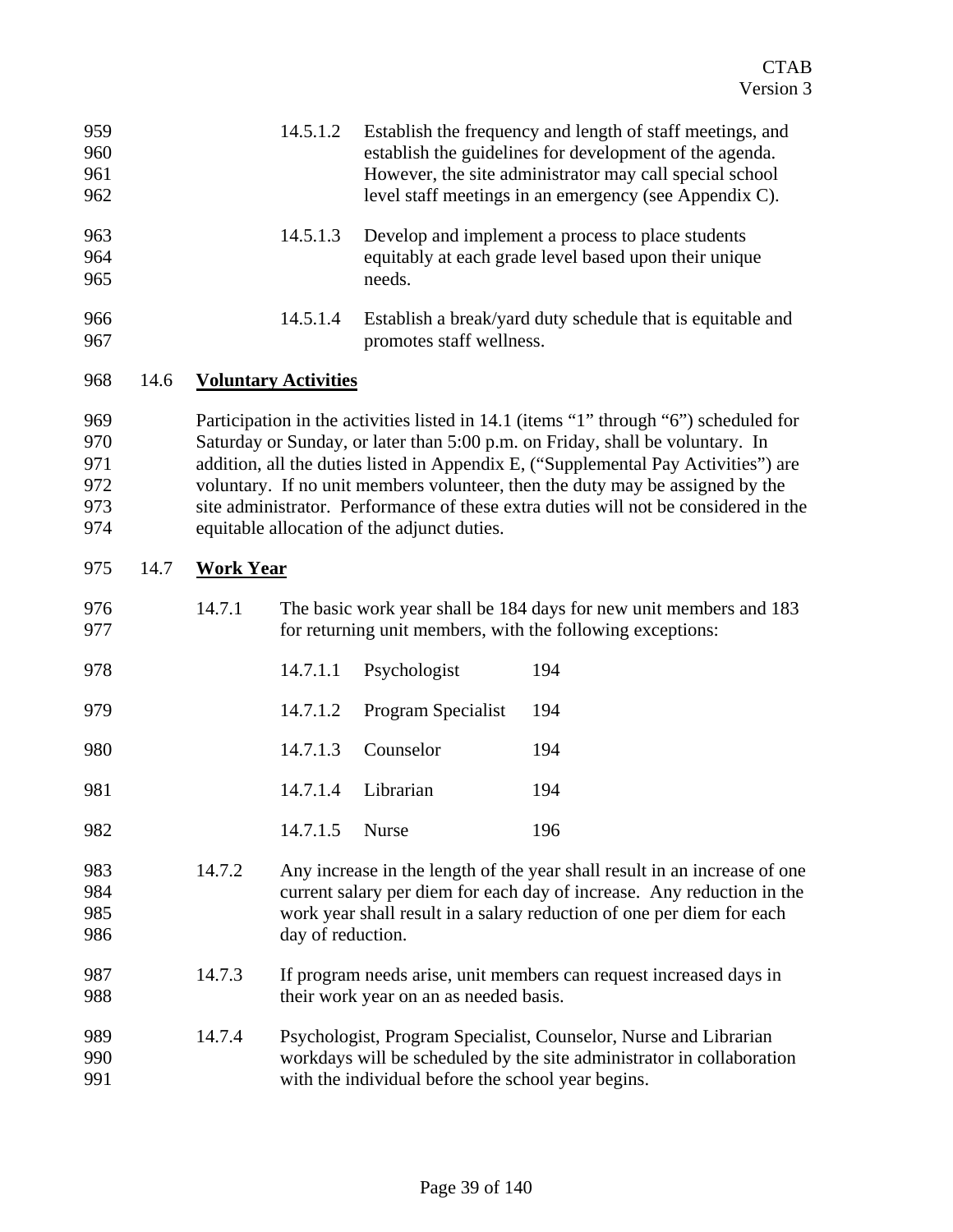| 992 | 14.7.5 | For the Resource Specialist, the District will budget a pool of extra  |
|-----|--------|------------------------------------------------------------------------|
| 993 |        | paid days that the Resource Specialists may utilize for additional job |
| 994 |        | requirements or projects. Individual requests for such days must be    |
| 995 |        | pre-approved by the site administrator and the Director of Special     |
| 996 |        | Education. The additional days will be paid at the per diem rate and   |
| 997 |        | scheduled in collaboration between the site administrator and Resource |
| 998 |        | Specialist.                                                            |

### 999 14.8 **Work Year and Schedule**

1000 14.8.1 The basic work year for unit members shall consist of 183 work days 1001 and 180 instructional days.

### 1002 14.8.2 **Development of Work Calendar**

1003 Each year the parties will negotiate the work calendar for unit 1004 members. Prior to the onset of negotiations, and no later than the end 1005 of February, a draft of the work calendar will be submitted to the 1006 parties by a committee consisting of two members selected by the 1007 Association and two by the District.

### 1008 14.9 **Parent Conferencing**

- 1009 14.9.1 Parent conferencing on student progress shall be scheduled and 1010 performed before or after the regular school day during a three-week 1011 period designated by the site staff in collaboration with the site 1012 administrator in each of the first and second trimesters or quarters 1013 unless the staff and the site administrator at the school site agree to 1014 schedule parent conferences on ten (10) minimum days (5 days in the 1015 fall and 5 days in the spring to be agreed upon prior to the end of 1016 school in the previous year) and adjust the remaining school days 1017 sufficient instructional minutes to meet the minimum annual 1018 instructional minute standard for students.
- 1019 14.9.2 Each teacher shall submit the schedule of parent conferences to be 1020 held at the school site in writing to the teacher's principal prior to the 1021 start of each conference period. Teachers shall provide all parents 1022 with an opportunity to schedule a conference. Parent conferences shall 1023 be scheduled where special needs and concerns are present.
- 1024 14.9.3 The District will provide teachers in grades 4 through 5 with release 1025 time for two (2) additional parent conferencing days, one in the fall, 1026 and one in the spring. The school site administrator will schedule 1027 these days in order to ensure the employment of substitute teachers.

### 1028 14.10 **Instructional Minutes Per Day and Year**

1029 14.10.1 The school day for students shall provide for the following: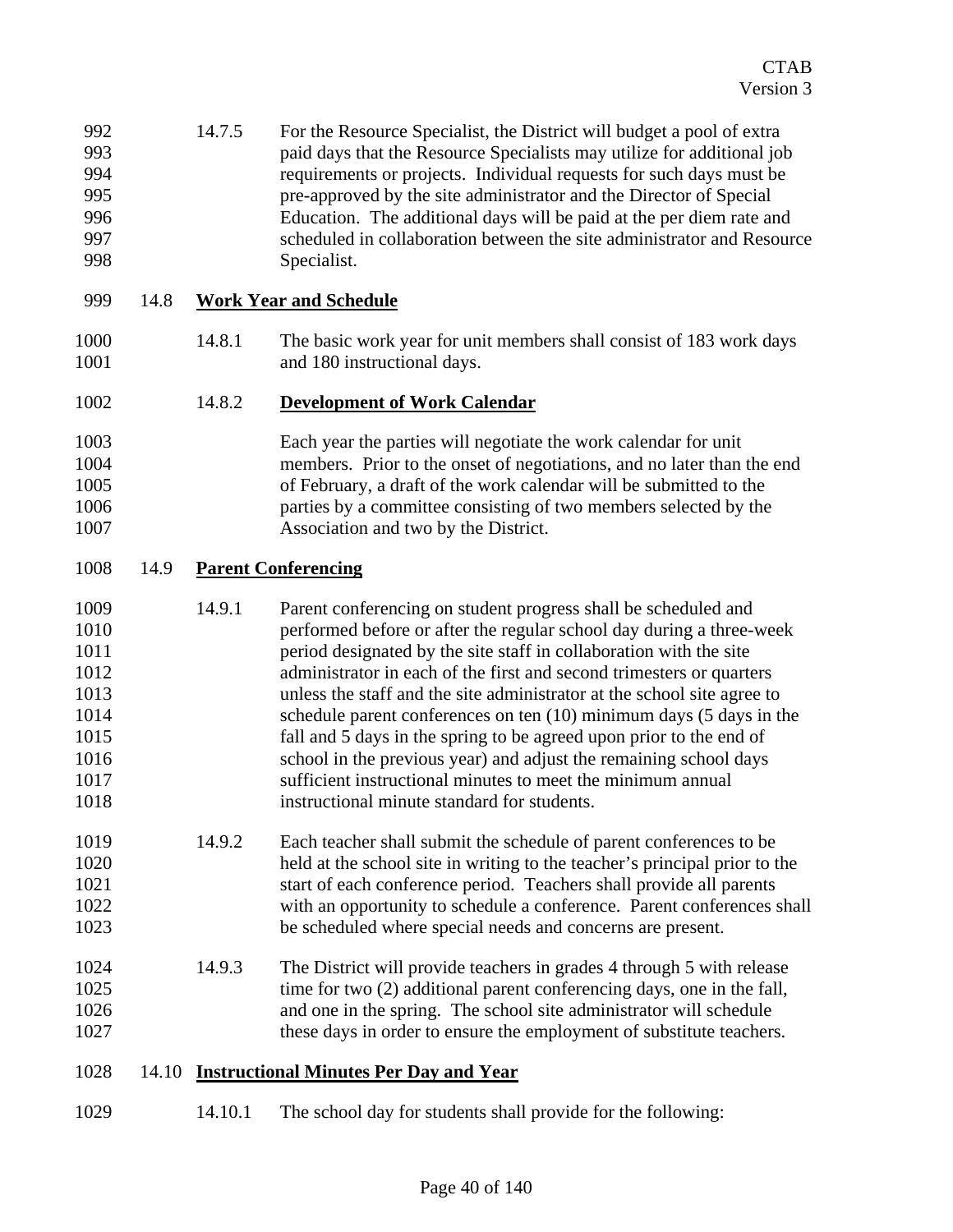| 1030                                 |       |         |                               | 14.10.1.1 <b>Kindergarten:</b>                                                                                                                                                                                                                                                                                                              |
|--------------------------------------|-------|---------|-------------------------------|---------------------------------------------------------------------------------------------------------------------------------------------------------------------------------------------------------------------------------------------------------------------------------------------------------------------------------------------|
| 1031<br>1032<br>1033<br>1034         |       |         |                               | An average of 240 minutes of instruction daily, inclusive of<br>20 minutes of recess, and a minimum of an annual total of<br>360 additional minutes of contingencies. The students'<br>instructional day shall be no less than 180 minutes.                                                                                                 |
| 1035                                 |       |         |                               | 14.10.1.2 Grades 1, 2, 3                                                                                                                                                                                                                                                                                                                    |
| 1036<br>1037<br>1038<br>1039         |       |         |                               | An average of 280 minutes of instruction daily, and a<br>minimum of an annual total of 504 additional minutes for<br>contingencies. The students' instructional day shall be no<br>less than 240 minutes.                                                                                                                                   |
| 1040                                 |       |         |                               | 14.10.1.3 Grades 4 & 5 and Alternative 6,7,8                                                                                                                                                                                                                                                                                                |
| 1041<br>1042<br>1043<br>1044         |       |         |                               | An average of 300 minutes of instruction daily, and a<br>minimum of an additional 504 minutes annually for<br>contingencies. The students' instructional day shall be no<br>less than 240 minutes.                                                                                                                                          |
| 1045                                 |       |         |                               | 14.10.1.4 Middle School: Grades 6,7,8                                                                                                                                                                                                                                                                                                       |
| 1046<br>1047<br>1048                 |       |         |                               | An average of 310 minutes of instruction daily, exclusive<br>of passing time. The students' instructional day shall be no<br>less than 240 minutes.                                                                                                                                                                                         |
| 1049<br>1050<br>1051<br>1052<br>1053 |       | 14.10.2 |                               | The Superintendent may authorize minimum school days as defined in<br>the California Education Code for parent-teacher conferences, in-<br>service education and special events. If minimum school days are<br>authorized, students shall be provided at least the same number of<br>annual instructional minutes specified in this policy. |
| 1054                                 |       |         |                               | 14.11 Substitute Services - Middle School Level                                                                                                                                                                                                                                                                                             |
| 1055<br>1056                         |       |         |                               | Certificated unit members at the middle school who serve as substitutes shall be<br>compensated at the hourly rate for each period that they serve as a substitute.                                                                                                                                                                         |
| 1057                                 | 14.12 |         | <b>Additional Assignments</b> |                                                                                                                                                                                                                                                                                                                                             |
| 1058<br>1059<br>1060                 |       |         | provisions of this Article.   | Summer School assignments, temporary administrative assignments, and special<br>summer projects (such as curriculum development, etc.) shall not fall under the                                                                                                                                                                             |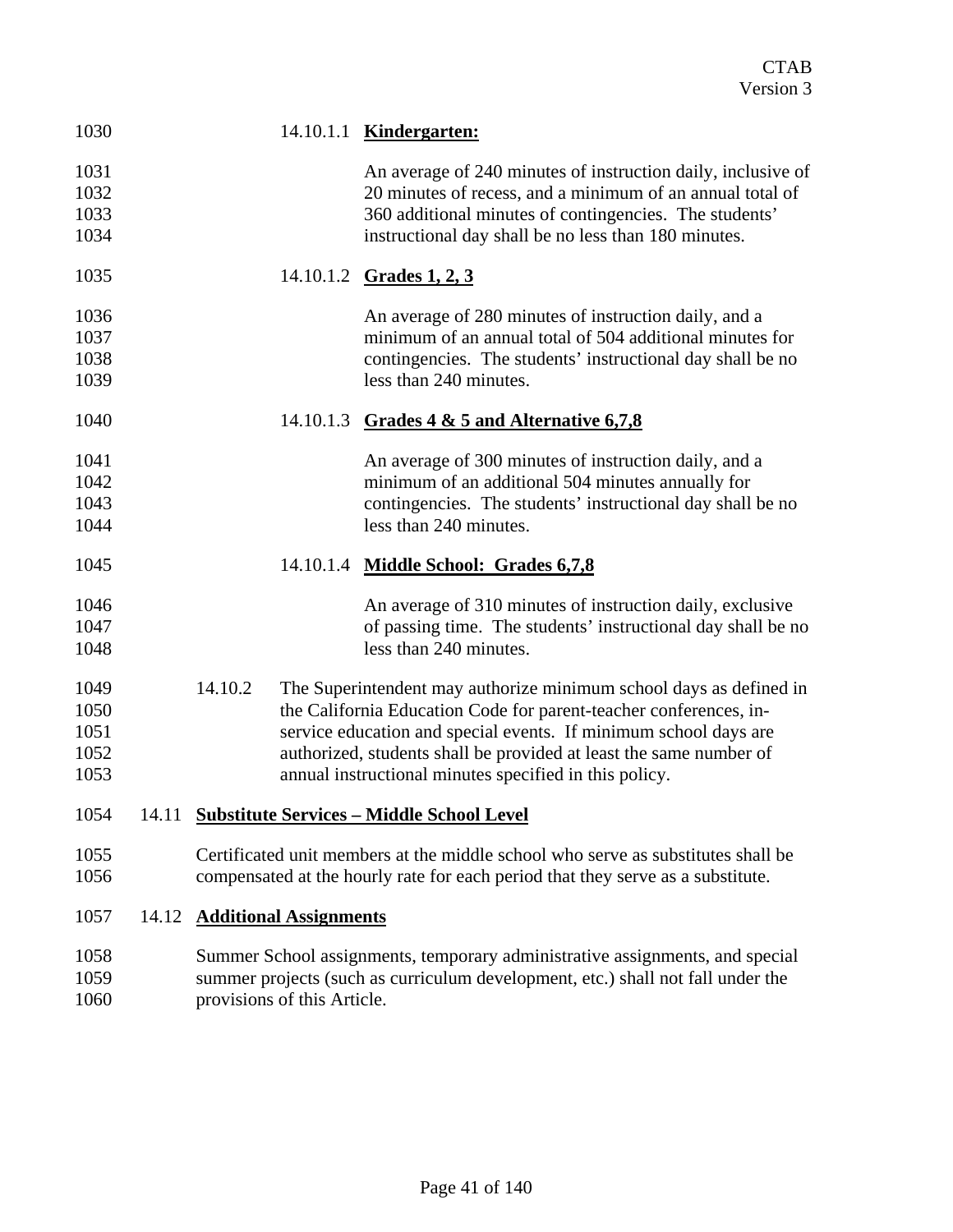## 1061 **ARTICLE 15: EVALUATION**

### 1062 15.1 **Evaluation Procedures**

| 1063                                         | 15.1.1 | <b>Evaluation Criteria</b> |               |                                                                                                                                                                                                                                                                                                                                                              |
|----------------------------------------------|--------|----------------------------|---------------|--------------------------------------------------------------------------------------------------------------------------------------------------------------------------------------------------------------------------------------------------------------------------------------------------------------------------------------------------------------|
| 1064<br>1065                                 |        | 15.1.1.1                   |               | The District shall evaluate and assess certificated unit<br>members' performance as it reasonably relates to:                                                                                                                                                                                                                                                |
| 1066<br>1067<br>1068<br>1069<br>1070         |        |                            | 15.1.1.1.1    | The progress of students toward the<br>District's content standards, and if<br>applicable, the state adopted academic<br>content standards as measured by state<br>adopted criterion referenced assessments;                                                                                                                                                 |
| 1071<br>1072                                 |        |                            | 15.1.1.1.2    | The instructional techniques and strategies<br>used by the unit member;                                                                                                                                                                                                                                                                                      |
| 1073<br>1074                                 |        |                            | 15.1.1.1.3    | The unit members' adherence to the<br>District's curriculum;                                                                                                                                                                                                                                                                                                 |
| 1075<br>1076                                 |        |                            | 15.1.1.1.4    | The establishment and maintenance of the<br>learning environment;                                                                                                                                                                                                                                                                                            |
| 1077<br>1078                                 |        |                            | 15.1.1.1.5    | The unit member's ability to communicate<br>effectively;                                                                                                                                                                                                                                                                                                     |
| 1079<br>1080                                 |        |                            | 15.1.1.1.6    | The fulfillment of professional<br>responsibilities.                                                                                                                                                                                                                                                                                                         |
| 1081<br>1082<br>1083<br>1084<br>1085         |        | 15.1.1.2                   | descriptions. | For non-instructional unit members, or for unit members<br>without a case load, the District shall evaluate and assess<br>their performance as it reasonably relates to the fulfillment<br>of the job responsibilities as set forth in the appropriate job                                                                                                   |
| 1086<br>1087<br>1088                         |        | 15.1.1.3                   | listed above. | The California Standards for the Teaching Profession shall<br>be utilized to evaluate teachers on criteria $(2)$ through $(5)$                                                                                                                                                                                                                               |
| 1089<br>1090                                 | 15.1.2 | <b>Teachers</b>            |               | <b>Observation Procedures for Temporary and Probationary</b>                                                                                                                                                                                                                                                                                                 |
| 1091<br>1092<br>1093<br>1094<br>1095<br>1096 |        | 15.1.2.1                   |               | The formal classroom observation must be completed with<br>the accompanying observation form to follow within five<br>working days. This observation must be a minimum of<br>twenty (20) minutes in length and a maximum of forty-five<br>(45) minutes. Observations of middle school members may<br>last the length of a standard instructional period. The |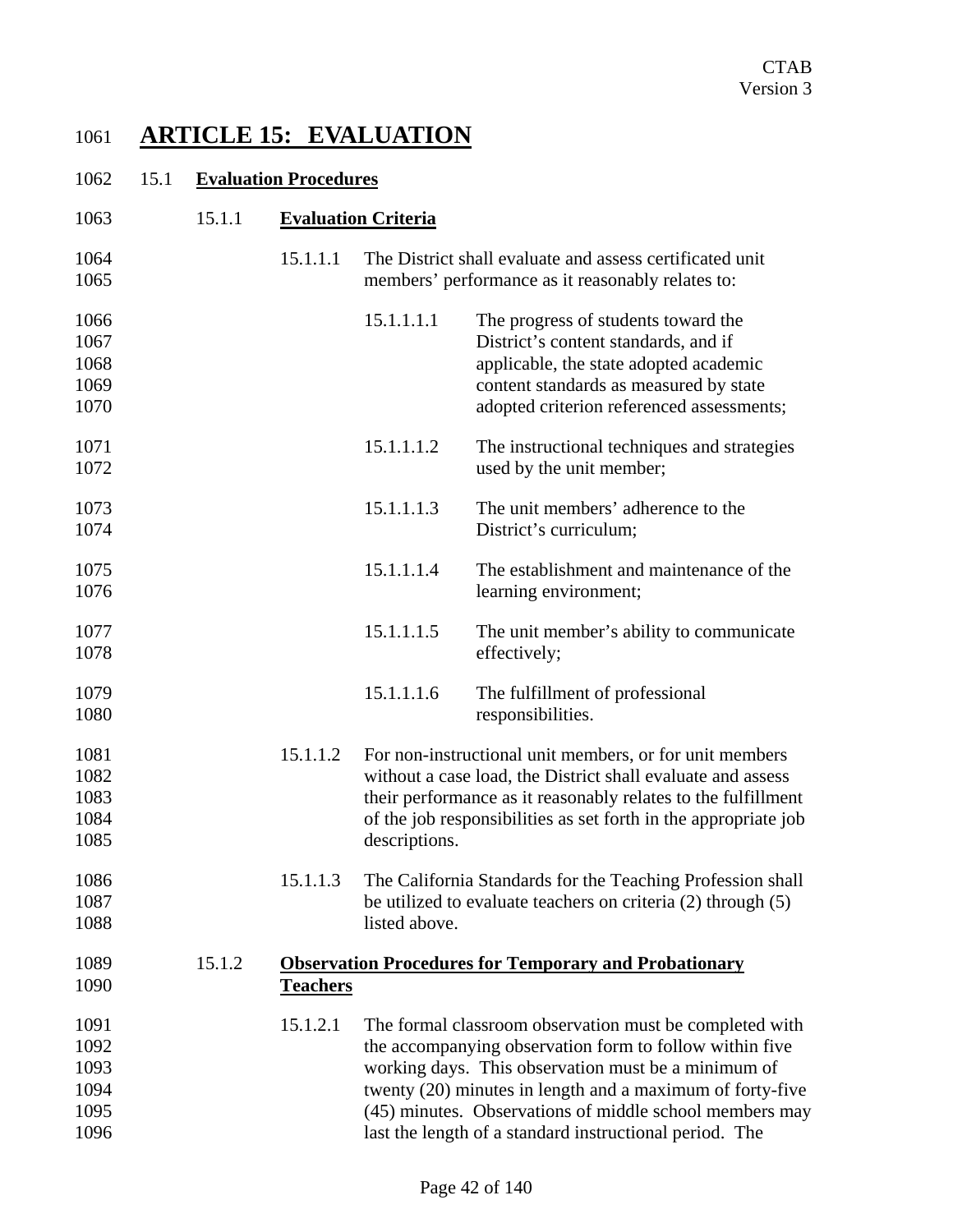| 1097<br>1098                                                                 |      |        |          | observation may be for a longer period of time if mutually<br>agreed to by the evaluatee and the evaluator.                                                                                                                                                                                                                                                                                                                                                                                                                                                      |
|------------------------------------------------------------------------------|------|--------|----------|------------------------------------------------------------------------------------------------------------------------------------------------------------------------------------------------------------------------------------------------------------------------------------------------------------------------------------------------------------------------------------------------------------------------------------------------------------------------------------------------------------------------------------------------------------------|
| 1099<br>1100                                                                 |      |        | 15.1.2.2 | Each evaluator must conduct at least two formal<br>observations for temporary and probationary employees.                                                                                                                                                                                                                                                                                                                                                                                                                                                        |
| 1101<br>1102<br>1103<br>1104                                                 |      |        | 15.1.2.3 | Formal observations will be reduced to writing and made<br>available to the evaluatee within five (5) working days of<br>their occurrence. Either the evaluator or the evaluatee may<br>request a post-observation conference                                                                                                                                                                                                                                                                                                                                    |
| 1105                                                                         |      | 15.1.3 |          | <b>Evaluation as a Continuous Process</b>                                                                                                                                                                                                                                                                                                                                                                                                                                                                                                                        |
| 1106<br>1107<br>1108<br>1109                                                 |      |        |          | Data will be collected and shared regarding performance on a<br>continuous basis. If a deficiency is noted in an evaluation, a<br>conference must be held with the evaluatee to review possible<br>recommendations for improvement.                                                                                                                                                                                                                                                                                                                              |
| 1110                                                                         |      | 15.1.4 |          | <b>Evaluators for Itinerant and Non-Classroom Employees</b>                                                                                                                                                                                                                                                                                                                                                                                                                                                                                                      |
| 1111<br>1112<br>1113<br>1114<br>1115<br>1116<br>1117<br>1118<br>1119<br>1120 |      |        | 15.1.4.1 | For itinerant teachers with a caseload who are assigned to<br>more than one site, the Superintendent or designee shall<br>assign the evaluator. In most instances the evaluator shall<br>be one of the itinerant teacher's site administrators. The<br>evaluator shall coordinate the input from the other site<br>administrators to whom the teacher is assigned. The<br>evaluator is responsible for meeting with the evaluatee for<br>planning purposes, for convening all evaluation<br>conferences, and for completing and signing the evaluation<br>forms. |
| 1121<br>1122<br>1123<br>1124<br>1125<br>1126<br>1127<br>1128<br>1129         |      |        | 15.1.4.2 | For non-classroom teachers who do not have a regular<br>caseload (e.g., nurses, counselors, psychologists, program<br>specialists), the Superintendent or designee shall assign the<br>evaluator who shall be responsible for the evaluation,<br>including meeting with the evaluatee for planning purposes,<br>for convening all evaluation conferences, for completing<br>and signing all evaluation forms, and for obtaining input<br>from all the appropriate administrators to whom the<br>employee is assigned.                                            |
| 1130                                                                         | 15.2 |        |          | <b>General Evaluation Guidelines</b>                                                                                                                                                                                                                                                                                                                                                                                                                                                                                                                             |
| 1131<br>1132<br>1133<br>1134                                                 |      | 15.2.1 | year.    | Permanent certificated employees shall be evaluated at least every<br>other year. Temporary and probationary employees and permanent<br>employees who are on an Assistance Plan shall be evaluated every                                                                                                                                                                                                                                                                                                                                                         |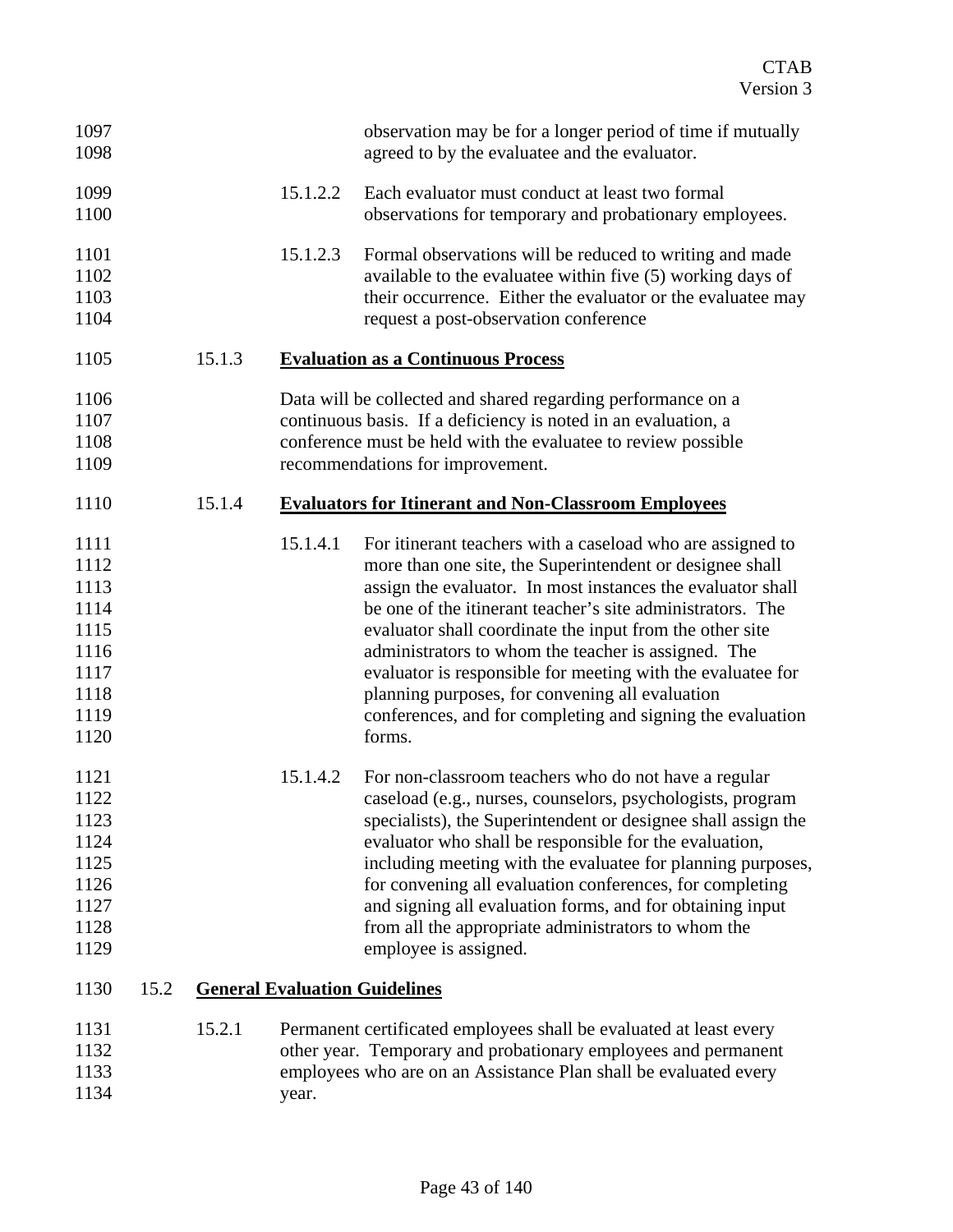| 1135<br>1136<br>1137<br>1138<br>1139<br>1140<br>1141<br>1142 |      | 15.2.2                                                                                                                                                                                                                                                                                                                                                                                                                                                                                                                                                                                                                                     | Two styles of evaluation are provided for in the Certificated<br>Employees Evaluation System. In the third year of permanency a<br>teacher may choose the Self-Evaluation Option if: (1) mutually<br>agreed to by the site administrator; (2) the employee received "Meets<br>or Exceeds Performance Expectations" on his/her prior evaluation; and<br>(3) the employee has been in the District for 5 years. For example,<br>the following represents the self-evaluation cycle of a unit member<br>with permanent status: |                                                                                                                                                                                                                                                                                                                                                                 |  |
|--------------------------------------------------------------|------|--------------------------------------------------------------------------------------------------------------------------------------------------------------------------------------------------------------------------------------------------------------------------------------------------------------------------------------------------------------------------------------------------------------------------------------------------------------------------------------------------------------------------------------------------------------------------------------------------------------------------------------------|-----------------------------------------------------------------------------------------------------------------------------------------------------------------------------------------------------------------------------------------------------------------------------------------------------------------------------------------------------------------------------------------------------------------------------------------------------------------------------------------------------------------------------|-----------------------------------------------------------------------------------------------------------------------------------------------------------------------------------------------------------------------------------------------------------------------------------------------------------------------------------------------------------------|--|
| 1143                                                         |      |                                                                                                                                                                                                                                                                                                                                                                                                                                                                                                                                                                                                                                            | 15.2.2.1                                                                                                                                                                                                                                                                                                                                                                                                                                                                                                                    | 1 <sup>st</sup> year of permanency: Evaluation Procedures                                                                                                                                                                                                                                                                                                       |  |
| 1144                                                         |      |                                                                                                                                                                                                                                                                                                                                                                                                                                                                                                                                                                                                                                            | 15.2.2.2                                                                                                                                                                                                                                                                                                                                                                                                                                                                                                                    | 2nd year of permanency: No Evaluation                                                                                                                                                                                                                                                                                                                           |  |
| 1145<br>1146                                                 |      |                                                                                                                                                                                                                                                                                                                                                                                                                                                                                                                                                                                                                                            | 15.2.2.3                                                                                                                                                                                                                                                                                                                                                                                                                                                                                                                    | 3rd year of permanency: Self-Evaluation Option or<br><b>Evaluation Procedures</b>                                                                                                                                                                                                                                                                               |  |
| 1147                                                         |      |                                                                                                                                                                                                                                                                                                                                                                                                                                                                                                                                                                                                                                            | 15.2.2.4                                                                                                                                                                                                                                                                                                                                                                                                                                                                                                                    | 4th year of permanency: No Evaluation                                                                                                                                                                                                                                                                                                                           |  |
| 1148<br>1149                                                 |      |                                                                                                                                                                                                                                                                                                                                                                                                                                                                                                                                                                                                                                            | 15.2.2.5                                                                                                                                                                                                                                                                                                                                                                                                                                                                                                                    | 5th year of permanency: Evaluation Procedures (same as<br>first year of permanency)                                                                                                                                                                                                                                                                             |  |
| 1150<br>1151<br>1152<br>1153                                 |      | 15.2.3                                                                                                                                                                                                                                                                                                                                                                                                                                                                                                                                                                                                                                     | copy.                                                                                                                                                                                                                                                                                                                                                                                                                                                                                                                       | The evaluator and evaluatee shall sign all forms. Such signature does<br>not constitute agreement with the judgments of the evaluator, but only<br>that the evaluatee has read the evaluation document and received a                                                                                                                                           |  |
| 1154<br>1155<br>1156<br>1157<br>1158<br>1159                 |      | 15.2.4                                                                                                                                                                                                                                                                                                                                                                                                                                                                                                                                                                                                                                     | Agreement.                                                                                                                                                                                                                                                                                                                                                                                                                                                                                                                  | Forms used at all stages of the Evaluation process must be mutually<br>agreed upon by the District and the Association. The evaluation<br>timelines, the District evaluation goals and indicators, and all the<br>evaluation forms shall constitute the Certificated Employee Evaluation<br>System, which is contained in Appendix F and incorporated into this |  |
| 1160<br>1161                                                 |      | 15.2.5                                                                                                                                                                                                                                                                                                                                                                                                                                                                                                                                                                                                                                     |                                                                                                                                                                                                                                                                                                                                                                                                                                                                                                                             | Evaluatees shall have the right to attach written comments to any<br>evaluation documents.                                                                                                                                                                                                                                                                      |  |
| 1162<br>1163                                                 | 15.3 |                                                                                                                                                                                                                                                                                                                                                                                                                                                                                                                                                                                                                                            | of the School Year                                                                                                                                                                                                                                                                                                                                                                                                                                                                                                          | <b>Evaluation of Certificated Staff Assigned or Reassigned After the Beginning</b>                                                                                                                                                                                                                                                                              |  |
| 1164<br>1165<br>1166<br>1167<br>1168<br>1169<br>1170<br>1171 |      | Whenever a certificated staff member is assigned to a position after October 15<br>and before March 1, or is reassigned during that period, it will be the<br>responsibility of the evaluator and the evaluatee to conduct a Planning Conference<br>and complete a Planning Conference Report form. It is suggested that the<br>constraints be noted regarding the remaining portion of the school year, the<br>unique characteristics of the assignment, and other factors that affect the<br>evaluation. The Evaluator will consider these constraints and all other conditions<br>when writing the Observations and Evaluation reports. |                                                                                                                                                                                                                                                                                                                                                                                                                                                                                                                             |                                                                                                                                                                                                                                                                                                                                                                 |  |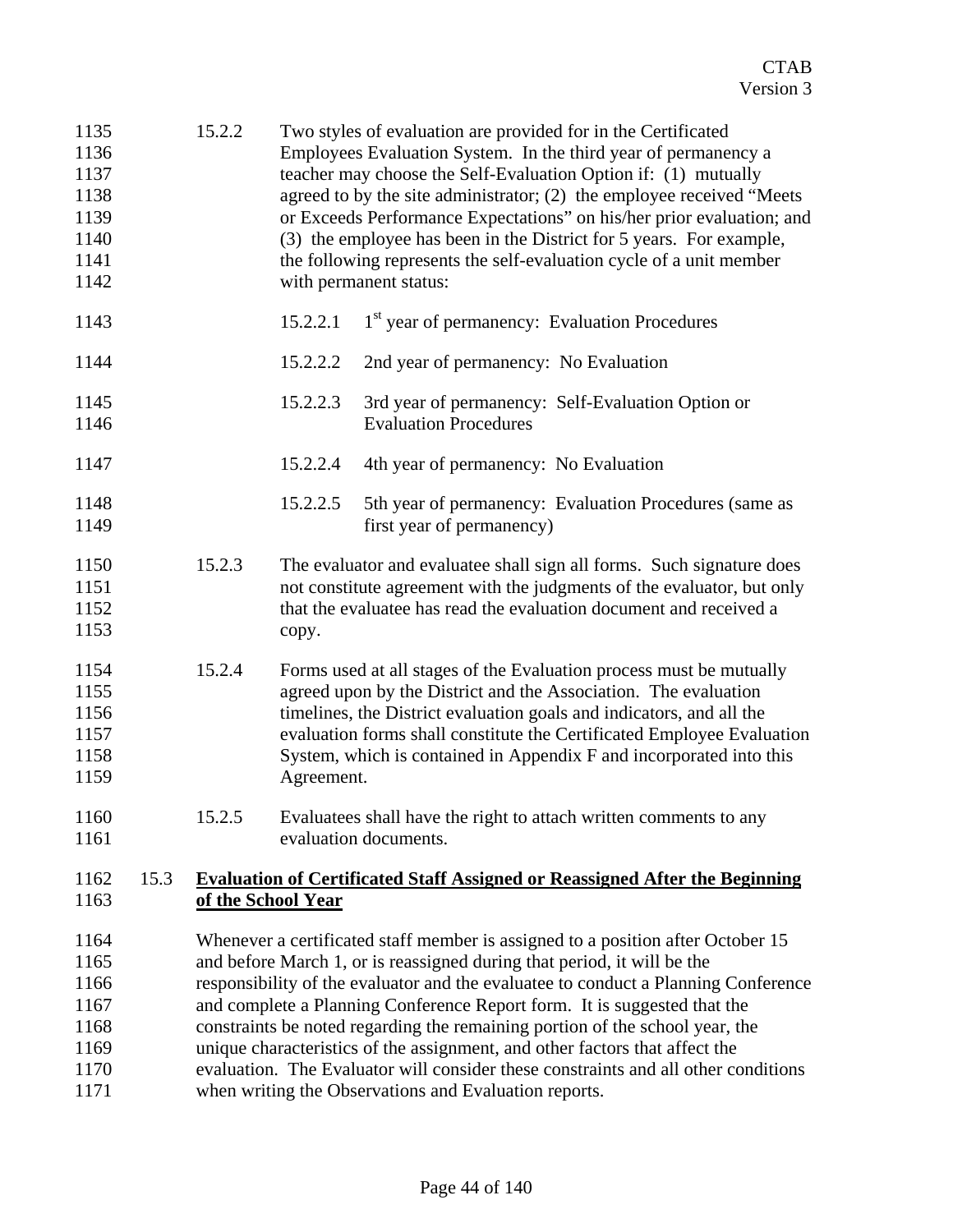| 1172                                                                         | 15.4 |                       | <b>Problem Solving Procedures</b>                                                                                                                                                                                                                                                                                                                                                                                                                                                                                                                                                                                                                                         |
|------------------------------------------------------------------------------|------|-----------------------|---------------------------------------------------------------------------------------------------------------------------------------------------------------------------------------------------------------------------------------------------------------------------------------------------------------------------------------------------------------------------------------------------------------------------------------------------------------------------------------------------------------------------------------------------------------------------------------------------------------------------------------------------------------------------|
| 1173<br>1174<br>1175                                                         |      | 15.4.1                | If the evaluator and employee have an unresolved disagreement over<br>the evaluation procedures, the employee may elect to implement the<br>following Problem Solving Procedure:                                                                                                                                                                                                                                                                                                                                                                                                                                                                                          |
| 1176<br>1177<br>1178                                                         |      |                       | 15.4.1.1 Within five days of the request, the evaluator, the<br>employee, and a person of each party's choice shall meet to<br>discuss the problem.                                                                                                                                                                                                                                                                                                                                                                                                                                                                                                                       |
| 1179<br>1180<br>1181                                                         |      |                       | 15.4.1.2 If the disagreement cannot be resolved, written summary<br>reports will be submitted to the Superintendent by the<br>evaluator and the employee within five days.                                                                                                                                                                                                                                                                                                                                                                                                                                                                                                |
| 1182<br>1183<br>1184<br>1185                                                 |      | 15.4.2                | The District's established grievance procedures may be utilized for<br>processing disputes that may arise over the evaluation procedure, but<br>shall not be used to challenge the subjective judgments of the<br>evaluator.                                                                                                                                                                                                                                                                                                                                                                                                                                              |
| 1186                                                                         | 15.5 |                       | <b>Assistance Plan and Participation in the Peer Assistance Program</b>                                                                                                                                                                                                                                                                                                                                                                                                                                                                                                                                                                                                   |
| 1187<br>1188<br>1189<br>1190<br>1191<br>1192<br>1193<br>1194<br>1195<br>1196 |      | 15.5.1                | An Assistance Plan is required for any employee who receives a "Does"<br>Not Meet Performance Expectations" on an evaluation. The evaluator<br>shall confer with the employee and make specific recommendations as<br>to areas of improvement in the employee's performance and endeavor<br>to assist the employee in such performance. By September 15 of the<br>contractual year's beginning, these recommendations must be reduced<br>to writing, and together with a timeline will constitute the Assistance<br>Plan. Any employee on an Assistance Plan must annually participate<br>in the evaluation process until the employee receives a positive<br>evaluation. |
| 1197<br>1198<br>1199<br>1200<br>1201<br>1202<br>1203                         |      | 15.5.2                | An employee with permanent status whose most recent performance<br>evaluation contains an overall "Does Not Meet Performance<br>Expectations" in the areas of subject matter knowledge, teaching<br>strategies, or teaching methods and instruction, must participate in the<br>Peer Assistance Program, attached as Appendix I, until the employee<br>receives a positive evaluation or the District determines that further<br>participation is no longer warranted.                                                                                                                                                                                                    |
| 1204                                                                         | 15.6 | <b>Employee Files</b> |                                                                                                                                                                                                                                                                                                                                                                                                                                                                                                                                                                                                                                                                           |
| 1205<br>1206<br>1207<br>1208<br>1209                                         |      | 15.6.1                | Copies of an employee's Summary Certificated Personnel Evaluation<br>Report shall be filed only in the District Personnel Office and the<br>evaluator's office. These files are open for inspection by the employee<br>and/or a designated representative having the employee's written<br>authorization.                                                                                                                                                                                                                                                                                                                                                                 |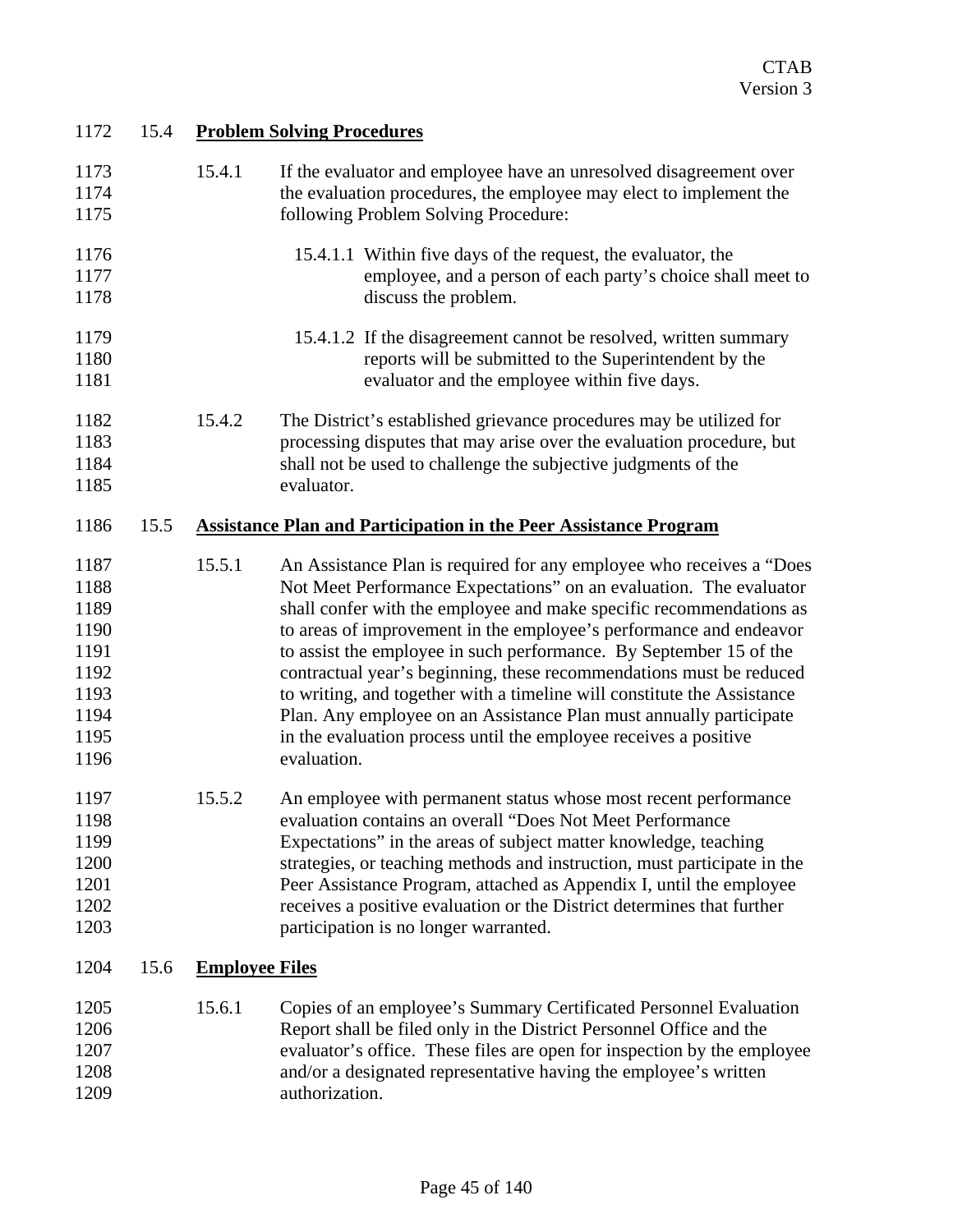| 1210<br>1211<br>1212         |      | 15.6.2 | Information of a derogatory nature shall not be entered or filed unless<br>or until the employee is given notice and an opportunity to review, to<br>comment, and sign an acknowledging receipt.                                                                                                                           |
|------------------------------|------|--------|----------------------------------------------------------------------------------------------------------------------------------------------------------------------------------------------------------------------------------------------------------------------------------------------------------------------------|
| 1213<br>1214<br>1215         |      | 15.6.3 | An employee shall have the right to attach written comments to any<br>derogatory statement. An employee may review the file during normal<br>Personnel Office hours.                                                                                                                                                       |
| 1216<br>1217<br>1218<br>1219 |      | 15.6.4 | If such derogatory information is placed in the employee's personnel<br>file in the District Personnel Office, the employee shall have the<br>opportunity to review and respond to the information within a<br>reasonable amount of time during normal Personnel office hours.                                             |
| 1220<br>1221<br>1222         |      | 15.6.5 | Employee's files are confidential. Governing Board members may<br>only review an employee's file at a duly constituted personnel session<br>of the Governing Board.                                                                                                                                                        |
| 1223                         | 15.7 |        | <b>Forms for Noninstructional Personnel</b>                                                                                                                                                                                                                                                                                |
| 1224<br>1225<br>1226<br>1227 |      |        | During the 2005-2006 school year, the negotiating parties will form a joint<br>committee, comprised of three appointees each, to draft the forms for the non-<br>instructional personnel referenced in Sections 15.1.1 and 15.1.4.2. The<br>Committee members will be appointed by June 15, 2005, and the District will be |
|                              |      |        |                                                                                                                                                                                                                                                                                                                            |

- 1228 responsible for establishing the date and location of the first meeting. The
- 1229 Committee members will select the Chair. The forms developed by the
- 1230 Committee will be submitted to the parties by August 15, 2005.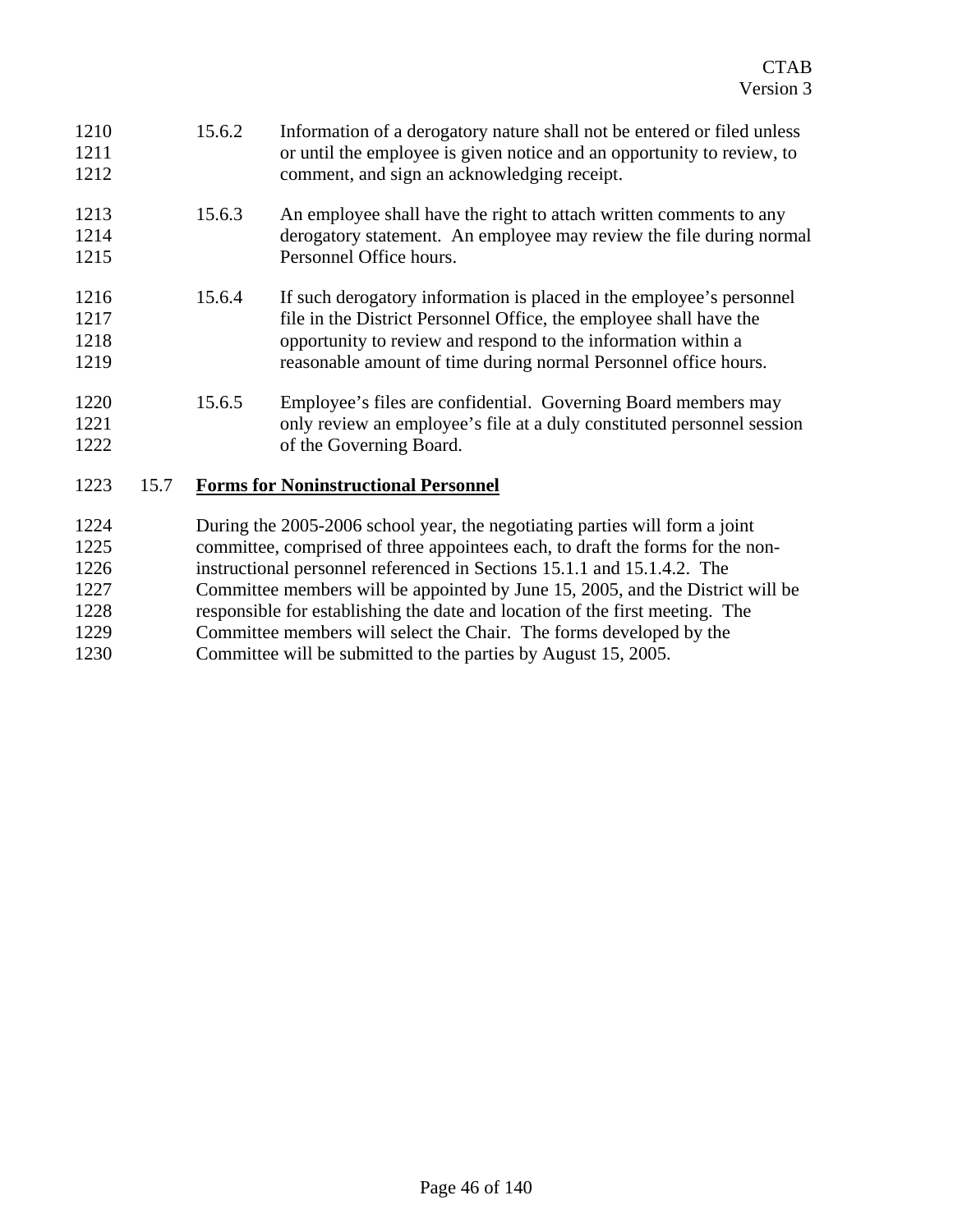## 1231 **ARTICLE 16: LEAVE PROVISIONS**

### 1232 16.1 **Sick Leave**

| 1233<br>1234<br>1235<br>1236<br>1237                                 | 16.1.1 | Certificated unit members shall be granted sick leave at the rate of one<br>day for each month of employment, but not to exceed twelve (12) days<br>per year. This sick leave shall be cumulative without a limit. Sick<br>leave is not cumulative month by month, but each year leave shall<br>accrue and be available as of the first workday of that particular year. |                                                                                  |                                                                                                                                                                                                                                                                                                                                                                                                                               |
|----------------------------------------------------------------------|--------|--------------------------------------------------------------------------------------------------------------------------------------------------------------------------------------------------------------------------------------------------------------------------------------------------------------------------------------------------------------------------|----------------------------------------------------------------------------------|-------------------------------------------------------------------------------------------------------------------------------------------------------------------------------------------------------------------------------------------------------------------------------------------------------------------------------------------------------------------------------------------------------------------------------|
| 1238<br>1239<br>1240<br>1241                                         | 16.1.2 | Certificated unit members who teach a full session of Summer School<br>shall accrue one additional day of previously accrued sick leave. Sick<br>leave benefits may not be utilized by teachers assigned to Summer<br>School.                                                                                                                                            |                                                                                  |                                                                                                                                                                                                                                                                                                                                                                                                                               |
| 1242<br>1243                                                         | 16.1.3 |                                                                                                                                                                                                                                                                                                                                                                          | accrue sick leave annually on the following basis:                               | Certificated unit members working on an extended year basis shall                                                                                                                                                                                                                                                                                                                                                             |
| 1244                                                                 |        | 16.1.3.1                                                                                                                                                                                                                                                                                                                                                                 | <b>Basic Work Year</b>                                                           | 10 days of sick leave                                                                                                                                                                                                                                                                                                                                                                                                         |
| 1245                                                                 |        | 16.1.3.2                                                                                                                                                                                                                                                                                                                                                                 | 188-215 Work Days                                                                | 11 days of sick leave                                                                                                                                                                                                                                                                                                                                                                                                         |
| 1246                                                                 |        | 16.1.3.3                                                                                                                                                                                                                                                                                                                                                                 | Over 215 Work Days                                                               | 12 days of sick leave                                                                                                                                                                                                                                                                                                                                                                                                         |
| 1247<br>1248<br>1249                                                 | 16.1.4 |                                                                                                                                                                                                                                                                                                                                                                          | each eighteen (18) days of employment.                                           | Full-time certificated unit members working less than the basic work<br>year shall accrue sick leave on the basis of one day of sick leave for                                                                                                                                                                                                                                                                                |
| 1250<br>1251                                                         | 16.1.5 |                                                                                                                                                                                                                                                                                                                                                                          | leave in the following order:                                                    | In the event of illness/disability, the unit member shall utilize sick                                                                                                                                                                                                                                                                                                                                                        |
| 1252                                                                 |        | 16.1.5.1                                                                                                                                                                                                                                                                                                                                                                 | Use balance of current year's sick leave.                                        |                                                                                                                                                                                                                                                                                                                                                                                                                               |
| 1253                                                                 |        | 16.1.5.2                                                                                                                                                                                                                                                                                                                                                                 | Use other accumulated sick leave.                                                |                                                                                                                                                                                                                                                                                                                                                                                                                               |
| 1254<br>1255<br>1256<br>1257<br>1258<br>1259<br>1260<br>1261<br>1262 |        | 16.1.5.3                                                                                                                                                                                                                                                                                                                                                                 | exhausted all available sick leave, including all<br>diem, whichever is greater. | And, during each school year, when a unit member has<br>accumulated sick leave, and continues to be absent from<br>duties on account of illness or accident for an additional<br>period of five (5) school months, the amount paid to unit<br>members during the additional five months in which the<br>absence occurs shall be the difference between the unit<br>member's per diem and the substitute pay or 50% of the per |
| 1263<br>1264<br>1265<br>1266                                         |        | 16.1.5.4                                                                                                                                                                                                                                                                                                                                                                 |                                                                                  | The District may require a unit member to provide a<br>medical certification from a physician verifying the illness<br>or disability, which resulted in the absence. Failure by the<br>unit member to provide such written medical certification                                                                                                                                                                              |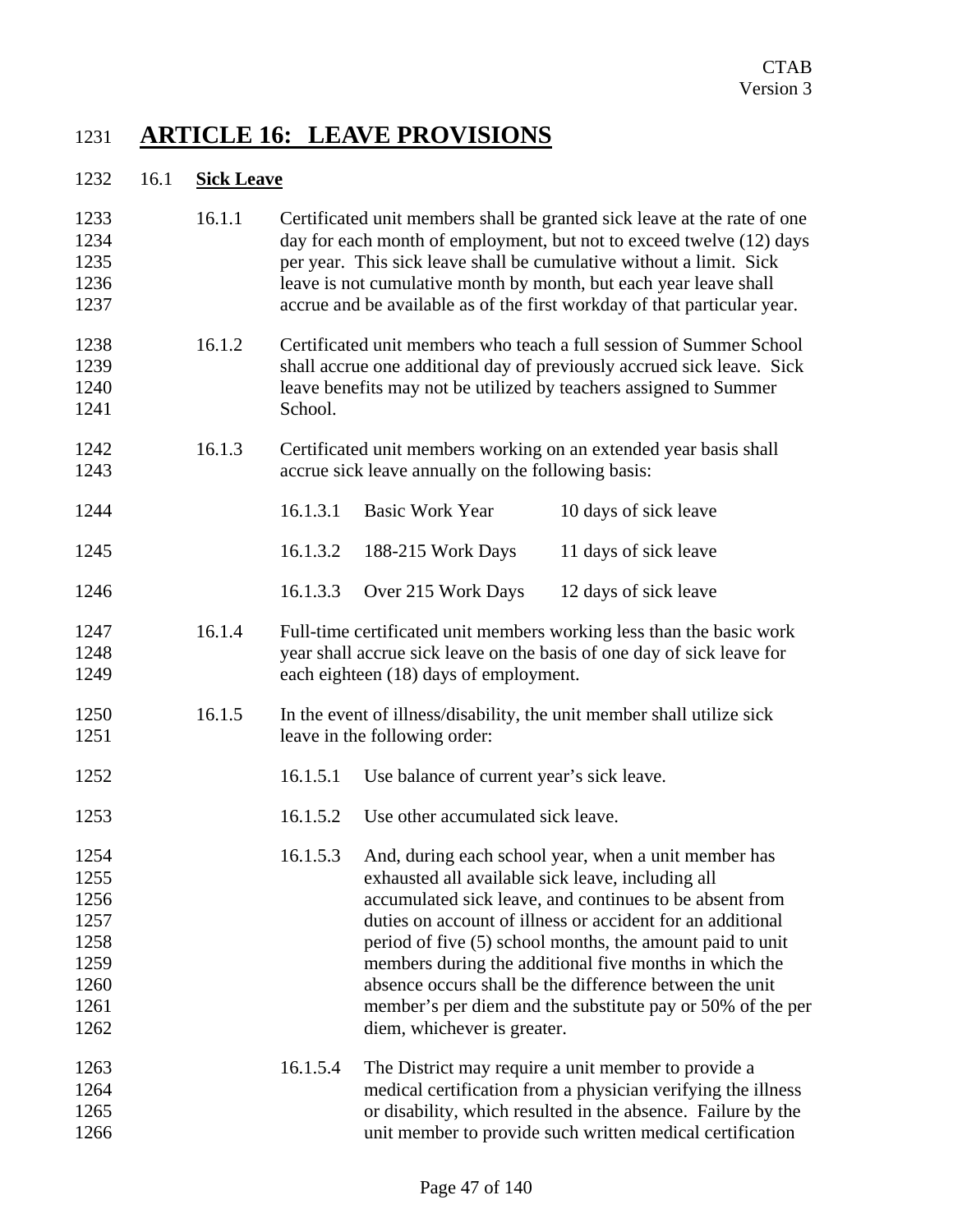| 1267<br>1268<br>1269                                                 |      |        |                 | shall result in loss of the 50% per diem pay. The unit<br>member's health and welfare program shall remain in effect<br>during this period of disability.                                                                                                                                                                                                                                                                                                                                                                                                                                    |
|----------------------------------------------------------------------|------|--------|-----------------|----------------------------------------------------------------------------------------------------------------------------------------------------------------------------------------------------------------------------------------------------------------------------------------------------------------------------------------------------------------------------------------------------------------------------------------------------------------------------------------------------------------------------------------------------------------------------------------------|
| 1270<br>1271<br>1272<br>1273<br>1274<br>1275<br>1276                 |      |        | 16.1.5.5        | The sick leave, including accumulated sick leave, and the<br>five-month period shall run consecutively. A unit member<br>shall not be provided more than one five-month period per<br>illness or accident. But if a school year terminates before<br>the five-month period is exhausted, the unit member may<br>take the balance of the five-month period in the subsequent<br>school year.                                                                                                                                                                                                  |
| 1277<br>1278<br>1279<br>1280<br>1281<br>1282<br>1283<br>1284<br>1285 |      | 16.1.6 | the disability. | Except for Number 3 above, by the fifth (5) consecutive work day of<br>absence due to illness/disability, the unit member may be required to<br>provide to the Personnel Officer, a written statement from a physician<br>certifying the nature of the illness/disability. The physician's<br>statement shall be specific as to the health condition and as to the<br>disabling effects of the health condition. At reasonable intervals<br>thereafter, the District may require from the unit member additional<br>written statements by a physician certifying to the continuing nature of |
| 1286<br>1287<br>1288<br>1289<br>1290<br>1291                         |      | 16.1.7 |                 | In the event of a scheduled disability (surgery, childbirth, etc.), the unit<br>member shall notify the Personnel Officer in writing of the anticipated<br>absence. Such notification shall include the anticipated beginning date<br>of leave, and the anticipated date of return to duty. Whenever<br>possible, such notification shall be provided at least twenty (20)<br>working days prior to the scheduled disability.                                                                                                                                                                |
| 1292                                                                 | 16.2 |        |                 | <b>Sick Leave for Personal Necessity (PNS)</b>                                                                                                                                                                                                                                                                                                                                                                                                                                                                                                                                               |
| 1293<br>1294<br>1295                                                 |      | 16.2.1 |                 | Up to seven (7) days of leave granted annually to certificated unit<br>members for personal illness may be used by the unit member for<br>reasons of personal necessity.                                                                                                                                                                                                                                                                                                                                                                                                                     |
| 1296<br>1297                                                         |      | 16.2.2 | necessity.      | Business of an emergency or urgent nature constitutes personal                                                                                                                                                                                                                                                                                                                                                                                                                                                                                                                               |
| 1298<br>1299<br>1300                                                 |      | 16.2.3 |                 | Seven (7) days represents the maximum allowable number of days<br>available in any school year for personal necessity leave. Personal<br>necessity days may not be carried over from one year to the next.                                                                                                                                                                                                                                                                                                                                                                                   |
| 1301<br>1302                                                         |      | 16.2.4 |                 | Absences from duty related to unit member organizational concerns or<br>work stoppage shall not be charged to personal necessity or sick leave.                                                                                                                                                                                                                                                                                                                                                                                                                                              |
| 1303<br>1304<br>1305                                                 |      | 16.2.5 |                 | It shall continue to be the responsibility of the unit member to provide<br>a substitute through notification by way of the Substitute Employee<br>Management System (SEMS).                                                                                                                                                                                                                                                                                                                                                                                                                 |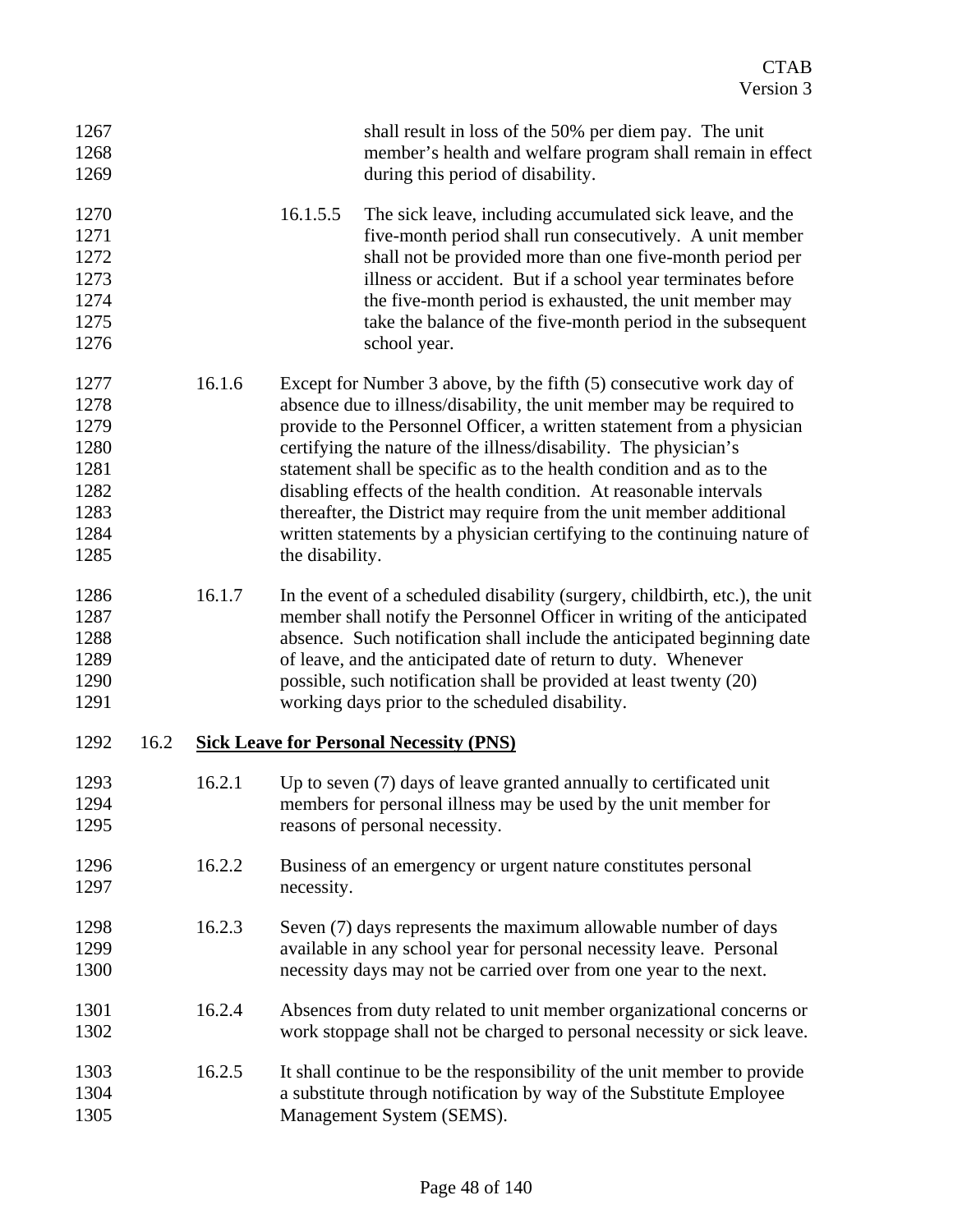| 1307 | 16.3.1 | Each unit member is entitled to a leave of absence, not to exceed five |
|------|--------|------------------------------------------------------------------------|
| 1308 |        | (5) days on account of the death of any member of his/her immediate    |
| 1309 |        | family. Immediate family, as used in this policy, means the mother,    |
| 1310 |        | father, grandmother, grandfather, or a grandchild of the unit member   |
| 1311 |        | or of the spouse of the unit member, and the spouse, son, son-in-law,  |
| 1312 |        | daughter, daughter-in-law, brother or sister of the unit member,       |
| 1313 |        | domestic partner, or any relative living in the immediate household of |
| 1314 |        | the unit member. Such days need not be taken in consecutive order.     |
|      |        |                                                                        |

1315 16.3.2 Any absence for a death within the immediate family of a unit member 1316 shall be charged against this policy. Additional bereavement leave 1317 may be allowed under Article 16.2 (PNS).

### 1318 16.4 **Legal Commitments and Transactions**

1319 Leaves of absence to serve on a jury or to appear as a witness in court other than 1320 as a litigant shall be granted with no loss in pay provided the unit member 1321 endorses the fee received, exclusive of mileage allowance, to the District.

### 1322 16.5 **Sabbatical Leave**

### 1323 16.5.1 Upon recommendation of the Superintendent, the Board of Trustees 1324 may grant Sabbatical Leave to certificated personnel for purposes of 1325 professional study, travel, or a combination of study and travel. The 1326 granting of leave is subject to the following conditions:

| 1327 | 16.5.1.1 | The Sabbatical leave applicant must have served at least     |
|------|----------|--------------------------------------------------------------|
| 1328 |          | seven (7) consecutive years as a full-time certificated unit |
| 1329 |          | member of the District and not have reached his/her 61st     |
| 1330 |          | birthday.                                                    |

- 1331 16.5.1.2 Sabbatical leaves, when granted, shall be for the purposes 1332 of full-time graduate study or research, or extensive travel. 1333 Such study, research, or travel must be related to the unit 1334 member's work assignment and improve the teaching skills 1335 and/or knowledge of the unit member.
- 1336 16.5.1.3 Application for Sabbatical leave must be made to the Board 1337 of Trustees through the Superintendent and the Personnel 1338 Department on the District Sabbatical leave application 1339 form. Application must be made prior to December 31 of 1340 the school year preceding the one for which the leave is 1341 requested.
- 1342 16.5.1.4 The number of persons allowed sabbatical leave during any 1343 given school year shall not exceed one per 100 certificated 1344 unit members.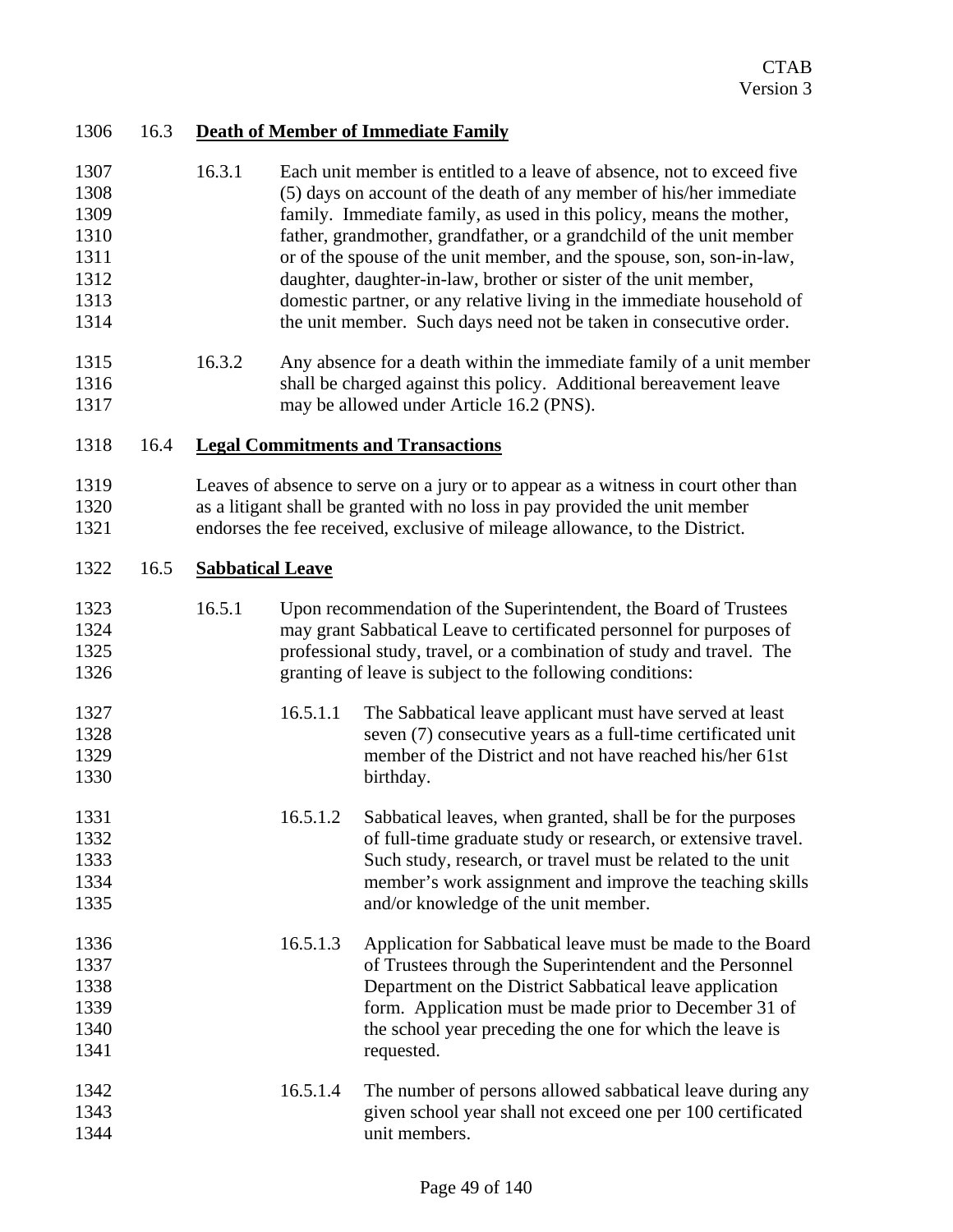| 1345<br>1346                                 | 16.5.2 |            | All requests for Sabbatical leave shall be reviewed by a Sabbatical<br>Leave Committee. This committee shall be composed of:                                                                                                                                                                                                                                                                                           |
|----------------------------------------------|--------|------------|------------------------------------------------------------------------------------------------------------------------------------------------------------------------------------------------------------------------------------------------------------------------------------------------------------------------------------------------------------------------------------------------------------------------|
| 1347                                         |        | 16.5.2.1   | Personnel Officer (Chairperson);                                                                                                                                                                                                                                                                                                                                                                                       |
| 1348<br>1349                                 |        | 16.5.2.2   | Two building level administrators appointed by the<br>Superintendent;                                                                                                                                                                                                                                                                                                                                                  |
| 1350<br>1351                                 |        | 16.5.2.3   | Four non-administrative certificated unit members elected<br>by the teaching staff;                                                                                                                                                                                                                                                                                                                                    |
| 1352<br>1353<br>1354<br>1355<br>1356<br>1357 | 16.5.3 |            | Eligible certificated unit members will indicate their interest in serving<br>on the Sabbatical Leave Committee by filing their names with the<br>Association. The Association will then conduct a District-wide secret<br>ballot. The four (4) candidates with the most votes shall serve on the<br>Sabbatical Leave Committee. Their term shall be for three (3) years<br>with the balloting taking place by June 1. |
| 1358<br>1359<br>1360                         | 16.5.4 |            | The committee shall evaluate applicants and recommend either<br>"Consideration warranted" or "not recommended for this year." The<br>evaluation shall be completed by February 1.                                                                                                                                                                                                                                      |
| 1361<br>1362<br>1363<br>1364                 | 16.5.5 |            | The period of the Sabbatical leave shall be for one-half school year or<br>one school year. Compensation shall be one-half the salary the unit<br>member would have received had he/she remained in the service of the<br>District for their period of the leave.                                                                                                                                                      |
| 1365<br>1366<br>1367<br>1368                 | 16.5.6 |            | Unit members applying for Sabbatical leave will sign an agreement to<br>return to service in the District for not less than two years upon<br>completion of the leave, or to restore to the District all salary payment<br>received while on leave.                                                                                                                                                                    |
| 1369<br>1370<br>1371                         | 16.5.7 |            | Sabbatical leave shall be counted as a year of experience on the salary<br>schedule, and the unit member shall be entitled to return to the same<br>type of position as held when the leave was granted.                                                                                                                                                                                                               |
| 1372<br>1373<br>1374<br>1375<br>1376         | 16.5.8 |            | Should injury or illness prevent a unit member from completing a<br>Sabbatical leave, the Sabbatical leave will be terminated and all<br>provisions for sick leave will apply. If death prevents the unit member<br>from fulfilling his agreement to return to service in the District, no<br>repayment of salary will be required of his/her estate.                                                                  |
| 1377<br>1378<br>1379<br>1380<br>1381<br>1382 | 16.5.9 | Committee. | Each unit member who has been on Sabbatical leave shall file with the<br>Sabbatical Leave Committee a detailed written report not later than<br>sixty (60) days after return to active duty. The unit member should not<br>be considered as having completed the requirements of a Sabbatical<br>leave until such report has been filed with the Sabbatical Leave                                                      |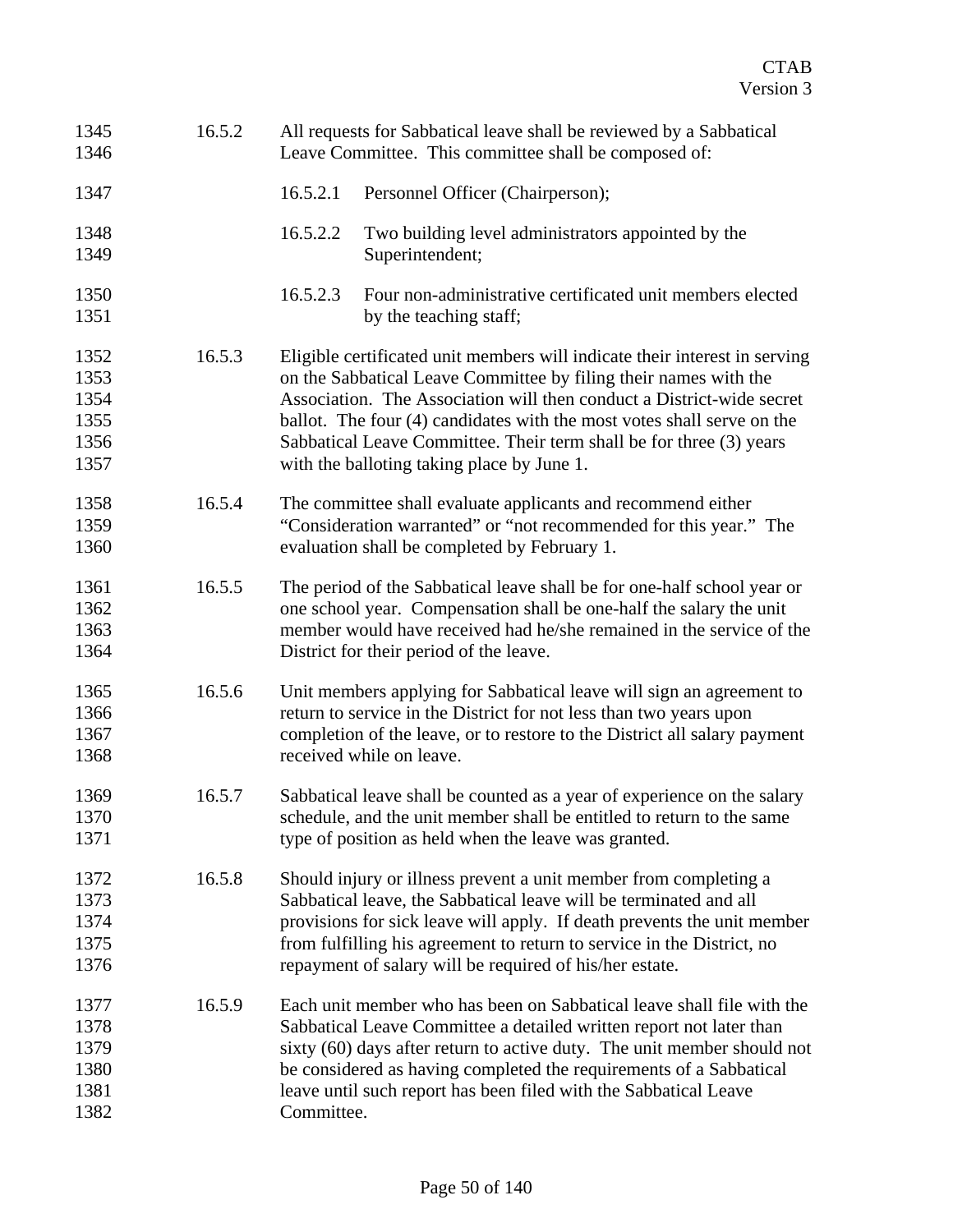### 1383 16.6 **Educational Improvement Leave**

- 1384 Upon recommendation of the Superintendent, the Board of Trustees may grant a 1385 leave for educational improvement to unit members for purposes of study subject 1386 to the following conditions: 1387 16.6.1 The unit member must have served three consecutive years as a full-
- 1388 time unit member of the District. Requests for the waiver of the three 1389 years requirement will be considered by the Superintendent only under 1390 the most exceptional circumstances.
- 1391 16.6.2 The application for an educational improvement leave must indicate a 1392 significant educational program to be undertaken or define a very 1393 unique or significant education opportunity.
- 1394 16.6.3 Application for educational improvement leave shall be made to the 1395 Board of Trustees through the Personnel Department and the 1396 Superintendent on the District application form. Application must be 1397 submitted to the Personnel Department prior to March 31 of the school 1398 year preceding the one for which the leave is requested.
- 1399 16.6.4 The number of persons allowed educational improvement leave during 1400 ay given school year shall not exceed two per one hundred certificated 1401 unit members.
- 1402 16.6.5 The period of educational improvement leave shall be one school year 1403 and there shall be no compensation. An extension of the leave for a 1404 second year will be approved only under the most unique 1405 circumstances.
- 1406 16.6.6 Unit members on an educational improvement leave shall be eligible 1407 for participation in the basic health and welfare program, which is 1408 available to all full-time unit members. Unit members who indicate a 1409 desire to be covered by the health and welfare programs will sign an 1410 agreement to return to the District for not less than one year upon 1411 completion of the leave or to restore to the District all health and 1412 welfare benefit money received while on leave.
- 1413 16.6.7 A unit member returning from educational improvement leave shall 1414 file, with the Superintendent, a detailed report giving evidence that the 1415 program of study has been carried out.
- 1416 16.6.8 The Personnel Department shall attempt to assign certificated unit 1417 members returning from educational improvement leave to a position 1418 similar to the one held prior to the leave.
- 1419 16.6.9 Under the conditions of this leave, the unit member must sign an 1420 agreement that the Personnel Department will be notified in writing no 1421 later than April 1 of their intention to return. If the Personnel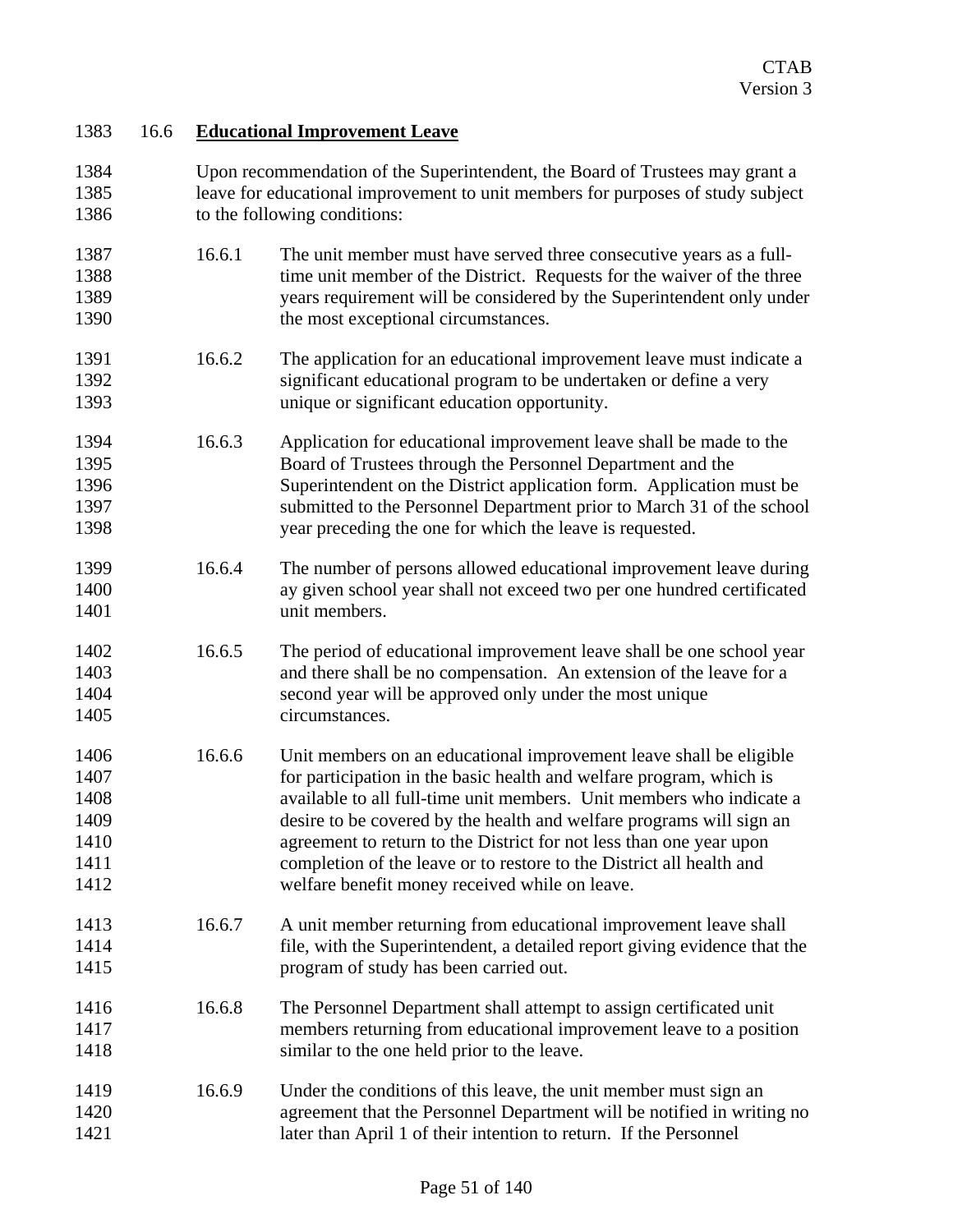| 1422 | Department is not notified as herein provided, the unit member shall |
|------|----------------------------------------------------------------------|
| 1423 | be considered to be not returning.                                   |

### 1424 16.7 **Military**

- 1425 16.7.1 Every certificated unit member who enters the military of the United 1426 States of American is entitled to a military leave. Such absence does 1427 not affect classification and does not constitute a "break in service." 1428 However, this absence does not count as part of the probationary 1429 period required as a condition precedent to classification as a 1430 permanent unit member.
- 1431 16.7.2 Within six months after a unit member honorably leaves the service, 1432 he/she is entitled to his/her former position at a salary he/she would 1433 have received had he/she not been on military leave. Certificated unit 1434 members ordered into military service are entitled to one month pay 1435 from the School District if one year of service has been rendered in the 1436 District. Members of the National Guard are entitled to leave without 1437 regard to the length of their public service (Education Code 44800).

### 1438 16.8 **Child Rearing**

- 1439 The Board of Trustees may grant child rearing leave to certificated personnel. 1440 The granting of such leave is subject to the following conditions:
- 1441 16.8.1 A leave for the purpose of child rearing may be granted when unusual 1442 circumstances exist.
- 1443 16.8.2 Application for a child rearing leave must be made to the Board of 1444 Trustees through the Personnel Department.
- 1445 16.8.3 A child rearing leave may be granted for the duration of a school year. 1446 If the leave is to commence after March 1 of the current school year, 1447 the Superintendent may grant an extension through the subsequent 1448 school year upon request by the applicant.
- 1449 16.8.4 Except under unusual circumstances, a certificated unit member may 1450 be granted only one child rearing leave during his/her employment 1451 with Berryessa Union School District.
- 1452 16.8.5 The Personnel Department shall attempt to assign certificated unit 1453 members returning from a child rearing leave to a position similar to 1454 the one held prior to leave.
- 1455 16.8.6 The unit member shall receive no salary or fringe benefits while on 1456 leave, other than those benefits he/she chooses to continue at personal 1457 expense.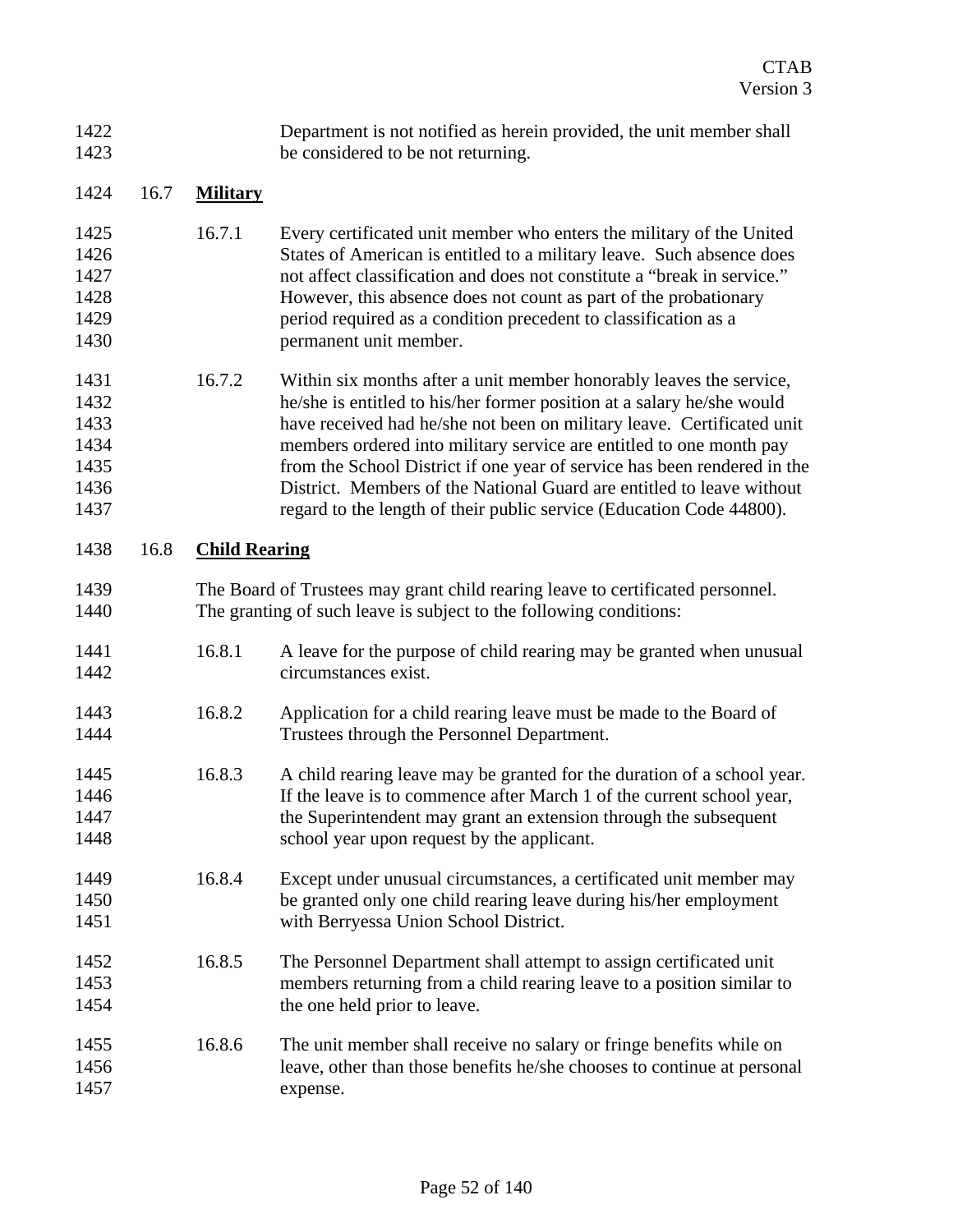### 1458 16.9 **Catastrophic Illness Benefit**

1459 On a case-by-case basis and with mutual agreement of the Association and the 1460 District,, any bargaining unit member may donate accumulated and unused 1461 eligible leave credits to another bargaining unit member when that bargaining unit 1462 member or a member of his/her family suffers from a catastrophic illness or 1463 injury.

| 1464 | 16.9.1 | <b>Definition</b> |
|------|--------|-------------------|
|      |        |                   |

| 1465<br>1466<br>1467<br>1468<br>1469<br>1470<br>1471<br>1472<br>1473<br>1474 |        | 16.9.1.1           | exhausted.  | Catastrophic illness or injury means an illness or injury that<br>is expected to incapacitate a member of the bargaining unit<br>for an extended period of time, or that incapacitates a unit<br>member's family, and that incapacity requires the<br>bargaining unit member to take time off from work for an<br>extended period of time to care for that family member, and<br>taking extended time off from work creates a financial<br>hardship for the bargaining unit member because all of<br>his/her sick leave and other paid time off has been |
|------------------------------------------------------------------------------|--------|--------------------|-------------|----------------------------------------------------------------------------------------------------------------------------------------------------------------------------------------------------------------------------------------------------------------------------------------------------------------------------------------------------------------------------------------------------------------------------------------------------------------------------------------------------------------------------------------------------------|
| 1475<br>1476                                                                 |        | 16.9.1.2           |             | Eligible leave credits means sick leave accrued to the<br>donating bargaining unit member.                                                                                                                                                                                                                                                                                                                                                                                                                                                               |
| 1477<br>1478                                                                 |        | 16.9.1.3           | bereavement | Family members shall be as defined in this Article for                                                                                                                                                                                                                                                                                                                                                                                                                                                                                                   |
| 1479                                                                         | 16.9.2 | <b>Eligibility</b> |             |                                                                                                                                                                                                                                                                                                                                                                                                                                                                                                                                                          |
| 1480<br>1481<br>1482                                                         |        | 16.9.2.1           |             | Eligible leave credits may be donated to a bargaining unit<br>member for a catastrophic illness or injury if all of the<br>following requirements are met:                                                                                                                                                                                                                                                                                                                                                                                               |
| 1483<br>1484<br>1485<br>1486<br>1487<br>1488                                 |        |                    | 16.9.2.1.1  | The bargaining unit member who is, or<br>whose family member is suffering from a<br>catastrophic illness or injury requires that<br>eligible leave credits be donated and<br>provides verification of catastrophic injury<br>or illness as required by the District.                                                                                                                                                                                                                                                                                     |
| 1489<br>1490<br>1491<br>1492<br>1493                                         |        |                    | 16.9.2.1.2  | The District determines that the bargaining<br>unit member is unable to work due to the<br>bargaining unit member's, or his or her<br>family member's, catastrophic illness or<br>injury.                                                                                                                                                                                                                                                                                                                                                                |
| 1494<br>1495<br>1496                                                         |        |                    | 16.9.2.1.3  | The unit member requesting donations of<br>sick leave has exhausted all accrued paid<br>leave credits, including differential leave.                                                                                                                                                                                                                                                                                                                                                                                                                     |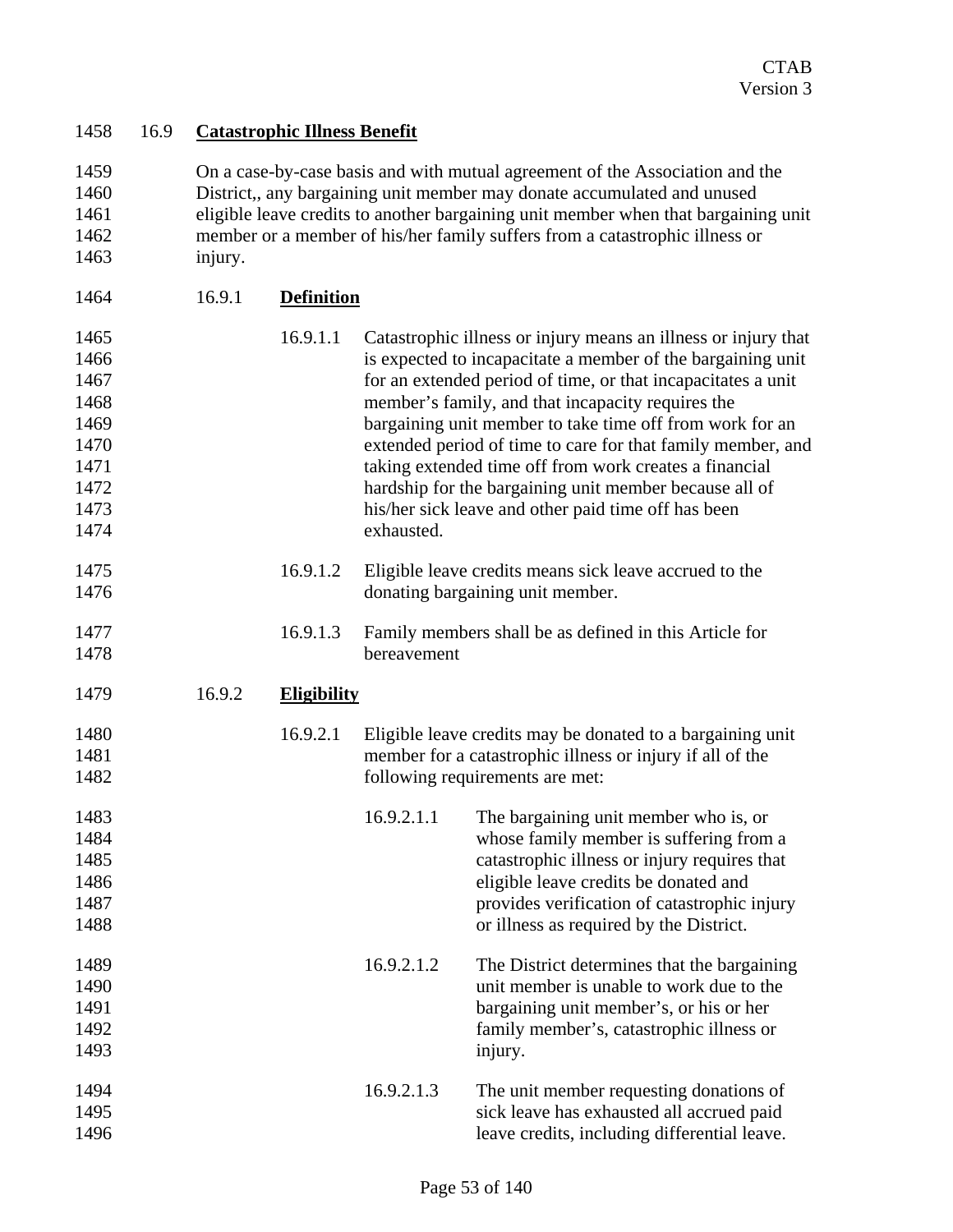| 1497                                         | 16.9.3 | <b>Procedure</b> |                                                                                                                                                                                                                                                                                                                        |
|----------------------------------------------|--------|------------------|------------------------------------------------------------------------------------------------------------------------------------------------------------------------------------------------------------------------------------------------------------------------------------------------------------------------|
| 1498<br>1499<br>1500<br>1501<br>1502         |        | 16.9.3.1         | A unit member who wishes to receive the catastrophic<br>illness benefit must request in writing to the Association<br>and District that sick leave donations be solicited on his or<br>her behalf. The request must be accompanied by a<br>verification of the catastrophic injury or illness.                         |
| 1503<br>1504<br>1505                         |        | 16.9.3.2         | Donations will be solicited by a joint announcement of the<br>Association and District on behalf of a specifically named<br>individual who meets the requirements for this benefit.                                                                                                                                    |
| 1506                                         |        |                  | Sick leave may be donated in one hour increments.                                                                                                                                                                                                                                                                      |
| 1507<br>1508<br>1509                         |        | 16.9.3.3         | The maximum amount of time that donated leave credits<br>may be used by the recipient bargaining unit member shall<br>not exceed twelve (12) consecutive months.                                                                                                                                                       |
| 1510<br>1511<br>1512                         |        | 16.9.3.4         | All transfers of eligible leave credits shall be irrevocable.<br>However, if the leave is not used within twelve (12) months<br>of donation, it will revert to the donor.                                                                                                                                              |
| 1513<br>1514<br>1515<br>1516<br>1517         |        | 16.9.3.5         | A bargaining unit member who received paid leave<br>pursuant to this section shall use any leave credits that<br>he/she continues to accrue on a monthly basis prior to<br>receiving paid leave pursuant to this catastrophic illness<br>benefit.                                                                      |
| 1518<br>1519<br>1520<br>1521<br>1522         |        | 16.9.3.6         | Donated leave credits shall be used in the order donations<br>are received. However, one day of leave will be used from<br>each donor before a second day is utilized from any other<br>donor. This sequential process will be repeated for all<br>donation rounds thereafter.                                         |
| 1523<br>1524<br>1525                         |        | 16.9.3.7         | Donated eligible credits shall be utilized on a one to one<br>ration $(1:1)$ . The recipient shall be paid at his/her rate of<br>pay.                                                                                                                                                                                  |
| 1526<br>1527<br>1528<br>1529<br>1530<br>1531 |        | 16.9.3.8         | The District may adopt rules and regulations for the<br>administration of this benefit as long as the regulations do<br>not conflict with the specific provisions of the collective<br>bargaining agreement. Such rules and regulations will be<br>submitted to the Association for review prior to<br>implementation. |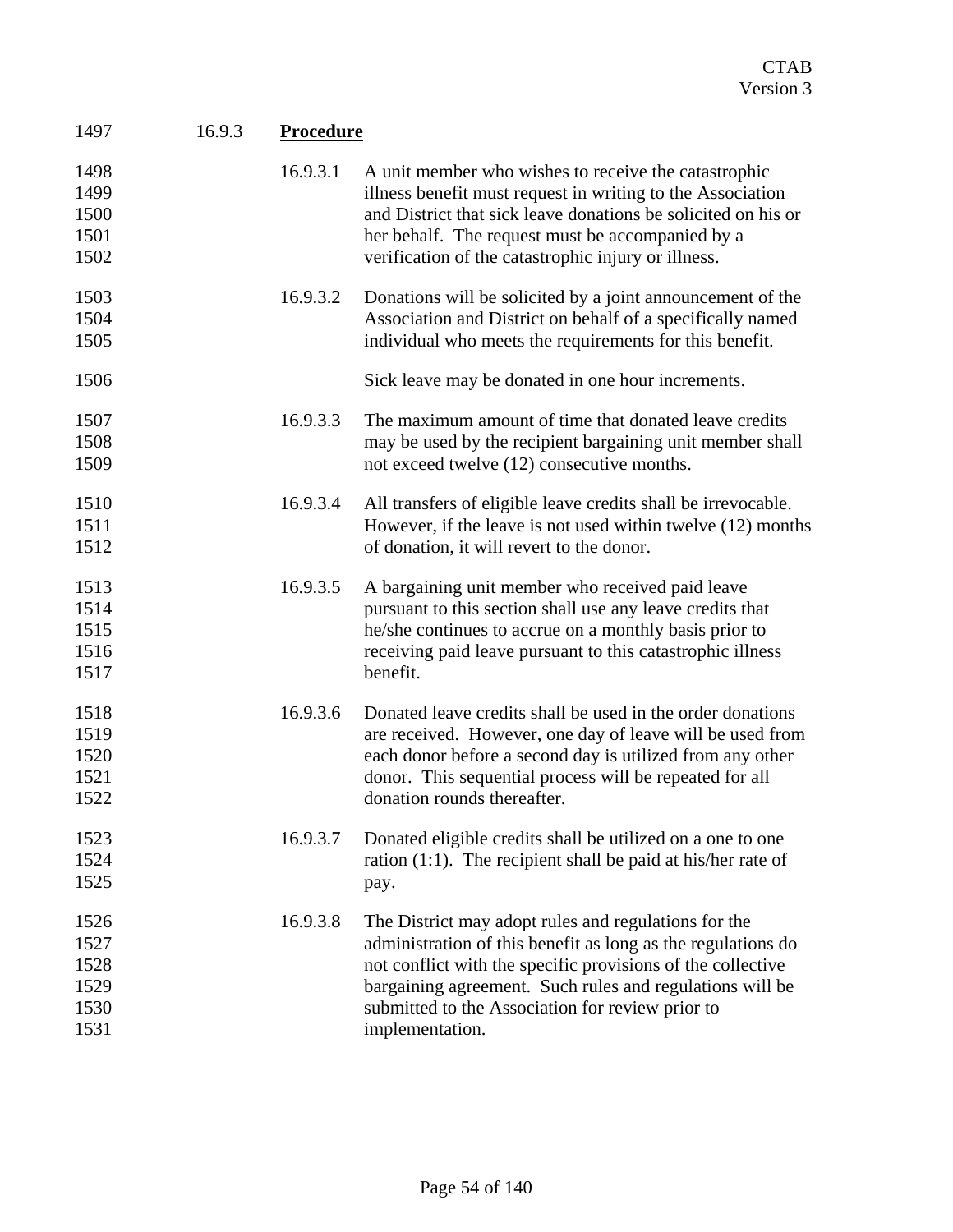### 1532 16.10 **Leave of Absence for Unit Members Elected to the Legislature (Education**  1533 **Code 44801)**

- 1534 16.10.1 Every person employed by a school district as a permanent unit 1535 member in a position requiring certification qualifications who is 1536 elected to the Legislature shall be granted a leave of absence from 1537 his/her duties as a unit member of the District by the Governing Board 1538 of the District.
- 1539 16.10.2 During the term of such leave of absence, the unit member may be 1540 employed by the school district to perform such less than full-time 1541 service requiring certification qualifications, such as compensation and 1542 upon such terms and conditions, as mutually agreed upon.
- 1543 16.10.3 Such absence shall not affect in any way the classification of such unit 1544 member.
- 1545 16.10.4 Within six months after the term of office such unit member expires, 1546 he/she shall be entitled to return to the position held by him/her at the 1547 time of his/her election, at the salary to which he/she should have been 1548 entitled had he/she not absented himself/herself from the service of the 1549 school district under this Section.
- 1550 16.10.5 Notwithstanding any provision of this Code to the contrary, a person 1551 employed to take the place of any such unit member shall not have any 1552 right to such position following the return of such unit member to the 1553 position.
- 1554 16.10.6 This Section shall apply to any permanent certificated school district 1555 unit member who held the office of Member of the Assembly or State 1556 Senator on or after January 4, 1965.
- 1557 16.11 **Other Leaves Without Pay**
- 1558 16.11.1 Leaves of absence for reasons not covered in other provisions of the 1559 Berryessa Union School District Contract, leave without 1560 compensation, increment, seniority or tenure credit, upon 1561 recommendation of the Superintendent or his/her designee, and 1562 approval by the Board of Trustees, may be granted for a period 1563 determined by the Superintendent or his/her designee. Prior approval 1564 is mandatory.
- 1565 16.11.2 A written decision of the rejection of a leave request shall be made 1566 upon request.
- 1567 16.11.3 The applications for granting of such leave of absence shall be in 1568 writing. The unit member on leave shall notify the Personnel 1569 Department by April 1 of his/her intent to return. Failure to notify in 1570 writing by April 1 will be cause for dismissal.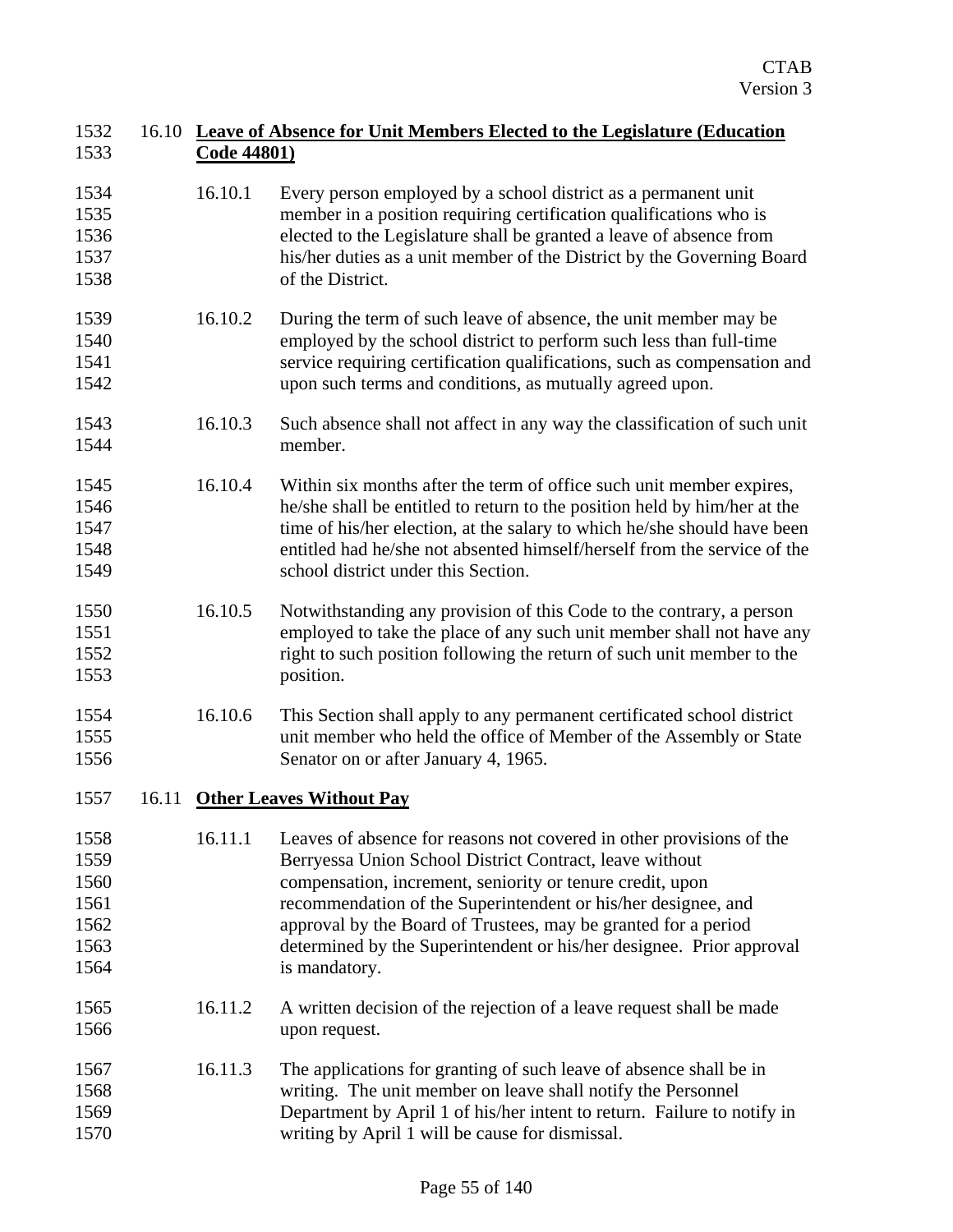### 1571 16.12 **Industrial Leave**

| 1572 | Provide the leave as set forth in Education Code Section 44984. |  |
|------|-----------------------------------------------------------------|--|
|      |                                                                 |  |

## 1573 16.13 **Family and Medical Leave**

| 1574 | 16.13.1 | Unit members are eligible for leave under the Federal Family and        |
|------|---------|-------------------------------------------------------------------------|
| 1575 |         | Medical Leave Act (FMLA) and the California Family Rights Act           |
| 1576 |         | (FRA). The Association in collaboration with District will mutually     |
| 1577 |         | prepare a manual covering the various rights and obligations, including |
| 1578 |         | those areas where discretion may be exercised by the District and/or by |
| 1579 |         | unit members. This manual will be distributed to all unit members.      |
| 1580 |         | The Unpaid Family and Medical Care Leave Guidelines is attached as      |
| 1581 |         | Appendix G of this Contract.                                            |
| 1582 | 16132   | The provisions of this Agreement and District policies will be applied  |

1582 16.13.2 The provisions of this Agreement and District policies will be applied<br>1583 in conformance with the FMLA and the FRA. in conformance with the FMLA and the FRA.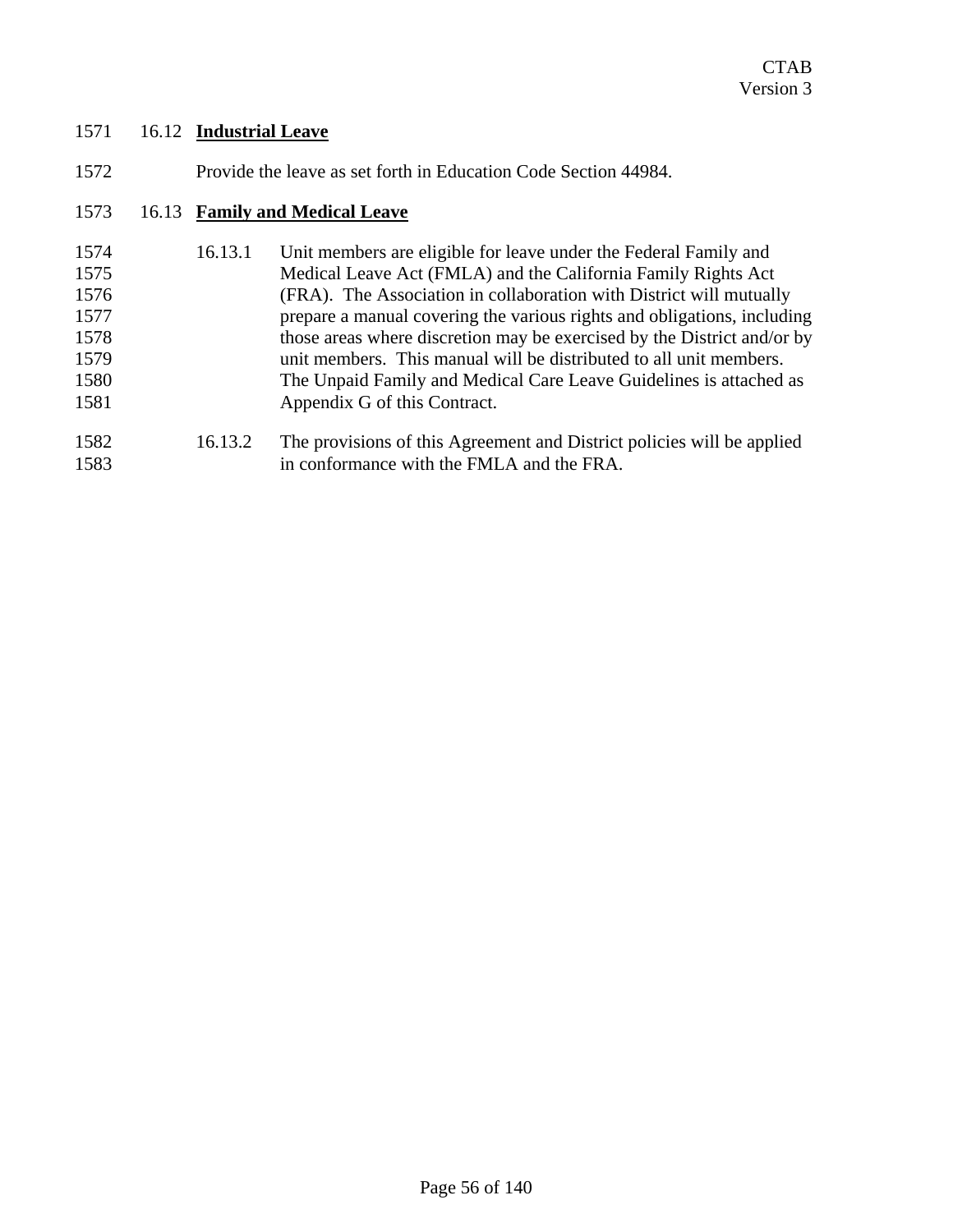## 1584 **ARTICLE 17: RETIREMENT PROGRAMS**

### 1585 17.1 **Retiree Fringe Benefits**

| 1586<br>1587<br>1588<br>1589<br>1590<br>1591<br>1592<br>1593 | 17.1.1 |          | In preparation for the 2008-2009 negotiations, the parties will establish<br>a subcommittee to make recommendations about retiree fringe<br>benefits. The subcommittee will consider the needs of unit members,<br>the current and future costs of providing retiree fringe benefits, the<br>extent to which comparable school districts provide fringe benefits to<br>retirees in comparable positions, and any other relevant information.<br>The subcommittee will submit its report and recommendation to the<br>parties on or before July 1, 2008. |
|--------------------------------------------------------------|--------|----------|---------------------------------------------------------------------------------------------------------------------------------------------------------------------------------------------------------------------------------------------------------------------------------------------------------------------------------------------------------------------------------------------------------------------------------------------------------------------------------------------------------------------------------------------------------|
| 1594<br>1595<br>1596                                         | 17.1.2 |          | The District shall provide unit members retiring at the age of 55 or<br>older, fringe benefits premium contributions according to the<br>following schedule:                                                                                                                                                                                                                                                                                                                                                                                            |
| 1597<br>1598                                                 |        | 17.1.2.1 | The District Basic Contribution required by Article 10,<br>Section 10.1.1 and Government Code Section 22892.                                                                                                                                                                                                                                                                                                                                                                                                                                            |
| 1599<br>1600<br>1601<br>1602<br>1603<br>1604                 |        | 17.1.2.2 | In addition to the District Basic Contribution, for retired<br>unit members with at least 15 and up to 20 years of District<br>service, the District shall provide an amount for unit<br>member coverage only that, when added to the District<br>Basic Contribution required by Article 10, Section 10.1.1,<br>will not exceed the Kaiser single party rate.                                                                                                                                                                                           |
| 1605<br>1606<br>1607<br>1608<br>1609<br>1610<br>1611         |        | 17.1.2.3 | In addition to the District Basic Contribution for retired unit<br>members with at least 20 and up to 30 years of District<br>service, the District shall provide premiums for dental and<br>vision coverage and an amount for unit member only<br>medical coverage that, when added to the District Basic<br>Contribution required by Article 10, Section 10.1.1, will<br>not exceed the Kaiser single party rate.                                                                                                                                     |
| 1612<br>1613<br>1614<br>1615<br>1616<br>1617<br>1618         |        | 17.1.2.4 | In addition to the District Basic Contribution, for retired<br>unit members with 30 years or more of District service, the<br>District shall provide premiums for dental and vision<br>coverage and an amount for the retiree and spouse or<br>domestic partner medical coverage that, when added to the<br>District Basic Contribution required by Article 10, Section<br>10.1.1, will not exceed the Kaiser two-party rate.                                                                                                                           |
| 1619<br>1620                                                 | 17.1.3 |          | The years of service described in Section 17.1.2 must be as a unit<br>member in the Berryessa Union School District.                                                                                                                                                                                                                                                                                                                                                                                                                                    |
| 1621<br>1622                                                 | 17.1.4 |          | The payment of the premiums (if any) required under the above<br>provisions will continue until the retired unit member- is eligible for                                                                                                                                                                                                                                                                                                                                                                                                                |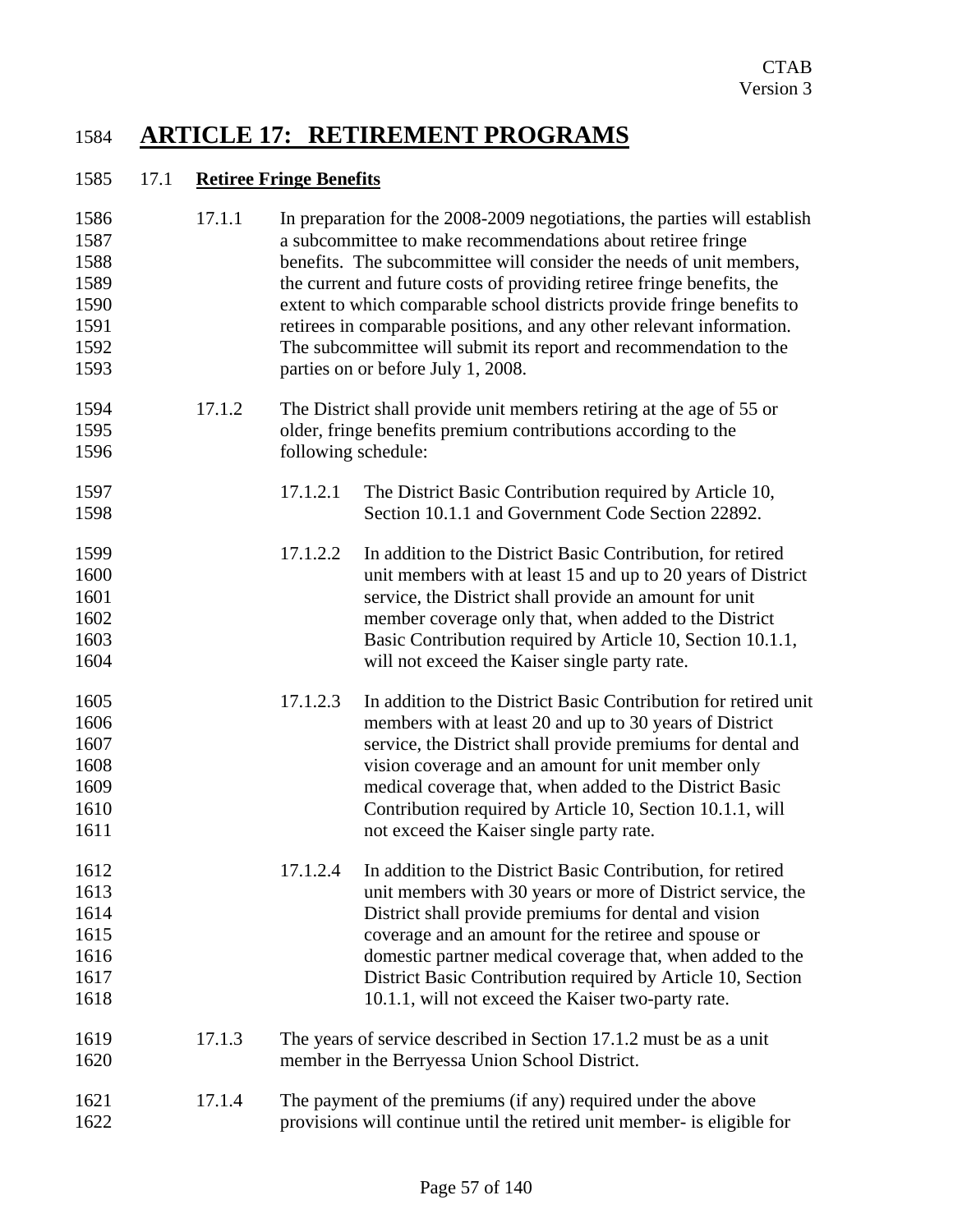| 1623<br>1624<br>1625<br>1626<br>1627<br>1628                 |      |        | Medicare or reaches the age 65, whichever event occurs first.<br>When<br>the retired unit member is eligible for Medicare or reaches the age of<br>65 (whichever occurs first), the unit member-retiree shall be eligible<br>only for the District Basic Contribution as required by Section 10.1.1<br>and Government Code Section 22892, and only to the extent that such<br>contribution is required by law.                                                                                                                                              |
|--------------------------------------------------------------|------|--------|-------------------------------------------------------------------------------------------------------------------------------------------------------------------------------------------------------------------------------------------------------------------------------------------------------------------------------------------------------------------------------------------------------------------------------------------------------------------------------------------------------------------------------------------------------------|
| 1629<br>1630<br>1631<br>1632<br>1633<br>1634<br>1635<br>1636 |      | 17.1.5 | To be eligible for retiree medical benefits under this Article, the unit<br>member must have been on paid status in the District or on approved<br>leave at the time of retirement and comply with all applicable rules and<br>requirements for eligibility and participation in retiree medical benefits<br>through CalPERS, including, but not limited to the requirement that<br>the unit member retires under CalPERS, and that the unit member<br>must have been enrolled in a CalPERS health plan as an active<br>employee at the time of retirement. |
| 1637<br>1638<br>1639<br>1640<br>1641                         |      | 17.1.6 | In lieu of any fringe benefits for those qualifying under Section 17.1.2<br>above, a unit member with 20 or more years of Berryessa Union<br>School District service, may elect to receive a one-time payment<br>calculated on \$500 per each year of District service, up to a maximum<br>of \$15,000.                                                                                                                                                                                                                                                     |
| 1642                                                         | 17.2 |        | <b>Full Retirement Credit With Pre-Retirement Plans</b>                                                                                                                                                                                                                                                                                                                                                                                                                                                                                                     |
| 1643<br>1644<br>1645<br>1646                                 |      | 17.2.1 | The District shall allow unit members (55 years or older) to be<br>employed on a part-time basis but with full-time retirement credit,<br>provided all the qualifications set forth in Education Code Section<br>22713 or its successor are met.                                                                                                                                                                                                                                                                                                            |
| 1647<br>1648<br>1649                                         |      | 17.2.2 | The District and the unit member shall agree to make appropriate<br>contributions to the State Teacher's Retirement System (STRS) equal<br>to the amount required as if serving as a full-time unit member.                                                                                                                                                                                                                                                                                                                                                 |
| 1650<br>1651<br>1652<br>1653<br>1654                         |      | 17.2.3 | The minimum part-time employment shall be the equivalent of one-<br>half the number of days of a full-time position during the final year of<br>service in a full-time position. If the Governing Board agrees, the<br>reduced service may be full-time for at least one-half year, or may be<br>on a daily schedule.                                                                                                                                                                                                                                       |
| 1655<br>1656<br>1657<br>1658                                 |      | 17.2.4 | Because this program requires a shared teaching position, final<br>determination as to which unit members will participate as shared<br>staff, the assignment, location, and the form of the shared employment<br>rests within the Governing Board's sole discretion.                                                                                                                                                                                                                                                                                       |
| 1659                                                         | 17.3 |        | Post-Retirement Employment Program, Effective July 1, 2000                                                                                                                                                                                                                                                                                                                                                                                                                                                                                                  |
| 1660<br>1661<br>1662                                         |      | 17.3.1 | The District may employ in a full-time teaching position a teacher,<br>who retired from the District under the State Teachers Retirement<br>System ("STRS") and who meets either of the following:                                                                                                                                                                                                                                                                                                                                                          |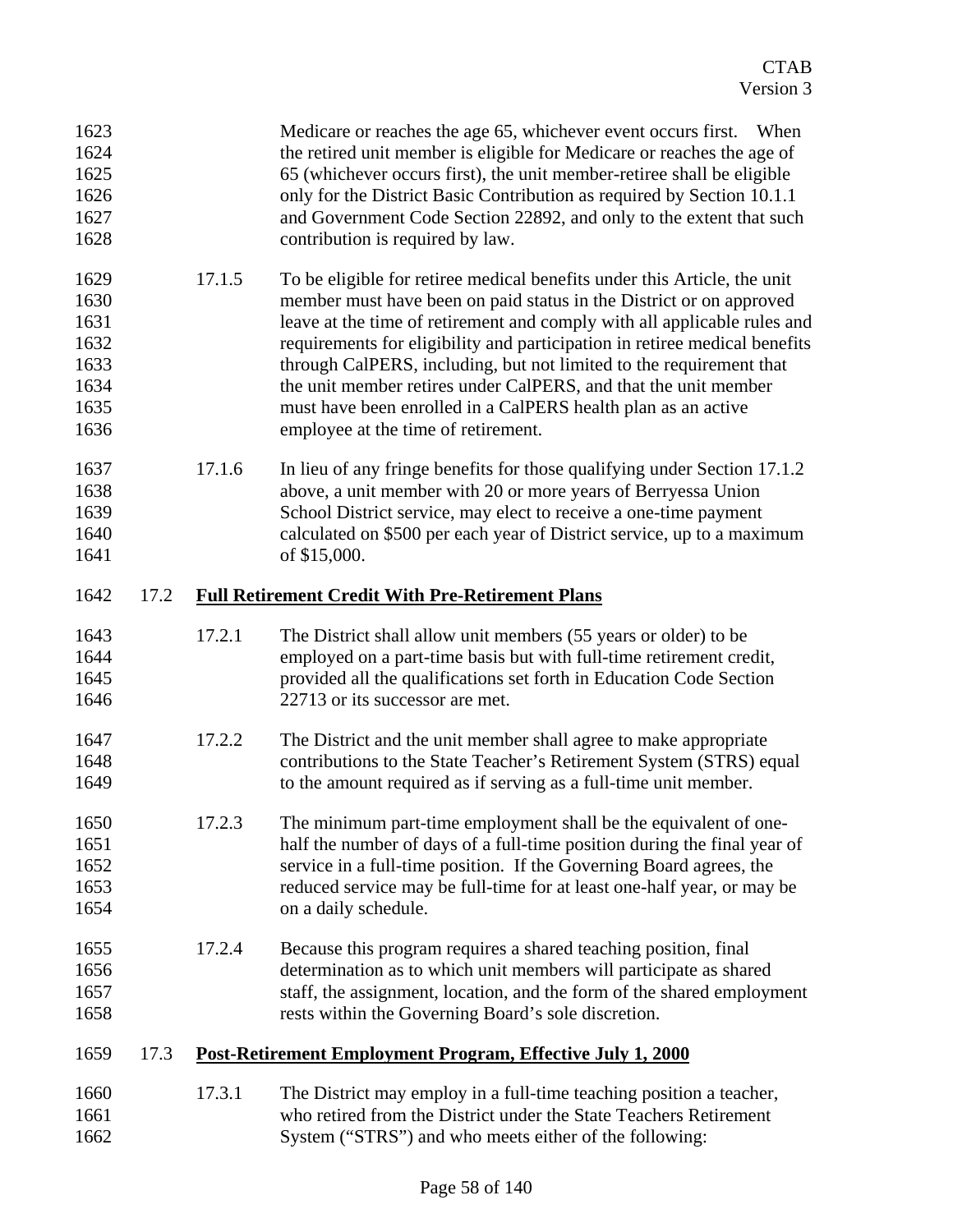| 1663<br>1664<br>1665<br>1666<br>1667                                 |      |        | 17.3.1.1 | The teacher retired with an effective date on or before<br>January 1, 2000, and will provide direct classroom<br>instruction to students in kindergarten through eighth grade,<br>and/or will provide services to beginning teachers specified<br>in Education Code Section $24216.5(a)(2)$ .                                                                                                                                                                                                                                                                                                                             |
|----------------------------------------------------------------------|------|--------|----------|---------------------------------------------------------------------------------------------------------------------------------------------------------------------------------------------------------------------------------------------------------------------------------------------------------------------------------------------------------------------------------------------------------------------------------------------------------------------------------------------------------------------------------------------------------------------------------------------------------------------------|
| 1668<br>1669<br>1670<br>1671                                         |      |        | 17.3.1.2 | The teacher retired with an effective date on or before July<br>1, 2000, and will provide direct remedial instruction to<br>students in grades 2 through 8 as defined in Education<br>Code Section 37252 and 37252.5.                                                                                                                                                                                                                                                                                                                                                                                                     |
| 1672<br>1673<br>1674<br>1675<br>1676<br>1677<br>1678<br>1679<br>1680 |      | 17.3.2 |          | Retired teachers employed pursuant to this program shall be placed in<br>distinct classes of temporary teachers within the bargaining unit. A<br>teacher shall be classified as a "Retired Temporary Teacher" if hired<br>pursuant to Section 17.3.1.1, and as a "Retired Temporary Remedial<br>Teacher" if hired pursuant to Section 17.3.1.2. The service of a<br>Retired Temporary Teacher or a Retired Temporary Remedial Teacher<br>shall not be included in computing the service required as a<br>prerequisite to attainment of or eligibility for classification as a<br>permanent employee of a school district. |
| 1681<br>1682<br>1683                                                 |      | 17.3.3 |          | Retired Temporary Teachers and Retired Temporary Remedial<br>Teachers shall be compensated according to the salary schedule set<br>forth in Appendix D1 and Appendix D2.                                                                                                                                                                                                                                                                                                                                                                                                                                                  |
| 1684<br>1685<br>1686<br>1687<br>1688<br>1689                         |      | 17.3.4 |          | Retired Temporary Teachers and Retired Temporary Remedial<br>Teachers shall not receive health and welfare benefits pursuant to<br>Article 10 of this Agreement, but instead shall continue to receive the<br>retiree benefit contribution specified in Section 17.1. The time period<br>for retiree benefit contributions for these teachers shall not be extended<br>beyond those specified in Appendix E.                                                                                                                                                                                                              |
| 1690<br>1691<br>1692                                                 |      | 17.3.5 | 15.      | Retired Temporary Teachers and Retired Temporary Remedial<br>Teachers shall not be subject to the evaluation requirements of Article                                                                                                                                                                                                                                                                                                                                                                                                                                                                                      |
| 1693                                                                 | 17.4 |        |          | <u>Post-Retirement Employment Programs, Effective July 1, 2001</u>                                                                                                                                                                                                                                                                                                                                                                                                                                                                                                                                                        |
| 1694<br>1695<br>1696                                                 |      | 17.4.1 |          | The District may employ individuals who retired July 1, 2001, or<br>thereafter, subject to the provisions of Section 17.3.2 to 17.3.5. These<br>individuals would retire at highest year and:                                                                                                                                                                                                                                                                                                                                                                                                                             |
| 1697<br>1698                                                         |      |        | 17.4.1.1 | Teach a Saturday, after-school or Summer School class in<br>excess of the STRS earnings; or                                                                                                                                                                                                                                                                                                                                                                                                                                                                                                                               |
| 1699<br>1700                                                         |      |        | 17.4.1.2 | Teach "at risk" students to any amount in excess of the<br>STRS earnings limit; or                                                                                                                                                                                                                                                                                                                                                                                                                                                                                                                                        |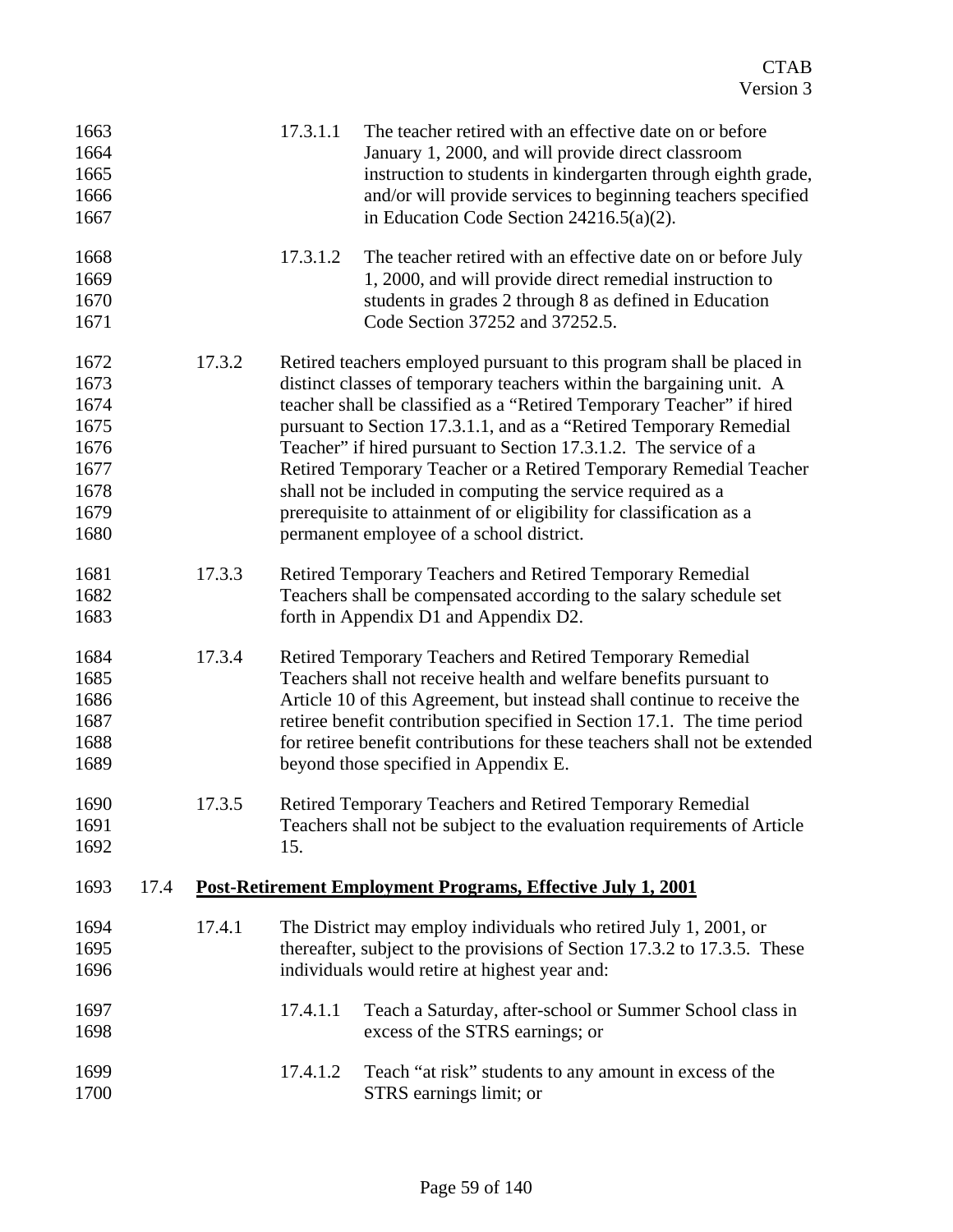| 1701<br>1702<br>1703                                 |      |        | 17.4.1.3 | Employed at other teaching assignments, substitute<br>teaching, or any other activity approved by the District,<br>within the STRS earnings limit.                                                                                                                                                                                                                                                                                              |
|------------------------------------------------------|------|--------|----------|-------------------------------------------------------------------------------------------------------------------------------------------------------------------------------------------------------------------------------------------------------------------------------------------------------------------------------------------------------------------------------------------------------------------------------------------------|
| 1704<br>1705<br>1706<br>1707                         |      | 17.4.2 |          | The following activities subject to STRS defined supplement benefits<br>are: (This supplement can be taken at retirement as an additional<br>annuity, or as a lump sum payment for purposes of paying medical<br>benefits or any other individual use.)                                                                                                                                                                                         |
| 1708                                                 |      |        | 17.4.2.1 | All regular classroom teaching beyond 1.0 FTE;                                                                                                                                                                                                                                                                                                                                                                                                  |
| 1709                                                 |      |        | 17.4.2.2 | All stipends or bonuses;                                                                                                                                                                                                                                                                                                                                                                                                                        |
| 1710                                                 |      |        | 17.4.2.3 | Summer School;                                                                                                                                                                                                                                                                                                                                                                                                                                  |
| 1711                                                 |      |        | 17.4.2.4 | Before and after-regular school teaching;                                                                                                                                                                                                                                                                                                                                                                                                       |
| 1712                                                 |      |        | 17.4.2.5 | Substituting during the school day;                                                                                                                                                                                                                                                                                                                                                                                                             |
| 1713                                                 |      |        | 17.4.2.6 | Curriculum writing; and                                                                                                                                                                                                                                                                                                                                                                                                                         |
| 1714                                                 |      |        | 17.4.2.7 | PAR consulting teacher.                                                                                                                                                                                                                                                                                                                                                                                                                         |
| 1715<br>1716<br>1717                                 |      | 17.4.3 |          | The President of the Association and the Assistant Superintendent of<br>Personnel Services may add to this list any supplemental pay, provided<br>it is reduced to writing as an amendment to this Agreement.                                                                                                                                                                                                                                   |
| 1718                                                 | 17.5 |        |          | Post-Retirement Employment Programs, July 1, 2002 To June 30, 2008                                                                                                                                                                                                                                                                                                                                                                              |
| 1719<br>1720<br>1721<br>1722<br>1723                 |      | 17.5.1 |          | The District may employ individuals who retired after July 1, 2002,<br>but before June 30, 2008, in full or part-time certificated positions after<br>twelve months from the date of retirement. The individual retiree<br>would return to service in a credentialed position as agreed upon by<br>the District and be paid as:                                                                                                                 |
| 1724<br>1725                                         |      |        | 17.5.1.1 | Part-time or full time at current pay rate, not subject to<br>either STRS deduction or salary limitation; or                                                                                                                                                                                                                                                                                                                                    |
| 1726<br>1727<br>1728<br>1729<br>1730<br>1731<br>1732 |      |        | 17.5.1.2 | Part-time or full time earning medical benefits or MediCare<br>Part B on the basis of current salary (e.g., 1/2 year at \$38,000<br>will earn five (5) years of full medical benefits or twenty<br>(20) years of MediCare Part B payable by the District);<br>subject to the District establishing an eligible deferred<br>compensation plan. The part-time can be part of a year,<br>part of a shared contract, or a set number of periods, or |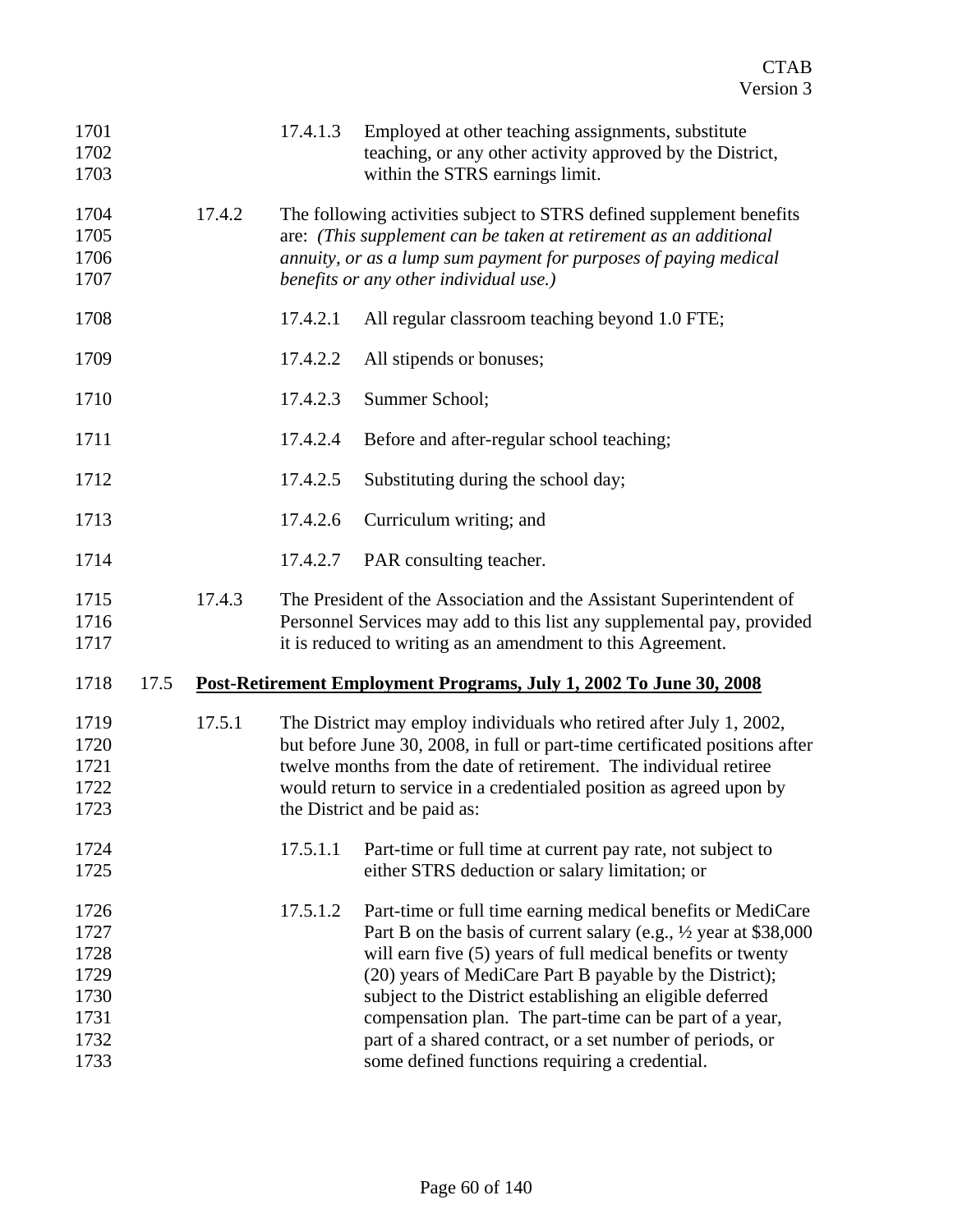### 1734 17.6 **Substitute Service by Retired Unit Members**

1735 Berryessa Union School District retirees who provide services as a substitute will<br>1736 erecive compensation equal to 150% of the daily rate paid to substitutes. receive compensation equal to 150% of the daily rate paid to substitutes.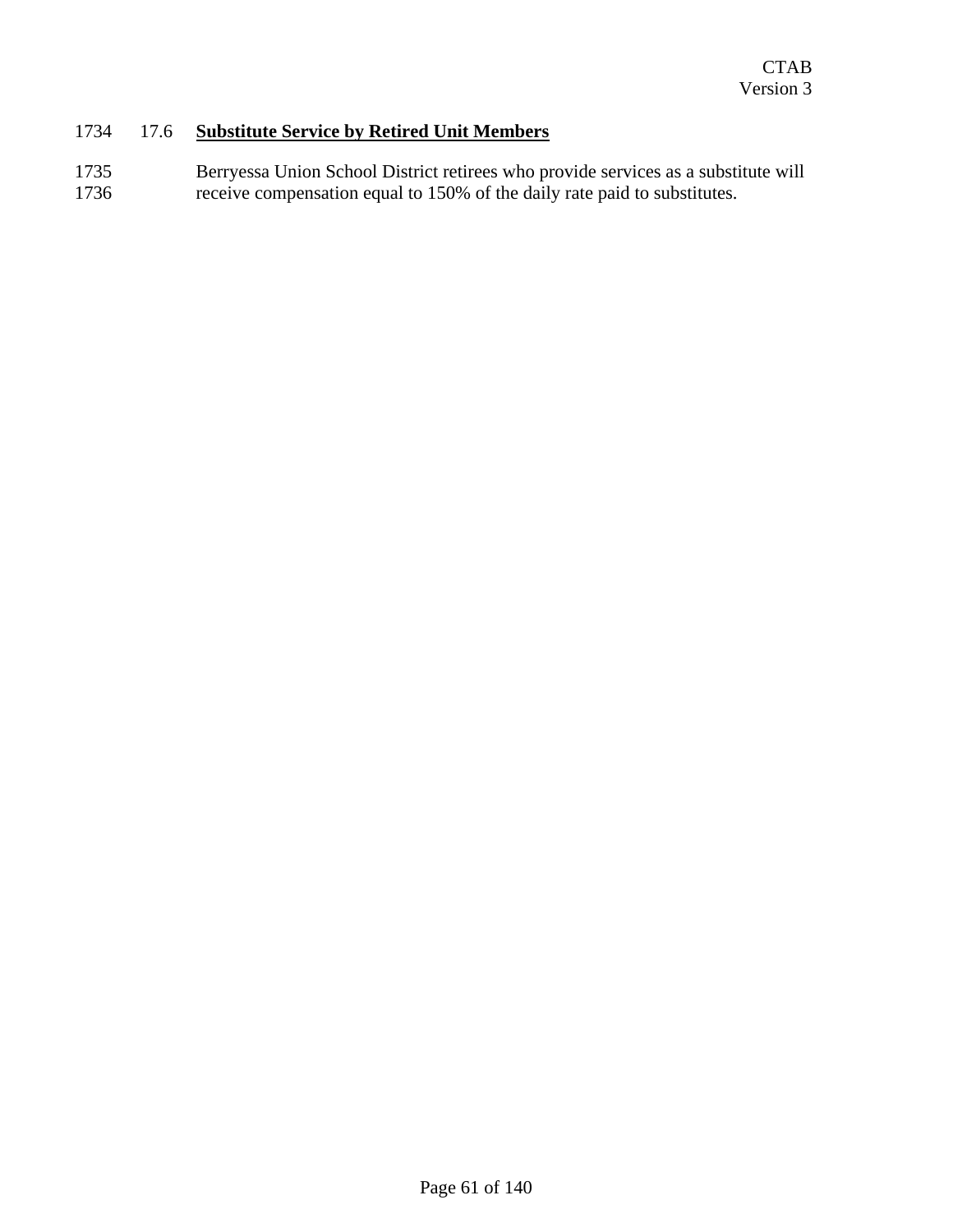## 1737 **ARTICLE 18: SAFETY**

### 1738 18.1 **Healthful and Safe Conditions**

| 1739<br>1740<br>1741<br>1742                         |      | 18.1.1 | Every effort shall be made to maintain healthful and safe conditions in<br>all classrooms. Teachers shall not be required to work under unsafe<br>conditions or to perform tasks which endanger their health, safety, or<br>well being.                                                                                                                                                                                                                                |  |  |
|------------------------------------------------------|------|--------|------------------------------------------------------------------------------------------------------------------------------------------------------------------------------------------------------------------------------------------------------------------------------------------------------------------------------------------------------------------------------------------------------------------------------------------------------------------------|--|--|
| 1743<br>1744<br>1745<br>1746                         |      | 18.1.2 | It shall be the responsibility of unit members to report unsafe,<br>hazardous or unsanitary conditions as soon as possible to the building<br>supervisor who shall report the condition to the administrator as soon<br>as possible.                                                                                                                                                                                                                                   |  |  |
| 1747<br>1748<br>1749                                 |      | 18.1.3 | The District emergency plan will go into effect immediately when<br>unsafe, hazardous, or unsanitary conditions exist. Unsafe, hazardous,<br>or unsanitary conditions shall be corrected as soon as possible.                                                                                                                                                                                                                                                          |  |  |
| 1750<br>1751<br>1752<br>1753                         |      | 18.1.4 | In the event a hazardous, unsafe, or unsanitary condition exists within<br>a school, making it necessary to dismiss students, teachers will not be<br>required to remain in the building, but may be reassigned to other<br>instructional activities.                                                                                                                                                                                                                  |  |  |
| 1754<br>1755<br>1756<br>1757                         |      | 18.1.5 | A District-wide Safety Committee will be established. The California<br>Teachers Association of Berryessa may appoint representatives from<br>its bargaining unit as part of the committee. The committee shall be<br>made up of equal members of management and certificated personnel.                                                                                                                                                                               |  |  |
| 1758<br>1759<br>1760                                 |      | 18.1.6 | Unit members shall be informed on the first day of each work year by<br>the District, concerning student, parent, and teacher rights with regard<br>to student behavior.                                                                                                                                                                                                                                                                                               |  |  |
| 1761                                                 | 18.2 |        | <b>Assault and Battery</b>                                                                                                                                                                                                                                                                                                                                                                                                                                             |  |  |
| 1762<br>1763<br>1764<br>1765<br>1766<br>1767<br>1768 |      | 18.2.1 | Unit members shall immediately report cases of assault and battery<br>suffered by them in connection with their employment to their site<br>administrator or immediate supervisor. The victim and the supervisor<br>shall immediately report the incident to the police and submit a written<br>report to the Superintendent. To the extent permitted by law, the<br>Superintendent or designee shall provide the victim with information<br>relating to the incident. |  |  |
| 1769<br>1770<br>1771<br>1772<br>1773<br>1774         |      | 18.2.2 | The employer shall reimburse unit members up to \$150 for the repair<br>or replacement cost of personal property lost or damaged due to assault<br>and battery. Personal property is limited to items exceeding \$10 in<br>value and necessary for the discharge of unit member's duties. Said<br>reimbursement shall be processed as long as the unit members'<br>insurance does not cover the lost or damaged item. Verification of                                  |  |  |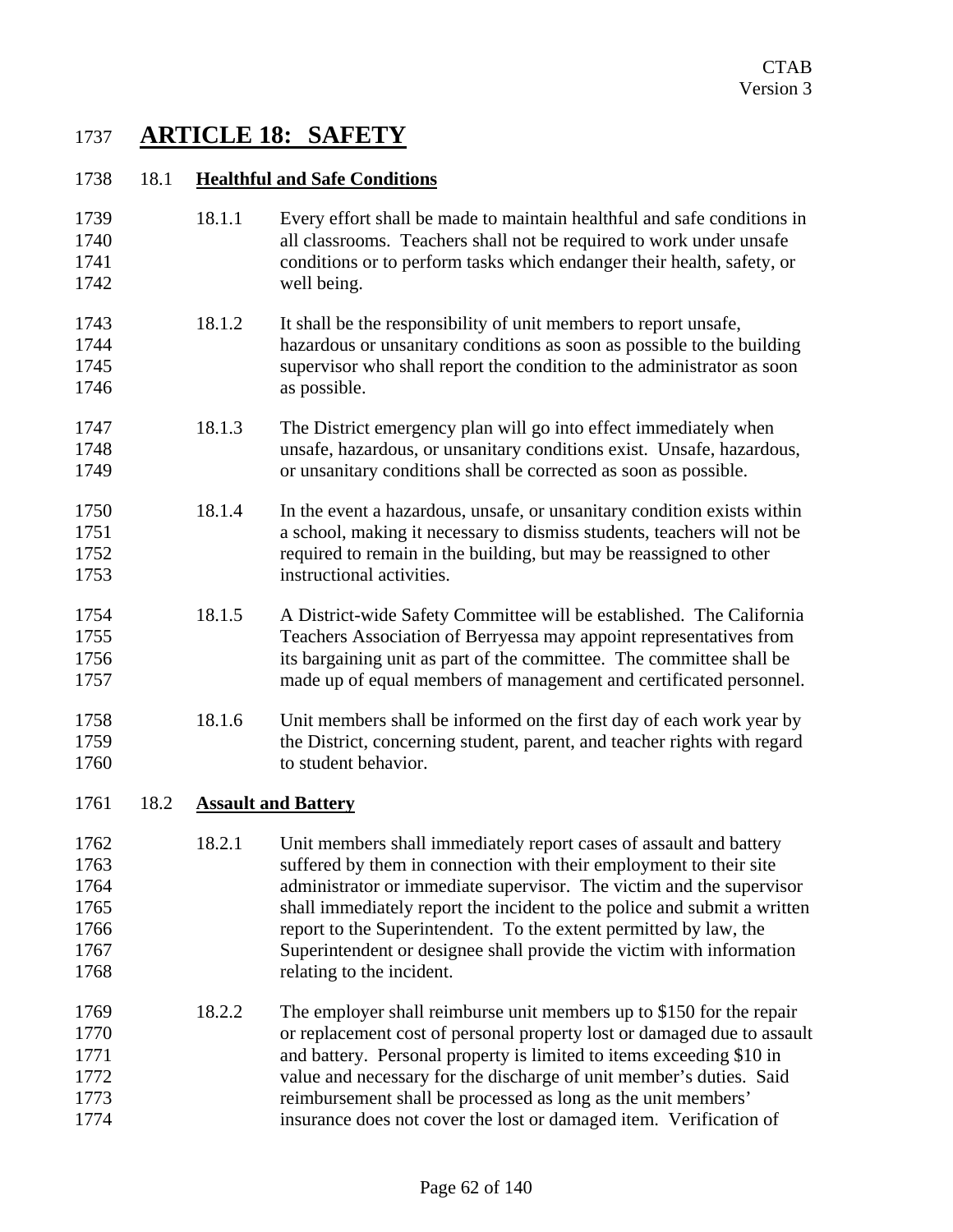| 1775 | actual value at the time of loss of such items shall be provided by the |
|------|-------------------------------------------------------------------------|
| 1776 | unit member within five (5) working days.                               |

### 1777 18.3 **Personal Property Protection and Liability Coverage**

- 
- 1778 The District will discourage all unit members from using their personal vehicle<br>1779 for the purpose of transporting students. All unit members shall be informed on for the purpose of transporting students. All unit members shall be informed on
- 1780 the first day of each school year that written permission must be obtained from the
- 1781 District prior to transporting students in their personal vehicles.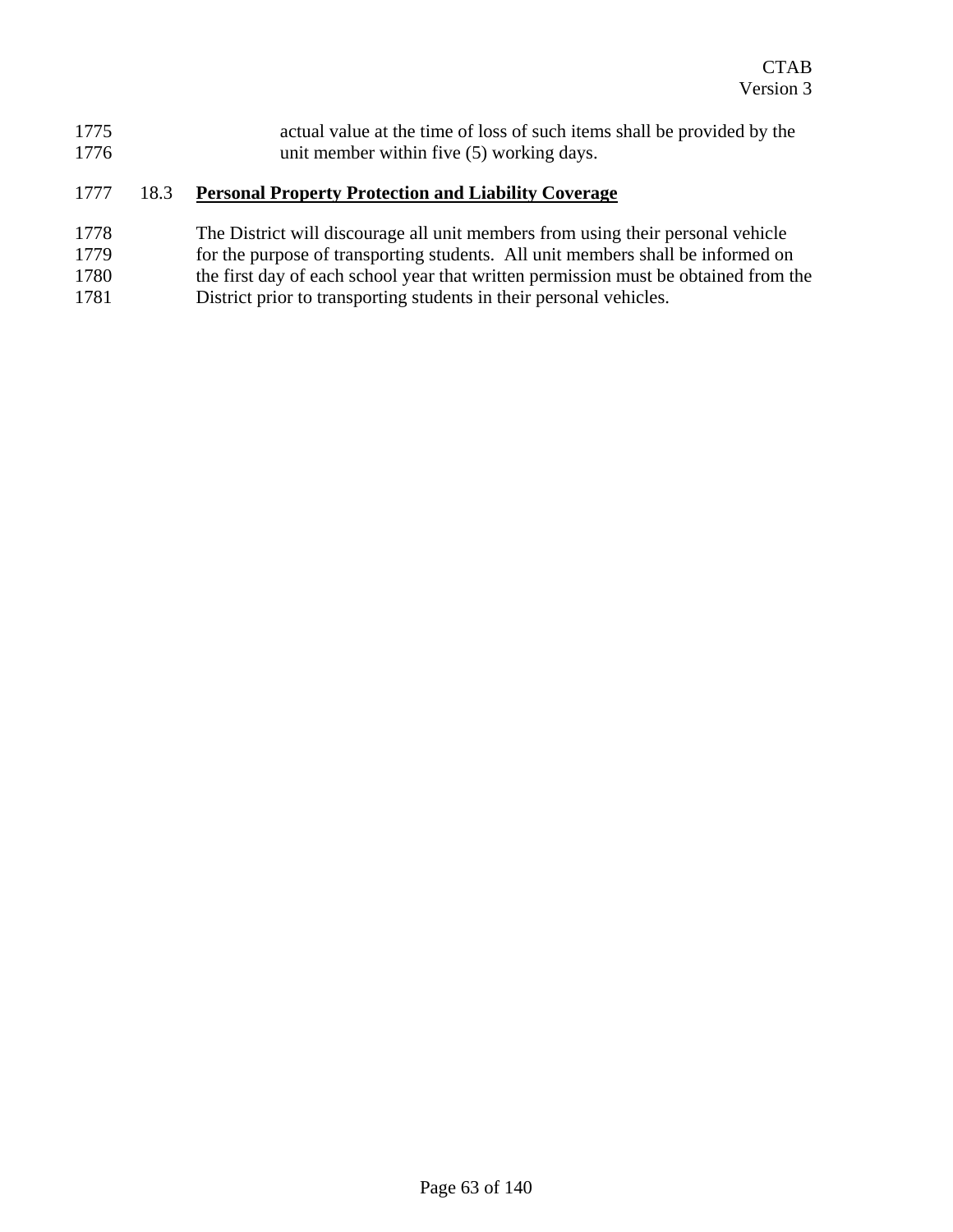## 1782 **ARTICLE 19: SHARED CONTRACT**

### 1783 19.1 **Shared Contract Application and Renewal**

1784 A shared contract is full-time service provided by two or more certificated, 1785 tenured unit members sharing one full-time assignment and assuming full-time 1786 responsibility for their students' program and progress. Only tenured unit 1787 members may initiate and enter into shared contracts for a period of one school 1788 year. Tenured unit members shall submit a written proposal to the site 1789 administrator on or before March 1 for a shared contract for the following school 1790 year. After consulting with the Assistant Superintendent, the site administrator 1791 may propose changes to the written proposal or may agree with the initial 1792 proposal. If the tenured unit members agree with the proposed changes, the 1793 proposal shall be implemented during the following school year upon approval of 1794 the Assistant Superintendent of Personnel Services. Unit members working an 1795 approved shared contract shall request renewal of the shared contract by March 1 1796 of each subsequent year. The Assistant Superintendent shall notify the unit 1797 members of the approval or rejection of the renewal request by March 15. If the 1798 Assistant Superintendent rejects a shared contract proposal or renewal, he/she will 1799 provide reasons for the rejection upon request.

### 1800 19.2 **Proration of Salary and Benefits**

1801 Unit members on a shared contract shall be placed on the regular salary schedule, 1802 paid proportionately for contracted service and receive a proration of fringe 1803 benefits and sick leave. The District and the unit member shall make 1804 contributions to STRS as required by law.

### 1805 19.3 **Return to Full-Time**

1806 Unit members on shared contracts who previously held a full-time position in the 1807 District shall have the right to return to a full-time position provided the unit 1808 members have notified the District in writing by April 1 of their intention to 1809 return to a full-time assignment in the subsequent school year. Unit members 1810 shall be returned to full-time status in the following school year provided there are 1811 vacant positions in the District for which the unit members are qualified to fill 1812 through specific training or experience.

### 1813 19.4 **Mutual Agreement Required**

1814 Teaching assignments may be shared by any arrangement mutually agreed to in 1815 writing by the tenured unit members and the District.

### 1816 19.5 **Step and Column Movement**

- 1817 Unit members sharing contracts shall receive salary step movement at the start of 1818 the school year, following the accumulation of one year of full-time service.
- 1819 Class movement shall be pursuant to existing District policy.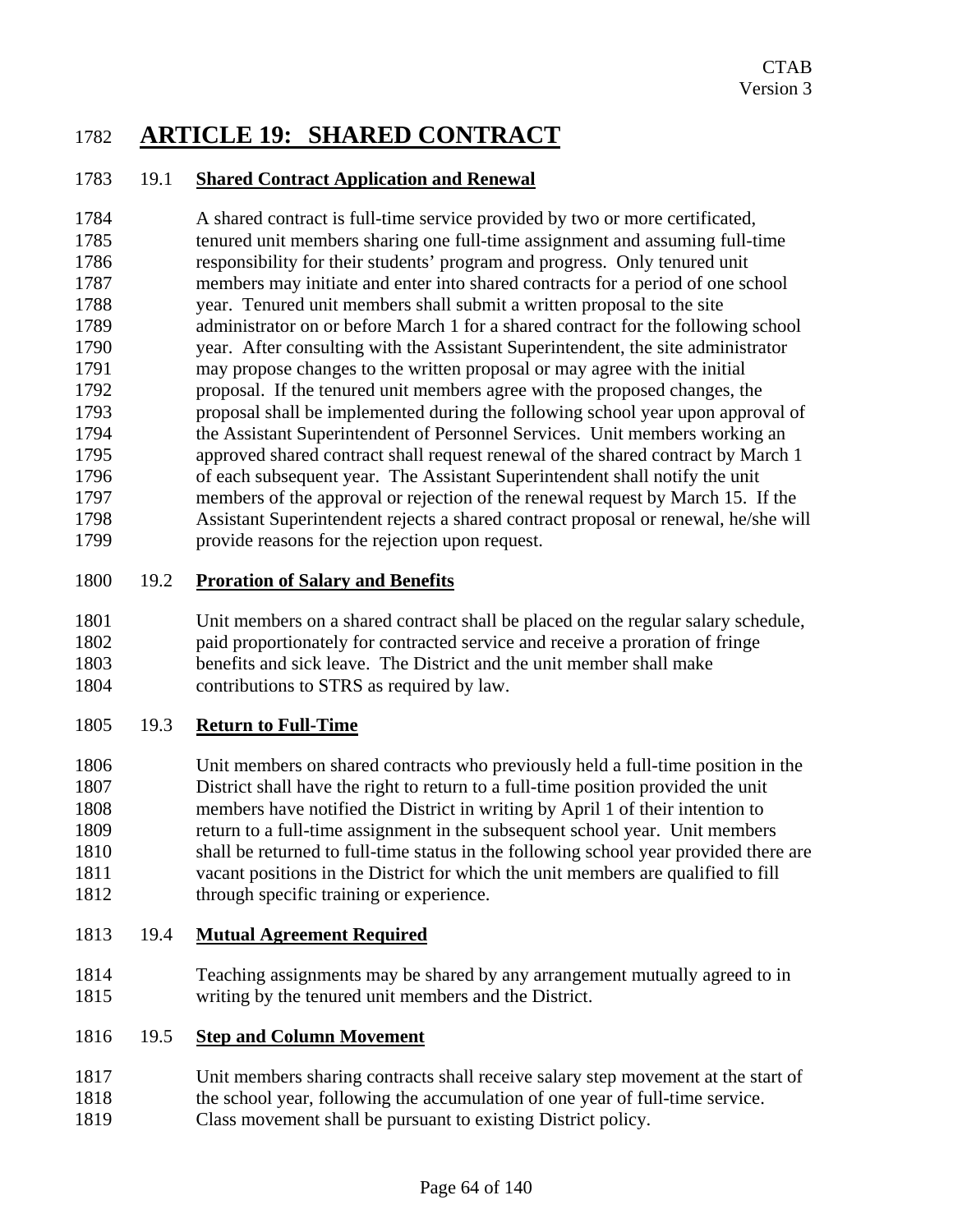### 1820 19.6 **Plan for Shared Responsibilities**

1821 Responsibilities (including, but not limited to parent conferences, open house and 1822 back-to-school nights, faculty/staff meetings, adjunct duties) shall be allocated 1823 according to a plan designed by the teaching partners and recommended by the 1824 site administrator and submitted to the Assistant Superintendent or designee for 1825 approval. This plan shall be submitted along with the initial application for the 1826 shared contract and any renewal requests.

### 1827 19.7 **Evaluation Procedures**

1828 In case of a split year contract, evaluation timelines may be altered as part of the 1829 shared contract proposal approved by the District.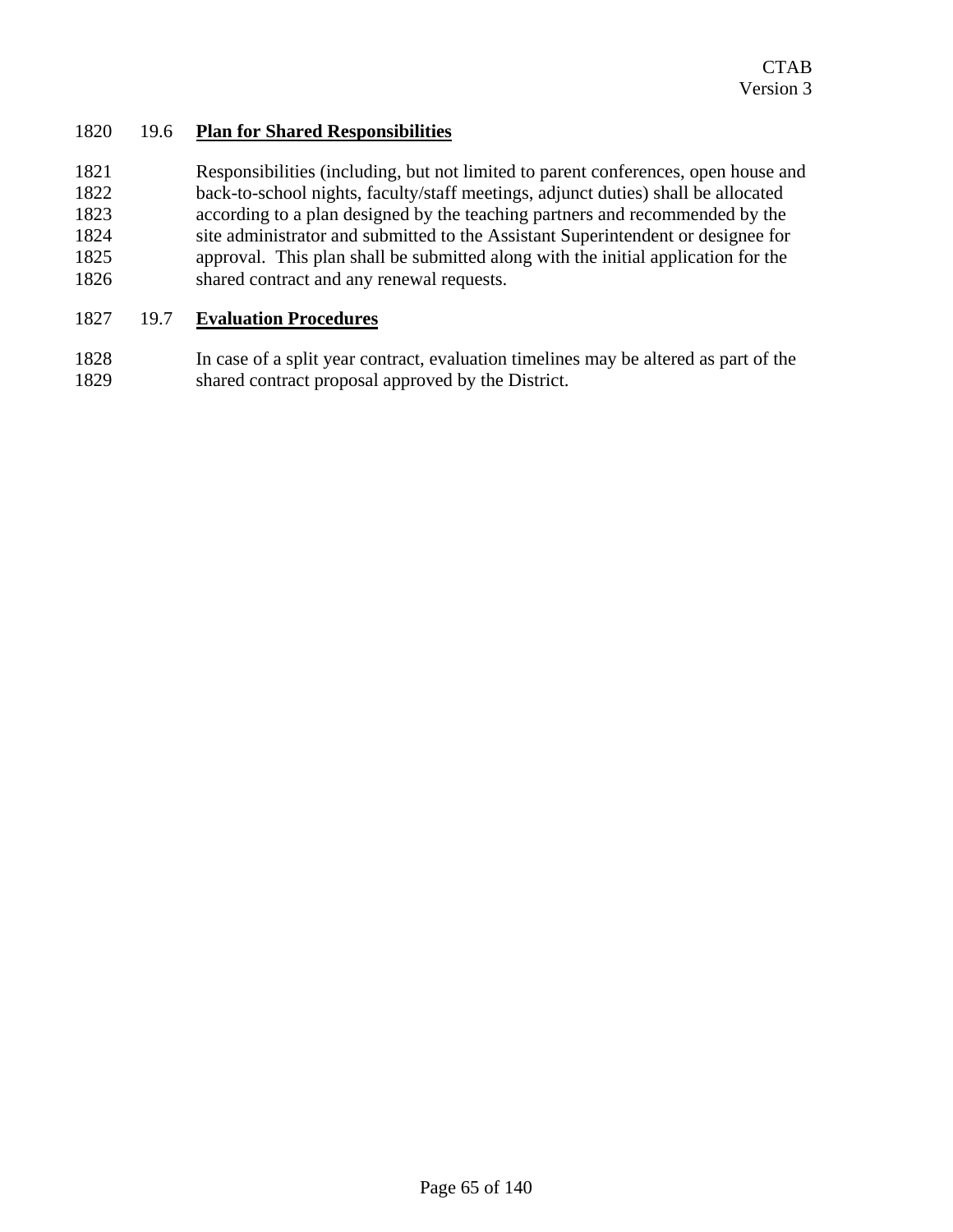## 1830 **ARTICLE 20: NOTICE OF LAYOFF**

- 1831 In the event permanent and probationary unit members are laid off under the provisions
- 1832 of Education Code Section 44955 and/or 44955.5 in accordance with Section 44949, the
- 1833 dates prescribed in each of said sections will be followed.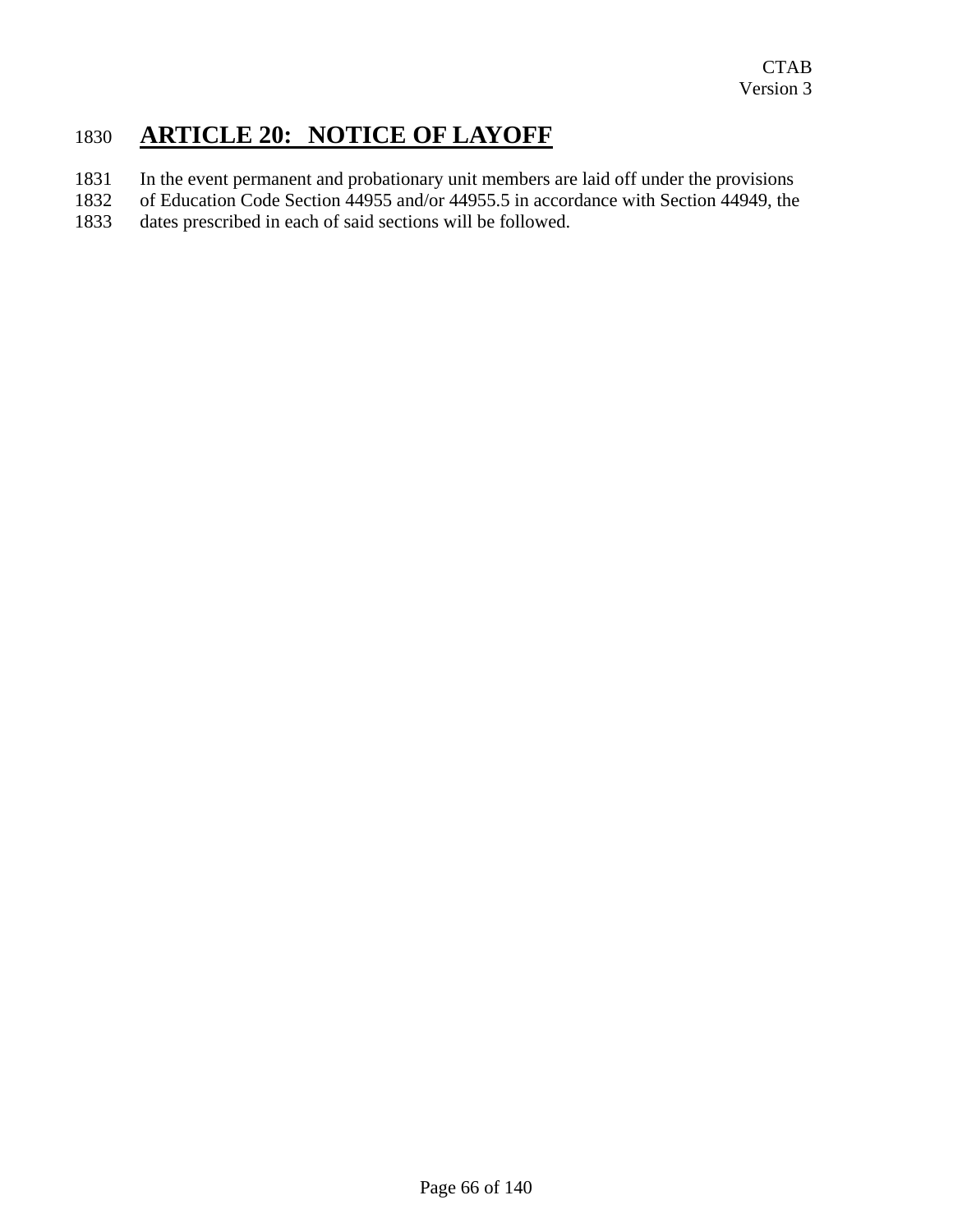## 1834 **ARTICLE 21: COLLABORATIVE ORGANIZATIONAL**  1835 **PROCESSES**

- 1836 21.1 The District and the Association, on behalf of its unit members, are committed to 1837 developing and implementing a shared decision making process which allows for 1838 the following:
- 1839 21.1.1 A model of site decision making initiated at each school; 1840 21.1.2 Broad based input from staff, community, and when appropriate, 1841 students; and 1842 21.1.3 Incorporation of District-wide needs and perspective in support of the 1843 programmatic and instructional needs of students.
- 1844 21.2 To this end, the District and Association will collaborate to develop a District-1845 wide process, which incorporates the elements cited above.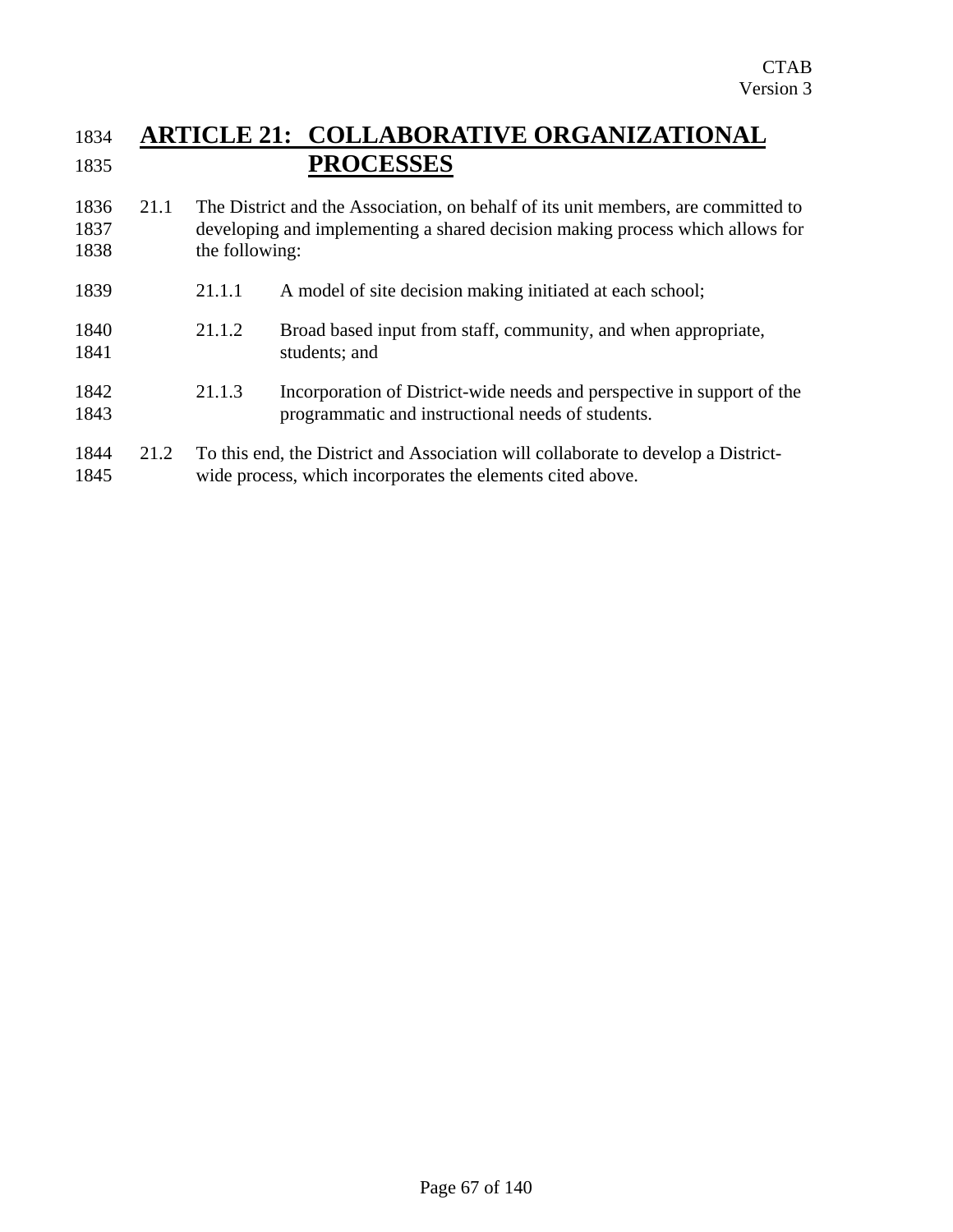## 1846 **ARTICLE 22: CONCERTED ACTIVITIES**

### 1847 22.1 **Strikes, Work Stoppage, Slow-downs**

1848 It is agreed and understood that there will be no strike, work stoppage, slow-1849 down, or refusal or failure to fully and faithfully perform job functions and 1850 responsibilities by the Association or by its officers, agents, or members during 1851 the term of this Agreement, including compliance with the request of other labor 1852 organizations to engage in such activity

### 1853 22.2 **Association's Commitment to District**

- 1854 The Association recognizes the duty and obligation of its representatives to
- 1855 comply with the provisions of this Agreement and to make every effort toward
- 1856 inducing all unit members to do so. In the event of a strike, work stoppage, or
- 1857 slow-down, by unit members who are represented by the Association, the
- 1858 Association agrees in good faith to take all necessary steps in an attempt to cause
- 1859 those unit members to cease such action.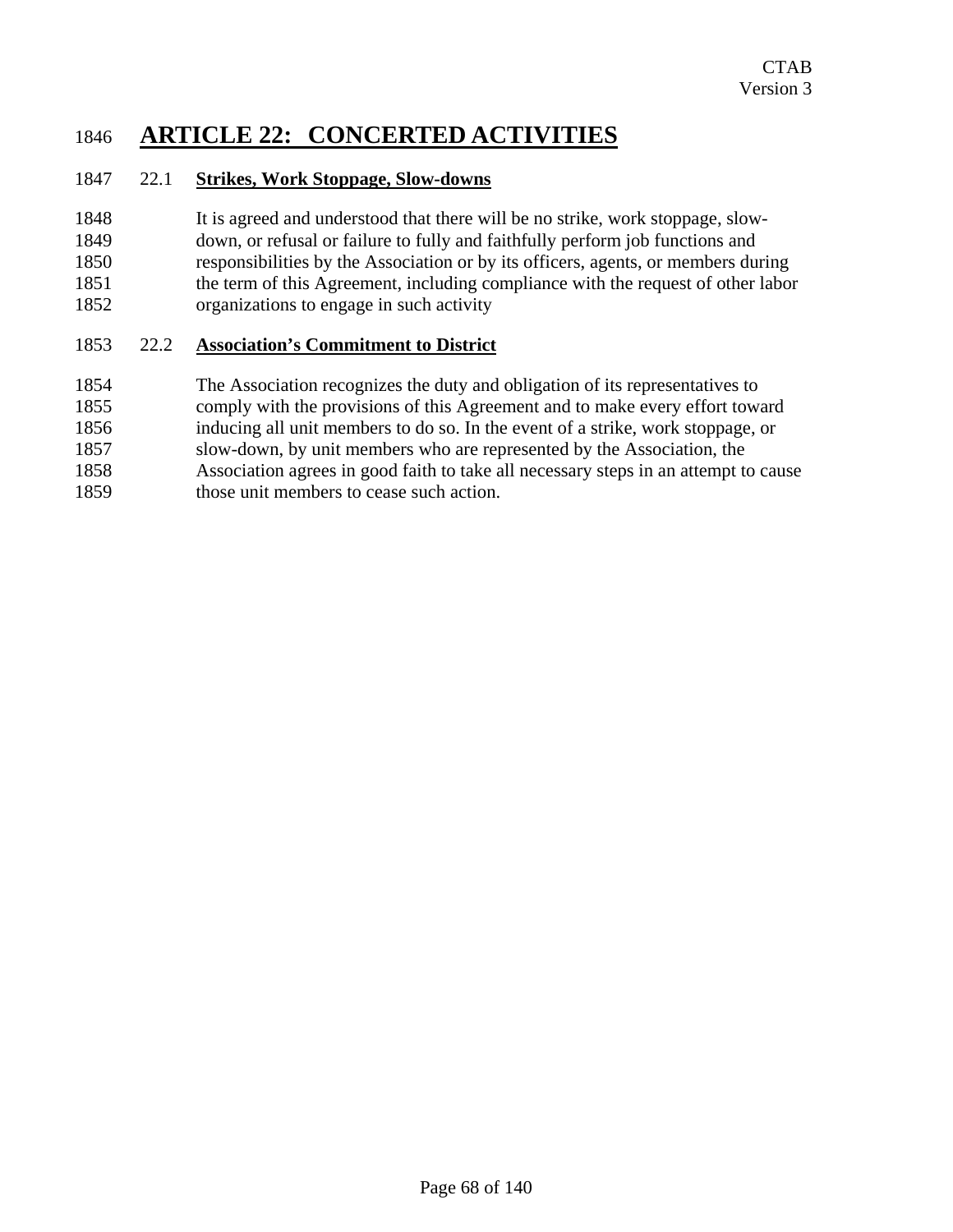## 1860 **ARTICLE 23: EFFECT OF AGREEMENT**

- 1861 It is understood and agreed that the specific provisions contained in the Agreement shall
- 1862 prevail over District practices and procedures and over State laws to the extent permitted
- 1863 by State law, and that in the absence of specific provisions in this Agreement, such
- 1864 practices and procedures are discretionary with the District.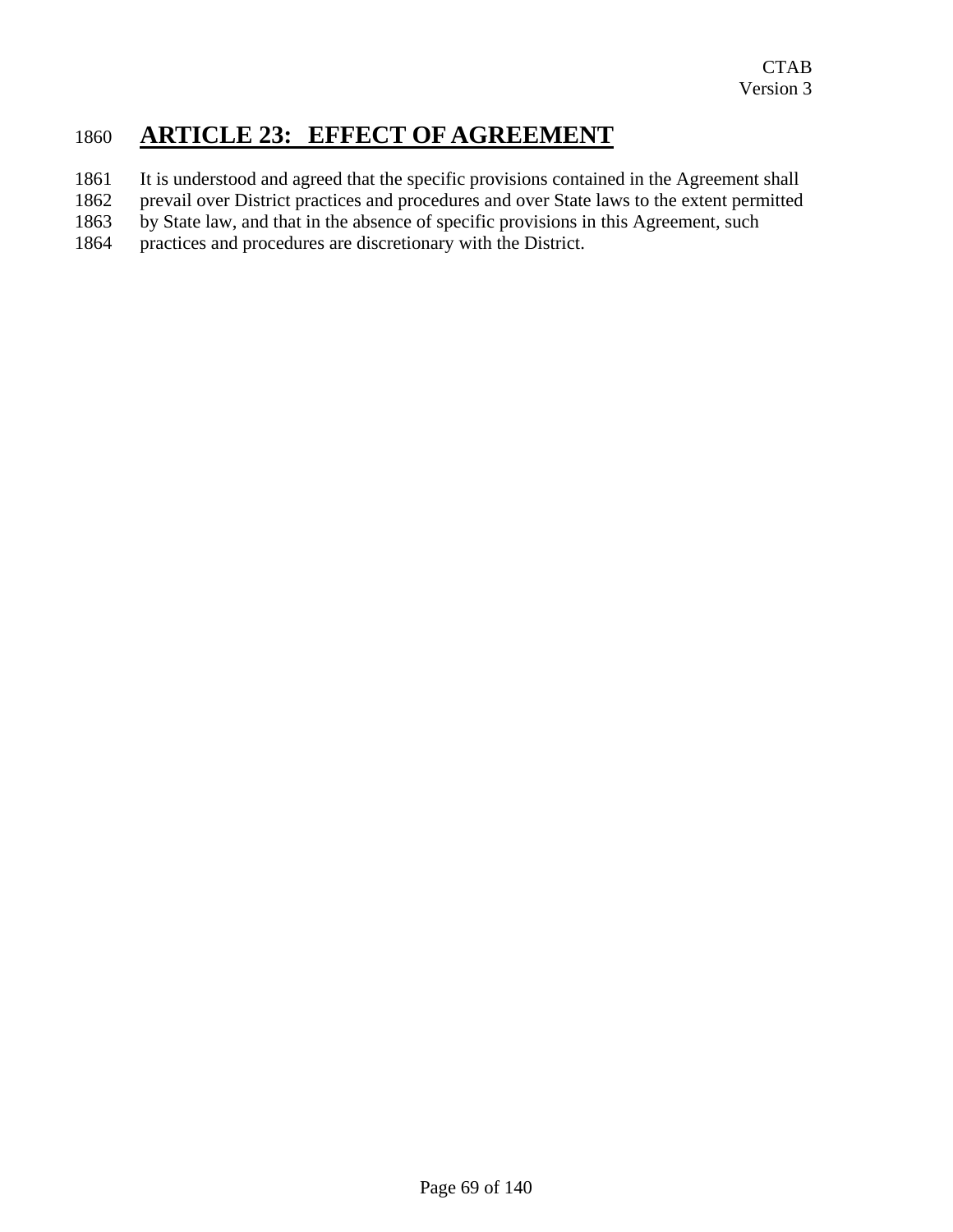## 1865 **ARTICLE 24: COMPLETION OF MEET AND**  1866 **NEGOTIATION**

1867 During the term of this Agreement, the Association agrees that the District shall not be

1868 obligated to meet and negotiate with respect to any subject or matter whether or not

1869 referred to or covered in this Agreement, even though each subject or matter may not

1870 have been within the knowledge or contemplation of either or both the District or the

1871 Association at the time they met and negotiated on or executed this Agreement, and even

1872 though such subject or matters were proposed and later withdrawn. However, nothing in 1873 this Agreement shall prevent the parties from mutually agreeing to negotiate on any topic.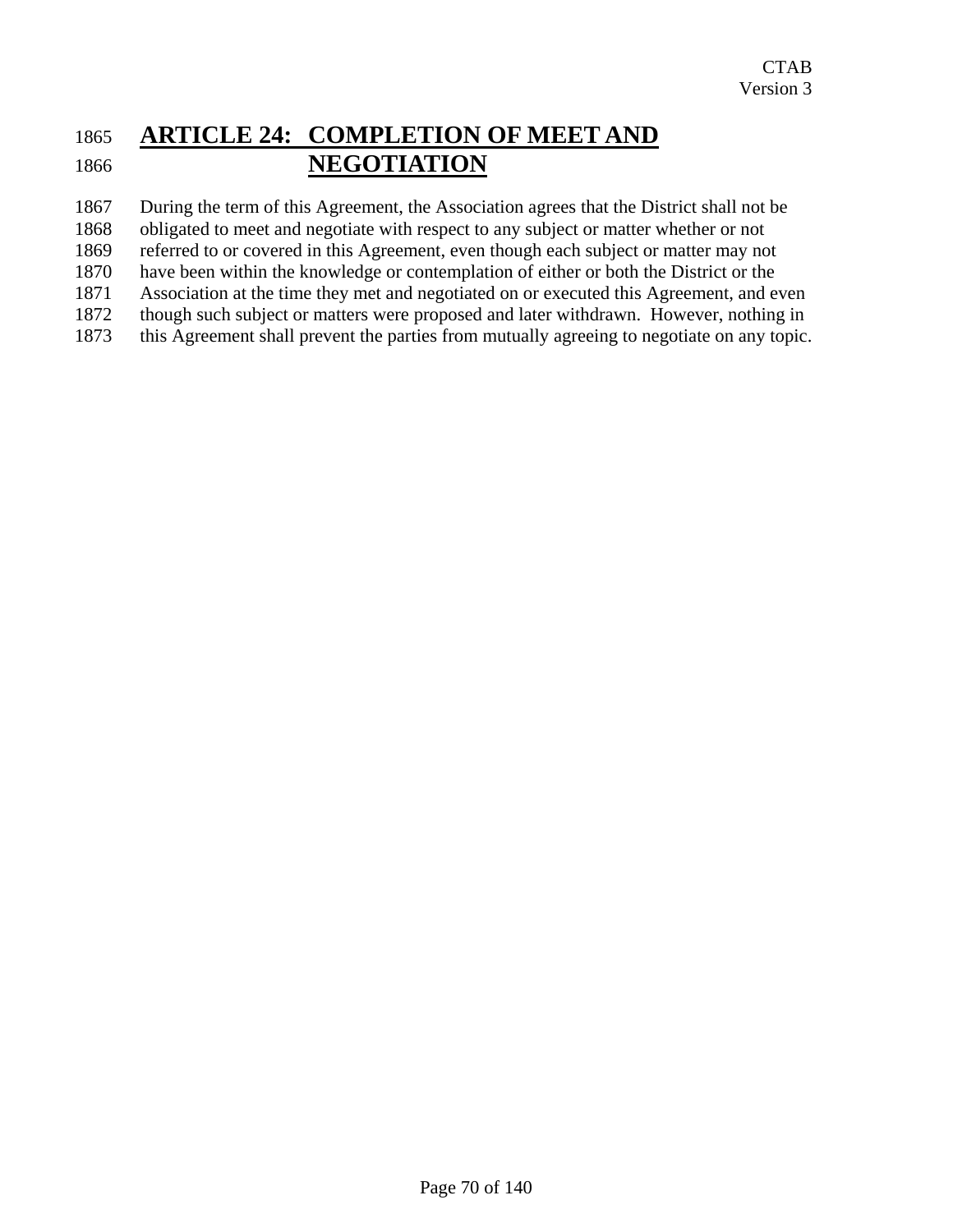### 1874 **ARTICLE 25: SAVINGS PROVISIONS**

- 1875 If any provisions of this Agreement are held to be contrary to law by a court of competent
- 1876 jurisdiction, such provisions will not be deemed valid and subsisting except to the extent 1877 permitted by law, but all other provisions will continue in full force and effect.
- permitted by law, but all other provisions will continue in full force and effect.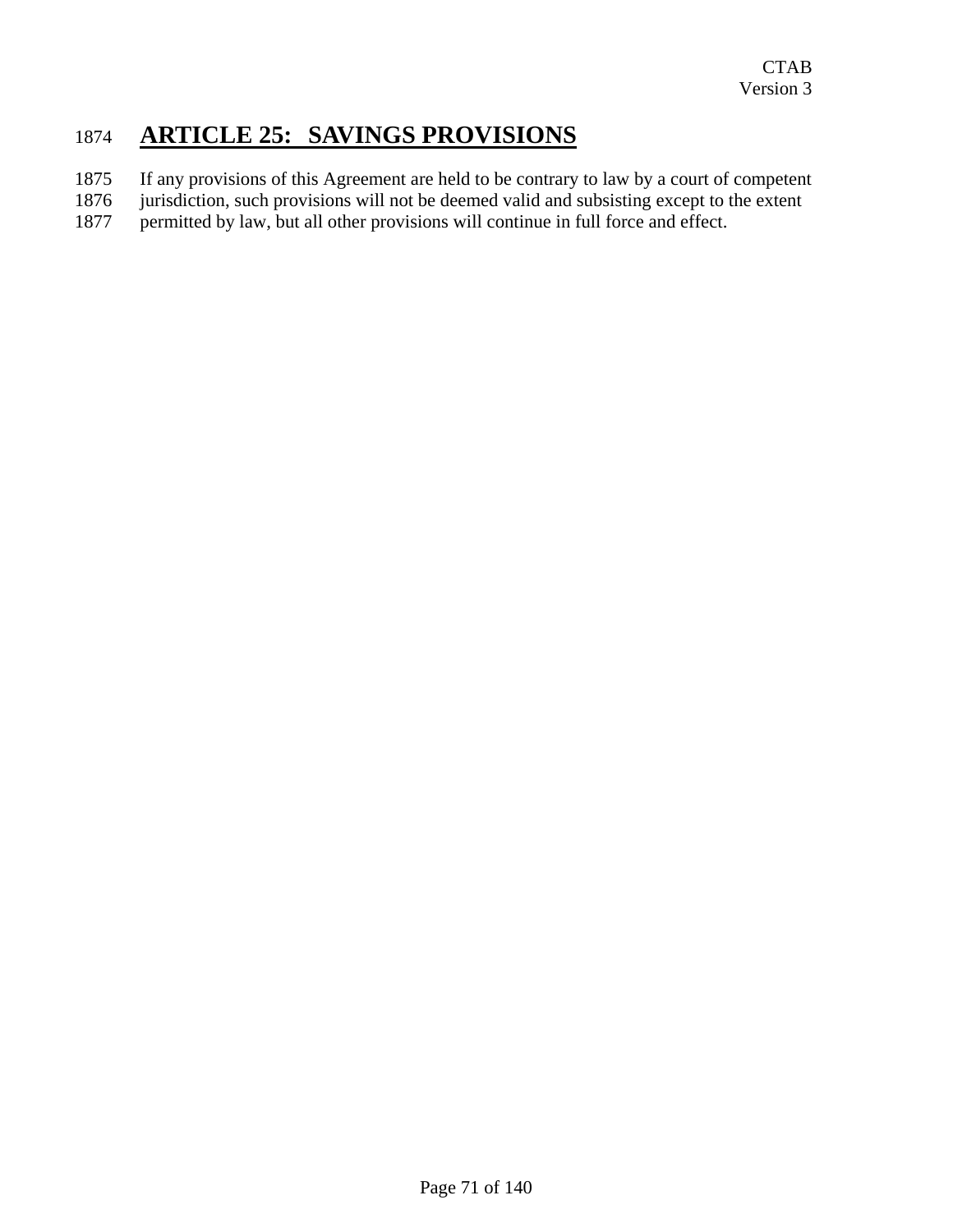# 1878 **ARTICLE 26: LENGTH OF CONTRACT**

| 1879<br>1880<br>1881<br>1882 | 26.1 | This Agreement shall remain in full force and effect from the date of ratification<br>by the Governing Board up to and including June 30, 2009, and shall remain in<br>effect until one of the parties notifies the other in writing of a request to modify,<br>amend or terminate this Agreement. |                                                                                                                                                                                      |  |
|------------------------------|------|----------------------------------------------------------------------------------------------------------------------------------------------------------------------------------------------------------------------------------------------------------------------------------------------------|--------------------------------------------------------------------------------------------------------------------------------------------------------------------------------------|--|
| 1883                         | 26.2 | In addition, the parties will reopen negotiations on the following issues:                                                                                                                                                                                                                         |                                                                                                                                                                                      |  |
| 1884<br>1885<br>1886         |      | 26.2.1                                                                                                                                                                                                                                                                                             | For 2008-2009 – Compensation (Article 9), Fringe Benefits (Article<br>10), Retirement (Article 17), Special Education issues, and two<br>additional articles of each party's choice. |  |
| 1887<br>1888                 |      | 26.2.2                                                                                                                                                                                                                                                                                             | On the impact that any new legislation may have upon mandatory<br>subjects of bargaining.                                                                                            |  |
| 1889<br>1890                 | 26.3 | Any proposals to modify, amend, or terminate this Agreement shall be presented<br>in writing at a public meeting of the Board of Trustees.                                                                                                                                                         |                                                                                                                                                                                      |  |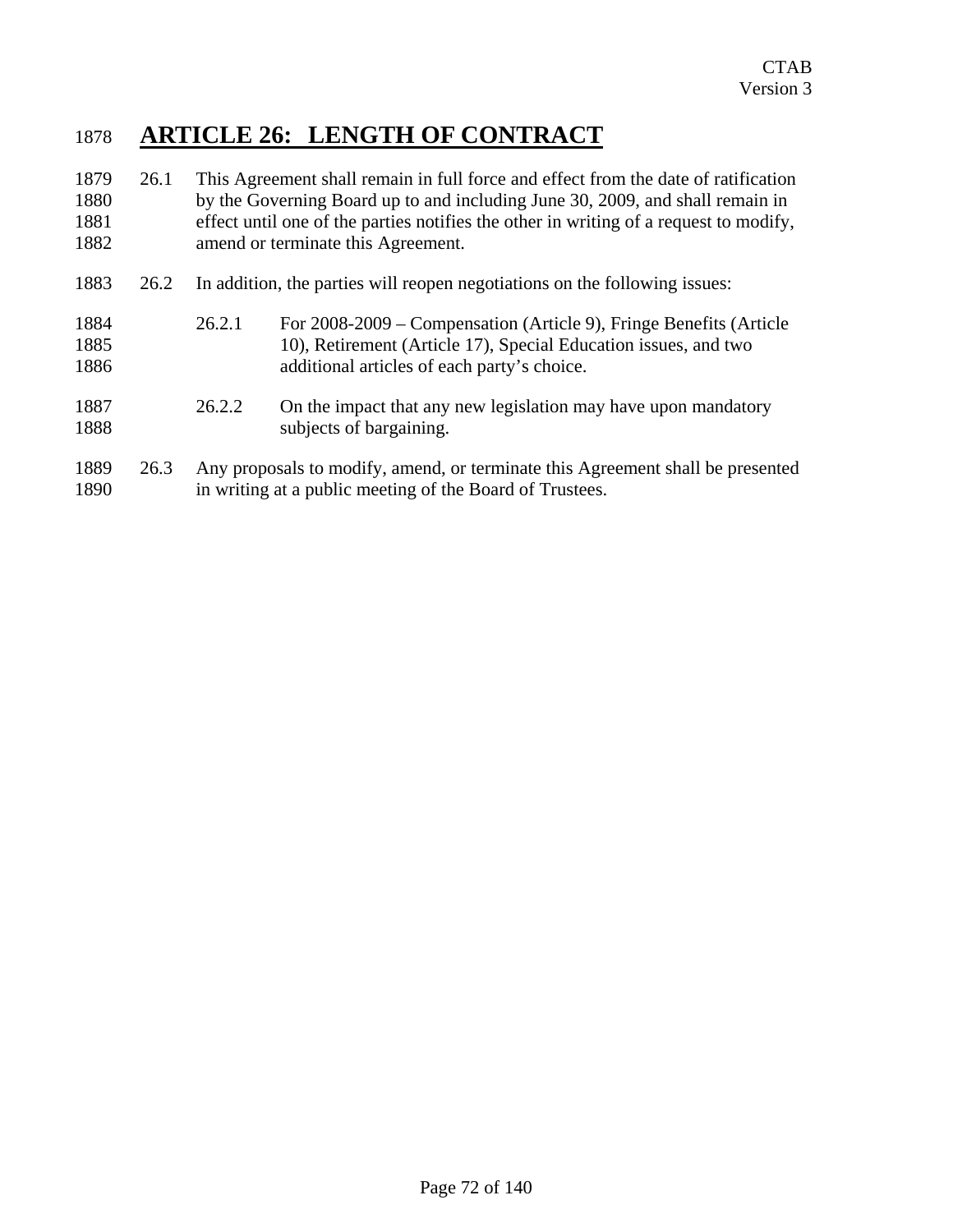# 1891 **ARTICLE 27: EXECUTION OF AGREEMENT**

1892 This Agreement is a result of good faith meetings and negotiations between CTAB and

1893 the Berryessa Union School District and was executed by both parties on June 14, 2007,

1894 and approved by the Berryessa Union School District Board of Trustees on July 17, 2007.

### 1895 **MEMBERS OF THE COLLABORATIVE BARGAINING TEAM:**

- 1896 CTAB DISTRICT
- 
- 
- 
- 
- 
- 1902 David Singh, Teacher, Sierramont Derek Pinto, Assistant Principal, Morrill
- 1903 Joyce Singh, Teacher, Northwood Janet Sommer, Attorney, Kay & Stevens
- 1904 Julie Zlatunich, Teacher, Brooktree
- 1905 **Signature(s) for CTAB Signature for the District**
- 1906 \_\_\_\_\_\_\_\_\_\_\_\_\_\_\_\_\_\_\_\_\_\_\_\_\_\_\_\_\_\_\_ \_\_\_\_\_\_\_\_\_\_\_\_\_\_\_\_\_\_\_\_\_\_\_\_\_\_\_\_\_\_\_\_\_

1900

- 1907 Joyce Singh Jack L. Owens
- 
- 1909 \_\_\_\_\_\_\_\_\_\_\_\_\_\_\_\_\_\_\_\_\_\_\_\_\_\_\_\_\_\_\_
- 1910 Kris Clarke
- 1911 CTA Executive Director

1897 Kris Clarke, CTA Executive Director Jeanne Izant, Principal, Vinci Park

1898 Nancy Hopes, Teacher, Summerdale Rosanna Jeng, Asst. Superintendent, Business

1899 Manuel Lopez, Teacher, Piedmont VickyLara, Administrative Asst., Personnel

1901 Patty McDonald, Teacher Advisor Jack L. Owens, Asst. Superintendent, Personnel

1908 CTAB President Assistant Superintendent, Personnel Services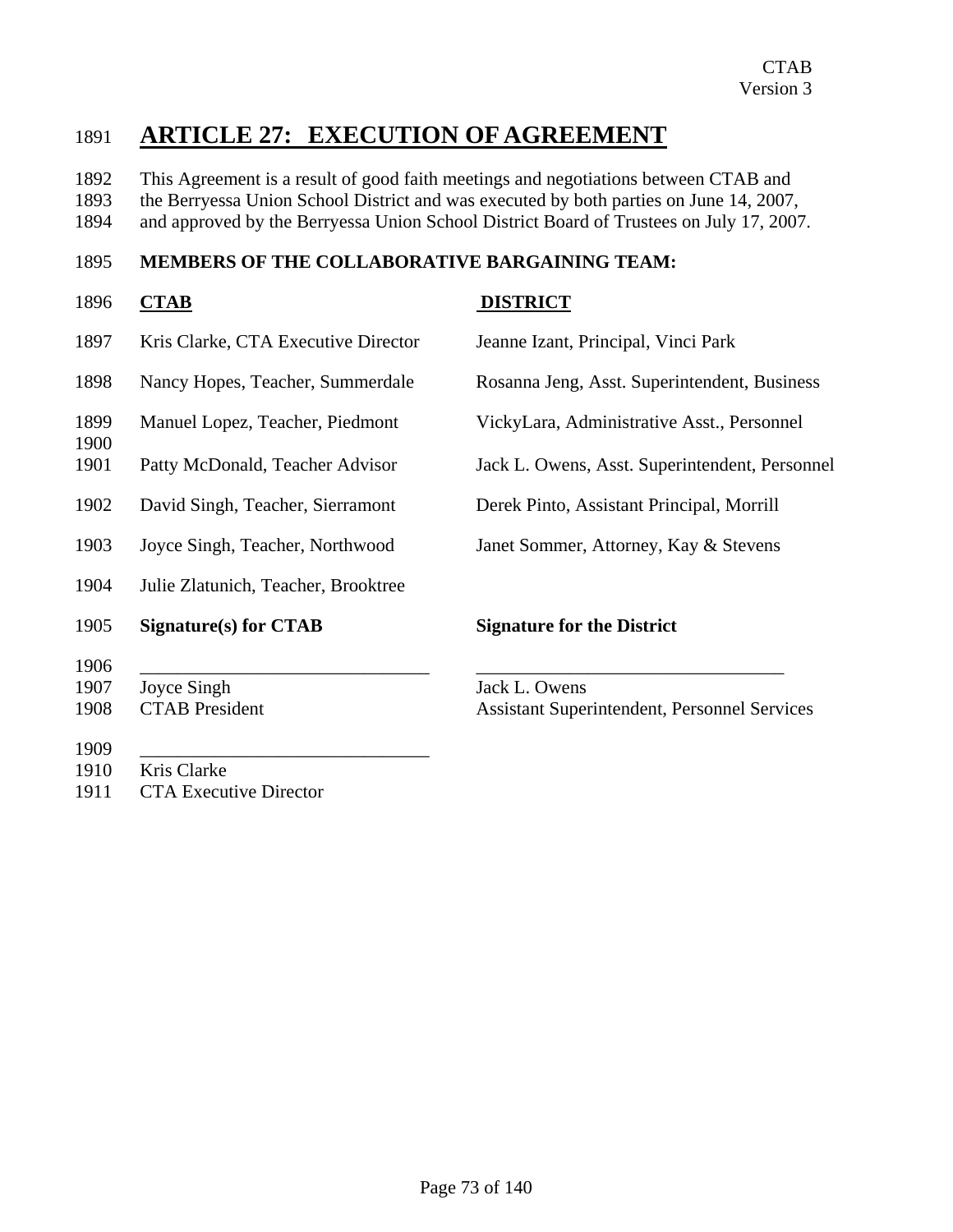# **APPENDIX A: GENERAL SALARY PROVISIONS**

### A.1 **Scholarship Grants**

Scholarship grants will be provided for tuition expenses and certificationexamination fees for unit members enrolled in programs, which result in credentials or certificates in special education, English-as-a-Second-Language (ESL), bilingual education, mathematics, and science. The maximum grant per fiscal year for tuition expenses will be equivalent to that of San Jose State University, but will not exceed \$1,500 per year. Certification-examination fees will be paid upon proof of certification.

### A.2 **Professional Growth Program**

- A.2.1 Unit members are encouraged to pursue a Professional Growth Program composed of:
	- A.2.1.1 Graduate study for advanced degrees
	- A.2.1.2 A selection of upper-division and graduate-level courses designed to improve teaching ability, or
	- A.2.1.3 Lower-division courses in mathematics, science, computers, and foreign language, or courses approved in advance by the superintendent or designee.
- A.2.2 While school is in session, the more than nine (9) semester units may be applied toward salary-column change in any one semester, and no more than eighteen (18) semester units during the school year may be applied toward salary-column change. All course work must be approved by the site administrator/evaluator prior to taking the course work. In the event of a dispute between the unit member and the site administrator, the Personnel Office will make the final determination whether to approve or disapprove the course work.
- A.2.3 No unit member may move from one column to another on the salary schedule unless course work units are earned at a C/Pass grade or better from an accredited university or college. If the unit member has any questions regarding whether specific courses qualify for credit toward column movement, the unit member should contact the Personnel Officer, prior to taking the course.
- A.2.4 Official transcripts must be on file in the Personnel Office to verify column placement, and no change in salary may be approved before transcripts are received. Transcripts received by November 1 may apply toward current year's placement and salary will be adjusted to the beginning of the school term. Transcripts received after November 1 will be recognized for column placement the following year.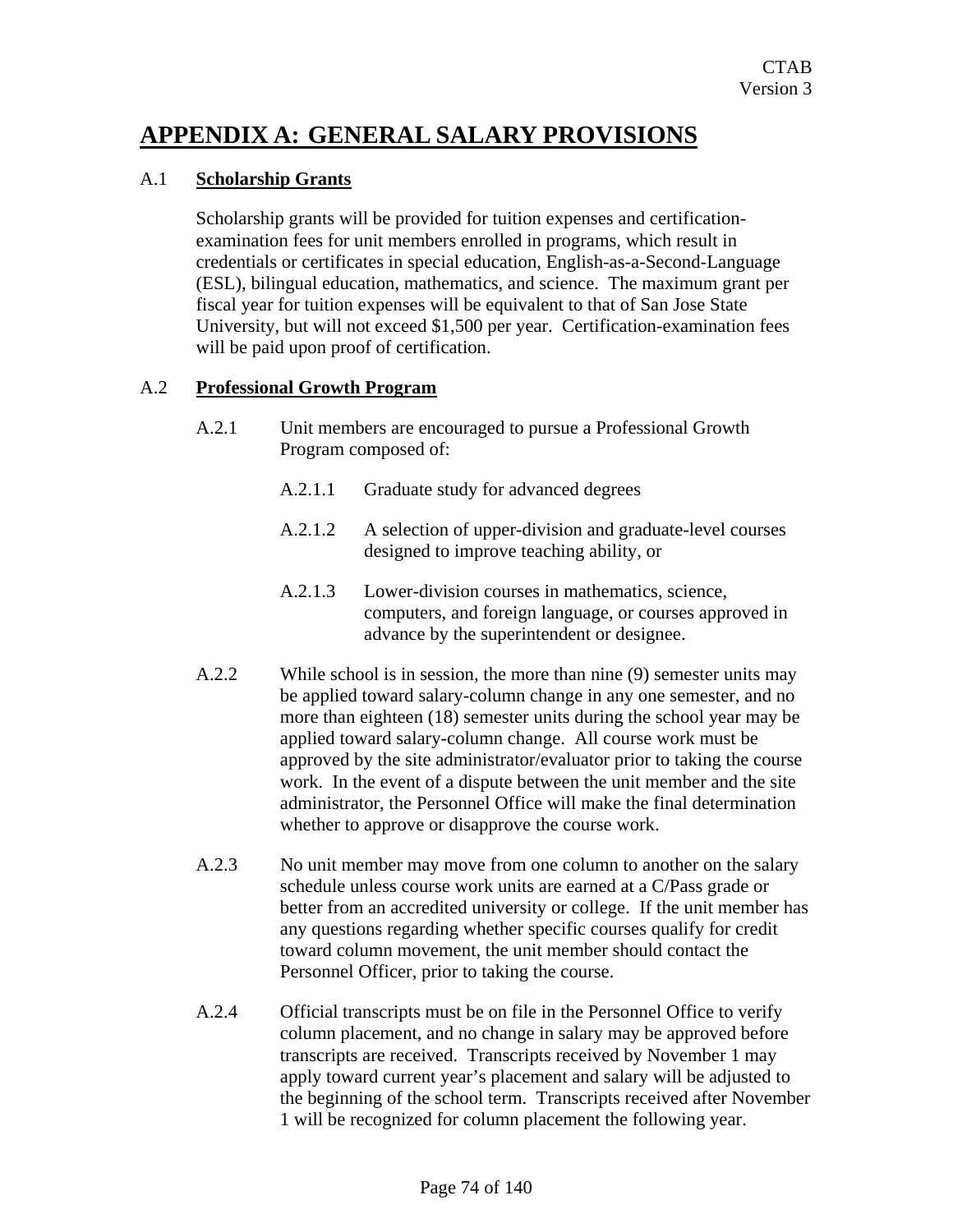### A.3 **Salary Placement**

Initial column placement shall be determined by the Superintendent or designee. Initial placement into a salary column shall be based on upper division and graduate units, with one semester unit equivalent to one and one-half quarter units. Units for placement must have been earned subsequent to receiving the BA degree.

### A.4. **Special Compensation**

- A.4.1 Additional compensation will be paid to certificated personnel in the following assignments:
	- A.4.1.1 Psychologists salary schedule placement + 10% additional (Psychologists must have Designated Service Credential with Specialization in Pupil Personnel Services);
	- A.4.1.2 Counselors Beginning July 1, 2000, counselors will receive salary schedule placement + \$1,000.
	- A.4.1.3 Special Education Teachers Beginning July 1, 1999, the stipend for full-time intervention specialists (SDC, RSP,DIS [LSCH], Adaptive P.E.) will be increased from \$600 to \$1,000.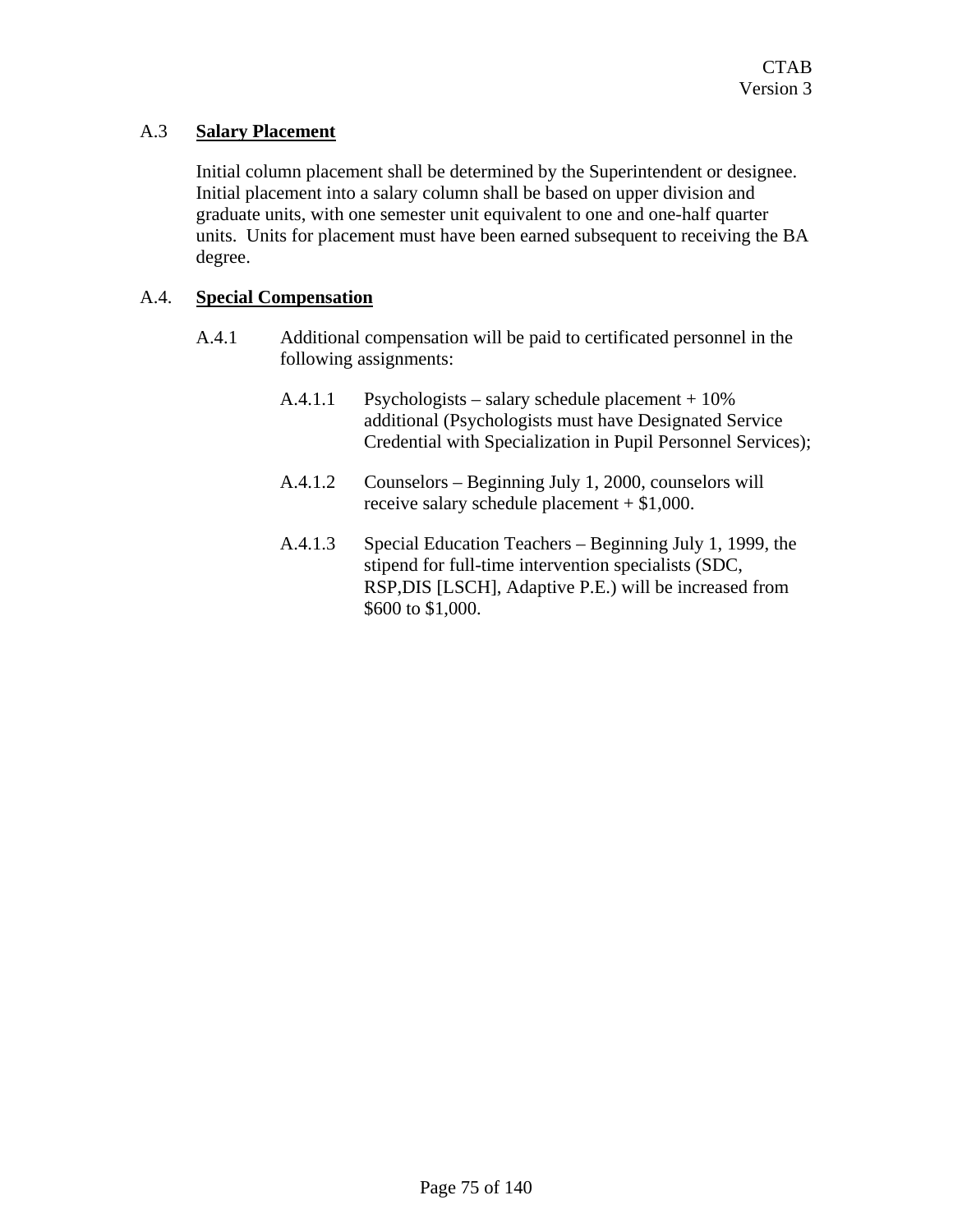# **APPENDIX B: SEXUAL HARRASSMENT Equal Employment Opportunity: Affirmative Action in Employment & Contracting; Harassment Prohibited**

### **BOARD POLICY 4013 / 5133**

### **PERSONNEL: GENERAL**

### **Sexual Harassment**

It is the district's policy to provide a working and learning environment free from all unlawful discrimination. Sexual harassment is a form of illegal sex discrimination. The district prohibits sexual harassment.

Any district student or employee who harasses another student or employee through sexbased conduct or communication violates this policy.

The district will promptly investigate all sexual harassment complaints and will take remedial action reasonably calculated to end the harassment. If a student engages in sexual harassment, remedial action may include discipline, up to and including expulsion. If an employee engages in sexual harassment, remedial action may include discipline, up to and including termination.

The Governing Board directs the Superintendent to establish administrative guidelines to implement the district's policy to provide a sexual harassment-free working and learning environment.

Legal References: Education Code Sections 212.5, 212.6, 48900.2 Title VII of the 1964 Civil Rights Act Title IX of the 1972 Educational Amendments

Policy Adopted: August 9, 1984 Revised Policy Adopted: March 10, 1992 Revised Policy Adopted: May 20, 1997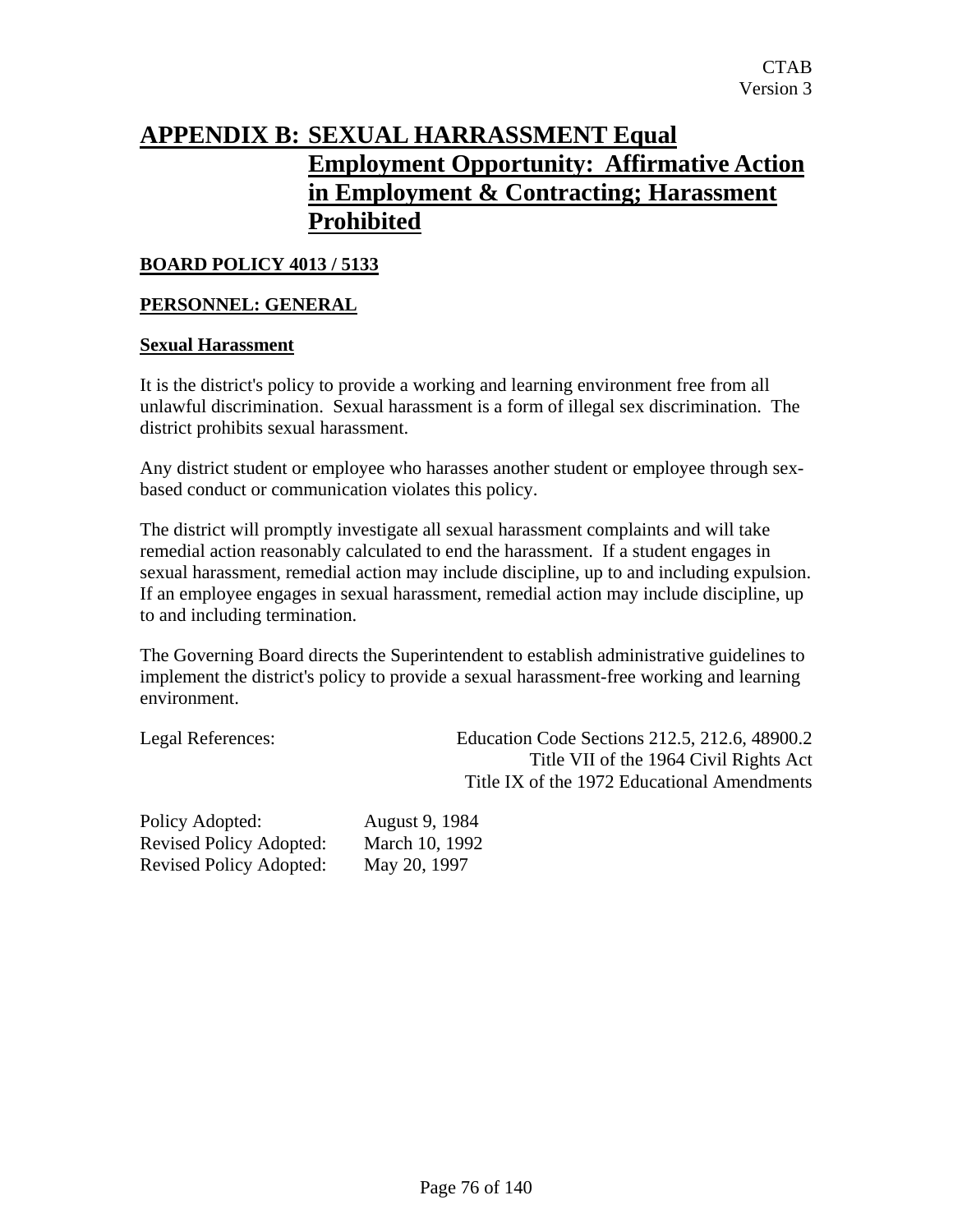### **ADMINISTRATIVER REGULATION 4013 / 5133**

### **PERSONNEL: GENERAL**

#### **Sexual Harassment**

#### I. Sexual Harassment Defined

- A. Sexual harassment is defined as unwelcome sexual advances, requests for sexual favors, and other verbal, visual, or physical conduct of a sexual nature, made by someone from or in the work or educational setting, under any of the following conditions:
	- 1. Submission to the conduct is explicitly or implicitly made a term or condition of an individual's employment, academic status, or progress.
	- 2. Submission to, or rejection of, the conduct is used as the basis of employment or academic decisions affecting the individual.
	- 3. The conduct has the purpose or effect of having a negative impact upon the individual's work or academic performance, or of creating an intimidating, hostile, or offensive working or educational environment. Even if the conduct or language is not sexual in nature, harassment based on the victim's gender may create a sexually discriminatory working or learning environment.
	- 4. Submission to, or rejection of, the conduct is used as the basis for any decision affecting the individual regarding benefits and services, honors, programs, or activities available at or through the educational institution.
- B. Sexual harassment also includes any act of retaliation against a student or employee for reporting violations of this policy or for participating in the investigation of a sexual harassment complaint.
- C. Sexual Harassment Examples:
	- 1. Sexual harassment can occur in a variety of circumstances.
		- The victim or the harasser may be a woman or a man, a girl or a boy; the victim does not have to be of the opposite sex.
		- A student can be the victim of sexual harassment by another student, the victim's teacher, another teacher, a principal, a counselor, a parent volunteer a coach, a custodian, an instructional aide, a school secretary, or any other agent or school district employee.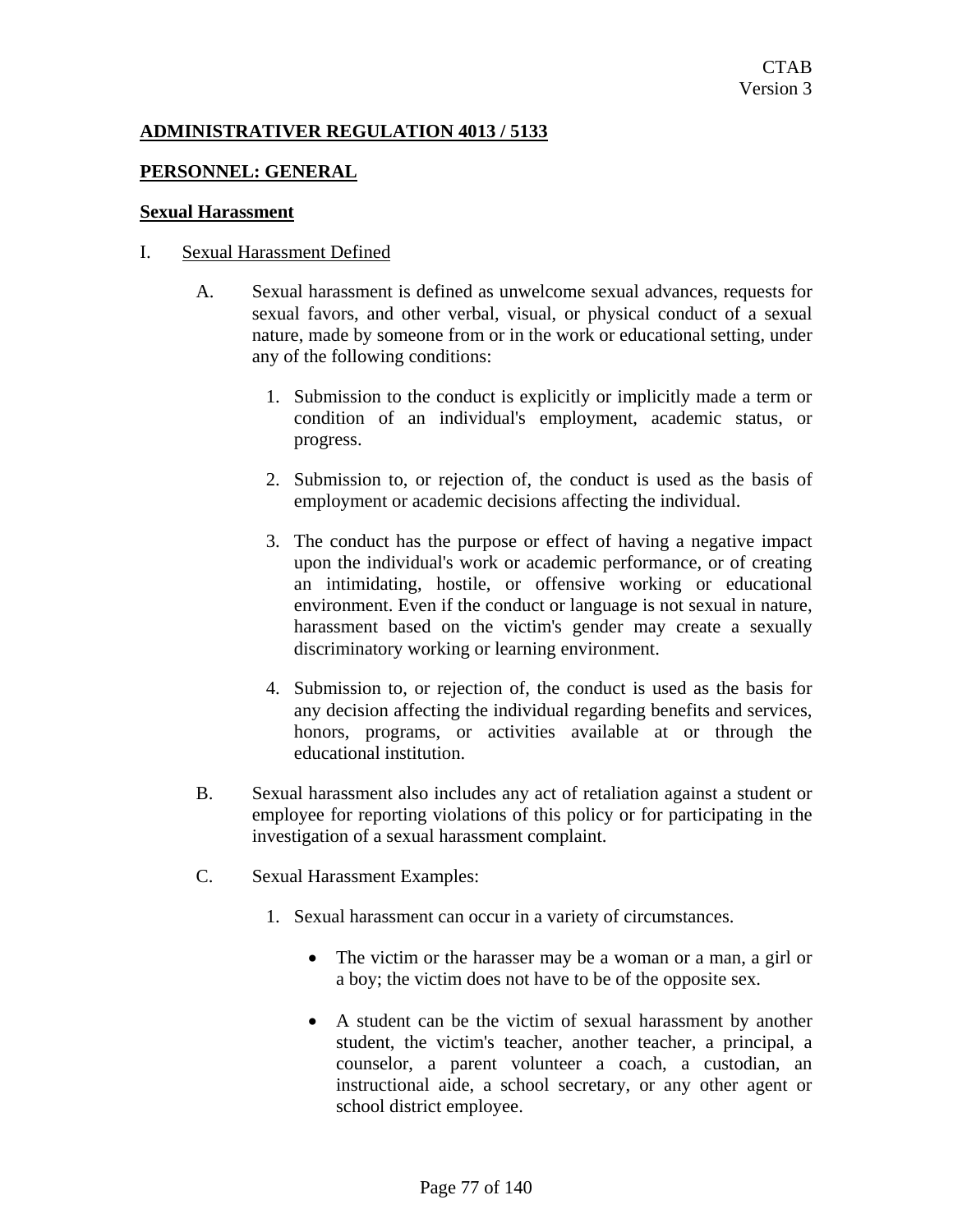- An employee can be the victim of sexual harassment by the victim's classified or certificated supervisor, a supervisor in another area, a co- worker, a student, an agent of the school district or someone who is neither an employee nor a student.
- The victim does not have to be the person harassed but could be anyone affected by the offensive conduct.
- 2. Sexual harassment can include, but is not limited to the following unwelcome conduct:
	- Physical: Leering; winking; throwing kisses; sexual gestures; deliberate touching; pinching; patting; leaning over; intentional rubbing or brushing against another individual's body; grabbing; fondling; kissing; cornering a person, blocking a person's way, or other physical interference with normal movement; attempted or actual rape or sexual assault; sexual intercourse.
	- Verbal: Sexual demands; sexual propositions; sexual slurs; sexual jokes; sexual teasing; sexual remarks; sexual questions; sexual telephone calls; catcalls or whistles; derogatory comments; too-familiar remarks about an individual's body parts; repeated, unwanted requests or pressure for dates; requests for sexual activity; remarks or rumors about an individual's sexual activities; unwelcome compliments; telling about sexual fantasies.
	- Visual: Sexually explicit posters, graphics, cartoons, drawings, or objects; sexually suggestive looks, gestures, leers or gawking.
	- Written: Notes or letters of a sexual nature; displays of sexually explicit literature, posters, or poems.
- 3. Conduct prohibited by this policy need not be sexual in nature. Any conduct that is based on the victim's gender can constitute harassment. For example, referring to women or girls as "chicks," "broads," etc.; making statements about women or girls based on stereotypes; suggesting that women or girls should not hold certain positions because they are incapable of carrying out certain functions.
- 4. Sexual conduct between an adult school employee and an elementary school student is never considered consensual. This policy will never deem an elementary school student to have welcomed or consented to an adult employee's sexually harassing conduct.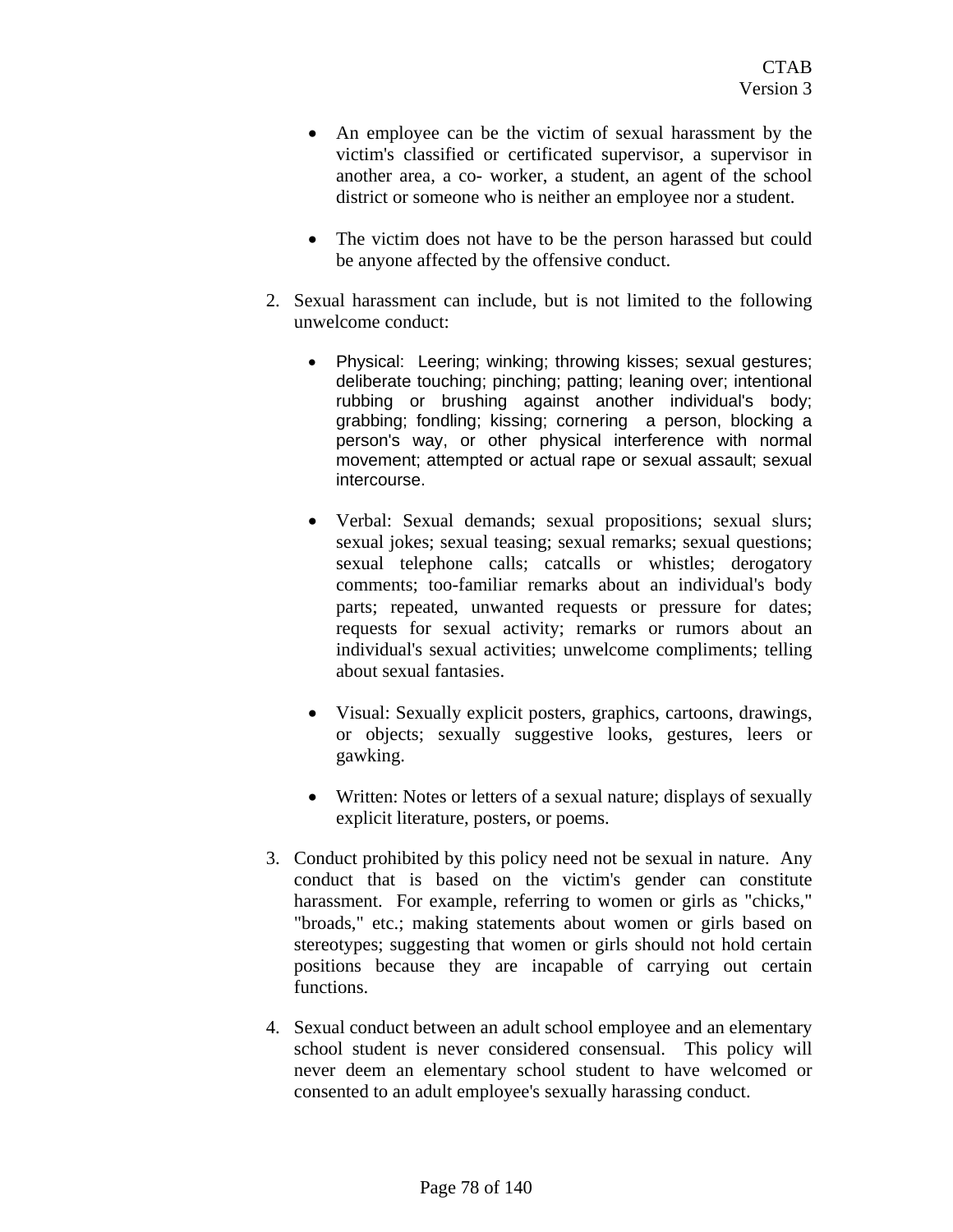### II. Supervisors' and Managers' Responsibility

District supervisory and management employees must enforce the district's sexual harassment prohibition and must promptly report all sexual harassment complaints they receive from students or employees. A supervisor's or manager's failure to report a sexual harassment complaint is grounds for discipline.

### III. Confidentiality

The district will respect the confidentiality of the complainant and the individual(s) against whom the complaint is made as much as possible. The district will respect confidentiality within the limits of its legal obligations, including investigating sexual harassment allegations, and taking remedial and corrective action.

### IV. Reporting Procedures

Any person who believes that a district student or employee has sexually harassed them or any person who knows or believes that they have knowledge of conduct that may constitute sexual harassment should report the alleged acts immediately.

### A. Student Reports

The district encourages any adult who witnesses sexual harassment to intervene on the victim's behalf and immediately report the harassing conduct. The district does not, however, require any person to directly confront the harasser.

Any student who believes that they are a sexual harassment victim, or who knows of conduct that may constitute sexual harassment should report the alleged acts to a teacher, counselor, principal, or designated District Compliance Officer.

The report may be verbal or written. Using a formal reporting form is not required. If a student wants to use a form, one is available from the school office, school library, counseling office, and the District Compliance Officer.

Any teacher or counselor to who alleged sexual harassment is reported shall immediately notify the school principal of the alleged acts, or if the complaint involves the principal, immediately notify the District Compliance Officer.

The principal shall immediately forward written reports to the District Compliance Officer. If the principal receives a verbal report, the principal shall immediately notify the District Compliance Officer and, as soon as possible, forward a written report to the District Compliance Officer. The report shall not be screened or investigated before it is forwarded to the District Compliance Officer. Failure to forward any sexual harassment report or complaint shall result in disciplinary action.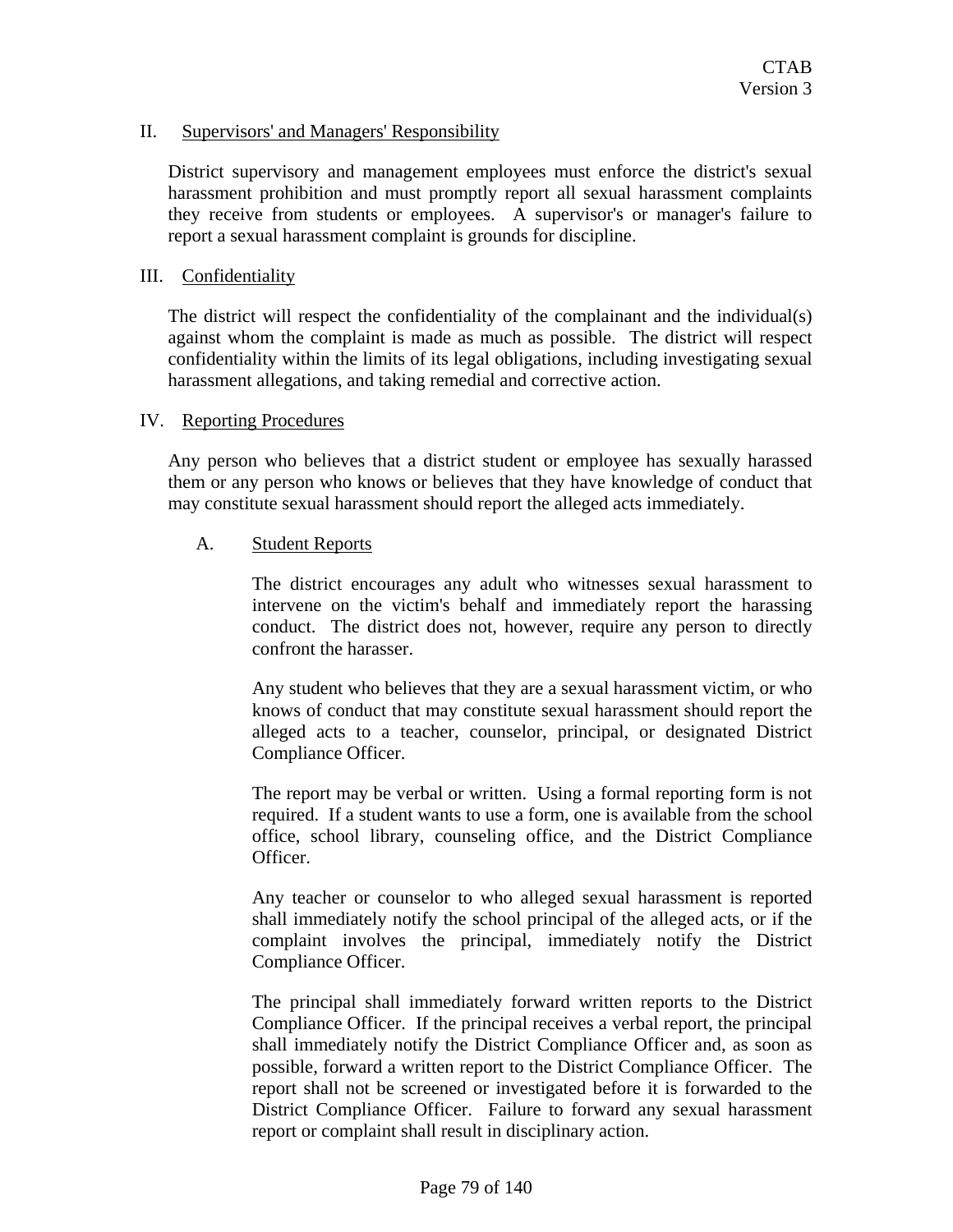### B. Employee Reports

The district encourages any employee who believes that they are a sexual harassment victim to directly inform the harasser that the conduct is unwelcome and must stop. A co-worker or other employee who witnesses sexual harassment should either intervene on the victim's behalf or immediately report the harassing conduct. The district does not, however, require the employees or witnesses to confront the harasser.

An employee who believes they are a sexual harassment victim, or who knows of conduct that may constitute sexual harassment should report the alleged conduct to his or her immediate supervisor, or to any supervisor or manager, or to the District Compliance Officer.

The report may be verbal or written. Using a formal reporting form is not required, although one is available from the school office, the district personnel office, or the District Compliance Officer if the employee wants to use a written form.

A supervisory or management employee receiving a written sexual harassment complaint shall immediately forward it to the designated District Compliance Officer. If a supervisory or management employee receives a verbal complaint, they shall notify the District Compliance Officer immediately and, as soon as possible, forward a written report to the District Compliance Officer. The report shall not be screened or investigated before it is forwarded to the District Compliance Officer. Failure to forward any sexual harassment report or complaint shall result in disciplinary action.

### C. Designation of "District Compliance Officer"

The Assistant Superintendent of Personnel is designated as the "District Compliance Officer" to receive sexual harassment reports or complaints. If the sexual harassment complaint involves the designated District Compliance Officer, the complaint shall be reported to the district Superintendent or the Superintendent's designee. If the complaint involves the Superintendent, the Superintendent's designee, or a Governing Board member, the Superintendent shall notify the Governing Board. The Board may choose to designate an independent third party to investigate the sexual harassment complaint.

### V. Investigation

After receiving a sexual harassment report or complaint, the District Compliance Officer shall immediately authorize an investigation. The investigation may be conducted by district officials or by a third party designated by the district. At the investigation's conclusion, the investigator shall prepare a written report, which shall: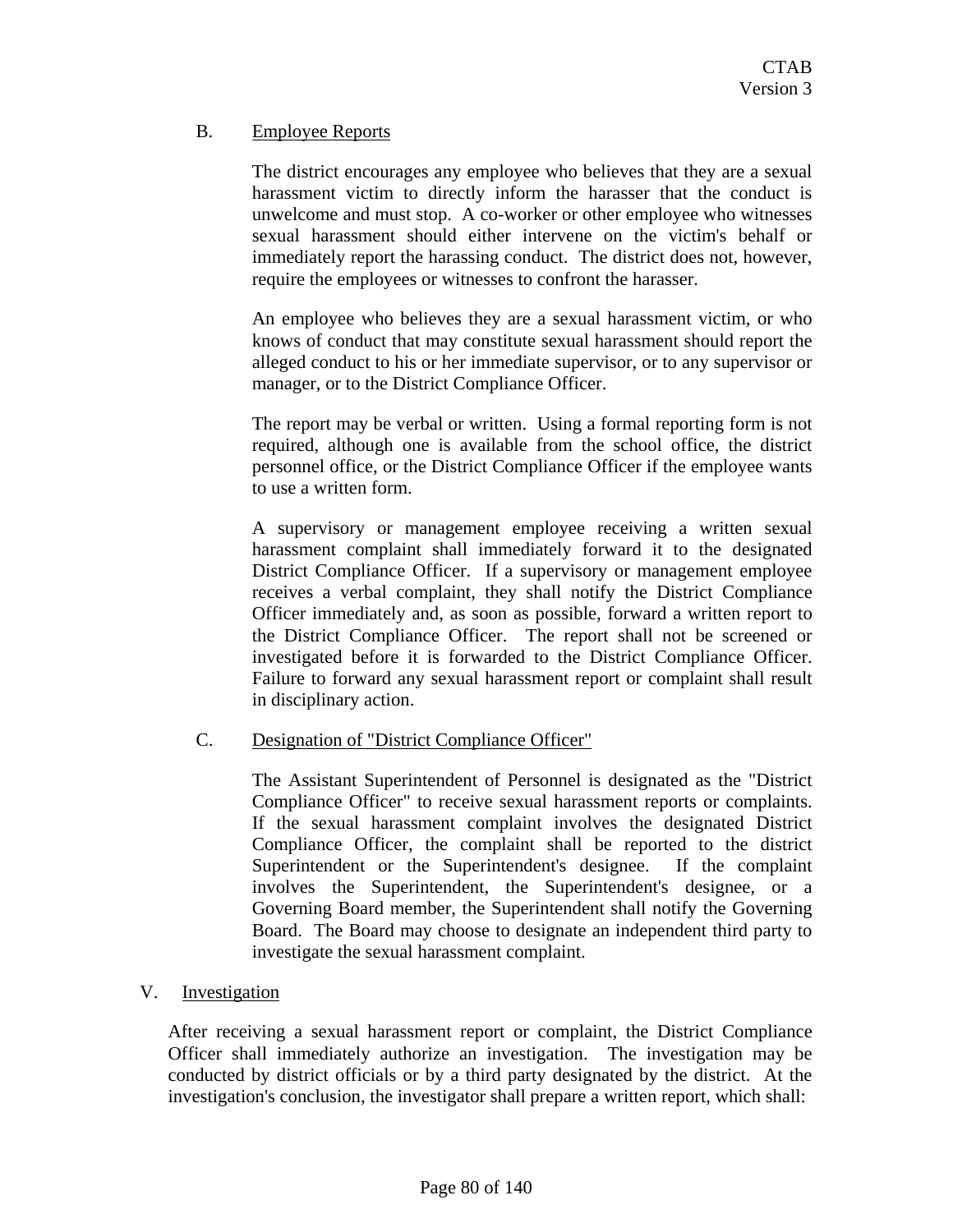- describe the circumstances giving rise to the complaint;
- describe the complainant's allegations;
- describe the accused's response;
- summarize the testimony provided by other persons interviewed, including any witnesses the complainant or the accused identified;
- conclude whether persons interviewed are credible;
- describe any other factual information the investigator deems appropriate;
- report findings of fact and supporting evidence;
- conclude whether sexual harassment did or did not occur with respect to each allegation in the complaint; and
- recommend corrective action.

### VI. District Action

After receiving the investigator's report, the Superintendent shall determine and implement an appropriate remedial and corrective response. The Superintendent shall report in writing the investigation's result and any proposed remedial and corrective action to the complainant.

If the sexual harassment complaint involved the Superintendent, the Governing Board shall determine and implement the appropriate remedial response, and report in writing the investigation's result and any proposed remedial action to the complainant.

Any district action taken in response to a determination that sexual harassment has occurred will be consistent with district policies and regulations, applicable collective bargaining agreements, and state and federal law.

### VII. Reprisals and Retaliation Forbidden

The district will discipline any individual, student, or employee who retaliates against any person who: (1) reports alleged sexual harassment; or (2) assists or participates in an investigation or proceeding relating to a sexual harassment complaint. Retaliation includes all forms of intimidation, reprisal, or harassment.

### VIII. Right to Alternative Complaint Procedures

The procedures contained in this policy are intended to supplement and not replace any applicable state and federal laws and regulations. Any individual may seek the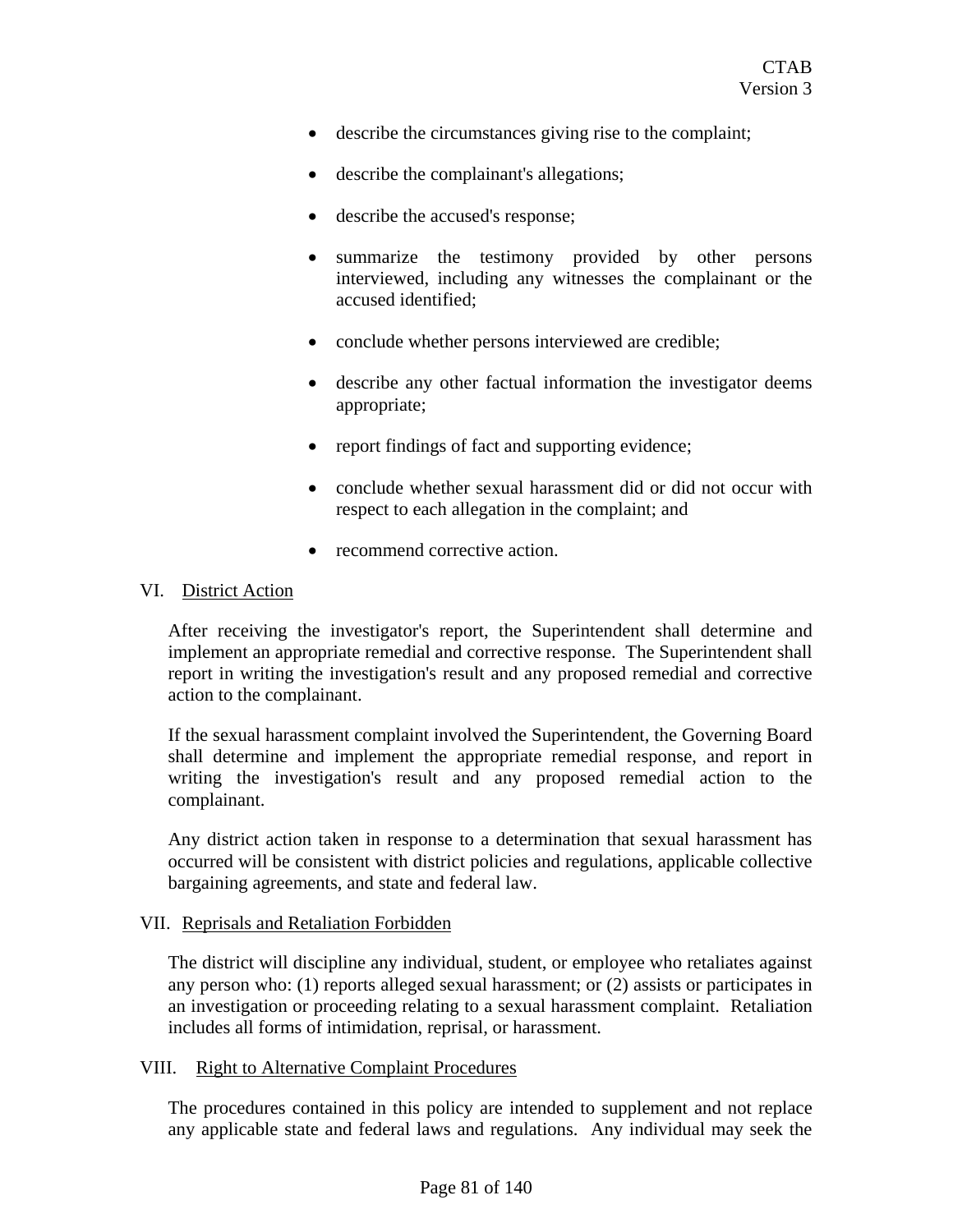remedies available under state and federal law by filing formal complaints with the following state and federal agencies:

Department of Fair Employment and Housing Headquarters 2014 T Street, Suite 210 Sacramento, California 95814

Equal Employment Opportunity Commission (EEOC) 96 North 3rd Street San Jose, California 95112

#### IX. Sexual Harassment as Child Abuse

In some circumstances, sexual harassment may also constitute child abuse or other criminal conduct. The district will comply with reporting requirements and other obligations under state law.

X. Policy Distribution

A copy of this sexual harassment policy shall be displayed in prominent locations in the district's main administrative building and other work sites and school sites where notices regarding the district's rules, regulations, procedures, and standards of conduct are usually posted.

A copy of this policy shall be provided as part of any orientation program conducted for new students at the beginning of each quarter, semester, or summer session, as applicable. A copy of this policy shall be provided for each faculty member, all members of the administrative staff, and all members of the support staff at the beginning of the first quarter or semester of the school year, or at the time that a new employee is hired.

A copy of this policy on sexual harassment shall appear in all district publications that set forth district rules, regulations, procedures, and standards of conduct.

Legal Reference: Education Code Sections 212.5, 212.6, 48900.2 Title VII of the 1964 Civil Rights Act Title IX of the 1972 Educational Amendments

Adopted: May 20, 1997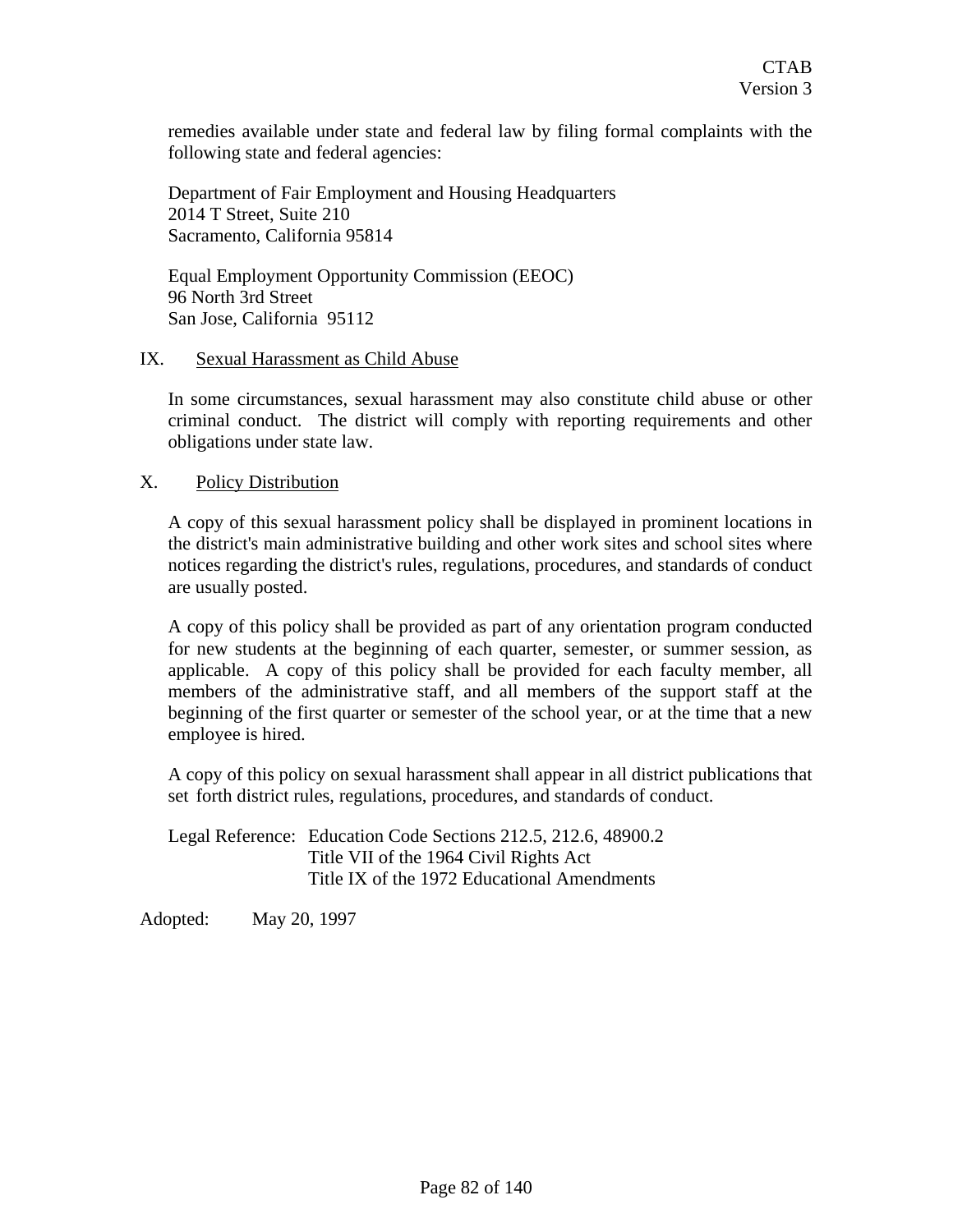### **State/Local Fair Employment Practice (FEP) Agencies**

Department of Fair Employment and Housing Headquarters 2014 T Street, Suite 210 5720 Ralston Street, Suite 302 Sacramento, California 95814 Venture, California 93003 (916) 739-4626 (805) 654-4513

### **Equal Employment Opportunity Commission (EEOC) District/Area Offices**

1001 Tower Way, **Suite** 250 1313 "P" Street, Suite 103 Bakersfield, California 93309 Fresno, California 93721 (805) 395-2728 (209) 487-5793

(209) 445-5373 (213) 251-7178

322 West First Street, Room 2126 1331 Broadway, Room 430 Los Angeles, California 90012 Oakland, California 94612 (213) 897-1997 (510) 273-7588

1330 Broadway, Suite 1326 401 B. Street, Suite 1550 (510) 464-4095 (619) 557-7235

2000 "O" Street, Suite 120 901 Market Street, Suite 500 (916) 445-9918 (415) 744-6500

1845 S. Business Center Drive, Suite 127 96 North 3rd Street San Bernardino, California 92408 San Jose, California 95112 (714) 383-4711 (408) 291-7352

110 W. "C" Street, #1702 San Diego, California 92101 (619) 237-7405

111 N. Market Street, Suite 810 San Jose, California 95113 (408) 277-1264

28 Civic Center Plaza, Room 538 Santa Ana, California 92701 (714) 558-4159

**District and Field Offices Fresno Local Office (San Francisco District)**

# **Los Angeles District Office**

1900 Mariposa Mall, Suite 130 3660 Wilshire Blvd., 5th Floor Fresno, California 93721 Los Angeles, California 90010

 **Oakland Local Office (San Francisco District)** 

**San Diego Area Office (Los Angeles District)** Oakland, California 94612 San Diego, California 92101

**San Francisco District Office**

Sacramento, California 95814 San Francisco, California 94103

**San Jose Local Office (San Francisco District)**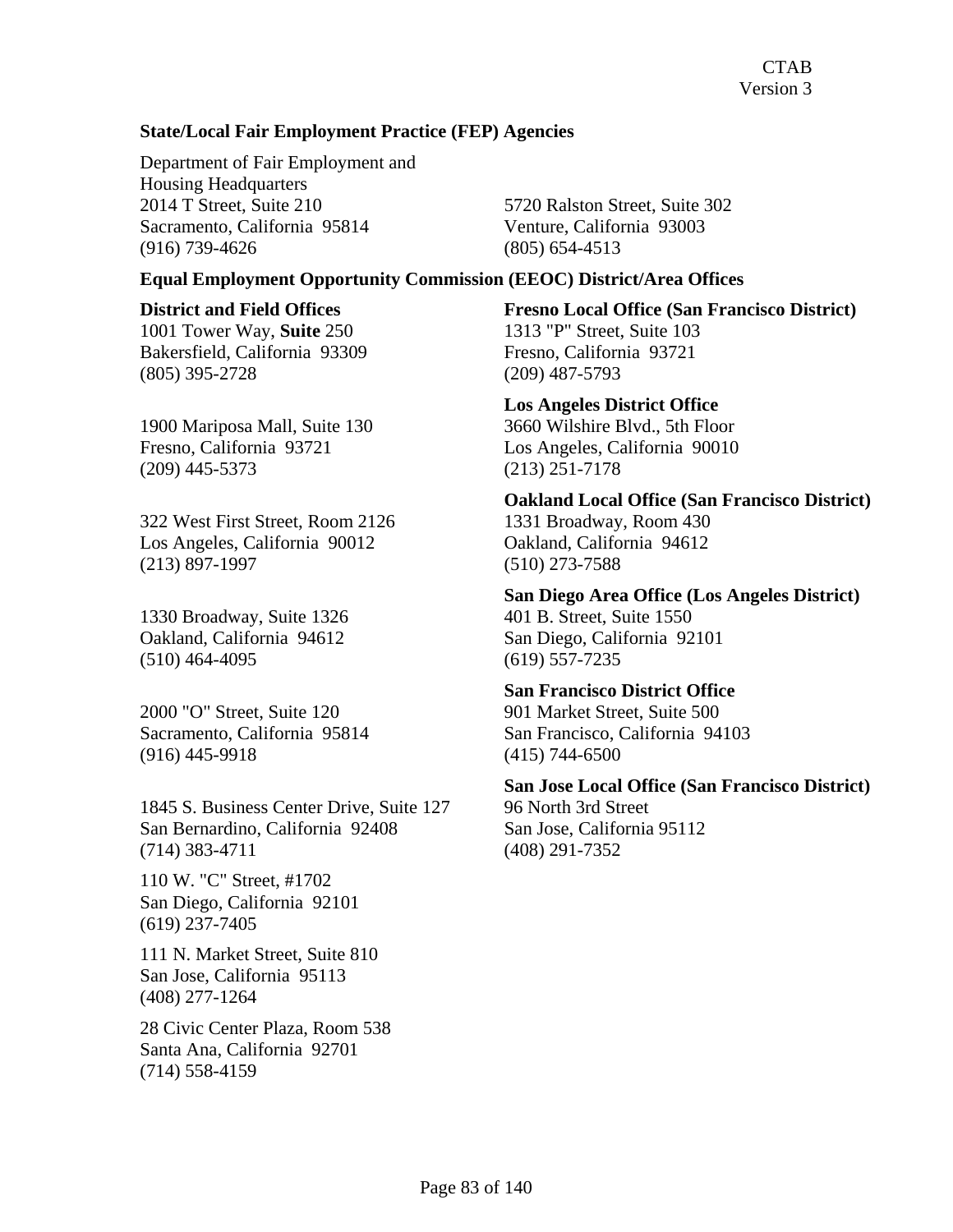### **BOARD POLICY 4020**

### **PERSONNEL: GENERAL**

### **Equal Employment Opportunity: Affirmative Action in Employment & Contracting; Harassment Prohibited**

It is the policy of the Berryessa Union School District to assure equal employment opportunity and to prohibit discrimination in employment, promotion, compensation, training, transfer or assignment, based on race, religion, color, gender, sexual orientation, age, citizenship, national origin, challenging conditions or any other factors not related to job duties.

The District prohibits sexual harassment of employees, applicants for employment, students, and persons visiting school grounds and facilities. Employees and others who believe they have experienced sexual harassment are encouraged to file a complaint with the Superintendent under policy and administrative guidelines 4013: Sexual Harassment.

The District also prohibits harassment of employees and applicants for employment on the basis of race, religious creed, color, national origin, ancestry, physical disability, mental disability, medical condition, marital status, or sex, by District administrators or employees. "Harassment" includes verbal, physical, and visual forms of harassment. Employees who believe they have experienced prohibited harassment may file a complaint under the Board's Miscellaneous Complaint policy.

Employees who have committed prohibited harassment will be disciplined in accordance with law and established procedures.

The Berryessa Union School District recognizes that mere prohibition of discriminatory practice is not enough to assure elimination of such practices. Affirmative, aggressive, well-directed action is needed to remedy the effects of past inequities and to assure that all possible barriers to employment of minorities and women are eliminated at all employment levels within the District. This includes aggressive efforts to recruit and assist minorities, as well as women or men in any occupational areas where either gender is under-utilized.

Bilingual and bicultural staff shall be selected where such qualifications are job related as required to meet the needs of bilingual/bicultural children. The applicant whose background and training is most appropriate for a specific position will be hired. Factors such as culture, background, and language will be considered important aspects.

The Berryessa Union School District, by this policy, is pledged to attain racial and gender parity between employees of Berryessa Union School District and the student population of Berryessa Union School District. Parity shall be attained at all responsibility levels and within every classification of both the certificated and classified work force.

The Board encourages community involvement in the hiring procedures of the District and endorses the committee concept as a method of achieving community participation in the employment process. Committees should be established to assist in the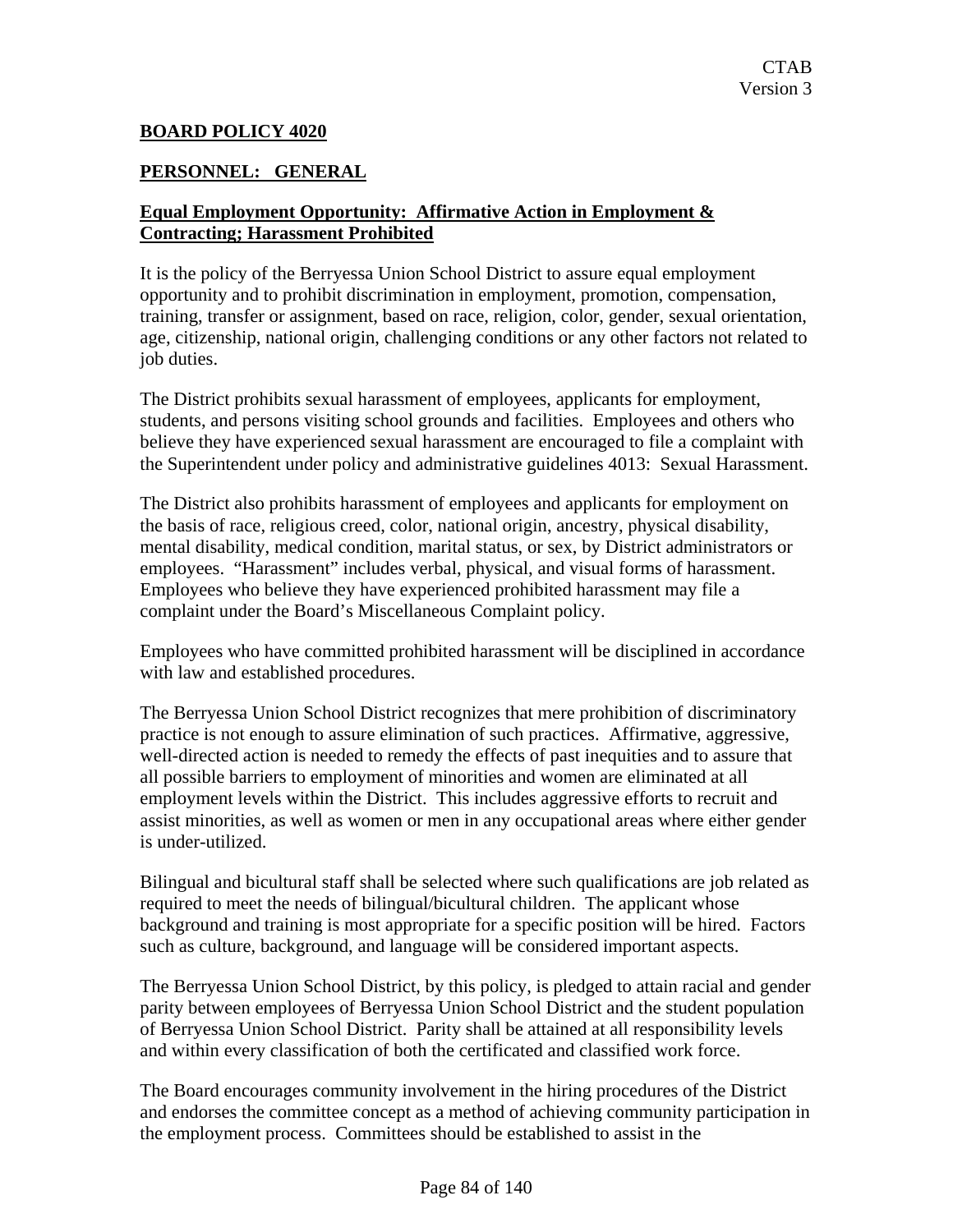implementation of the Affirmative Action Program. These committees shall be composed of citizens who reflect the racial/ethnic classifications of the community.

| Legal References:                   | California Administrative Code, Title V, Division 1 of Part I<br>Guidelines for Affirmative Action Employment Programs<br>California State Board of Education |
|-------------------------------------|---------------------------------------------------------------------------------------------------------------------------------------------------------------|
| <b>General References:</b>          | California Education Code                                                                                                                                     |
|                                     | 44100-44105 (Article 4) Affirmative Action Employment                                                                                                         |
|                                     | California Fair Employment Practices Act (Sections                                                                                                            |
|                                     | 1410, et seq.)                                                                                                                                                |
|                                     | Titles VI and VII, Civil Rights Acts of 1964                                                                                                                  |
|                                     | $(41 U.S.C. 2000(d)-2000(e)-15)$                                                                                                                              |
|                                     | Title 45, Code of Federal Regulations (Sections)<br>$70.1 - 70.16$                                                                                            |
|                                     | Presidential Executive Order 11246, as amended by<br>Executive                                                                                                |
|                                     | Order 11375 California Code of Fair Practices                                                                                                                 |
|                                     | California Government Code Section 12940                                                                                                                      |
|                                     | 2 California Code of Regulations Section 7287.6(b)                                                                                                            |
| Policy (4111.1 and 4211.1) Adopted: | September 25, 1975                                                                                                                                            |
| Renumbered 4020 Policy Adopted:     | July 28, 1983                                                                                                                                                 |

Revised policy Adopted: April 20, 1993 Revised Policy Adopted: July 15, 1997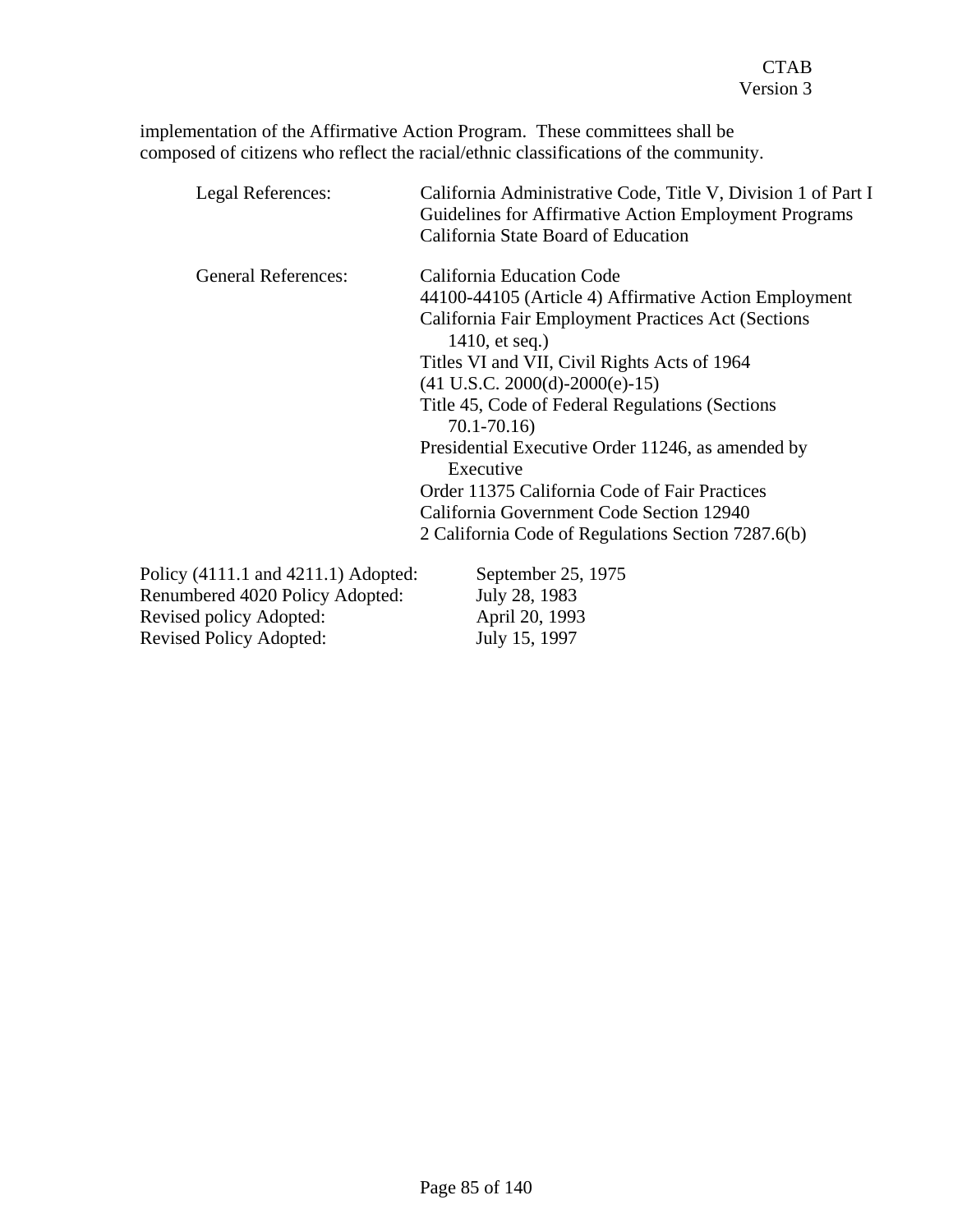### **ADMINISTRATIVE REGULATION 4020**

### **PERSONNEL: GENERAL**

### **Equal Employment Opportunity; Affirmative Action in Employment& Contracting; Harassment Prohibited**

Administrative guidelines 4013 address sexual harassment. These administrative guidelines address: (1) equal affirmative action for employment opportunity; (2) contractors' affirmative action program for minority employment; and, (3) unlawful harassment.

As an equal opportunity employer, Berryessa Union School District shall follow practices which are directed toward the assurance that no barriers exist to employment, development, advancement, and treatment of employees on the basis of creed, national origin, race/ethnicity, gender, sexual orientation, age, citizenship, or challenging condition.

#### I. Intent

It is the intent of the Administration that:

- A. Employment and advancement within the District shall be freely open to all persons regardless of creed, national origin, race/ethnicity, gender, age, citizenship, or challenging conditions.
- B. Aggressive efforts shall be made to recruit members of minority communities and women on administrative levels of the work force.
- C. Personnel programs shall be administered in a manner which shall insure no barriers to promotion, transfer assignments, retentions, or training on the basis of gender, race/ethnicity, national origin, creed, age, citizenship, or handicapping condition.
- D. The goal of the District is to establish and maintain a staff which is reflective of the student population in racial/ethnic balance.
- E. A Racial/Ethnic/Gender Survey will be taken annually. Results will be reported to the Board of Trustees by March 15th of each year.

### II. Criteria

The following criteria will be used in determining an appropriate balance of personnel:

- A. Assessment of under-represented groups in all employment classifications.
- B. Representation of diverse minority groups within the staff and bilingual skills for specific occupational qualifications if job related.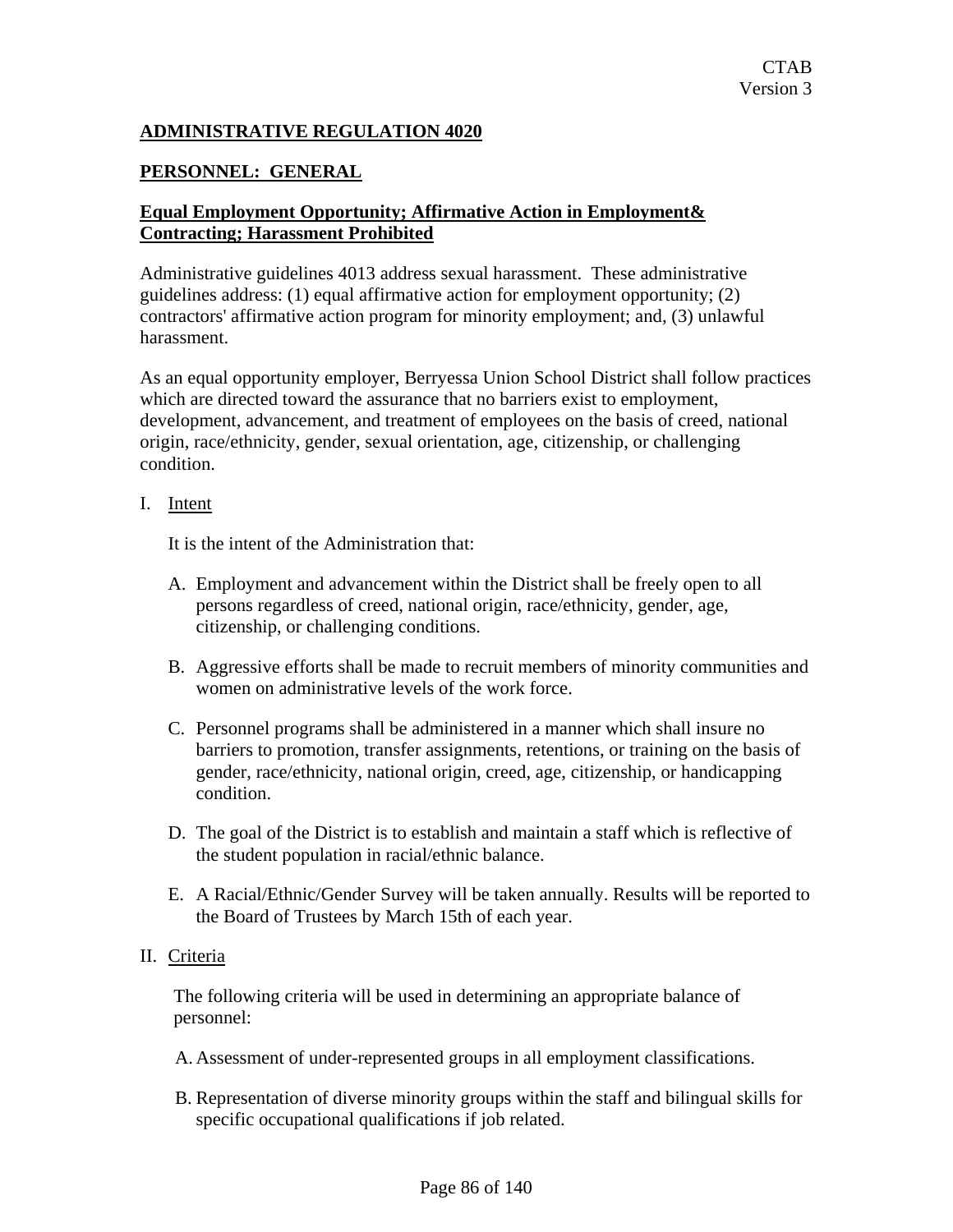- C. Representation of diverse minority groups and women at the supervisory and administrative levels.
- D. Selection and assignment of minorities and men to assure distribution among schools of the District with particular attention to men in the primary grades.

### III. Implementation

The District will develop an aggressive system to recruit and identify minority, female, and challenged applicants, and compile data to determine if inequities exist within the work force with particular reference to compensation, job responsibility, training, and promotion.

- A. Other factors being equal, priority shall be given to minority applicants for positions to which the assignment of a minority candidate is considered advantageous.
- B. Every possible effort shall be made to encourage the opportunity for training and recruitment of minority personnel where under-utilization of women or men and minorities exists and to determine the causes for such under-utilization.

### IV. Procedures

- A. The district will actively seek to correct under-representation by publicizing vacancies as widely as practical in order to attract the best possible candidates.
- B. The District will encourage staff members to refer to the Personnel Office candidates they believe to be qualified for positions in the District where parity does not exist.
- C. The District will actively seek and employ minority and male/female in all job classifications where disparities exist in the District.
- D. The District will actively recruit minority substitutes for all job classifications.

### V. Responsibilities

### A. The Superintendent

- 1. Makes clear the intent of the Affirmative Action Program, the office's commitment to the program, and the duties and responsibilities of principals and supervisors under the program.
- 2. Provides for special training for school Principals, Supervisors, and Department Heads.
- 3. Ensures that Principals and Supervisors or Department Heads are implementing the Affirmative Action Program in their individual units.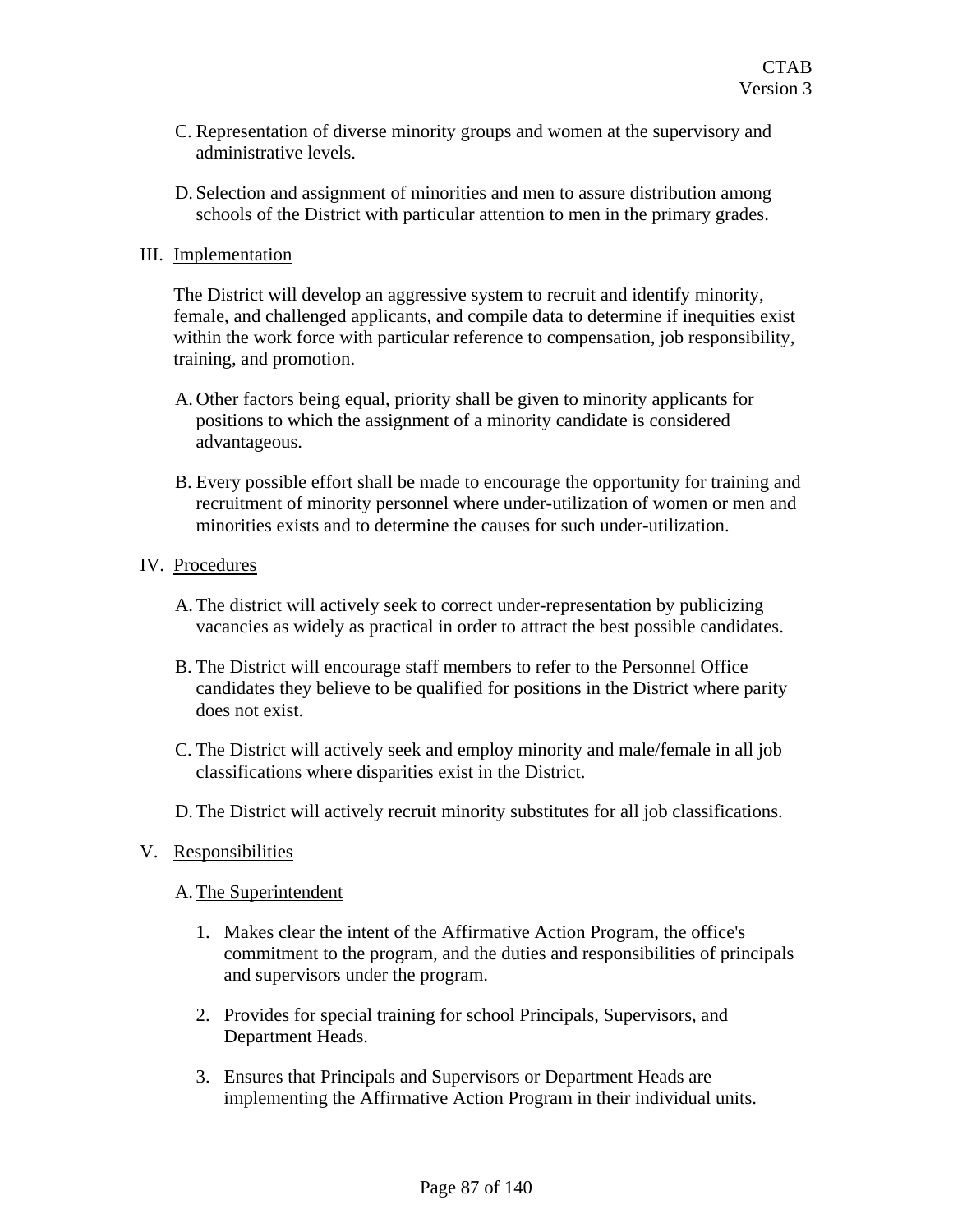- 4. Provides all necessary staff support to the Affirmative Action Program.
- 5. Evaluates the efforts of unit heads (Principals, Supervisors, Department Heads).
- B. Assistant Superintendent of Personnel
	- 1. Coordinates the Affirmative Action Policy at all levels.
	- 2. Publicizes vacancies and job specifications through appropriate agencies to give maximum opportunity for minority and women recruitment at all levels of employment, including males at the elementary level. Recruitment procedures will be clearly defined and available to the public in the Personnel Office.
	- 3. Evaluates personnel practices and selection processes that are discriminatory or place artificial barriers to employment of persons in all classifications. Evaluations of all personnel procedures will include and emphasize the critical and unique employment problems faced by minority women.
	- 4. Provides a record-keeping system which allows for applicant flow analysis. Holds exit interviews whenever possible.
- C. Affirmative Action Officer
	- 1. Coordinates the Affirmative Action Policy at all levels.
	- 2. Assists in developing and recommending inservice programs and workshops for staff to help in promoting the concept, goals, and procedures of the Affirmative Action Policy.
	- 3. Provides information to the community and any requesting organization on policy and operational procedures of Affirmative Action progress.
	- 4. Evaluates personnel practices and selection processes that are discriminatory or place artificial barriers to employment of persons in all classifications. Evaluations of all personnel procedures will include and emphasize the critical and unique employment problems faced by minority women.
- D. Principals, Supervisors. and Department Heads
	- 1. It shall be the responsibility of all administrators, supervisors, and department heads to see that the Affirmative Action Program is implemented in their schools, departments, or programs. Specifically, administrators and supervisors must:
		- a. Supply the Assistant Superintendent of Personnel with data on their work force as the Assistant Superintendent of Personnel may request.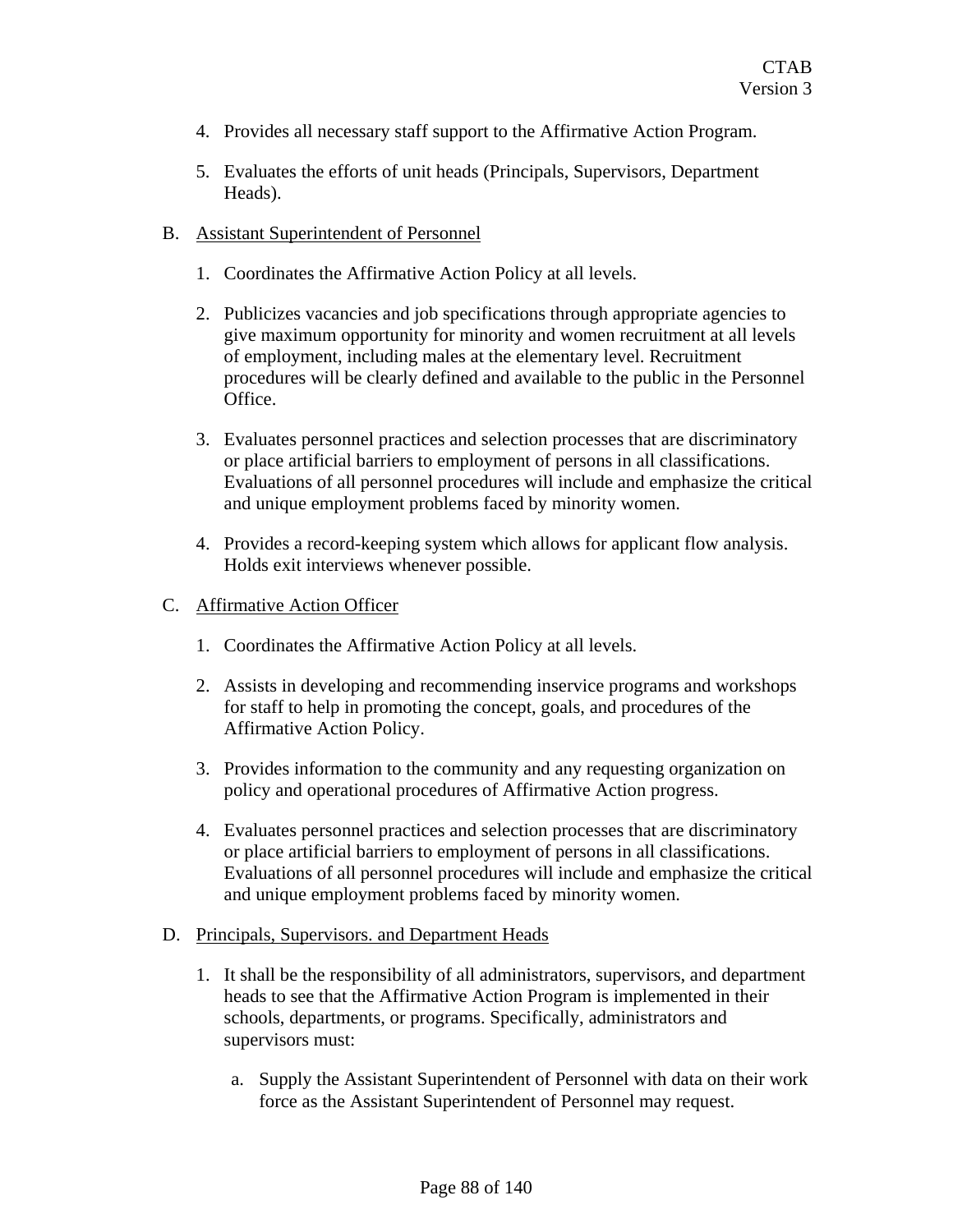- b. Report any discrimination problem or policy conflicts to the Superintendent, and the Personnel Department.
- c. Inform employees and prospective employees of the District's Affirmative Action Policy and Regulations.

### **UNLAWFUL HARASSMENT**

### 1. Harassment Prohibited

Harassment of employees and applicants for employment on the basis of race, religious creed, color, national origin, ancestry, physical disability, mental disability, medical condition, marital status, or sex, by district administrators or employees is prohibited.

Employees who believe they have experienced prohibited harassment may file a complaint under these guidelines or the Board's Miscellaneous Complaint Policy. Employees who have committed prohibited harassment will be disciplined in accordance with law and established procedures.

### 2. Harassment Defined

- A. Harassment is defined as verbal, visual, or physical conduct or communication, including name-calling of a district employee by another district employee based on the harassed employee's race, religious creed, color, national origin, ancestry, disability, marital status, gender, or age.
	- 1. "Verbal harassment" includes epithets, including name-calling, and other derogatory comments or slurs concerning the race, religious creed, color, national origin, ancestry, disability, marital status, gender, or age of persons who hear them.
	- 2. "Physical harassment" includes assault, battery, impeding or blocking movement, and any other physical interference with normal work or movement that is directed at an individual on he basis of the harassed individual's race, religious creed, color, national origin, ancestry, disability, marital status, gender, or age.
	- 3. "Visual harassment" includes posters, notices, bulletins, cartoons, drawings, graffiti, pictures, videos, and other visual media that derogate the race, religious creed, color, national origin, ancestry, disability, marital status, gender, or age of any person who observes them.
- B. Harassment also includes any act of retaliation against an employee for reporting violations of this policy or for assisting or participating in the investigation of a harassment complaint.
- C. Harassment does not include speech or other forms of communication protected by the First Amendment to the United States Constitution or by Article 1, Section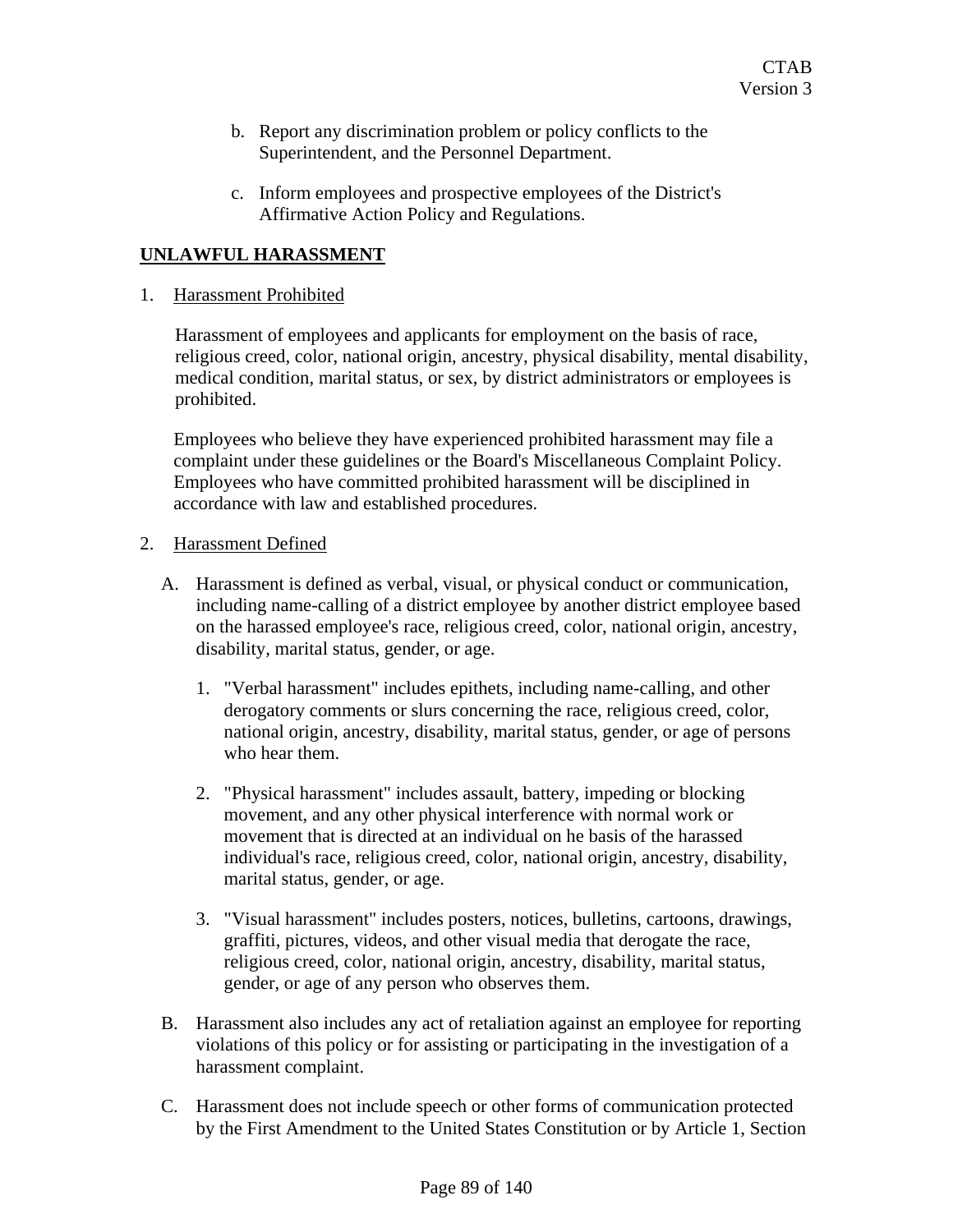2 of the California Constitution.

- D. The district will take disciplinary action up to and including termination against any district employee who harasses another district employee or applicant for employment in violation of these guidelines.
- E. Sexual harassment is covered by policy and administrative guidelines 4013.
- 3. Supervisors' and Managers' Responsibility

District supervisory and management employees shall enforce the district's harassment prohibition and shall promptly report all harassment complaints they receive from employees to the Superintendent's Office. A supervisor's or manager's failure to report a harassment complaint is grounds for discipline.

4. Confidentiality

The district will respect the confidentiality of the complainant, the individuals(s) against whom the complaint is made, and any witnesses to the greatest extent possible, consistent with the district's legal obligations and the need to investigate harassment allegations and to take remedial and corrective action.

- 5. Complaint
	- A. The district recognizes that some forms of harassment may be resolved through open discussion between the individuals involved. The district encourages any employee who believes that he or she has been harassed to directly inform the harasser that the conduct is unwelcome and must stop. The district encourages any co-worker or other employee who witnesses prohibited harassment to intervene on the victim's behalf and immediately report the harassing conduct. The district does not, however, require either the victim or witnesses to confront the harasser.
	- B. The District asks all employees who believe they have been harassed by another district employee, and any persons who know or believe that they have knowledge of conduct that may constitute harassment prohibited under these guidelines, to report the alleged conduct to their immediate supervisor, to any other district supervisor or manager, or to the Superintendent's Office. Reporting acts of harassment immediately will enable the district to take corrective action and to take steps to prevent additional harassment.
		- 1. The report may be verbal or written. Using a formal complaint form is not required, although one is available in each school office, the district personnel office, or the Superintendent's Office if the employee wants to use a written form.
		- 2. A supervisory or management employee receiving a written harassment complaint from a district employee shall immediately forward it to the Superintendent's Office. A supervisory or management employee receiving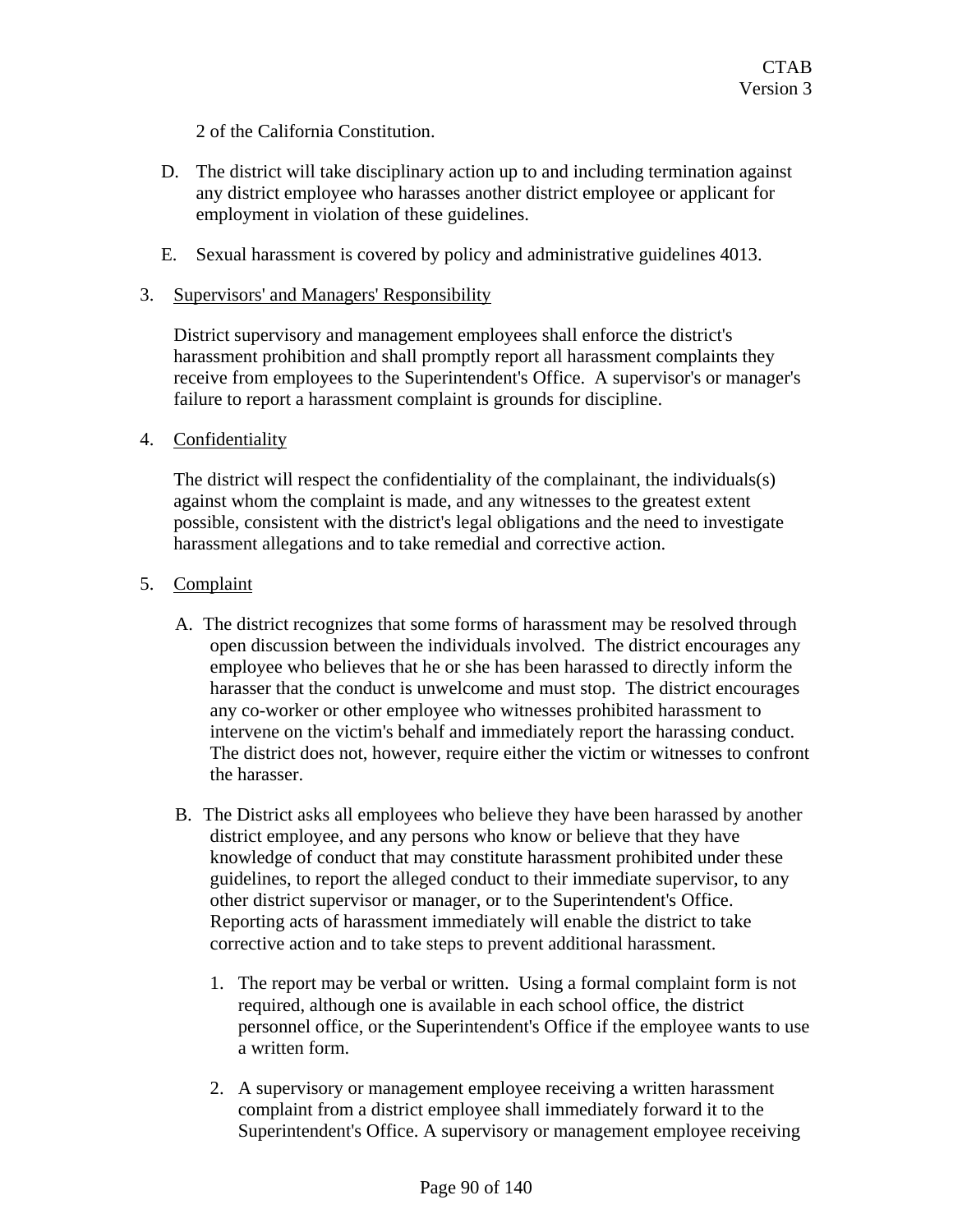a verbal complaint shall immediately notify the Superintendent's Office, reduce the complaint to writing, and within a reasonable time after receiving the complaint, forward a written report to the Superintendent's Office. Failure to report the complaint as required shall be grounds for discipline.

C. The Superintendent will investigate harassment complaints under the district's Miscellaneous Complaint Policy. The time limits stated in administrative guidelines under that policy may be waived by agreement of the district and complainant.

### 6. Report

The administrator or designee investigating the complaint shall prepare a written report that:

- describes the circumstances giving rise to the complaint;
- describes the complainant's allegations;
- describes the accused's response;
- summarizes the testimony provided by other persons interviewed, including any witnesses the complainant or the accused identified;
- concludes whether persons interviewed are credible;
- describes any other factual information the investigator deems appropriate;
- reports findings of fact and supporting evidence;
- concludes whether prohibited harassment did or did not occur with respect to each allegation in the complaint; and
- recommends corrective action.

### 7. Reprisals and Retaliation Forbidden

The district will discipline any employee who retaliates against any person who: (1) reports alleged harassment; or (2) assists or participates in an investigation or proceeding relating to a harassment complaint. Retaliation includes all forms of intimidation, reprisal, or harassment.

- 8. Employee's Right to Alternative Complaint Procedures
	- A. The procedures contained in this policy are intended to supplement and not replace any applicable state and federal laws and regulations governing employee rights. Any district employee may seek the remedies available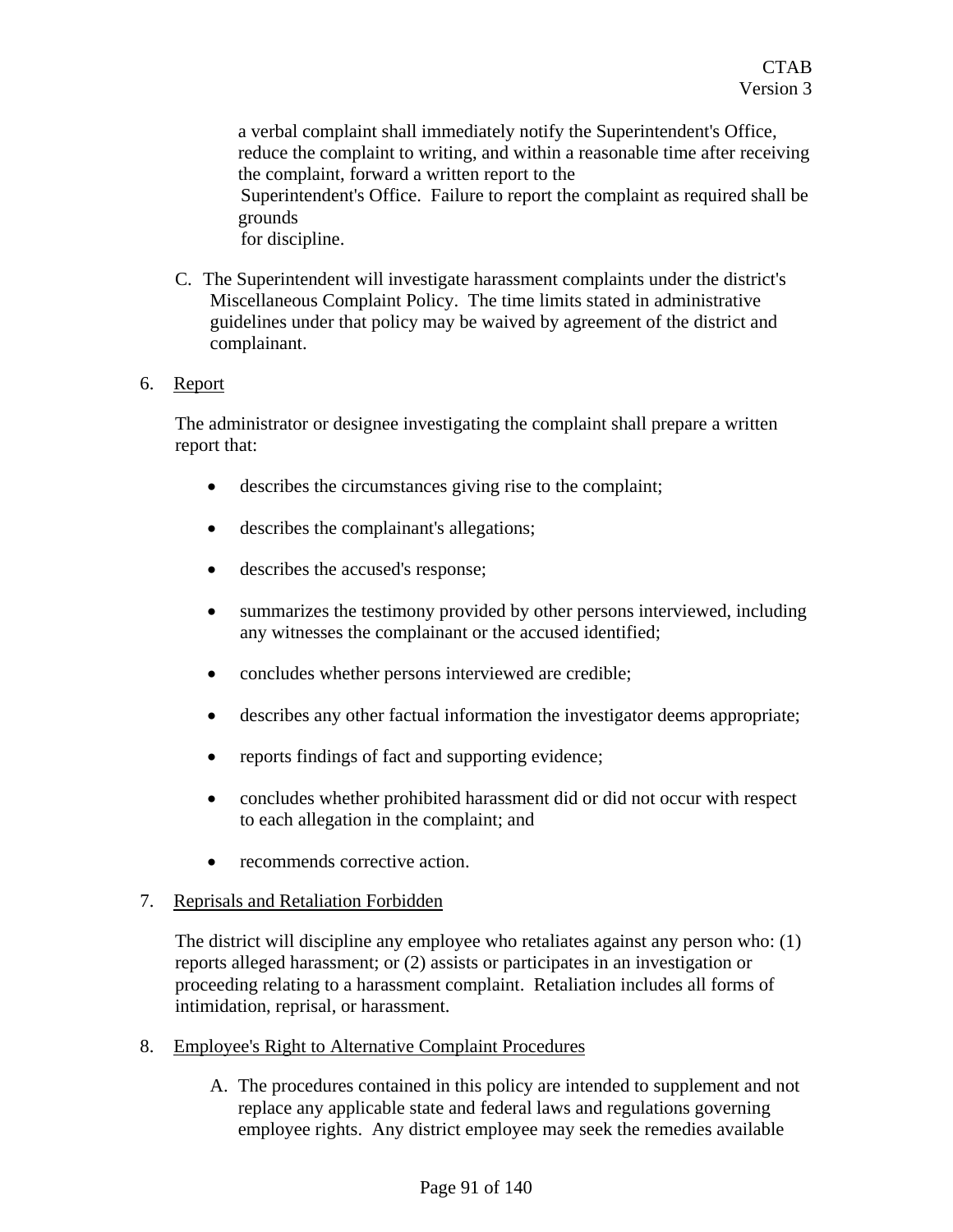under state and federal law by filing formal complaints with the following state and federal agencies:

Department of Fair Employment and Housing Headquarters 2014 T Street, Suite 210 Sacramento, California 95814

Equal Employment Opportunity Commission (EEOC) 96 North 3rd St. San Jose, California 95112

B. Employees who believe they have experienced sexual harassment may file a complaint under district policy and administrative guidelines 4013.

### 9. Notice to Employees

The Superintendent shall inform district employees of their right to be free from prohibited harassment under state and federal law. The Superintendent shall see that employees are aware of these guidelines and understand that persons who are subjected to prohibited harassment may freely complain about that conduct to district officials who will promptly and thoroughly investigate their complaints, and that persons who engage in prohibited harassment will be appropriately disciplined.

### Legal reference:

Title VII of the 1964 Civil Rights Act California Government Code Section 12940 2 California Code of Regulations Section 7287.6 (b)

| Approved: | October, 1983  |
|-----------|----------------|
| Revised:  | April 20, 1993 |
| Revised:  | July 15, 1997  |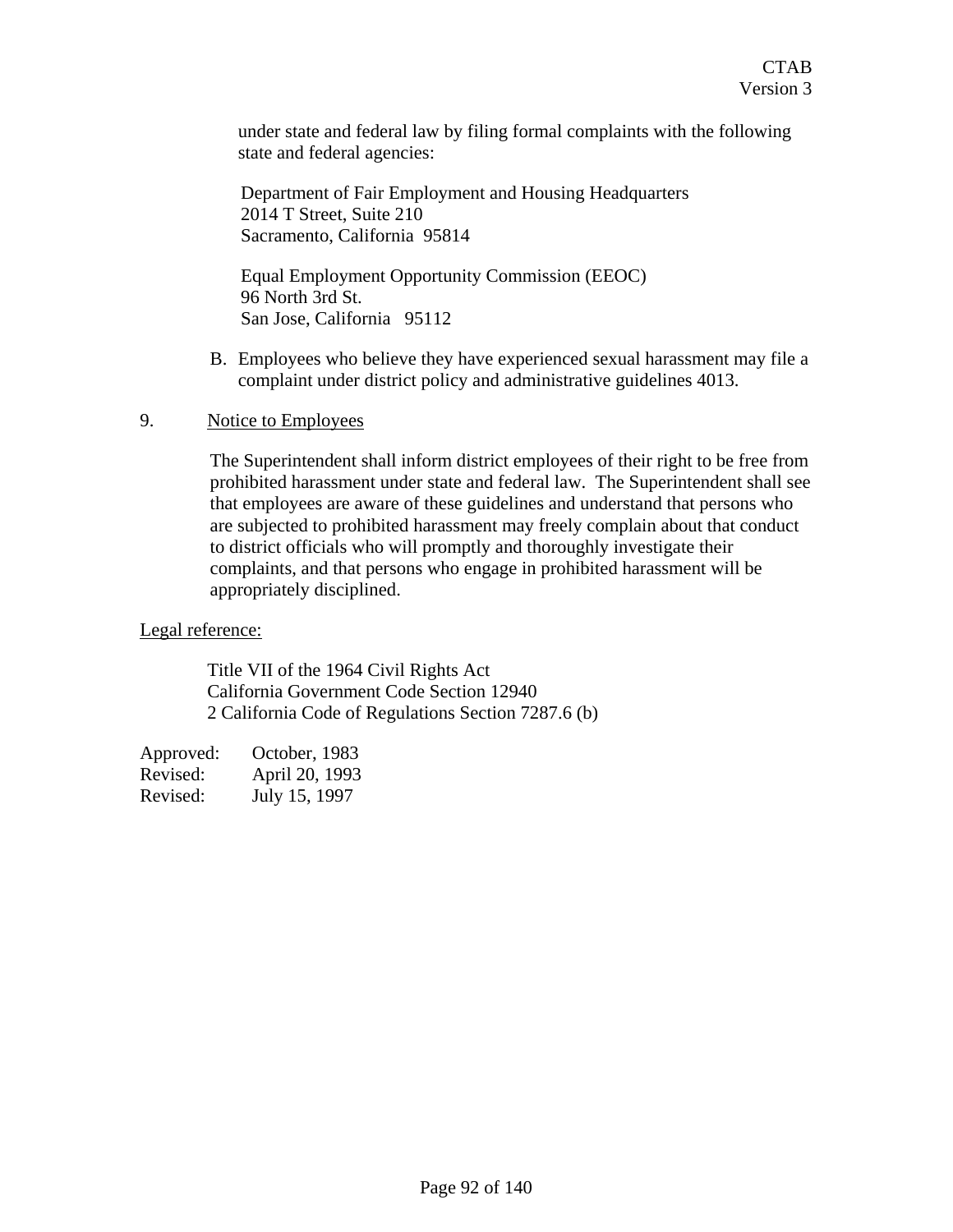# **APPENDIX C: DEFINITIONS**

- 1. **Administration, Administrator(s)** –as used in this Agreement means any individual or group of individuals employed by the Berryessa Union School District in an administrative position as defined in the Government Code Section 3540.1(g).
- 2. **Agreement, District, Association and Act** as used in this Agreement are defined in Article 1.1 of this Agreement.
- 3. **Collaboration or Working on a Collaborative Basis** as used in this Agreement means a process in which *administrators and unit members* come together and discuss ideas and proposals in an open and forthright manner with the goal of solving problems through a team approach. Two principles are central to this process: the arrival at solutions to problems is based on the broadest possible consensus of the individuals involved; and the rights of those individuals who are of the minority opinion or position are protected to as great an extent as possible.
- 4. **Collaborative Bargaining Team** The composition of the Collaborative Bargaining Team has an agreed upon number of administrators chosen by the District and an agreed upon number of unit members chosen by the Association. The Collaborative Bargaining Team uses the interest-based collaborative process for negotiations and problem solving.
- 5. **Conferee** a conferee is a fellow faculty member, department head, supervisor, administrator, organization representative, or other individual (Article 7.2.1).
- 6. **Designee** as used in this Agreement means any individual chosen, either on a one time or on an ongoing basis, by a manager to represent him/her in the labor management relationship created through this Agreement.
- 7. **Domestic Partner** Domestic partners, as defined under CalPERS Health Benefits Program, are same sex over the age of 18, or opposite-sex age 62 or older whose domestic partnership is registered with the Secretary of State. A "Declaration of Domestic Partnership" (DPA 680) form must be submitted to the Secretary of State. (The form is available at the county clerk offices and at the Office of the Secretary of State.) As of January 1, 2002, opposite-sex domestic partners with just one partner age 62 or older will also be eligible to register with the Secretary of State.
- 8. **Egregious** Remarkably bad; flagrant.
- 9. **Emergency** as used in this Agreement means a sudden unexpected happening, or an unforeseen occurrence or condition, or a sudden or unexpected occasion for action.
- 10. **Unit Member** as used in this Agreement means any individual who is employed by the Berryessa Union School District and is a member of the Certificated Bargaining Unit.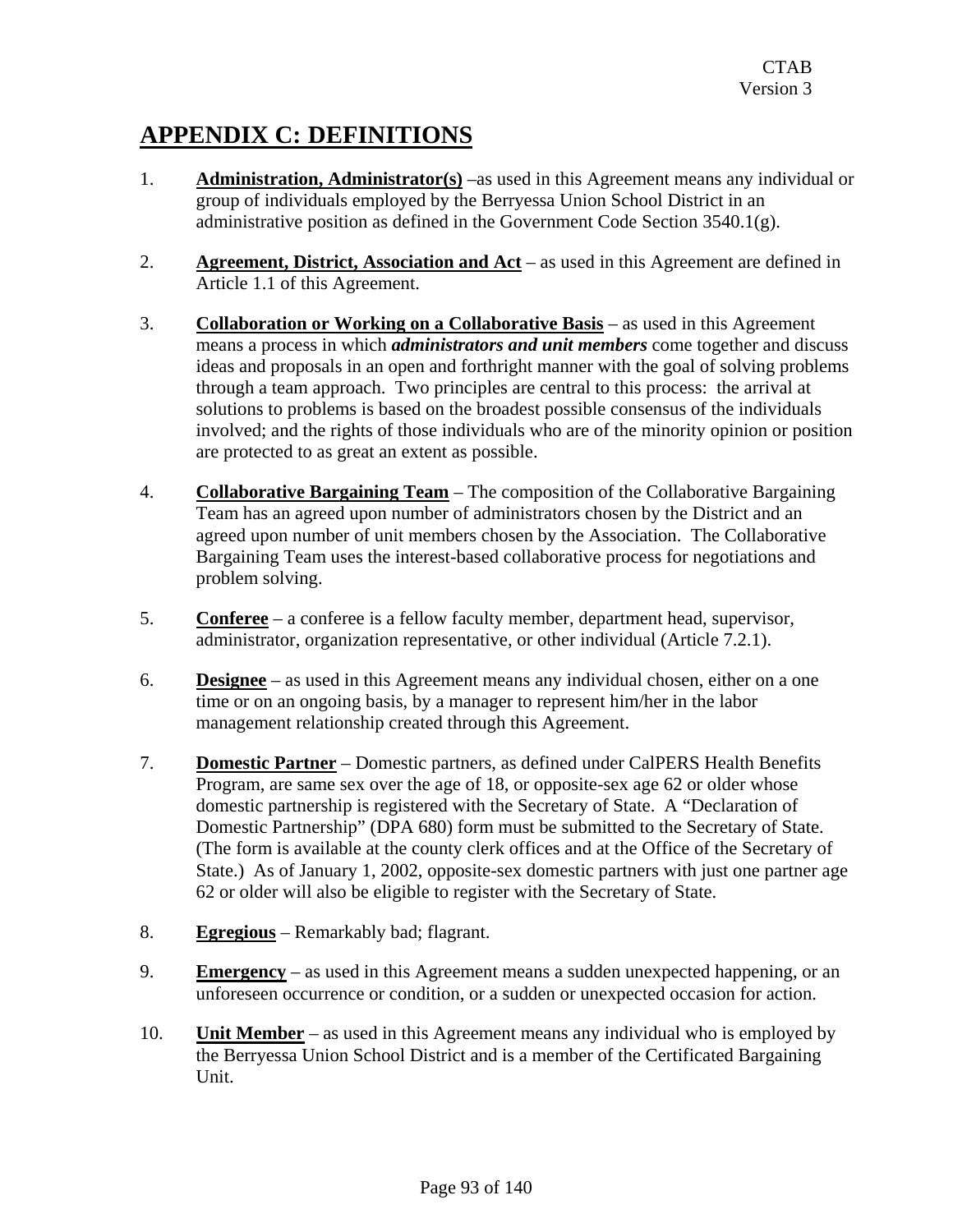- 11. **Grievance** an allegation by a grievant that he/she has been adversely affected by a violation of the specific provision of the contract. Actions to challenge or change the policies of the District as set forth in the rules and regulations, or administrative procedures, must be undertaken through separate processes. (Article 7.3.1)
- 12. **Grievant** A unit member, a group of unit members having the same grievance or the Association when filed by the Association President or designee. (Art. 7.3.1)
- 13. **Management** as used in this Agreement means any individual or group of individuals employed by the Berryessa Union School District in an administrative position as defined in Government Code Section 3540.1(g).
- 14. **Party or Parties** as used in this Agreement means an individual or group representing the labor or management partners to this Agreement, or individuals or groups who are administrators or unit members at school or District sites.
- 15. **Per Diem Rate of Pay or Per Diem** as used in this Agreement is the salary of a unit member as defined in Article 9.1 of this Agreement divided by the number of days in the regular unit member work year.
- 16. **Salary** a unit member's salary is where they are placed on the salary schedule plus special compensation for those unit members identified in the current contract in Appendix A, Item 4. (Article 9.1)
- 17. **Site Administrator** as used in this Agreement means any individual employed by the Berryessa Union School District in an administrative position *at a specific school site*  as defined in Government Code Section 3540.1(g)
- 18. **Working Day** a "working day" is any day on which the central administrative offices of the Berryessa Union School District office *are* open for business. (Article 7.3.3)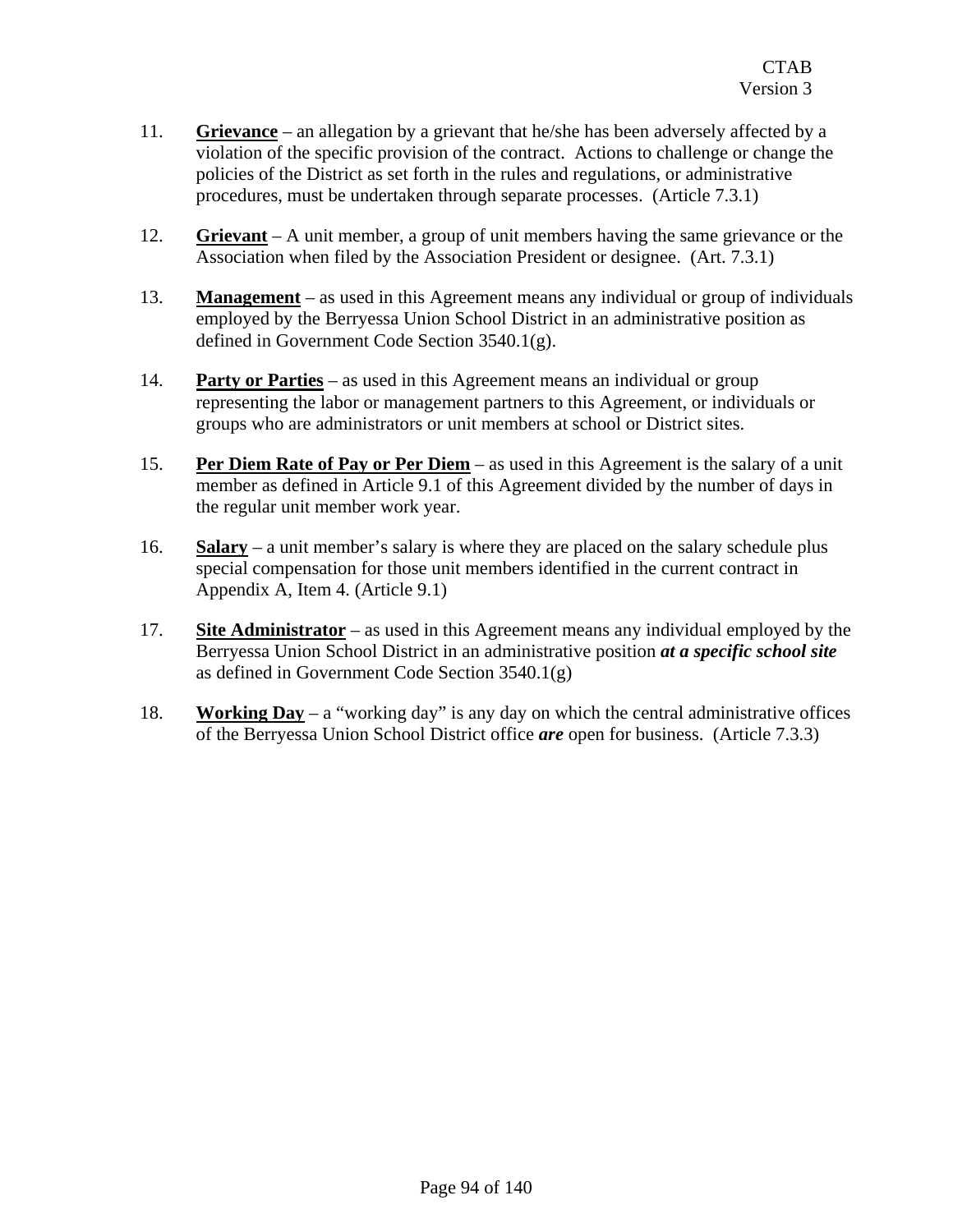| Ī,<br>Ĕ<br>z<br>E<br>3761<br>Ξ<br>ÿ<br>ū |  | 132<br><b>951</b><br>G<br>l,<br>Sar |  |
|------------------------------------------|--|-------------------------------------|--|
|------------------------------------------|--|-------------------------------------|--|

Teachers Salary Schedule 2006-07 Effective 4/1/07 6%

|        | <b>BA+60</b> | <b>BA+75</b> | <b>BA+90</b> |                           |          |
|--------|--------------|--------------|--------------|---------------------------|----------|
| 44,859 | 44,859       | 46,868       | 49,169       | LSH/RSP/SDC stipend       | \$1,000  |
| 44,859 | 46,787       | 48,992       | 51,291       |                           |          |
| 46,515 | 48,913       | 51,114       | 53,414       | Counselor stipend         | \$1,000  |
| 48,637 | 51,038       | 53,233       | 55,536       |                           |          |
| 51,698 | 53,164       | 55,355       | 57,657       |                           |          |
| 54,058 | 56,236       | 57,477       | 59,765       |                           |          |
| 56,415 | 58,598       | 59,601       | 61,900       |                           |          |
| 58,774 | 60,961       | 61,724       | 64,023       | Doctoral Stipend          |          |
| 61,132 | 63,323       | 63,846       | 66,141       | 3% of cell placement      |          |
| 63,490 | 65,685       | 65,965       | 68,265       |                           |          |
|        | 68,047       | 68,087       | 70,386       | Psychologists             |          |
|        |              | 70,210       | 72,508       | 10% of cell placement     |          |
|        |              | 72,333       | 74,630       |                           |          |
|        |              |              |              | <b>Hourly Rate</b>        | \$35.38  |
|        | 68,916       | 73,201       | 75,500       |                           |          |
|        | 69,785       | 74,072       | 76,370       | Without ELD certification |          |
|        | 70,655       | 74,940       | 77,239       | 9835 of cell placement    |          |
|        | 71,525       | 75,810       | 78,109       | <b>Work Year</b>          |          |
|        | 72,395       | 76,678       | 78,977       | Psychologist              | 194 days |
|        | 73,264       | 77,549       | 79,847       | Counselor                 | 194 days |
|        | 74,133       | 78,418       | 80,716       | Program Specialist        | 194 days |
|        | 75,002       | 79,287       | 81,586       | <b>Jbrarian</b>           | 194 days |
|        | 75,594       | 80,157       | 82,456       | Nurse                     | 196 days |
|        | 75,873       | 81,027       | 83,327       | Teacher                   | 183 days |

# **APPENDIX D1: 2006-2007 SALARY SCHEDULE**

Signature

CTAB Version 3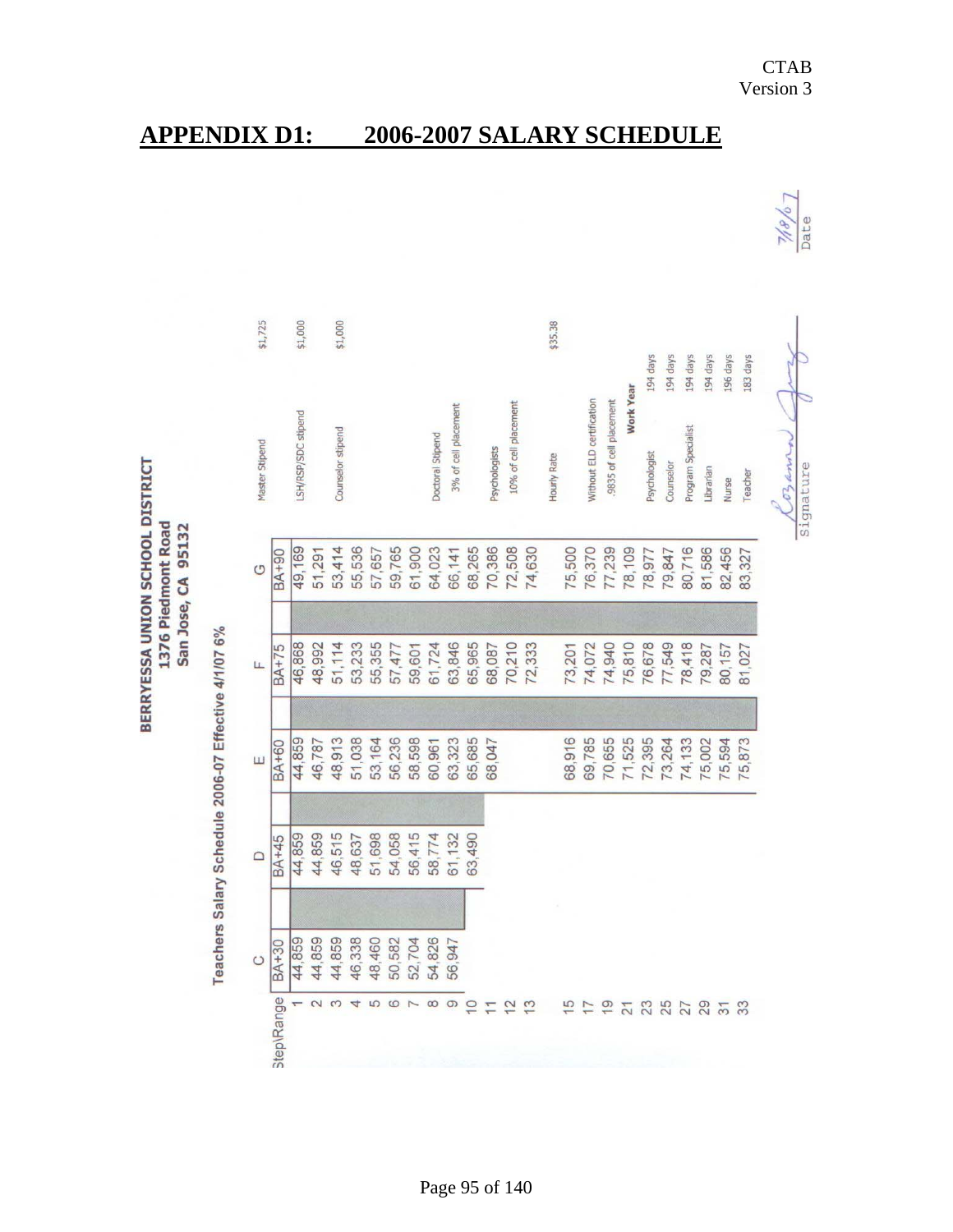Teachers Salary Schedule 2007-08 Effective 7/1/07 3%

| \$1,725        |              | \$1,000             |        | \$1,000           |        |        |        |        |                  |                      |                |                      |                       |               | \$38.63     |                |                           |                         |                  | 194 days     | 194 days  | 194 days           | 194 days | 196 days        | 183 days |      |
|----------------|--------------|---------------------|--------|-------------------|--------|--------|--------|--------|------------------|----------------------|----------------|----------------------|-----------------------|---------------|-------------|----------------|---------------------------|-------------------------|------------------|--------------|-----------|--------------------|----------|-----------------|----------|------|
| Master Stipend |              | LSH/RSP/SDC stipend |        | Counselor stipend |        |        |        |        | Doctoral Stipend | 3% of cell placement |                | <b>Psychologists</b> | 10% of cell placement |               | Hourly Rate |                | Without ELD certification | .9835 of cell placement | <b>Work Year</b> | Psychologist | Counselor | Program Specialist | Ibrarian | Nurse           | Teacher  | Comm |
| $\circ$        | <b>BA+90</b> | 50,644              | 52,830 | 55,016            | 57,202 | 59,387 | 61,558 | 63,757 | 65,944           | 68,125               | 70,313         | 72,498               | 74,683                | 76,869        |             | 77,765         | 78,661                    | 79,556                  | 80,452           | 81,346       | 82,242    | 83,137             | 84,034   | 84,930          | 85,827   |      |
| Щ              | <b>BA+75</b> | 48,274              | 50,462 | 52,647            | 54,830 | 57,016 | 59,201 | 61,389 | 63,576           | 65,761               | 67,944         | 70,130               | 72,316                | 74,503        |             | 75,397         | 76,294                    | 77,188                  | 78,084           | 78,978       | 79,875    | 80,771             | 81,666   | 82,562          | 83,458   |      |
| Ш              | <b>BA+60</b> | 46,205              | 48,191 | 50,380            | 52,569 | 54,759 | 57,923 | 60,356 | 62,790           | 65,223               | 67,656         | 70,088               |                       |               |             | 70,983         | 71,879                    | 72,775                  | 73,671           | 74,567       | 75,462    | 76,357             | 77,252   | 77,862          | 78,149   |      |
| $\Box$         | <b>BA+45</b> | 46,205              | 46,205 | 47,910            | 50,096 | 53,249 | 55,680 | 58,107 | 60,537           | 62,966               | 65,395         |                      |                       |               |             |                |                           |                         |                  |              |           |                    |          |                 |          |      |
| $\circ$        | <b>BA+30</b> | 46,205              | 46,205 | 46,205            | 47,728 | 49,914 | 52,099 | 54,285 | 56,471           | 58,655               |                |                      |                       |               |             |                |                           |                         |                  |              |           |                    |          |                 |          |      |
|                | Step\Range   |                     | 2      | $\infty$          | 4      | LO     | ဖ      |        | $\infty$         | $\sigma$             | $\overline{C}$ | $\overline{1}$       | $\overline{2}$        | $\frac{3}{5}$ |             | $\overline{5}$ | 17                        | $\overline{9}$          | $\overline{21}$  | 23           |           | 25<br>27<br>29     |          | $\overline{31}$ | 33       |      |

# **APPENDIX D2: 2007-2008 SALARY SCHEDULE**

 $7/8/6$ 7 Date

7/18/2007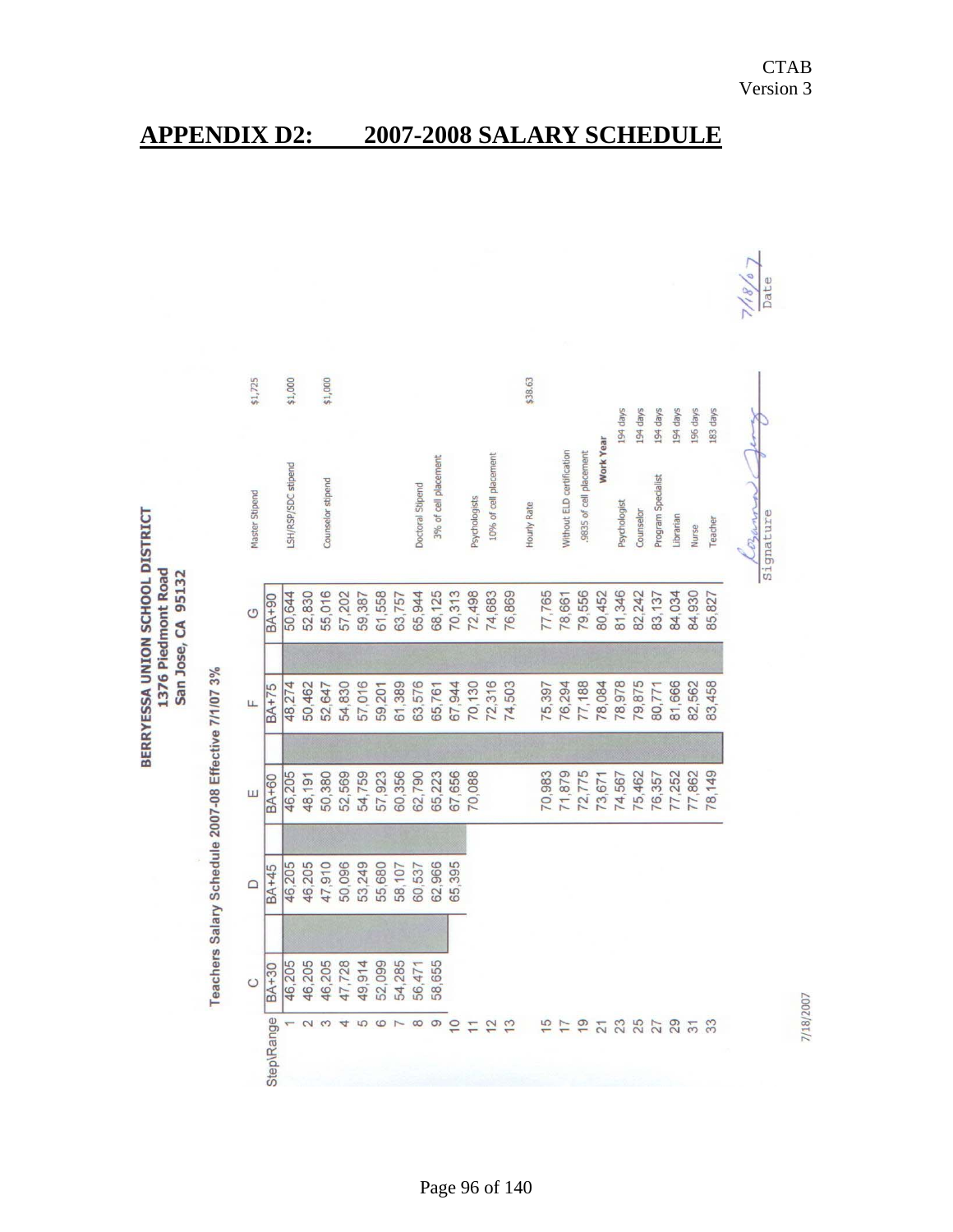# **APPENDIX E: SUPPLEMENTAL PAY ACTIVITIES**

### **S = Stipend H = Hourly Rate**

Welcome Everybody (W.E.B.) Program – (**H**)

IS/Tech Help  $-$  (H)

STAR 9 Coordinator – (S)

Gifted and Talented Education Coordinator  $(GATE) - (S)$ 

English Language Development (ELD) Coordinator – (S)

Homework Center – (H)

Supplemental Instruction (SI) Teachers – (**H**)

*Middle School Based* Extra Curricular Sports – (**S**)

*Middle School Based* Activities Director – (**S**)

*Middle School Based* Athletic Director – (**S**)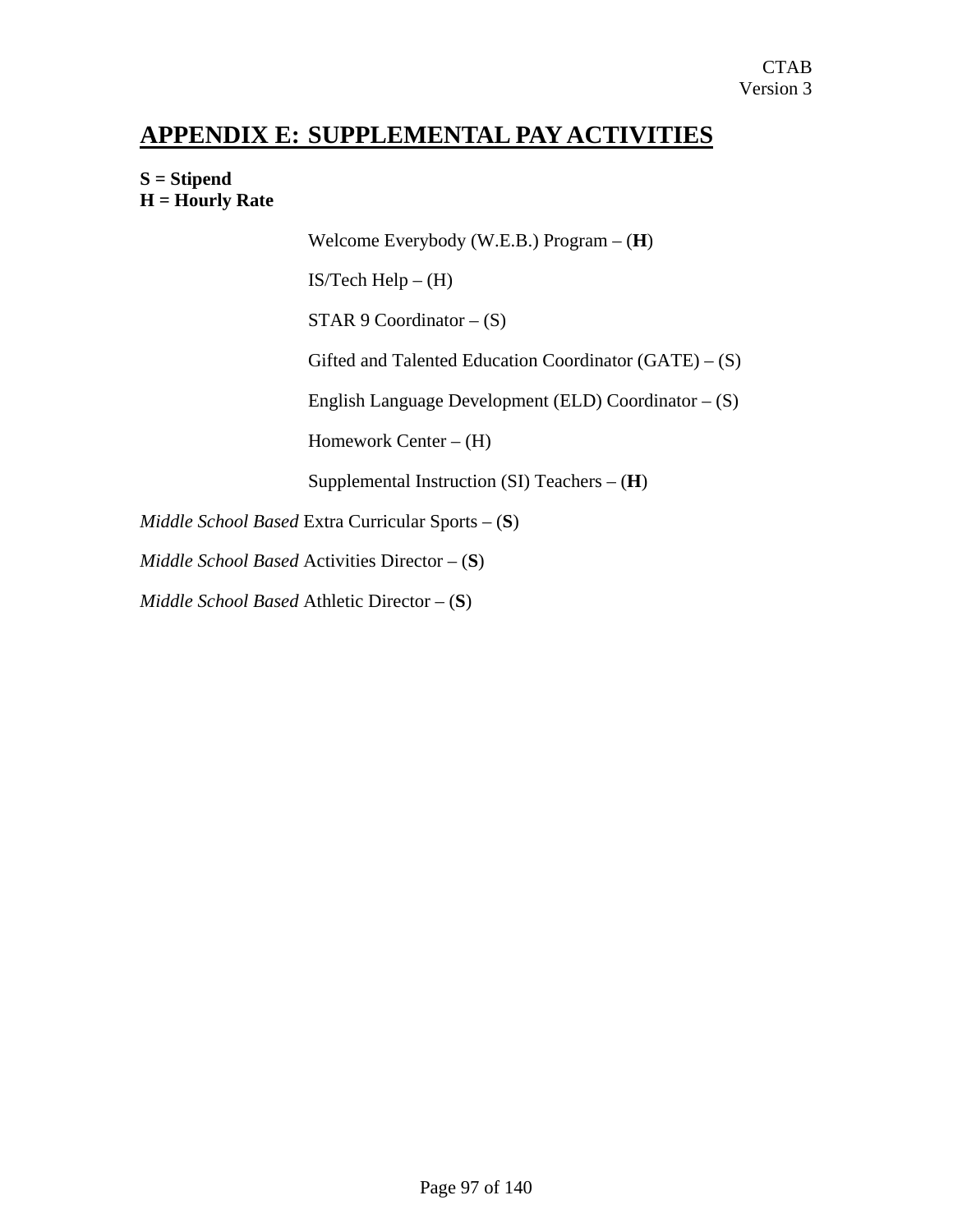# **APPENDIX F: CERTIFICATED EMPLOYEES EVALUATION SYSTEM**

**Berryessa Union School District** 

# **CERTIFICATED EVALUATION FORM**

| School Year: 2007-08      |                            | Date:                                                                                 |
|---------------------------|----------------------------|---------------------------------------------------------------------------------------|
| Employee:                 | School:                    | Grade:                                                                                |
| <b>Employee Position:</b> |                            | <b>Employee Status:</b><br>Temporary<br>Permanent<br>Probationary 1<br>Probationary 2 |
| Evaluator:                | <b>Evaluator Position:</b> |                                                                                       |

Planning Conference Date (before October 15):

Mid-Year Review Date (required for all non-permanent teachers before December 15):

Mid-Year Review Date (optional for permanent teachers, at administrator or teacher request, before February 15):

Formal observation dates and observation conferences (required for all non-permanent teachers, and those not meeting standards under subsection 15.5 of the CTAB Agreement):

| 1 <sup>st</sup> Observation Date: | 1 <sup>st</sup> Observation Conference Date: |
|-----------------------------------|----------------------------------------------|
| 2 <sup>nd</sup> Observation Date: | $2nd$ Observation Conference Date:           |

Additional Observation and Conference Dates (if any):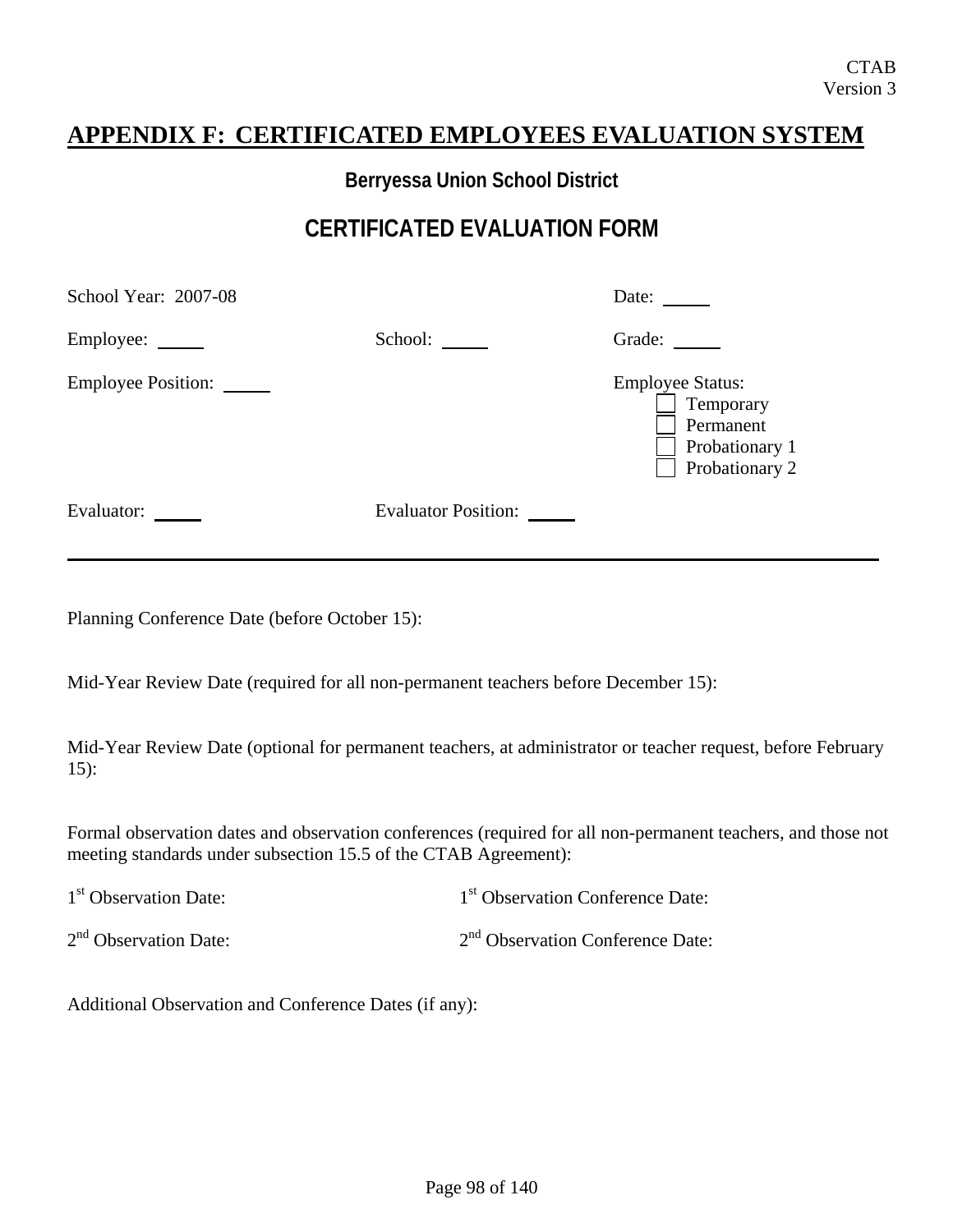| $\blacksquare$<br><b>Employee</b><br>لللائط | - - -<br>:no<br>$\ddot{\phantom{a}}$ | rade: | Jate |
|---------------------------------------------|--------------------------------------|-------|------|
|                                             |                                      |       |      |

### **I. STUDENT PROGRESS TOWARD DISTRICT CONTENT STANDARDS (EC 44662)**

|                                                                                                                             |         | <b>LEVEL OF STANDARDS PERFORMANCE</b><br>Meets |                  |  |
|-----------------------------------------------------------------------------------------------------------------------------|---------|------------------------------------------------|------------------|--|
| <b>FI FMENTS</b>                                                                                                            | Exceeds |                                                | Does Not<br>Meet |  |
| A. Aggregate progress of students (one grade level)                                                                         |         |                                                |                  |  |
| B. Early identification of students functioning below grade level, and monitoring their supplemental instruction (EC 48070) |         |                                                |                  |  |
| C. Providing differentiated instruction for all students.                                                                   |         |                                                |                  |  |

# Planning Conference:

Focus Element:

Plan:

Evidence:

### Mid-Year Review:

Summary:

Revision/Next Steps:

# End of Year Review:

Summary: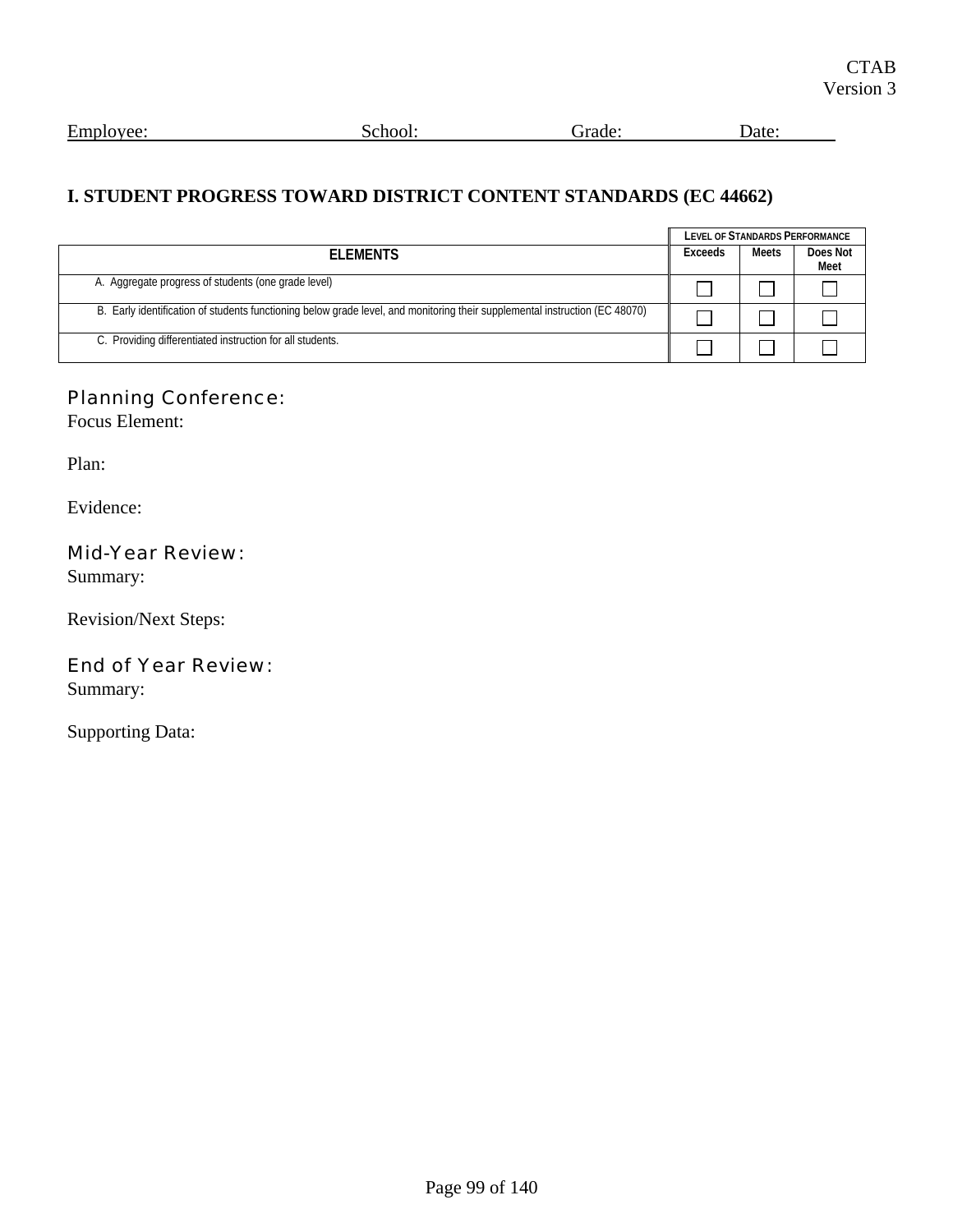| CTAB      |
|-----------|
| Version 3 |

| $\blacksquare$<br>Employee: | ''OOL.<br><br>ັ | -- | . |
|-----------------------------|-----------------|----|---|
|                             |                 |    |   |

# **II. PROFESSIONAL RESPONSIBILITIES**

|                                                                                        |         |       | <b>LEVEL OF STANDARDS PERFORMANCE</b> |
|----------------------------------------------------------------------------------------|---------|-------|---------------------------------------|
| <b>FI FMFNTS</b>                                                                       | Exceeds | Meets | Does Not<br>Meet                      |
| A. Demonstrates professional judgment and attitudes                                    |         |       |                                       |
| B. Adheres to work related laws, regulations, and District Professional Code of Ethics |         |       |                                       |
| C. Carries out student supervisory responsibilities                                    |         |       |                                       |

# Planning Conference:

Focus Element:

Plan:

Evidence:

### Mid-Year Review:

Summary:

Revision/Next Steps:

# End of Year Review:

Summary: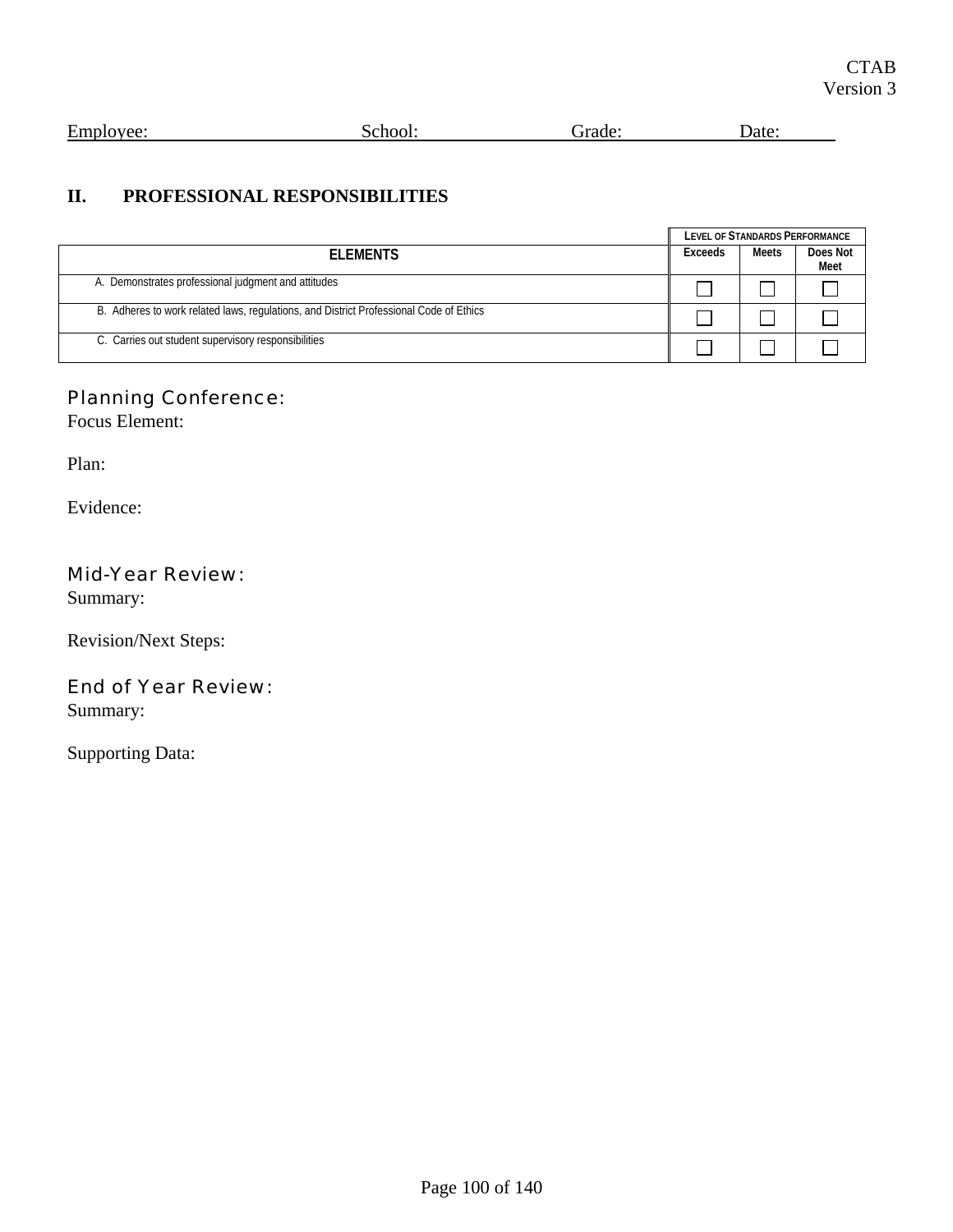```
Employee: School: School: Grade: Date: Date:
```
# **A. ENGAGING AND SUPPORTING ALL STUDENTS IN LEARNING**

|                                                                                                                         |     |                  |     |                 |     |          |            |                    |     |                   |         | <b>LEVEL OF STANDARDS</b><br>PERFORMANCE |                  |
|-------------------------------------------------------------------------------------------------------------------------|-----|------------------|-----|-----------------|-----|----------|------------|--------------------|-----|-------------------|---------|------------------------------------------|------------------|
|                                                                                                                         |     | <b>BEGINNING</b> |     | <b>EMERGING</b> |     | APPLYING |            | <b>INTEGRATING</b> |     | <b>INNOVATING</b> | Exceeds | <b>Meets</b>                             | Does Not<br>Meet |
| <b>ELEMENTS</b>                                                                                                         | 0ct | End              | Oct | End             | Oct | End      | <b>Oct</b> | End                | Oct | End               |         |                                          |                  |
| Connecting students' prior knowledge, life experience,<br>and interests with learning goals)                            |     |                  |     |                 |     |          |            |                    |     |                   |         |                                          |                  |
| Using a variety of instructional strategies and resources<br>to respond to student's diverse needs                      |     |                  |     |                 |     |          |            |                    |     |                   |         |                                          |                  |
| 3. Facilitating learning experiences that promote autonomy<br>and choice                                                |     |                  |     |                 |     |          |            |                    |     |                   |         |                                          |                  |
| Engaging students in problem solving, critical<br>thinking, and other activities that make subject<br>matter meaningful |     |                  |     |                 |     |          |            |                    |     |                   |         |                                          |                  |
| Promoting self-directed, reflective learning for all students<br>5.                                                     |     |                  |     |                 |     |          |            |                    |     |                   |         |                                          |                  |

# Planning Conference:

Focus Element:

Plan:

Evidence:

### Mid-Year Review:

Summary:

Revision/Next Steps:

### End of Year Review:

Summary: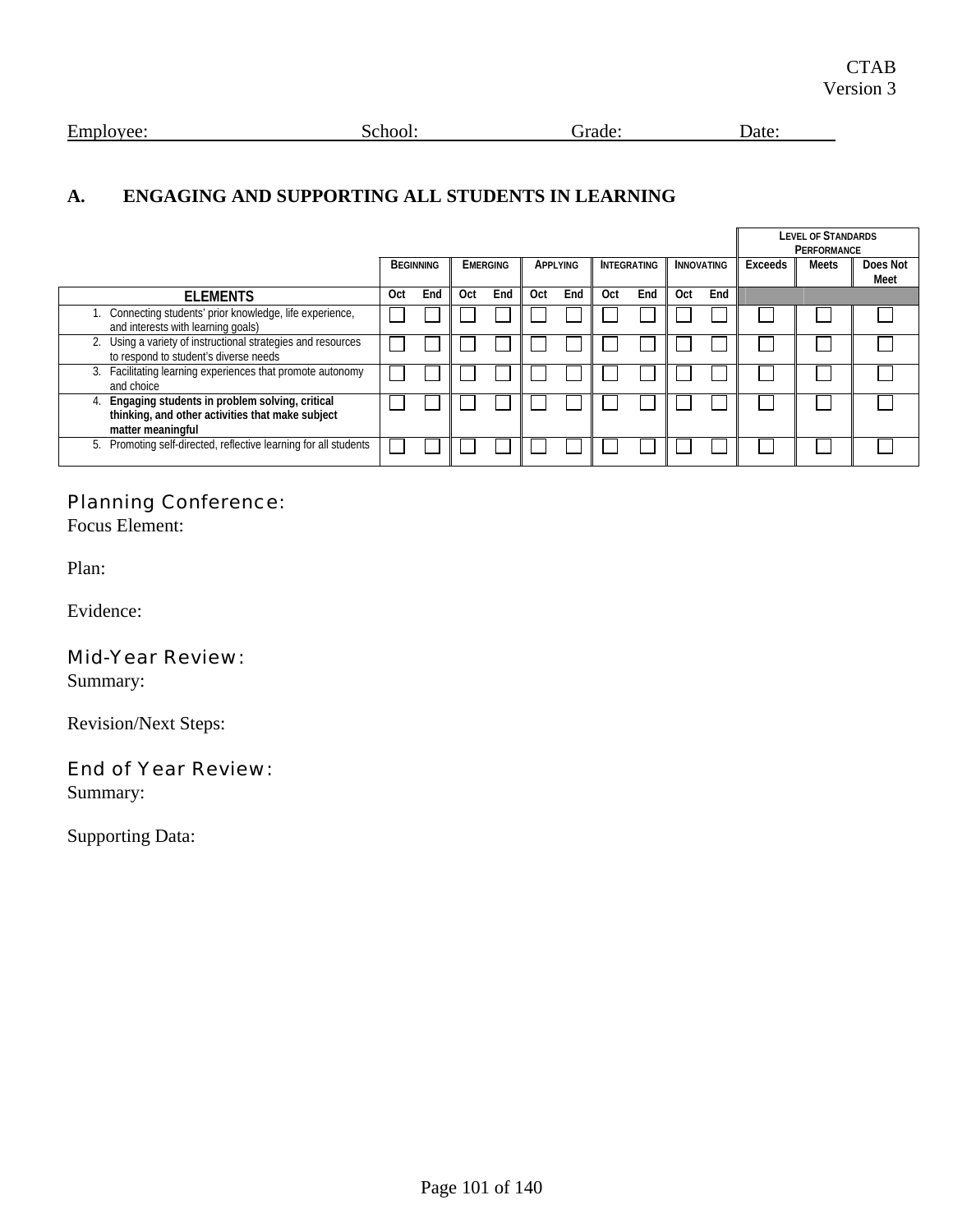| Employee:<br>school:<br>.erade: | Date: |
|---------------------------------|-------|
|---------------------------------|-------|

### **B. CREATING AND MAINTAINING EFFECTIVE ENVIRONMENTS FOR STUDENT LEARNING**

|                                                                                                    |     |                  |     |          |     |          |     |                    |            |                   |         | <b>LEVEL OF STANDARDS</b><br>PERFORMANCE |                  |
|----------------------------------------------------------------------------------------------------|-----|------------------|-----|----------|-----|----------|-----|--------------------|------------|-------------------|---------|------------------------------------------|------------------|
|                                                                                                    |     | <b>BEGINNING</b> |     | EMERGING |     | APPLYING |     | <b>INTEGRATING</b> |            | <b>INNOVATING</b> | Exceeds | Meets                                    | Does Not<br>Meet |
| <b>ELEMENTS</b>                                                                                    | 0ct | End              | Oct | End      | Oct | End      | Oct | End                | <b>Oct</b> | End               |         |                                          |                  |
| Creating a physical environment that engages all<br>students                                       |     |                  |     |          |     |          |     |                    |            |                   |         |                                          |                  |
| 2. Establishing a climate that promotes fairness and respect                                       |     |                  |     |          |     |          |     |                    |            |                   |         |                                          |                  |
| Promoting social development and group responsibility<br>3.                                        |     |                  |     |          |     |          |     |                    |            |                   |         |                                          |                  |
| <b>Establishing and maintaining standards for student</b><br>behavior                              |     |                  |     |          |     |          |     |                    |            |                   |         |                                          |                  |
| Planning and implementing classroom procedures and<br>5.<br>routines that support student learning |     |                  |     |          |     |          |     |                    |            |                   |         |                                          |                  |
| 6. Using instructional time effectively                                                            |     |                  |     |          |     |          |     |                    |            |                   |         |                                          |                  |

# Planning Conference:

Focus Element:

Plan:

Evidence:

### Mid-Year Review:

Summary:

Revision/Next Steps:

### End of Year Review:

Summary: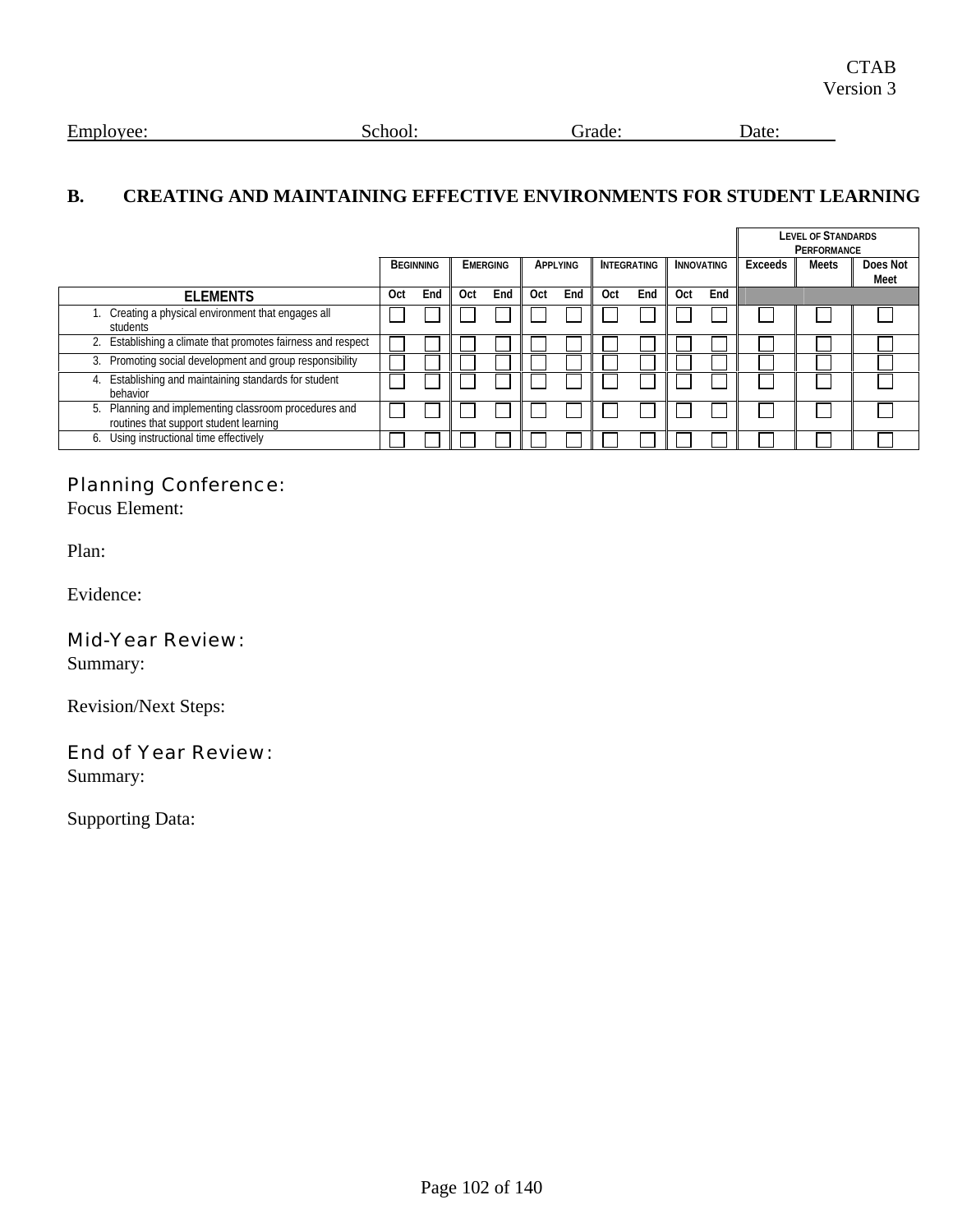```
Employee: School: Grade: Date: Date:
```
# **C. UNDERSTANDING AND ORGANIZING SUBJECT MATTER FOR STUDENT LEARNING**

|                                                                                                                 |                  |     |     |                 |            |          |     |                    |            |     |         | <b>LEVEL OF STANDARDS</b><br>PERFORMANCE |                  |
|-----------------------------------------------------------------------------------------------------------------|------------------|-----|-----|-----------------|------------|----------|-----|--------------------|------------|-----|---------|------------------------------------------|------------------|
|                                                                                                                 | <b>BEGINNING</b> |     |     | <b>EMERGING</b> |            | APPLYING |     | <b>INTEGRATING</b> | INNOVATING |     | Exceeds | <b>Meets</b>                             | Does Not<br>Meet |
| <b>ELEMENTS</b>                                                                                                 | Oct              | End | Oct | End             | <b>Oct</b> | End      | Oct | End                | Oct        | End |         |                                          |                  |
| Demonstrating knowledge of subject matter content and<br>student development                                    |                  |     |     |                 |            |          |     |                    |            |     |         |                                          |                  |
| 2. Organizing curriculum to support student understanding<br>of subject matter                                  |                  |     |     |                 |            |          |     |                    |            |     |         |                                          |                  |
| Interrelating ideas and information within and across<br>3.<br>subject matter areas                             |                  |     |     |                 |            |          |     |                    |            |     |         |                                          |                  |
| Developing student understanding through instructional<br>strategies that are appropriate to the subject matter |                  |     |     |                 |            |          |     |                    |            |     |         |                                          |                  |
| Using materials, resources, and technologies to make<br>5.<br>subject matter accessible to students             |                  |     |     |                 |            |          |     |                    |            |     |         |                                          |                  |

# Planning Conference:

Focus Element:

Plan:

Evidence:

### Mid Year Review:

Summary:

Revision/Next Steps:

### End of Year Review:

Summary: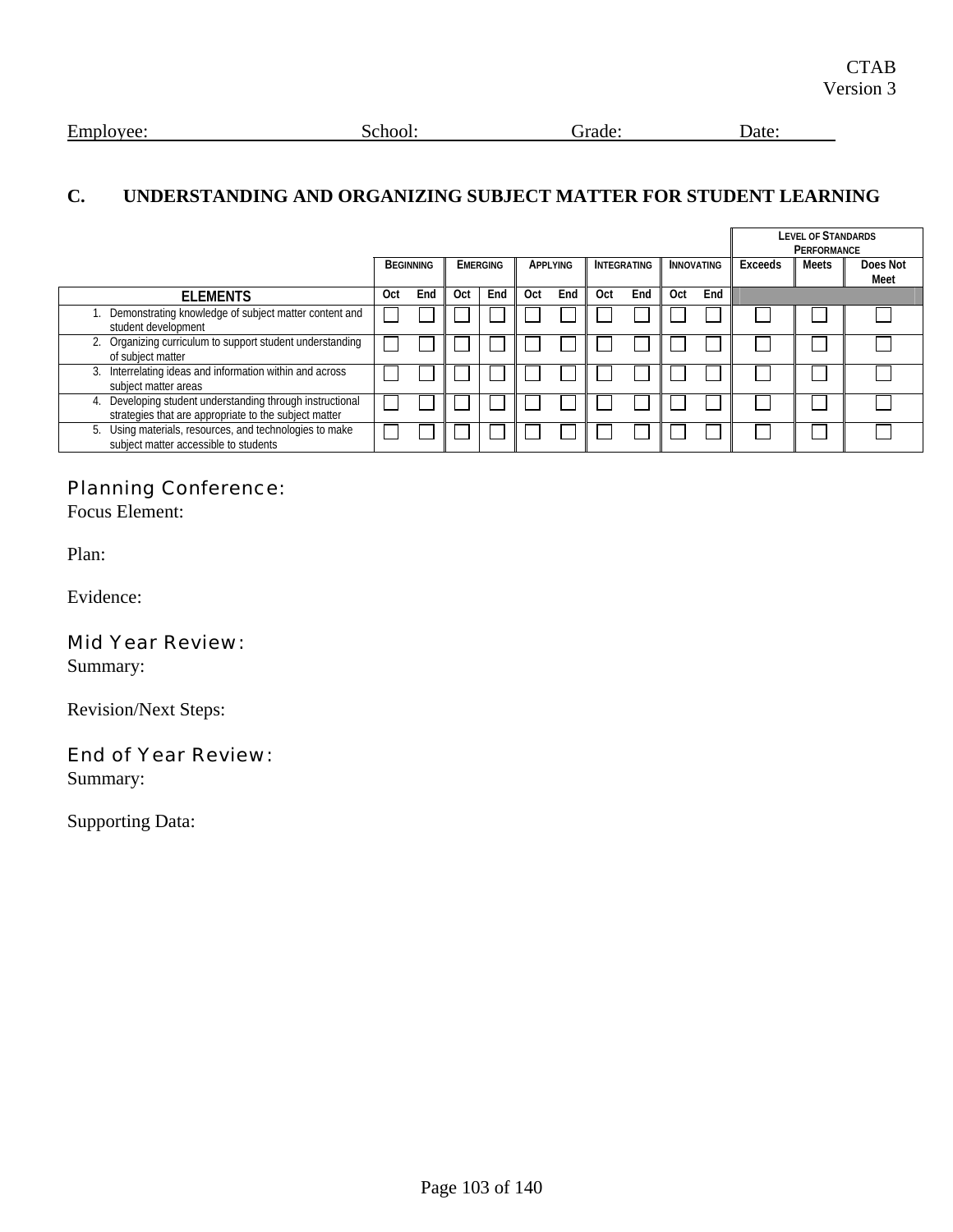| Employee: | rnool. | ade. | Jate |
|-----------|--------|------|------|
|           |        |      |      |

### **D. PLANNING INSTRUCTION AND DESIGNING EXPERIENCES FOR ALL STUDENTS**

|                                                                                                |     |                  |     |          |            |          |     |                    |     |                   |         | <b>LEVEL OF STANDARDS</b><br><b>PERFORMANCE</b> |                  |
|------------------------------------------------------------------------------------------------|-----|------------------|-----|----------|------------|----------|-----|--------------------|-----|-------------------|---------|-------------------------------------------------|------------------|
|                                                                                                |     | <b>BEGINNING</b> |     | EMERGING |            | APPLYING |     | <b>INTEGRATING</b> |     | <b>INNOVATING</b> | Exceeds | Meets                                           | Does Not<br>Meet |
| <b>ELEMENTS</b>                                                                                | Oct | End              | Oct | End      | <b>Oct</b> | End      | Oct | End                | Oct | End               |         |                                                 |                  |
| Drawing on and valuing students' backgrounds, interests,<br>and developmental learning needs   |     |                  |     |          |            |          |     |                    |     |                   |         |                                                 |                  |
| Establishing and articulating goals for student learning                                       |     |                  |     |          |            |          |     |                    |     |                   |         |                                                 |                  |
| Developing and sequencing instructional activities and<br>3.<br>materials for student learning |     |                  |     |          |            |          |     |                    |     |                   |         |                                                 |                  |
| Designing short-term and long-term plans to foster student<br>learning                         |     |                  |     |          |            |          |     |                    |     |                   |         |                                                 |                  |
| Modifying instructional plans to adjust for student needs<br>ხ.                                |     |                  |     |          |            |          |     |                    |     |                   |         |                                                 |                  |

# Planning Conference:

Focus Element:

Plan:

Evidence:

### Mid-Year Review:

Summary:

Revision/Next Steps:

### End of Year Review:

Summary: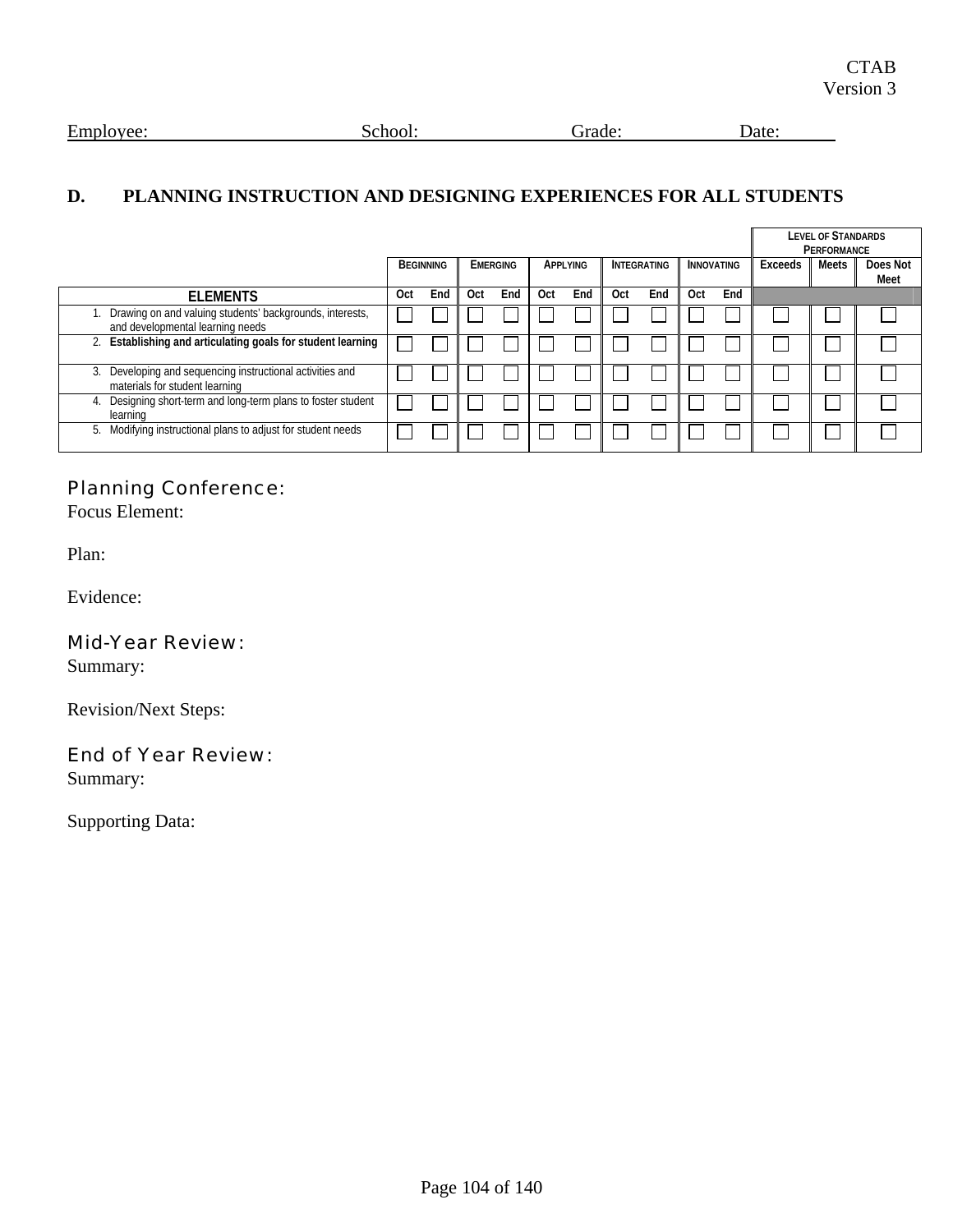```
Employee: School: School: Grade: Date: Date:
```
### **E. ASSESSING STUDENT LEARNING**

|                                                                                            |     |                  |     |                 |            |          |                    |     |                   |     |         | <b>LEVEL OF STANDARDS</b><br>PERFORMANCE |                  |
|--------------------------------------------------------------------------------------------|-----|------------------|-----|-----------------|------------|----------|--------------------|-----|-------------------|-----|---------|------------------------------------------|------------------|
|                                                                                            |     | <b>BEGINNING</b> |     | <b>EMERGING</b> |            | APPLYING | <b>INTEGRATING</b> |     | <b>INNOVATING</b> |     | Exceeds | Meets                                    | Does Not<br>Meet |
| <b>ELEMENTS</b>                                                                            | Oct | End              | Oct | End             | <b>Oct</b> | End      | Oct                | End | <b>Oct</b>        | End |         |                                          |                  |
| Establishing And communicating learning goals for all<br>students                          |     |                  |     |                 |            |          |                    |     |                   |     |         |                                          |                  |
| Collecting and using multiple sources of information<br>to assess student learning         |     |                  |     |                 |            |          |                    |     |                   |     |         |                                          |                  |
| 3. Involving and guiding all students in assessing their own<br>learning                   |     |                  |     |                 |            |          |                    |     |                   |     |         |                                          |                  |
| Using the results of assessments to guide instruction                                      |     |                  |     |                 |            |          |                    |     |                   |     |         |                                          |                  |
| Communicating with students, families, and other<br>ხ.<br>audiences about student progress |     |                  |     |                 |            |          |                    |     |                   |     |         |                                          |                  |

# Planning Conference:

Focus Element:

Plan:

Evidence:

### Mid-Year Review:

Summary:

Revision/Next Steps:

### End of Year Review:

Summary: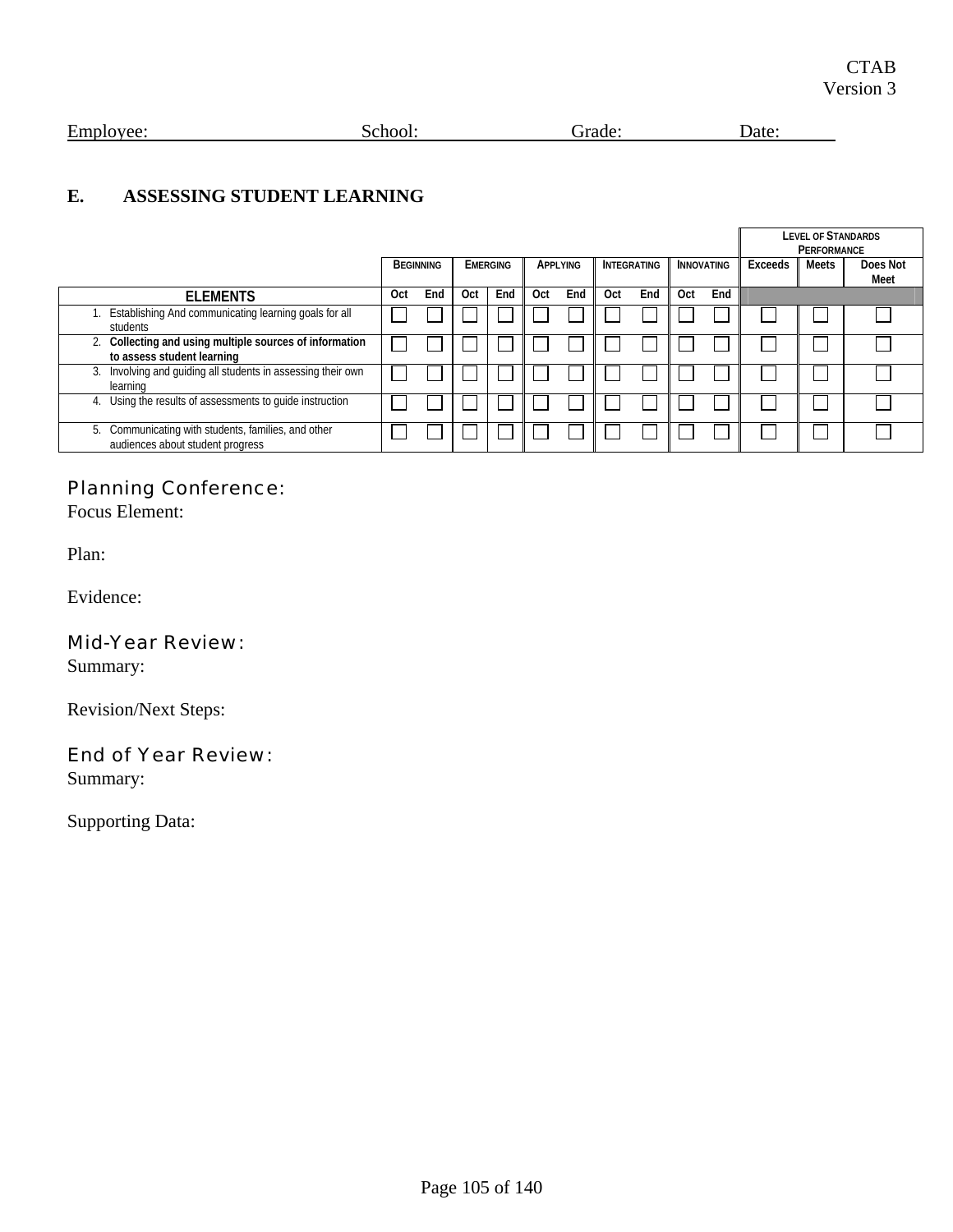### **F. DEVELOPING AS A PROFESSIONAL EDUCATOR**

|                                                                                            |     |                  |            |                 |     |          |            |                    |            |                   |         | <b>LEVEL OF STANDARDS</b><br><b>PERFORMANCE</b> |                  |
|--------------------------------------------------------------------------------------------|-----|------------------|------------|-----------------|-----|----------|------------|--------------------|------------|-------------------|---------|-------------------------------------------------|------------------|
|                                                                                            |     | <b>BEGINNING</b> |            | <b>EMERGING</b> |     | APPLYING |            | <b>INTEGRATING</b> |            | <b>INNOVATING</b> | Exceeds | Meets                                           | Does Not<br>Meet |
| <b>ELEMENTS</b>                                                                            | Oct | End              | <b>Oct</b> | End             | Oct | End      | <b>Oct</b> | End                | <b>Oct</b> | End               |         |                                                 |                  |
| Reflecting on teaching practice and planning<br>professional development                   |     |                  |            |                 |     |          |            |                    |            |                   |         |                                                 |                  |
| Establishing professional goals and pursuing<br>2.<br>opportunities to grow professionally |     |                  |            |                 |     |          |            |                    |            |                   |         |                                                 |                  |
| Working with communities to improve professional<br>3.<br>practice                         |     |                  |            |                 |     |          |            |                    |            |                   |         |                                                 |                  |
| 4. Working with families to improve professional practice                                  |     |                  |            |                 |     |          |            |                    |            |                   |         |                                                 |                  |
| 5. Working with colleagues to improve professional<br>practice                             |     |                  |            |                 |     |          |            |                    |            |                   |         |                                                 |                  |
| Balancing professional responsibilities and maintaining<br>5.<br>motivation                |     |                  |            |                 |     |          |            |                    |            |                   |         |                                                 |                  |

# Planning Conference:

Focus Element:

Plan:

Evidence:

### Mid-Year Review:

Summary:

Revision/Next Steps:

# End of Year Review:

Summary: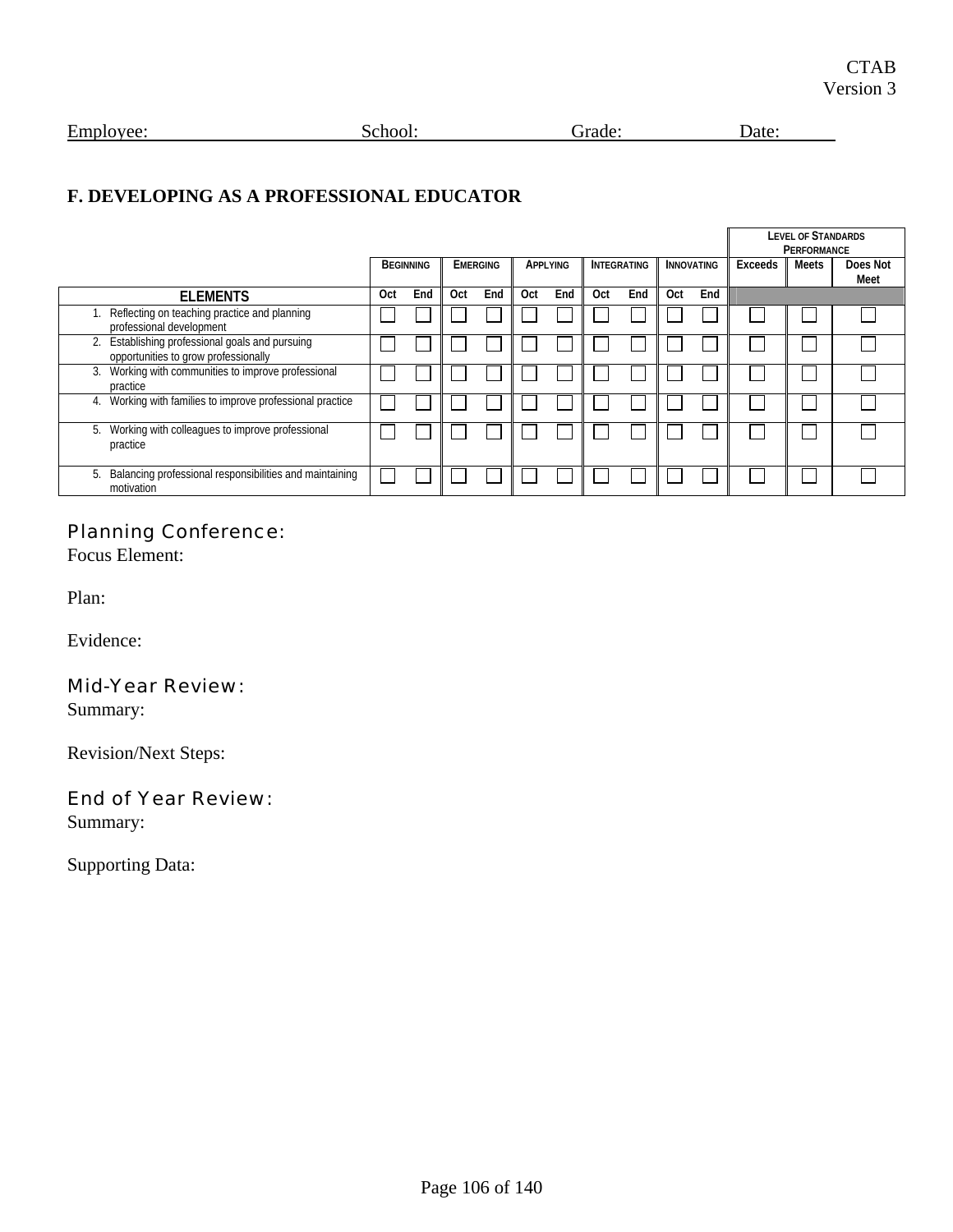| Employee:                                                                                                                                                                                                                                                                                                                                           | School:                | Grade: | Date:                   |
|-----------------------------------------------------------------------------------------------------------------------------------------------------------------------------------------------------------------------------------------------------------------------------------------------------------------------------------------------------|------------------------|--------|-------------------------|
| <b>OVERALL SUMMARY EVALUATION</b><br><b>Comments:</b>                                                                                                                                                                                                                                                                                               |                        |        |                         |
| <b>Commendations:</b>                                                                                                                                                                                                                                                                                                                               |                        |        |                         |
| <b>Recommendations:</b>                                                                                                                                                                                                                                                                                                                             |                        |        |                         |
| <b>Exceeds Standards</b>                                                                                                                                                                                                                                                                                                                            | <b>Meets Standards</b> |        | Does Not Meet Standards |
| An overall rating of "does not meet standards" is considered an unsatisfactory evaluation. The District is obligated to<br>provide a written description of the unsatisfactory performance to the teacher and endeavor to provide assistance as<br>required by Article 15 of the CTAB Collective Agreement and the Education Code.                  |                        |        |                         |
| If a tenured teacher is marked as "does not meet standards" in three of the six standards of the California Standards for<br>the Teaching Profession (Performance Area "III"), the teacher must participate in the PAR Program, and the evaluator<br>must complete "Form 1" of the PAR provisions in "Appendix I" of the CTAB Collective Agreement. |                        |        |                         |
|                                                                                                                                                                                                                                                                                                                                                     |                        |        | Date:                   |
| I have reviewed the above evaluation and have discussed the matter with the evaluator.                                                                                                                                                                                                                                                              |                        |        |                         |
|                                                                                                                                                                                                                                                                                                                                                     |                        |        | Date:                   |

The employee has a right to initiate a written response to this evaluation, which shall become a permanent attachment to the employee's personnel file.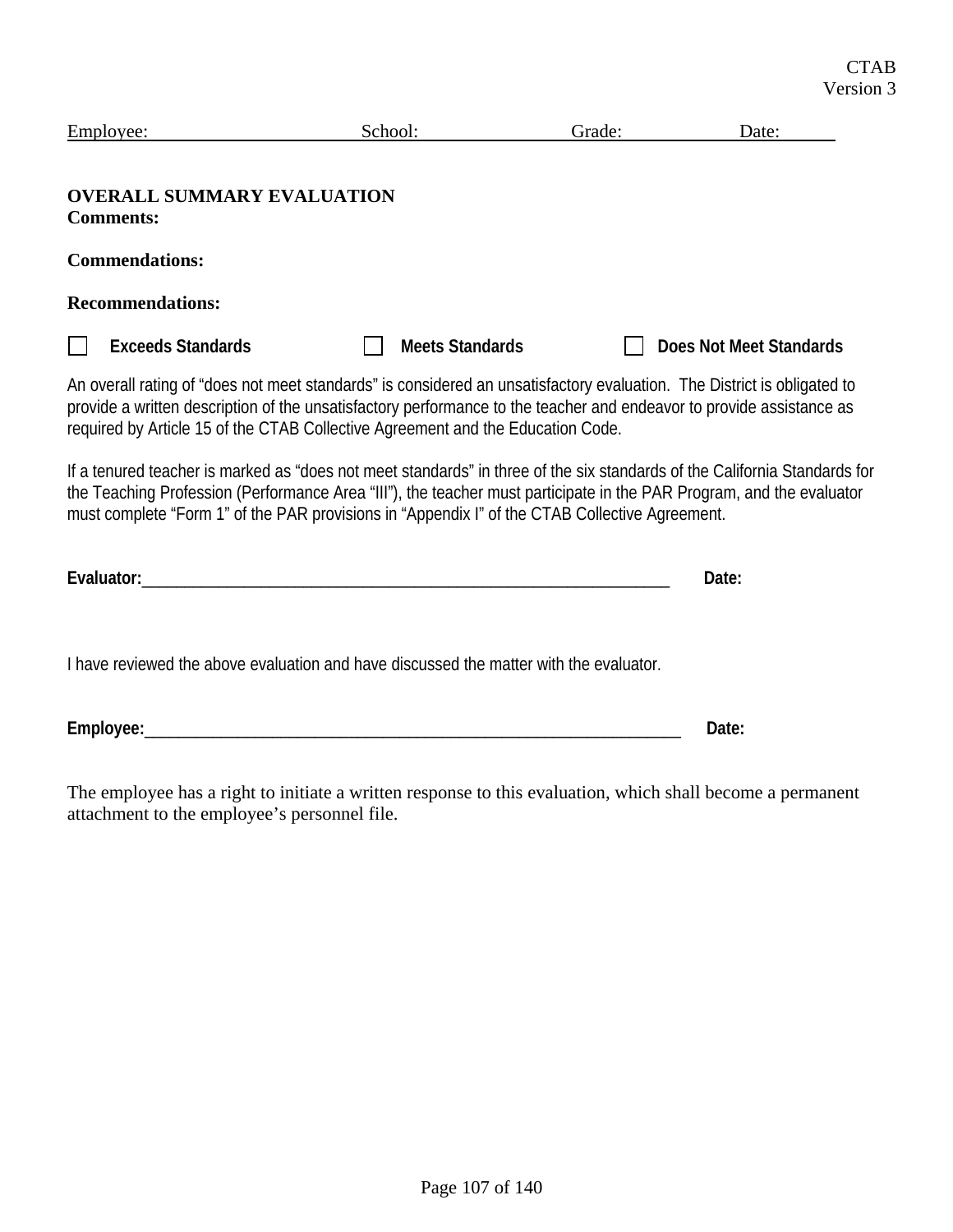### **PERFORMANCE AREAS**

The performance areas included in the evaluation for all teachers shall be:

- 1. Student progress toward the District and state content standards; and
- 2. Performance of professional responsibilities; and
- 3. Development of the teacher according to the California Standards for the Teaching Profession. (These include items "2" through "5" of Section 15.1.1 of the CTAB Collective Agreement.)

### **PERFORMANCE LEVELS AND OTHER REQUIREMENTS**

#### **1. Ratings**

The evaluator will mark each standard within every performance area in the evaluation form, applying the ratings and definitions outlined below. This completed form must be provided to the evaluated teacher no later than 30 calendar days before the last school day of the school year.

**Meets Standards –** This means the teacher has adequately met the District's expectations.

- For the purpose of *student progress,* "meets standards" shall mean that the teacher in the aggregate has moved the students the equivalent of one year of progress from the starting point at the beginning of the school year.
- For the purpose of *the teacher's development according to the California Standards for the Teaching Profession (CSTP),* "meets standards" shall mean that:
- A non-tenured teacher is designated as at least "emerging" in a majority of the indicia for each standard; or
- A tenured teacher is designated as at least "applying" in a majority of the indicia for each standard, except when the teacher has been assigned to a different grade or subject matter. In such instances the tenured teacher must meet the nontenured standard.

**Exceeds Standards –** This means the teacher has exceeded the minimum standards as defined above.

**Below Standards –** This means the teacher has not met the minimum standards as defined above.

### **2. Required Comments And Supporting Data**

**Required Comments**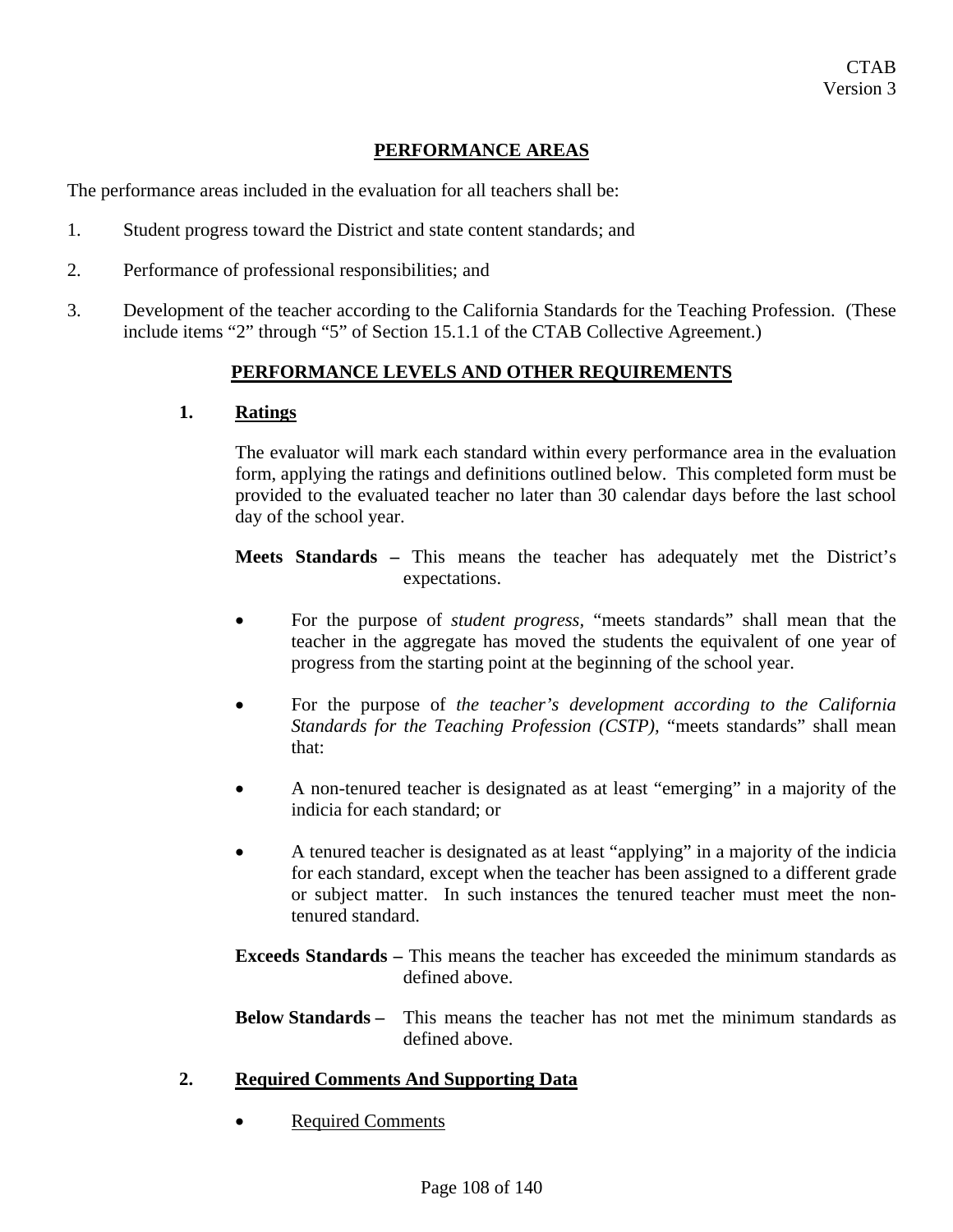Any designation of "below standards" or "exceeds standards" must be accompanied by a written comment that memorializes an event or fact that either the evaluator observed or that is supported by data that is referenced.

A teacher being evaluated will be encouraged to provide relevant data at any time during the evaluation process.

## • Data Required For Determining Student Progress

The students' progress in achieving the District's grade-level content standards shall be determined by multiple measures. These shall include the individual teacher's written report card assessment, any testing device that measures the progress on District and state content standards, and in those instances where applicable, the state criterion referenced exam. Norm referenced tests may not be used to evaluate teachers.

## **3. Evaluations As A Continuous Process And Required Formal Observations**

Because Education Code Section 44664 requires the evaluation to be continuous in nature, the evaluation shall stress data collection during the entire evaluation period in preference to formal classroom observations.

Scheduled formal observations shall be required for non-tenured teacher only, which shall consist of a minimum of two formal observations, each accompanied by a postevaluation conference. Tenured teachers will receive a mid-year preliminary assessment before December 15 in the year of the scheduled evaluation. This preliminary assessment will consist of marking each indicia under performance area "III" regarding the California Standards for the Teaching Profession. The sole purpose of this early assessment is to provide guidance to the teacher as to any area of potential deficiency. Only the year-end rating shall constitute the actual evaluation.

The lack of a required formal observation for tenured teachers, however, shall not excuse the administrator from meeting the required documentation or data collection required for any "below standards" rating.

# **4. Required Conferences Between Evaluator And Teacher**

Pre-Evaluation Conference

The evaluating administrator must schedule and conduct an individual preevaluation conference with every certificated employee before October 15 in the year in which the evaluation is scheduled. The purpose of this conference is to review the standards/indicia and rating system set forth in the evaluation form.

## • Post-Observation Conference

The evaluating administrator must schedule and conduct a post-observation conference with the teacher within five days of the scheduled and formal observation.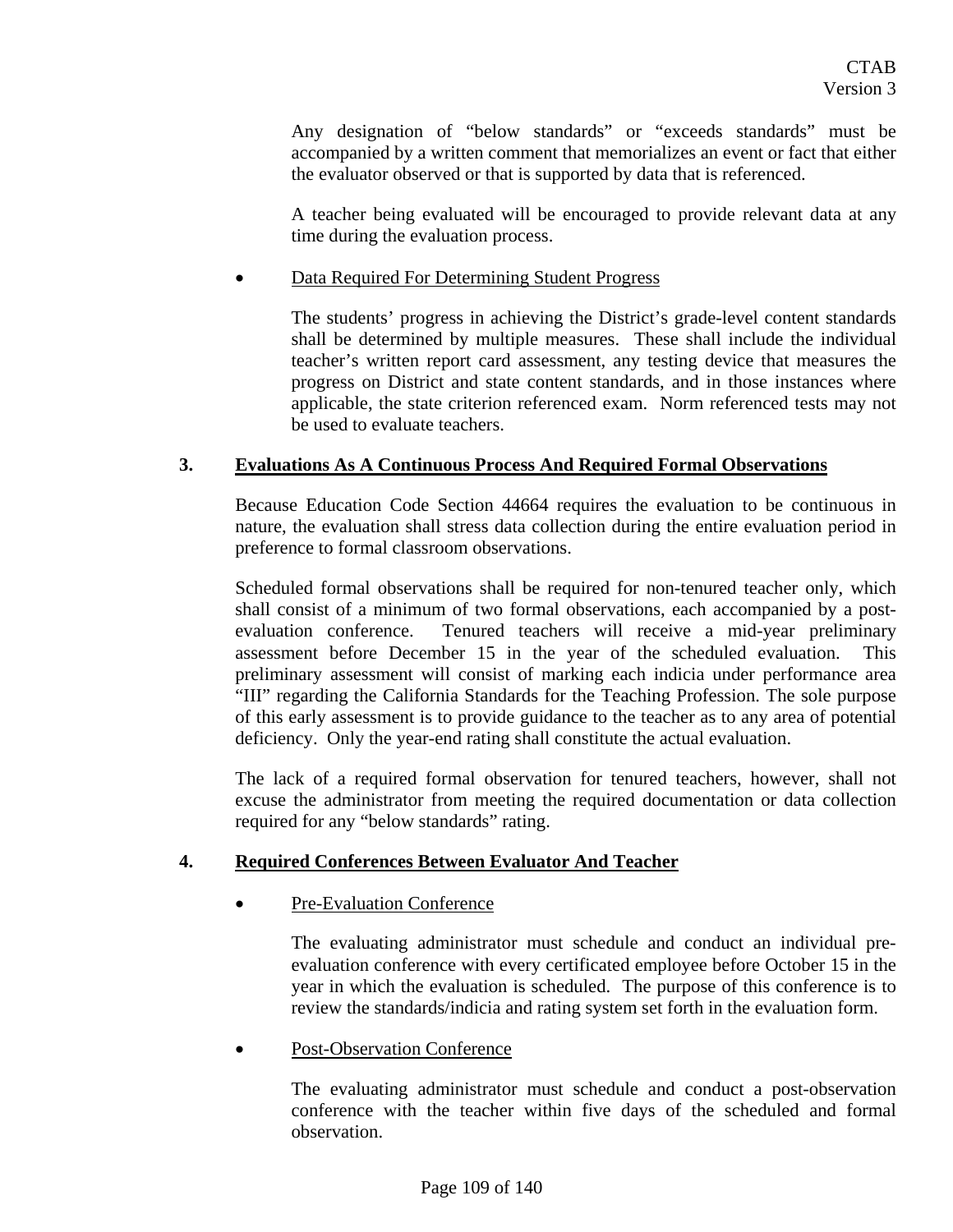## **Summary Evaluation Conference**

The administrator doing the evaluation must schedule and conduct a conference with the teacher after submitting the written evaluation but before the last school day of the school year.

## **5. Options For Experienced Tenured Teachers**

The standard form evaluation shall be used every other year for the required evaluation of a tenured teacher, unless mutually agreed otherwise by the individual teacher and the administrator. If requested by the teacher and agreed by the evaluating administrator, the following options shall be available in lieu of the standard form:

- Self-Evaluation The only requirement will be the pre-evaluation and the summary evaluation conference. For those teachers achieving the STBS National Certification, no approval for self-evaluation will be required.
- Peer or Partner Coaching.
- Peer or Partner Project.
- Any other option agreed to in writing by CTAB and the District.

## **6. Evaluation Versus Coaching**

The evaluating administrator is expected not only to act in the role of evaluator, but also under certain circumstances, to provide appropriate coaching. The primary role as the evaluator extends through the required determination as to whether the teacher meets District standards. Once this determination has been made, the administrator should be available to provide the necessary advice, direction, and coaching regarding improvement in the teacher's proficiency in those areas covered by the California Standards for the Teaching Profession.

## **7. Issues Of Discipline And Evaluation**

Issues of teacher discipline usually will not be included in the evaluation process, but will be addressed through the normal process of taking action against the employee at the time of the occurrence of unacceptable or inappropriate behavior. Discipline matters should not await the completion of the performance evaluation process.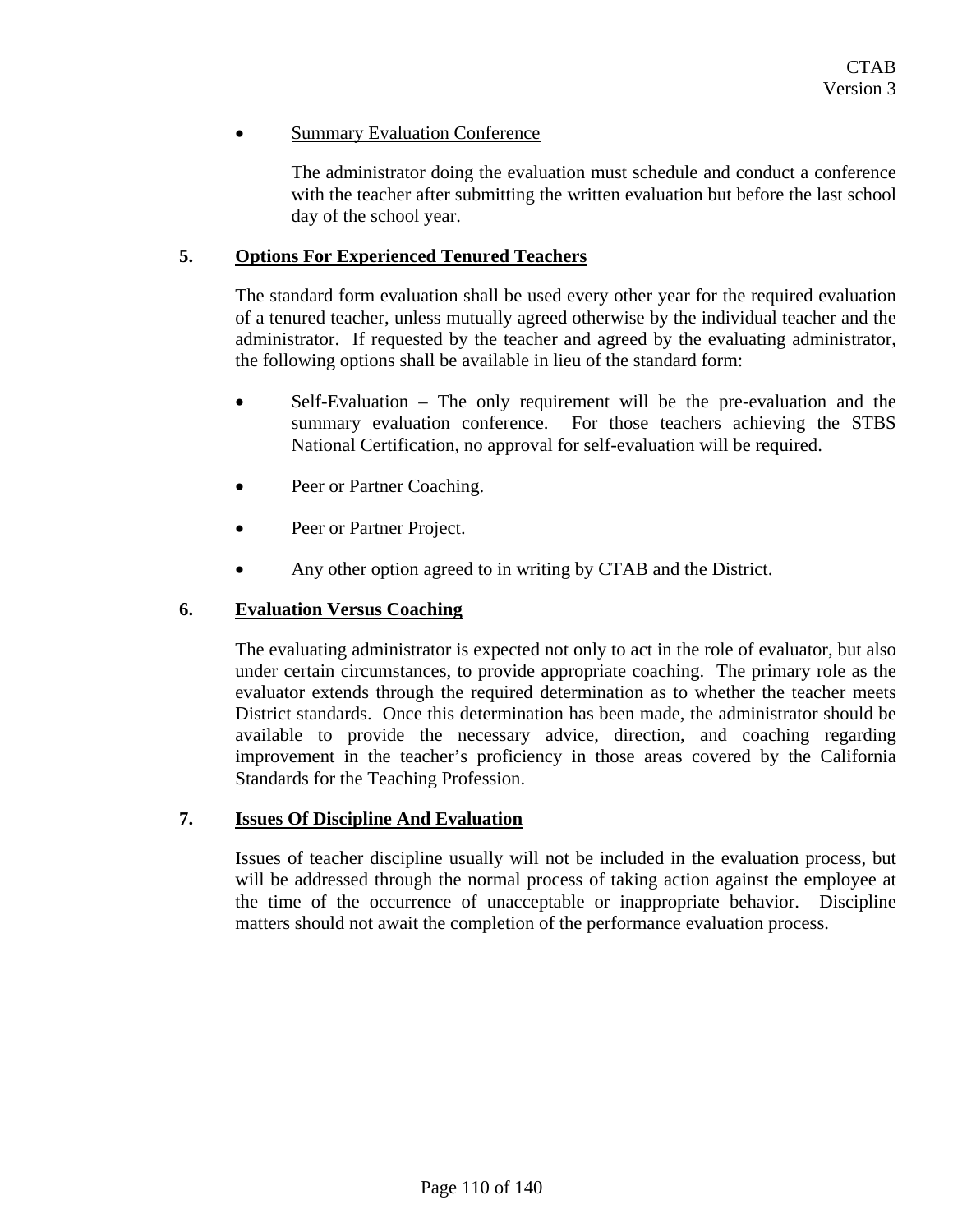# **APPENDIX G: UNPAID FAMILY AND MEDICAL CARE LEAVE GUIDELINES**

## **BERRYESSA UNION SCHOOL DISTRICT**

## **UNPAID FAMILY AND MEDICAL CARE LEAVE GUIDELINES**

The Family and Medical Leave Act of 1993 and California Family Rights Act of 1992 provide eligible employees with rights to a specified amount of unpaid Family and Medical Care Leave.

## **ELIGIBILITY**

Employees who work for the District for at least 1250 hours in past 12 months and have been employed for at least 12 months. (Teachers are deemed to meet the 1250 hours).

#### LEAVE ENTITLEMENT

Eligible employees are entitled up to a total of 12 workweeks of unpaid leave during a 12-month period. Leave entitlement under state and federal laws generally run concurrently except that an employee's entitlement to pregnancy disability leave under California law is in addition to the 12-week family care and medical leave entitlement provided by state law.

**Intermittent Leave** may be taken in separate blocks of time due to a single illness or injury involving periodic, as opposed to continuous treatment. The blocks can vary in size from an hour (or less) to weeks. Example: taking time for medical treatments on an irregular basis or on a regular basis such as a regimen of chemotherapy or physical therapy.

**Reduced Leave Schedule** is a reduction in the normal work schedule when medically necessary for personal or family illness (employer may limit its use in childbirth or placement situations).

**FML Limits** - when both husband and wife are employed for the same employer, they are limited to a combined total of 12 weeks of FMLA Leave in a 12 month period for birth, adoption or foster care, or the care of a parent with a serious health condition.

## REASONS AN EMPLOYEE CAN TAKE A FAMILY AND MEDICAL CARE LEAVE

- 1. Birth, adoption or foster care of child.
- 2. To care for an immediate family member (spouse, child, or parent) with a serious health condition. A serious health conditions is an illness, injury, impairment, or physical mental condition which involves:
	- \* any period of incapacity or treatment connected with in-patient care (i.e.: an overnight stay) in a hospital, hospice, or residential health care facility, or
	- \* any period of incapacity which requires an absence from work or school or other regular daily activities of more than three calendar days, that also involves continuing treatment by or under the supervision of a health care provider, or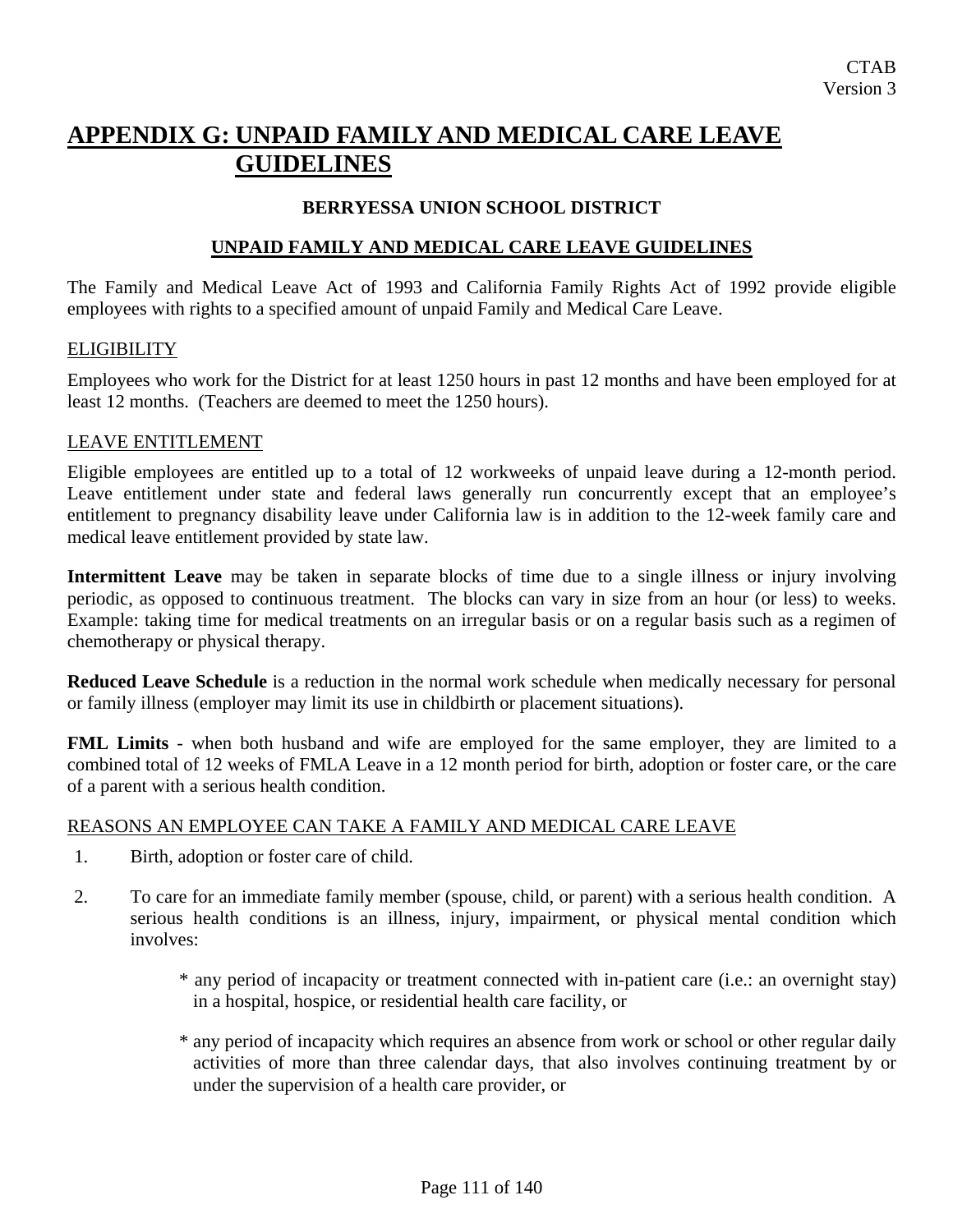- \* continuing treatment by or under the supervision of a health care provider for a health condition that is incurable or so serious that, if not treated, would likely result in a period of incapacity of more than three calendar days.
- 3. A personal serious health condition that renders the employee unable to perform job functions, (disability caused by pregnancy, childbirth or related conditions are not covered).

## ACCRUED LEAVE

Accrued paid leave such as vacation and sick leave can be substituted for unpaid family care and medical leave when the requested leave is for the employee's own serious health condition or when request is based upon birth or placement of a child or care of a family member. **The only limitation is that substituted paid leave must be for a purpose recognized under leaves outlined in Board Policies.**

## HEALTH BENEFITS DRUG LEAVE

The District must continue to provide group health benefits on the same basis as coverage would have been maintained had the employee not taken leave. Under federal law, the employer's obligation to maintain coverage ends if an employee's premium payment, if any, is more than 30 days late or if the employee fails to return to work. Regardless of an employee's failure to keep up premium payment, all benefits must be reinstated to a returning employee.

## RETURN FROM LEAVE

An employee is entitled to return to the same position or an equivalent position with equivalent terms and conditions of employment.

## WHAT TO DO TO REQUEST FMLA LEAVE

Employees must fill out the following required forms and submit to the Personnel Department 30 days prior to leave when leave is "foreseeable." If need is not foreseen, give notice as soon as "practicable":

- 1. Employee Request for FMLA Leave, and
- 2. Certification Relating to Care for Seriously Ill Family Member, or
- 3. Certification of Physician or Practitioner
- 4. Family Medical Leave Agreement to Reimburse

For additional clarification contact the Personnel Department Administrator.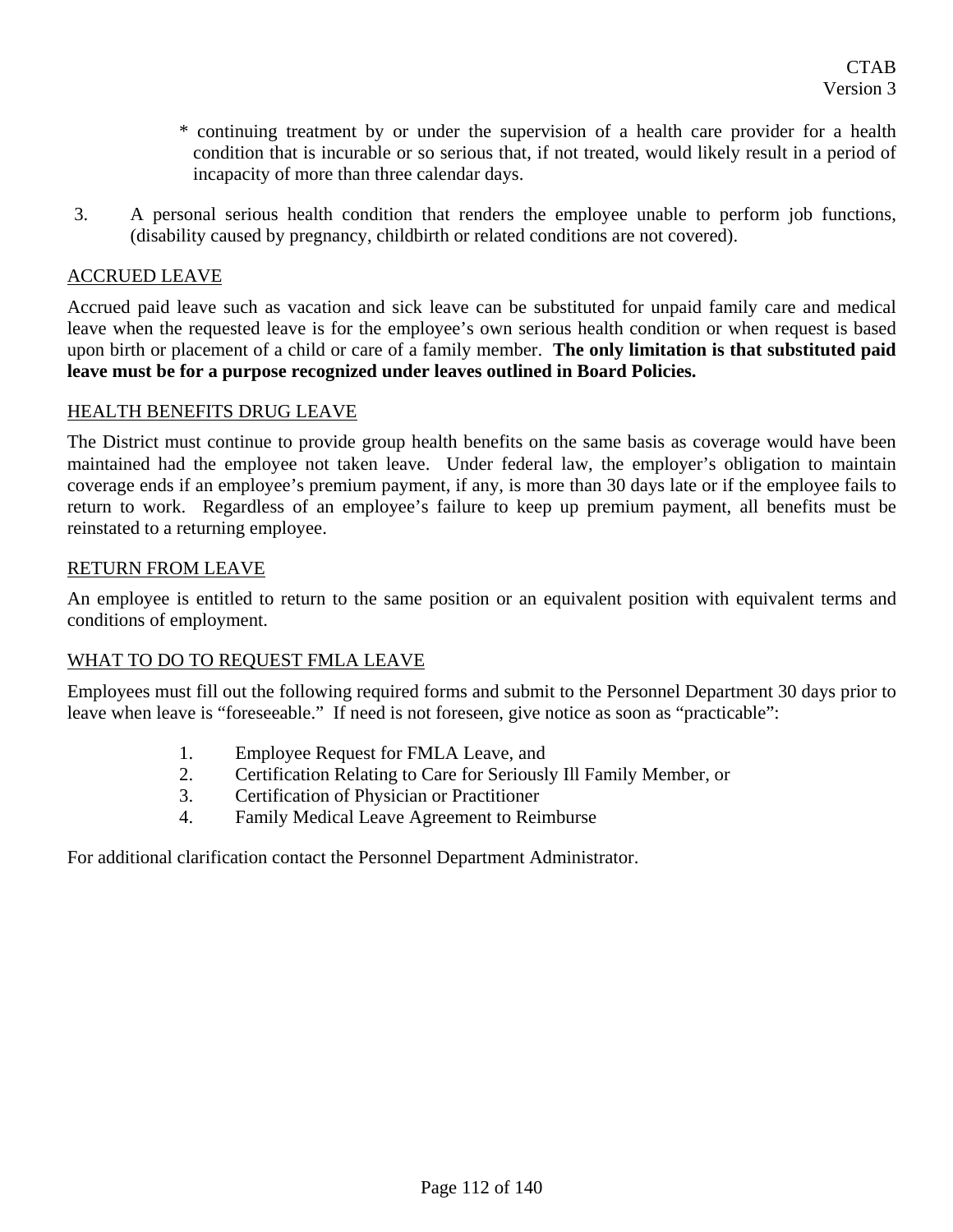## BERRYESSAUNION SCHOOL DISTRICT 1376 Piedmont Road San Jose, CA 95132

ATTENTION: Personnel Department

## **EMPLOYEE REQUEST FOR FAMILY OR MEDICAL LEAVE**

 $\overline{\phantom{a}}$  ,  $\overline{\phantom{a}}$  ,  $\overline{\phantom{a}}$  ,  $\overline{\phantom{a}}$  ,  $\overline{\phantom{a}}$  ,  $\overline{\phantom{a}}$  ,  $\overline{\phantom{a}}$  ,  $\overline{\phantom{a}}$  ,  $\overline{\phantom{a}}$  ,  $\overline{\phantom{a}}$  ,  $\overline{\phantom{a}}$  ,  $\overline{\phantom{a}}$  ,  $\overline{\phantom{a}}$  ,  $\overline{\phantom{a}}$  ,  $\overline{\phantom{a}}$  ,  $\overline{\phantom{a}}$  $\_$  ,  $\_$  ,  $\_$  ,  $\_$  ,  $\_$  ,  $\_$  ,  $\_$  ,  $\_$  ,  $\_$  ,  $\_$  ,  $\_$  ,  $\_$  ,  $\_$  ,  $\_$  ,  $\_$  ,  $\_$  ,  $\_$  ,  $\_$  ,  $\_$  ,  $\_$  ,  $\_$  ,  $\_$  ,  $\_$  ,  $\_$  ,  $\_$  ,  $\_$  ,  $\_$  ,  $\_$  ,  $\_$  ,  $\_$  ,  $\_$  ,  $\_$  ,  $\_$  ,  $\_$  ,  $\_$  ,  $\_$  ,  $\_$  ,

 $\overline{\phantom{a}}$  , and the contribution of the contribution of the contribution of the contribution of the contribution of the contribution of the contribution of the contribution of the contribution of the contribution of the \_\_\_\_\_\_\_\_\_\_\_\_\_\_\_\_\_\_\_\_\_\_\_\_\_\_\_\_\_\_\_\_\_\_\_\_\_\_\_\_\_\_\_\_\_\_\_\_\_\_\_\_\_\_\_\_\_\_\_\_\_\_\_\_\_\_\_\_\_\_\_

\_\_\_\_\_\_\_\_\_\_\_\_\_\_\_\_\_\_\_\_\_\_\_\_\_\_\_\_\_\_\_\_\_\_\_\_\_\_\_\_\_\_\_\_\_\_\_\_\_\_\_\_\_\_\_\_\_\_\_\_\_\_\_\_\_\_\_\_\_\_\_

\_\_\_\_\_\_\_\_\_\_\_\_\_\_\_\_\_\_\_\_\_\_\_\_\_\_\_\_\_\_\_\_\_\_\_\_\_\_\_\_\_\_\_\_\_\_\_\_\_\_\_\_\_\_\_\_\_\_\_\_\_\_\_\_\_\_\_\_\_\_\_

\_\_\_\_\_\_\_\_\_\_\_\_\_\_\_\_\_\_\_\_\_\_\_\_\_\_\_\_\_\_\_\_\_\_\_\_\_\_\_\_\_\_\_\_\_\_\_\_\_\_\_\_\_\_\_\_\_\_\_\_\_\_\_\_\_\_\_\_\_\_\_  $\mathcal{L}_\text{max}$  , and the set of the set of the set of the set of the set of the set of the set of the set of the set of the set of the set of the set of the set of the set of the set of the set of the set of the set of the \_\_\_\_\_\_\_\_\_\_\_\_\_\_\_\_\_\_\_\_\_\_\_\_\_\_\_\_\_\_\_\_\_\_\_\_\_\_\_\_\_\_\_\_\_\_\_\_\_\_\_\_\_\_\_\_\_\_\_\_\_\_\_\_\_\_\_\_\_\_\_ \_\_\_\_\_\_\_\_\_\_\_\_\_\_\_\_\_\_\_\_\_\_\_\_\_\_\_\_\_\_\_\_\_\_\_\_\_\_\_\_\_\_\_\_\_\_\_\_\_\_\_\_\_\_\_\_\_\_\_\_\_\_\_\_\_\_\_\_\_\_\_

- 1. Employees' name and place of employment:
- 2. Employee's spouse's name and place of employment:
- 3. Date leave is requested to commence:
- 4. Date employee will return to work:
- 5. Fully explain the reasons for the requested family or medical leave (use back if needed):

6. If the requested family or medical leave is to care for someone with a serious health condition, state that person's relationship to your (i.e. spouse, child or parent):

\_\_\_\_\_\_\_\_\_\_\_\_\_\_\_\_\_\_\_\_\_\_\_\_\_\_\_\_\_\_\_\_\_\_\_\_\_\_\_\_\_\_\_\_\_\_\_\_\_\_\_\_\_\_\_\_\_\_\_\_\_\_\_\_\_\_\_\_\_\_\_

\_\_\_\_\_\_\_\_\_\_\_\_\_\_\_\_\_\_\_\_\_\_\_\_\_\_\_\_\_\_\_\_\_\_\_\_\_\_\_\_\_\_\_\_\_\_\_\_\_\_\_\_\_\_\_\_\_\_\_\_\_\_\_\_\_\_\_\_\_\_\_

By submitting this request I acknowledge that leaves of absence will run concurrently to the extent permitted by law (e.g., a single leave of absence may be charged against my entitlement to leave under both federal and state laws, or against both federal family leave and pregnancy disability leave under state law).

| $\mathbf{\bar{r}}$<br>Date |  |
|----------------------------|--|
|                            |  |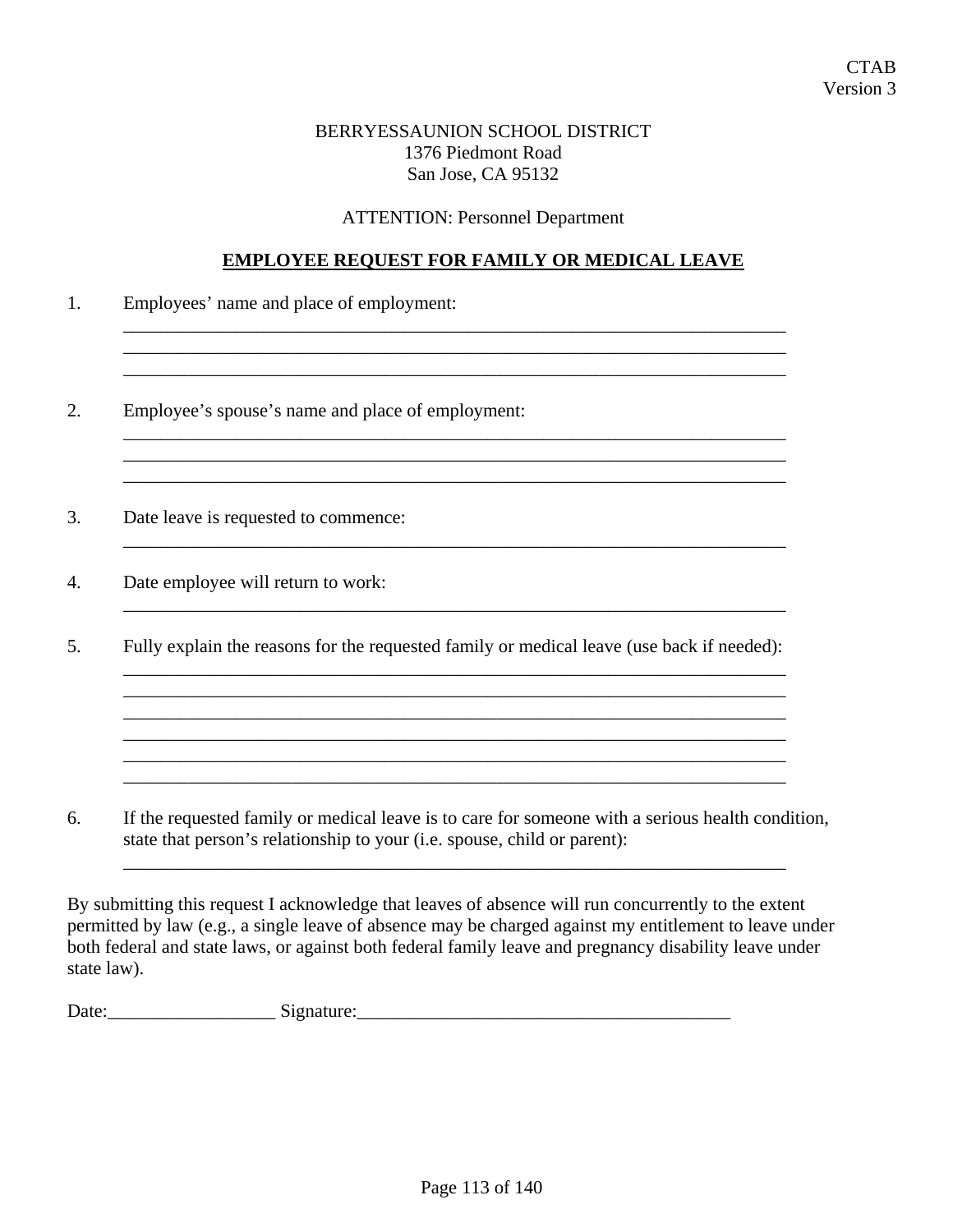## BERRYESSAUNION SCHOOL DISTRICT 1376 Piedmont Road San Jose, CA 95132

ATTENTION: Personnel Department

## **CERTIFICATION OF PHYSICIAN OR PRACTITIONER**

1. Employee's name:\_\_\_\_\_\_\_\_\_\_\_\_\_\_\_\_\_\_\_\_\_\_\_\_\_\_\_\_\_\_\_\_\_\_\_\_\_\_\_\_\_\_\_\_\_\_\_\_\_\_\_\_\_\_\_\_\_\_\_\_\_\_\_\_\_\_\_

2. Patient's name (if other than employee)

3. Date medical condition or need for treatment commenced:\_\_\_\_\_\_\_\_\_\_\_\_\_\_\_\_\_\_\_\_\_\_\_\_\_\_\_\_\_\_\_\_\_\_\_\_

- 4. Probable duration of medical condition of need or treatment:
- 5. In your opinion, does the condition amount to a "serious health condition" under the following definition?
	- A "serious health condition" is an illness, injury, impairment, or physical or mental condition that involves:

\_\_\_\_\_\_\_\_\_\_\_\_\_\_\_\_\_\_\_\_\_\_\_\_\_\_\_\_\_\_\_\_\_\_\_\_\_\_\_\_\_\_\_\_\_\_\_\_\_\_\_\_\_\_\_\_\_\_\_\_\_\_\_\_\_\_\_\_\_\_\_\_\_\_\_\_\_\_\_\_\_\_

- a. Any period of incapacity or treatment connected with in-patient care (i.e., an overnight stay) in an hospital, hospice or residential health care facility; or
- b. Any period of incapacity which requires absence from work or school or other regular daily activities of more than three calendar days, that also involves continuing treatment by or under the supervision of a health care provider.
- c. Continuing treatment by or under the supervision of a health care provider for a health condition that is incurable or so serious that, if not treated, would likely result in a period of incapacity of more than three calendar days.

## \_\_\_\_\_\_ Yes \_\_\_\_\_\_No

- 6. Regimen of treatment to be prescribed (indicated number of visits, duration of treatment, including referral to other provider of health services). Include schedule of visits or treatment if it is medically necessary for the employee to be off work on an intermittent basis or to work less than the employee's normal schedule of hours per day or days per week. (DO NOT STATE SPECIFICS OR NATURE OF TREATMENT):
	- a. By physician or practitioner:
	- b. By another provider of health services, if referred by Physician or Practitioner: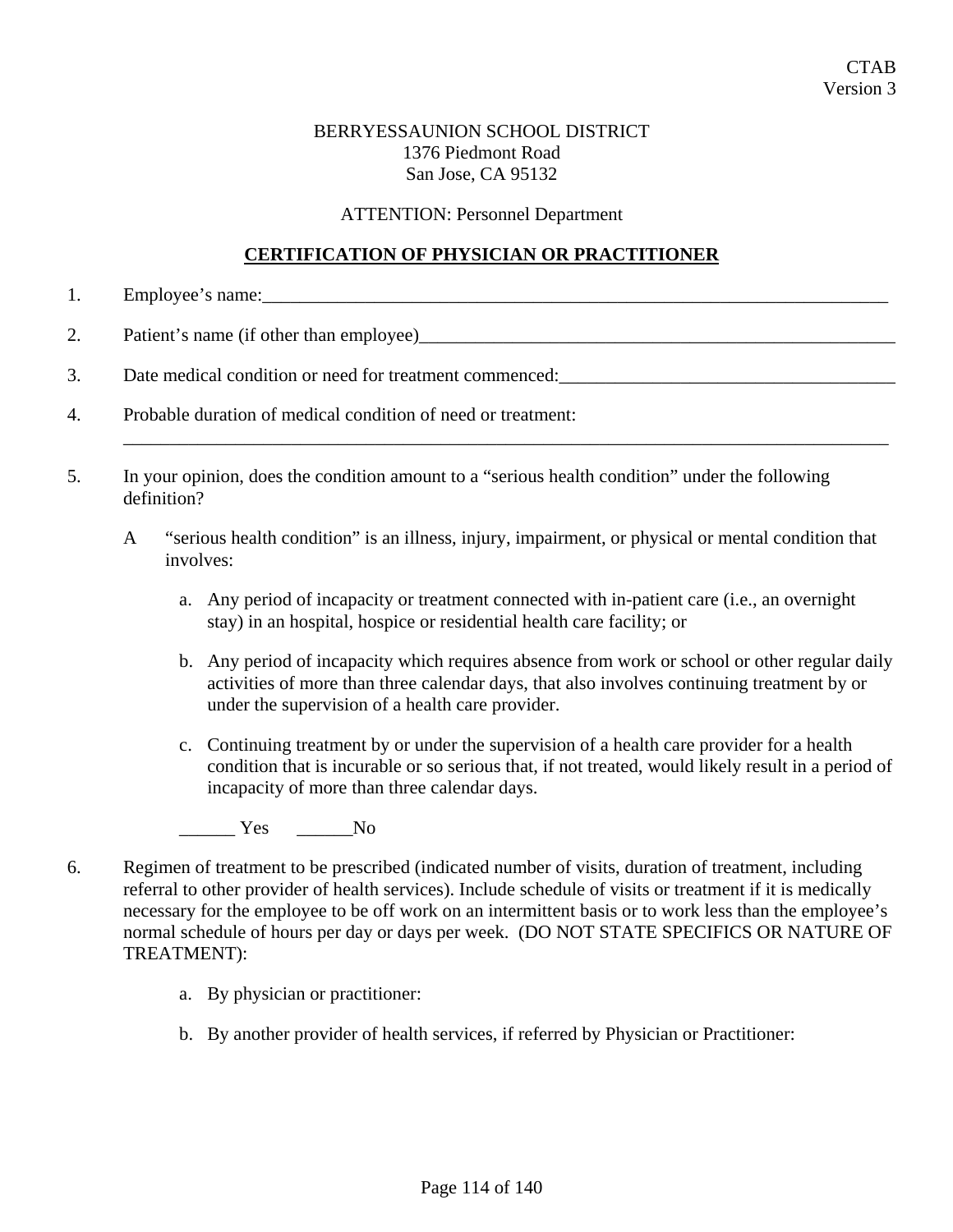## THIS CERTIFICATION DOES NOT APPLY TO CARE FOR THE EMPLOYEE'SSERIOUSLY ILL FAMILY MEMBER--SKIP 7, 8, AND 9 AND PROCEED TO ITEMS 10 THROUGH 14. OTHERWISE CONTINUE BELOW.

Check Yes or No in the spaces below, as appropriate:

Yes No

- 7. \_\_\_\_\_ Is in-patient hospitalization of the employee required?
- 8. Solution is employee able to perform work of any kind? (If "no", skip Item 9.)
- 9. \_\_\_\_ Is employee able to perform the functions of employee's position? (Answer after reviewing statement from employer of essential functions of employee's position, or, if none provided, after discussing with employee.)

FOR CERTIFICATION RELATING TO CARE FOR THE EMPLOYEE'S SERIOUSELY ILL FAMILY MEMBER, COMPLETE ITEMS 10 THROUGH 14 BELOW AS THEY APPLY TO THE FAMILY MEMBER.

- Yes No 10. \_\_\_\_ \_\_\_ Is in-patient hospitalization of the family member (patient) required? 11. \_\_\_\_ Does (or will) the patient require assistance for basic medical, hygiene, nutritional needs, safety or transportation? 12. \_\_\_\_ After review of the employee's signed statement (see Item 14 below) is the employee's presence necessary or would it be beneficial for the care of the patient? (This may include psychological comfort and/or arranging third party care for the family member.
- 13. Estimate the period of time care is needed or the employee's presence would be beneficial:

# ITEM 14 TO BE COMPLETED BY THE EMPLOYEE NEEDING FAMILY LEAVE.\*\*\*IT IS TO BE PROVIDED TO THE HEALTH CARE PROVIDER UNDER SEPARATE COVER.

\_\_\_\_\_\_\_\_\_\_\_\_\_\_\_\_\_\_\_\_\_\_\_\_\_\_\_\_\_\_\_\_\_\_\_\_\_\_\_\_\_\_\_\_\_\_\_\_\_\_\_\_\_\_\_\_\_\_\_\_\_\_\_\_\_\_\_\_\_\_\_

14. When family care leave is needed to care for a seriously ill family member, the employee shall state the care he or she will provide and an estimate of the time period during which this care will be provided, including a schedule if leave is to be taken intermittently or on a reduced leave schedule:

\_\_\_\_\_\_\_\_\_\_\_\_\_\_\_\_\_\_\_\_\_\_\_\_\_\_\_\_\_\_\_\_\_\_\_\_\_\_\_\_\_\_\_\_\_\_\_\_\_\_\_\_\_\_\_\_\_\_\_\_\_\_\_\_\_\_\_\_\_\_\_\_\_\_\_\_\_\_\_\_\_\_

\_\_\_\_\_\_\_\_\_\_\_\_\_\_\_\_\_\_\_\_\_\_\_\_\_\_\_\_\_\_\_\_\_\_\_\_\_\_\_\_\_\_\_\_\_\_\_\_\_\_\_\_\_\_\_\_\_\_\_\_\_\_\_\_\_\_\_\_\_\_\_\_\_\_\_\_\_\_\_\_\_\_ 15. Type of Practice (field of specialization, if any): 16. Print Name:\_\_\_\_\_\_\_\_\_\_\_\_\_\_\_\_\_\_\_\_\_\_\_\_\_\_\_\_\_\_\_\_\_\_\_\_\_\_\_\_\_\_\_\_\_\_\_\_\_\_\_\_\_\_\_\_\_\_\_\_\_\_\_\_\_\_\_\_\_\_\_\_\_ Address:\_\_\_\_\_\_\_\_\_\_\_\_\_\_\_\_\_\_\_\_\_\_\_\_\_\_\_\_\_\_\_\_\_\_\_\_ City, State, ZIP\_\_\_\_\_\_\_\_\_\_\_\_\_\_\_\_\_\_\_\_\_\_\_\_\_\_ 17. Signature of Physicians or Practitioner: \_\_\_\_\_\_\_\_\_\_\_\_\_\_\_\_\_\_\_\_\_\_\_\_\_\_\_\_\_\_\_\_\_\_\_ License Number: Date: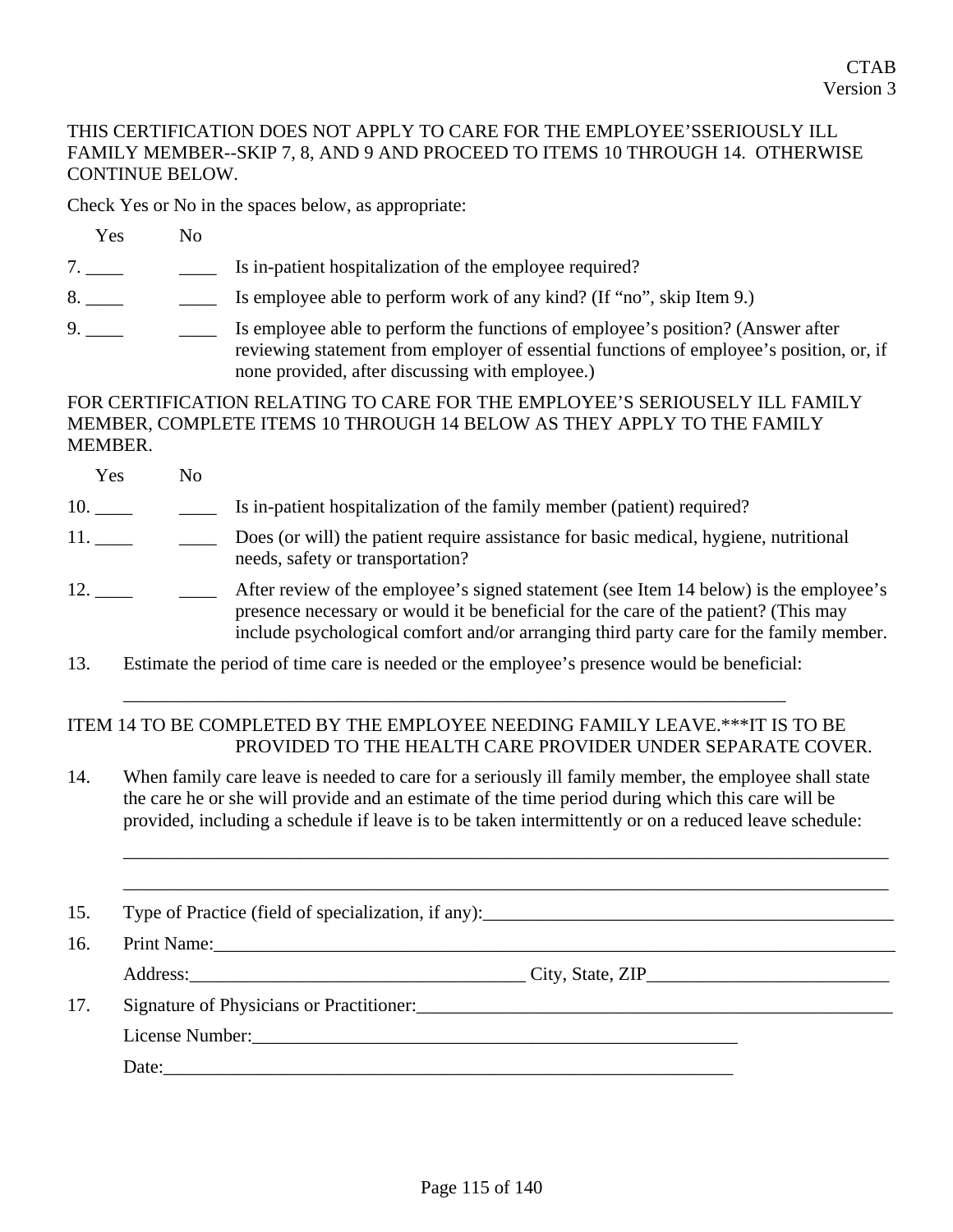# **APPENDIX H: INTELLECTUAL PROPERTY RIGHTS-AGREEMENT MODELS**

# **Model Teacher Agreement Development Project Agreement and Assignment of Copyright**

# **Form A1**

| This Development Project Agreement and Assignment of Copyright ("Agreement") is                 |  |
|-------------------------------------------------------------------------------------------------|--|
| entered into this ______ day of __________________________________, between the Berryessa Union |  |
| School District, a public school district organized under the laws and constitution of the      |  |
| State of California, ("District") and                                                           |  |
| Berryessa Union School District certificated employee ("Teacher").                              |  |

# **RECITALS**

- A. District desires to develop electronic curricular materials and instructional texts ("products") based upon copyrighted District curriculum frameworks, for use in California public school education.
- B. District will release from regular duties those teachers the District selects to participate in product development projects. District will place these teachers on appropriate paid leave, to enable the teachers to participate in product development. District, in its sole discretion, will hire substitutes to perform teachers' regular assignments while teachers participate in product development projects.
- C. The District has selected Teacher to participate in one or more product development projects. Teacher desires to participate in these project(s) and has requested paid leave from District in order to do so.
- D. Under California law, District retains full copyright rights in all District curriculum and other materials, and in all materials derived from District curriculum materials, including all instructional texts and other products, except to the extent District specifically licenses those rights to others.

# **AGREEMENT**

- 1. Time Teacher spends working on product development projects under this Agreement is time Teacher spends "at work for District."
- 2. Teacher shall perform project development work for the District. This work shall consist of those services described in the Scope of Services, attached as Exhibit 1 and incorporated into this Agreement by this reference. The Scope of Services may be amended from time to time in writing by Teacher and District.
- 3. Teacher shall participate in product development projects for a portion of the workweek or work year as determined by District in District's sole discretion.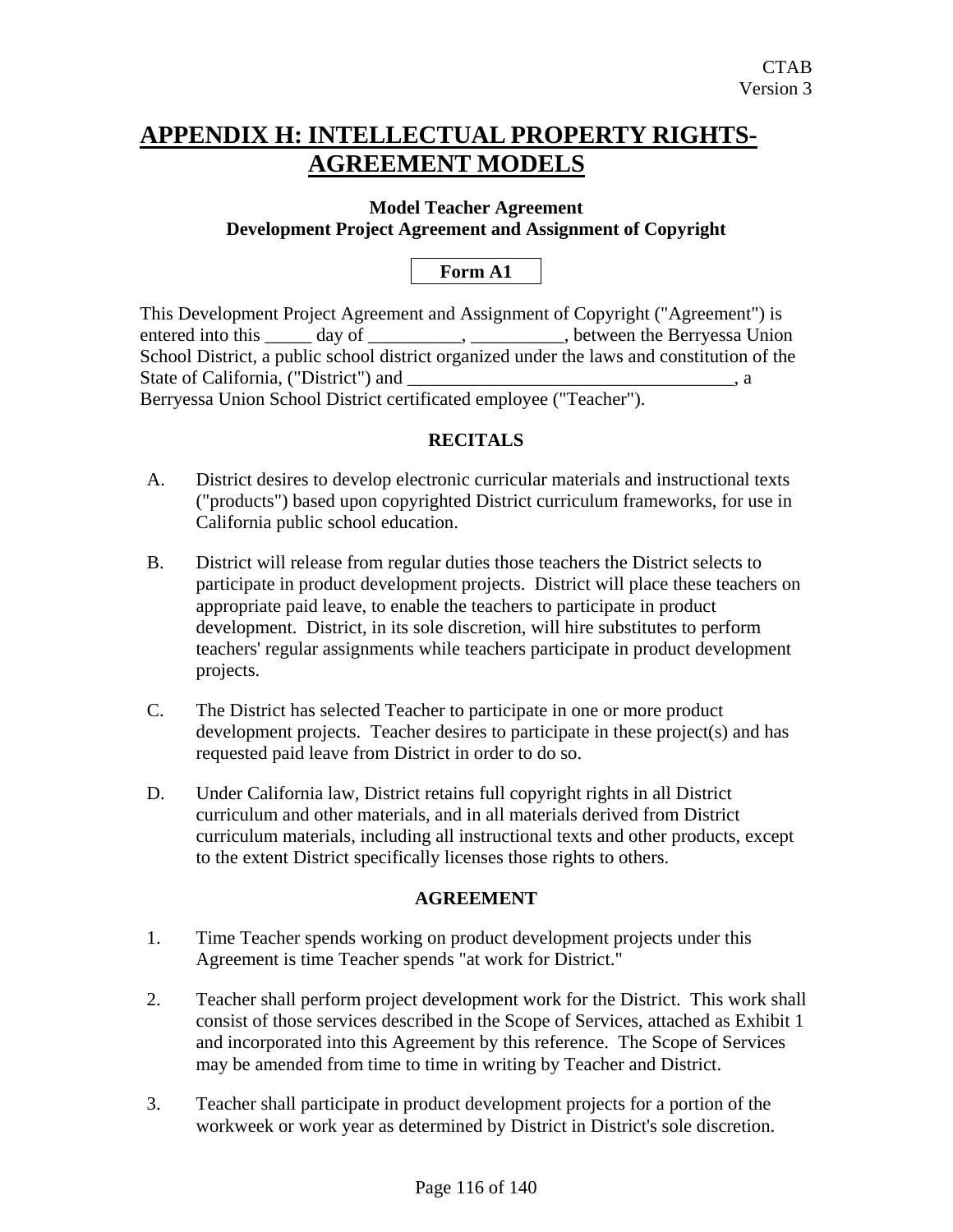District grants Teacher paid leave for the period indicated, for the sole purpose of participating in product development: [insert schedule, e.g., one working day per week; fall semester; the three-week period December 1 to December 21; one school year; etc.]. Teacher shall use the period of paid leave granted under this Agreement to participate, at District's direction, in product development projects.

- 4. The District will direct Teacher's work on product development projects and will have the right to assign and reassign Teacher to particular projects and to particular phases of product development, for example, research, writing, or laboratory testing, at the District's discretion. District will designate a District employee to oversee the Teacher's project. Teacher will periodically report to and take direction from this employee.
- 5. Paid leave granted under this Agreement shall be fully paid, and District shall continue all benefits during the leave period(s) on the same basis as if Teacher were performing Teacher's regular assignment. Teacher shall continue to accumulate seniority and to accrue sick leave and vacation similar entitlements to the same extent and in the same manner as if Teacher were performing Teacher's regular assignment.
- 6. Teacher acknowledges that Teacher shall receive no additional stipend or other remuneration from the District other than Teacher's regular District salary while participating in product development projects.
- 7. District may employ a substitute, in District's sole discretion, to perform Teacher's regular assignment while Teacher is on paid leave under this Agreement. District shall make no deductions from Teacher's salary attributable to District's use of substitutes to perform Teacher's regular work while Teacher is on paid leave under this Agreement.
- 8. If at any time Teacher decides to discontinue participation in project development, Teacher shall immediately notify the District and the District employee overseeing Teacher's project. Teacher's paid leave shall immediately end, and Teacher shall contact District to determine when Teacher will resume Teacher's regular assignment or other duties as District directs.
- 9. This Agreement shall continue in effect only as long as Teacher's services are required for product development. If at any time the District no longer requires Teacher's services, District shall notify Teacher and this Agreement shall automatically terminate, Teacher's paid leave shall end, and Teacher shall resume Teacher's regular assignment or other duties as District directs.
- 10. Teacher shall not contract with any private business to develop instructional texts or other products based upon District curriculum, District instructional units, or other District materials, without District's express written permission. Teacher shall not accept payment from any person or entity other than District for the use of District curriculum, District instructional units, or other District materials or of District equipment or facilities. For purposes of this paragraph, "District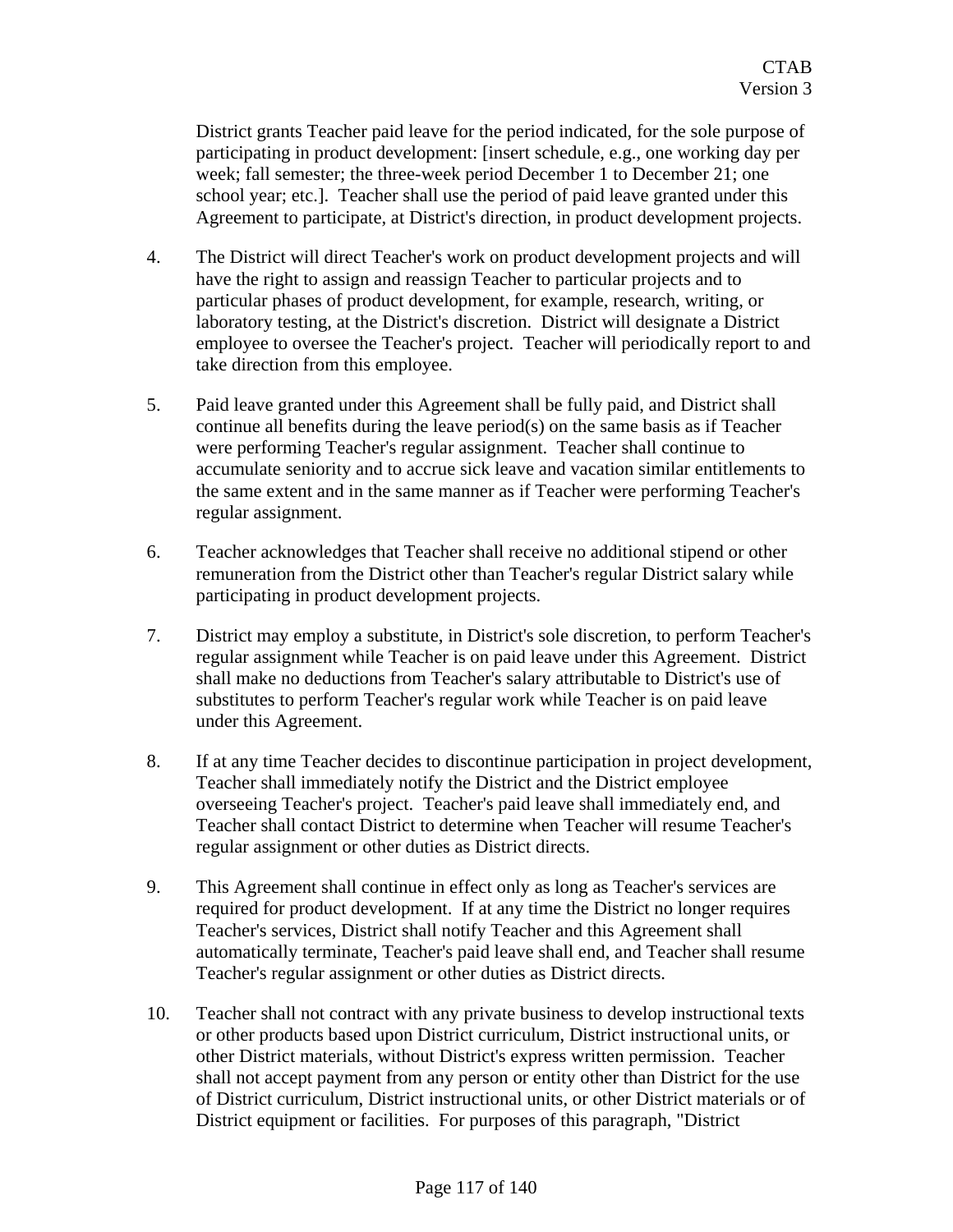curriculum, District instructional units, or other district materials" mean curriculum, instructional units, and other materials that were or are developed by District employees while at work for the District or that were or are used by District teachers to teach District students or to develop materials used to teacher District students.

- 11. **Exclusive transfer of copyright rights**. Teacher and District expressly agree that any products Teacher develops while participating in product development projects are made at District's direction while Teacher is employed by District and shall be considered "works made for hire" within the meaning of federal copyright law. Teacher assigns and transfers to District the exclusive right to all Teacher's copyright rights, if any, in the products Teacher develops while on paid leave under this Agreement.
- 12. **Nondisclosure agreement**. Teacher agrees not to disclose to any District competitor or potential competitor any part of the content, technical specifications, general concept, or overall "feel" of any District product, whether fully developed or in progress, that has not been made available to the public or to the general teaching profession.

Executed in San Jose, California, on the day and year first written above:

| <b>TEACHER:</b>                                               | <b>DISTRICT:</b>                |
|---------------------------------------------------------------|---------------------------------|
| By                                                            | By                              |
| Teacher                                                       | Superintendent                  |
|                                                               | Berryessa Union School District |
| Approved by the California Teachers Association of Berryessa: |                                 |
|                                                               |                                 |
| <b>CTAB</b> President                                         |                                 |
| Approved by the Governing Board of Trustees:                  |                                 |

 $Date:$ 

Attest:\_\_\_\_\_\_\_\_\_\_\_\_\_\_\_\_\_\_\_\_\_\_\_\_\_\_\_\_\_\_\_\_\_\_

Clerk of the Board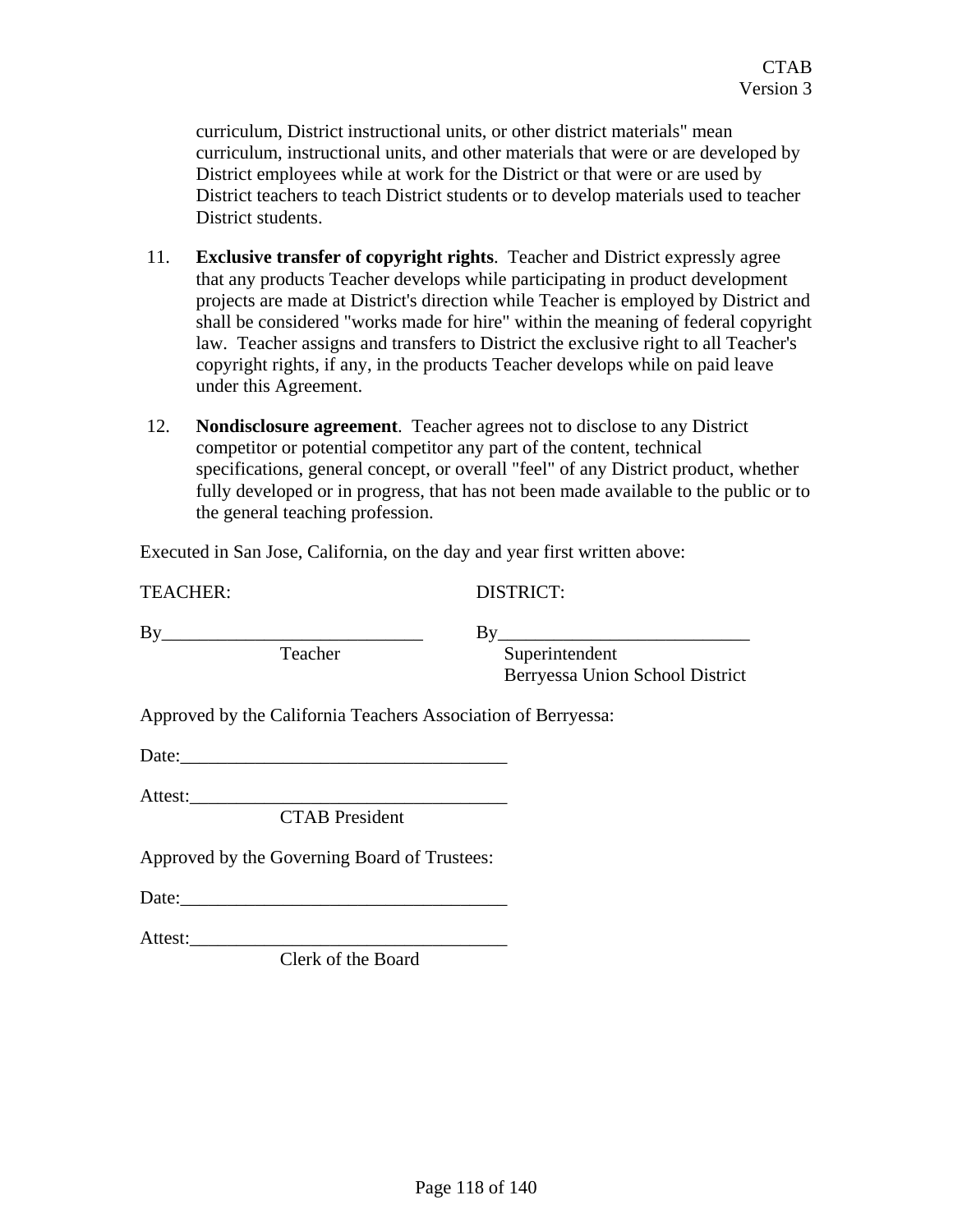## **Model Teacher Agreement Development Project Agreement and Assignment of Copyright**

# **Form A2**

This Development Project Agreement and Assignment of Copyright ("Agreement") is entered into this \_\_\_\_\_ day of \_\_\_\_\_\_\_\_\_\_, \_\_\_\_\_\_\_\_\_, between the Berryessa Union School District, a public school district organized under the laws and constitution of the State of California, ("District") and  $\qquad \qquad$  , a Berryessa Union School District certificated employee ("Teacher").

# **RECITALS**

- A. District desires to develop electronic curricular materials and instructional texts ("products") based upon copyrighted District curriculum frameworks, for use in California public school education.
- B. The District has solicited Teacher to develop a product based upon District frameworks. Teacher proposes to develop this proposed product during time when Teacher is not at work for the District.
- C. District has selected Teacher to participate in one or more product development projects. Teacher desires to participate in these project(s) and has requested paid leave from District in order to do so.
- D. Under California law, District retains full copyright rights in all District curriculum and other materials, and in all materials derived from District curriculum and materials, including all instructional texts and other products, except to the extent District specifically licenses those rights to others.

# **AGREEMENT**

- 1. Time Teacher spends working on product development projects under this Agreement is time Teacher spends "at work for the District."
- 2. Teacher and District will jointly prepare a reasonable work schedule, which shall describe both the efforts that Teacher will make to develop Teacher's product and the timeframe in which Teacher will achieve specific goals. The approved work schedule will be appended to this Agreement as Exhibit 1 and is incorporated into this Agreement by this reference. Teacher's failure to adhere to the approved work schedule shall be grounds for terminating this Agreement. The work schedule may be amended from time to time by written agreement between Foundation and Teacher.
- 3. Teacher shall be paid at the rate of \$\_\_\_\_\_\_ per day for the development of the product, not to exceed a total of \$\_\_\_\_\_\_. In addition, Teacher will receive [\$0.\_\_ of each dollar received by the Foundation and/or District for the completed product through royalties or other licensing agreement; or \$\_.\_\_ per unit sold for which the Foundation and/or District receives payment; or\_\_.\_% of the total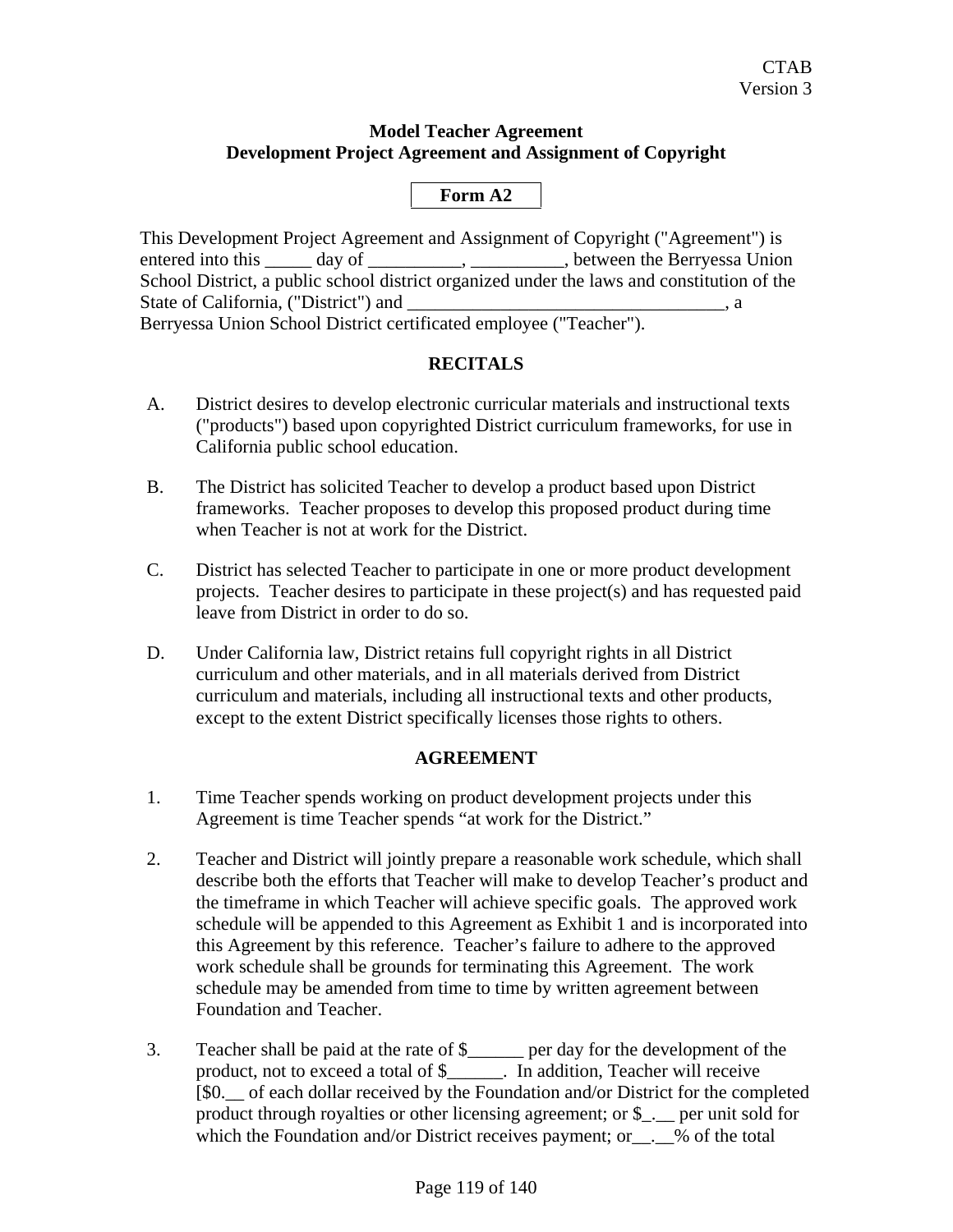revenues the Foundation and/or District receives through royalties or licensing agreement, paid annually on \_\_\_\_\_\_\_\_; or any other similar agreed upon financial arrangement].

- 4. District will direct Teacher's work on product development projects and will have the right to assign and reassign Teacher to particular projects and to particular phases of product development, for example, research, writing, or laboratory testing, at the District's discretion. District will designate a District employee to oversee the Teacher's project. Teacher will periodically report to and take direction from this employee.
- 5. District or Teacher may terminate this Agreement at any time by delivering a written statement of termination to the other. Neither District nor Teacher need state any reason for its decision. Upon this Agreement's termination, Teacher will immediately return to District all curriculum, products, and other materials Teacher received from District while working under this Agreement. Teacher shall also return to District the advance received under Section 5 of this Agreement, unless the parties agree, in writing, to a different arrangement. The arrangement may include a return on all, part, or none of the advance, with or without a reasonable rental charge for Teacher's use of District equipment and facilities.
- 6. Teacher shall not contract with any private business to develop instructional texts or other products based upon District curriculum, District instructional units, or other products based upon District curriculum, District instructional units, or other District materials, without District's express written permission. Teacher shall not accept payment from any person or entity other than District for the use of District curriculum, District instructional units, or other District materials or of District equipment or facilities. For purposes of this paragraph, "District curriculum, District instructional units, or other District materials' mean curriculum, instructional units, and other materials that were or are developed by District employees while at work for the District or that were or are used by District teachers to teach District students or to develop materials used to teacher District students.
- 7. **Exclusive transfer of copyright rights.** Teacher and District expressly agree that any projects Teacher develops while participating in product development projects are made at District's direction while Teacher is employed by District and shall be considered "works made for hire" within the meaning of federal copyright law. Teacher assigns and transfers to District the exclusive right to all Teacher's copyright rights, if any, in the products Teacher develops while on paid leave under this Agreement.
- 8. **Nondisclosure agreement.** Teacher agrees not to disclose to any District competitor or potential competitor any part of the content, technical specifications, general concept, or overall "feel" of any District product, whether fully developed or in progress, that has not been made available to the public or to the general teaching profession.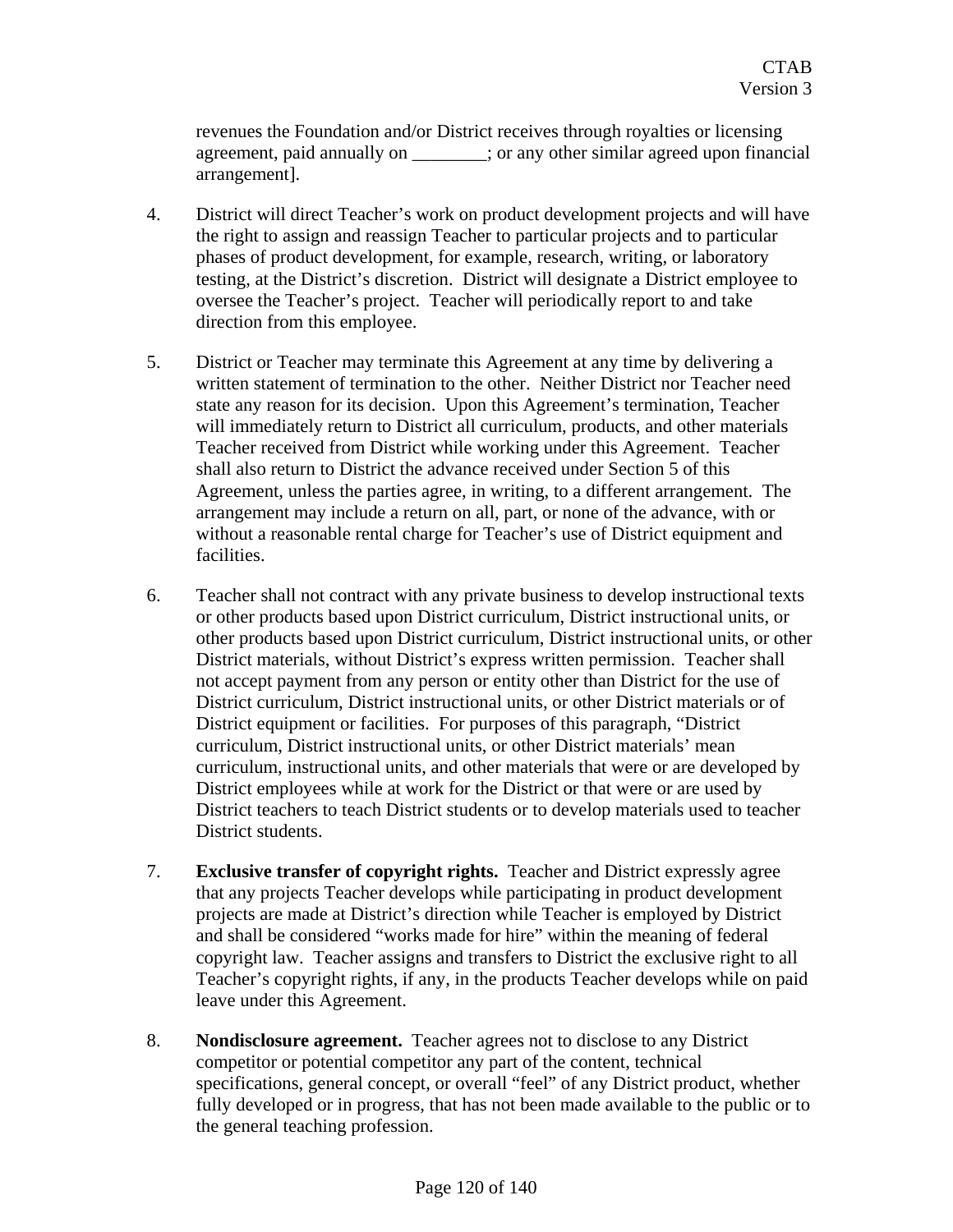Executed in San Jose, California, on the day and year first written above:

# DISTRICT:

By\_\_\_\_\_\_\_\_\_\_\_\_\_\_\_\_\_\_\_\_\_\_\_\_\_\_\_\_\_\_\_ By\_\_\_\_\_\_\_\_\_\_\_\_\_\_\_\_\_\_\_\_\_\_\_\_\_\_\_\_\_\_\_\_\_ Superintendent Berryessa Union School District

Approved by the California Teachers Association of Berryessa:

Date:\_\_\_\_\_\_\_\_\_\_\_\_\_\_\_\_\_\_\_\_\_\_\_\_\_\_\_\_\_\_\_\_\_\_\_

Attest:\_\_\_\_\_\_\_\_\_\_\_\_\_\_\_\_\_\_\_\_\_\_\_\_\_\_\_\_\_\_\_\_\_\_

CTAB President

Approved by the Governing Board of Trustees:

Date:\_\_\_\_\_\_\_\_\_\_\_\_\_\_\_\_\_\_\_\_\_\_\_\_\_\_\_\_\_\_\_\_\_\_\_

Attest:\_\_\_\_\_\_\_\_\_\_\_\_\_\_\_\_\_\_\_\_\_\_\_\_\_\_\_\_\_\_\_\_\_\_

Clerk of the Board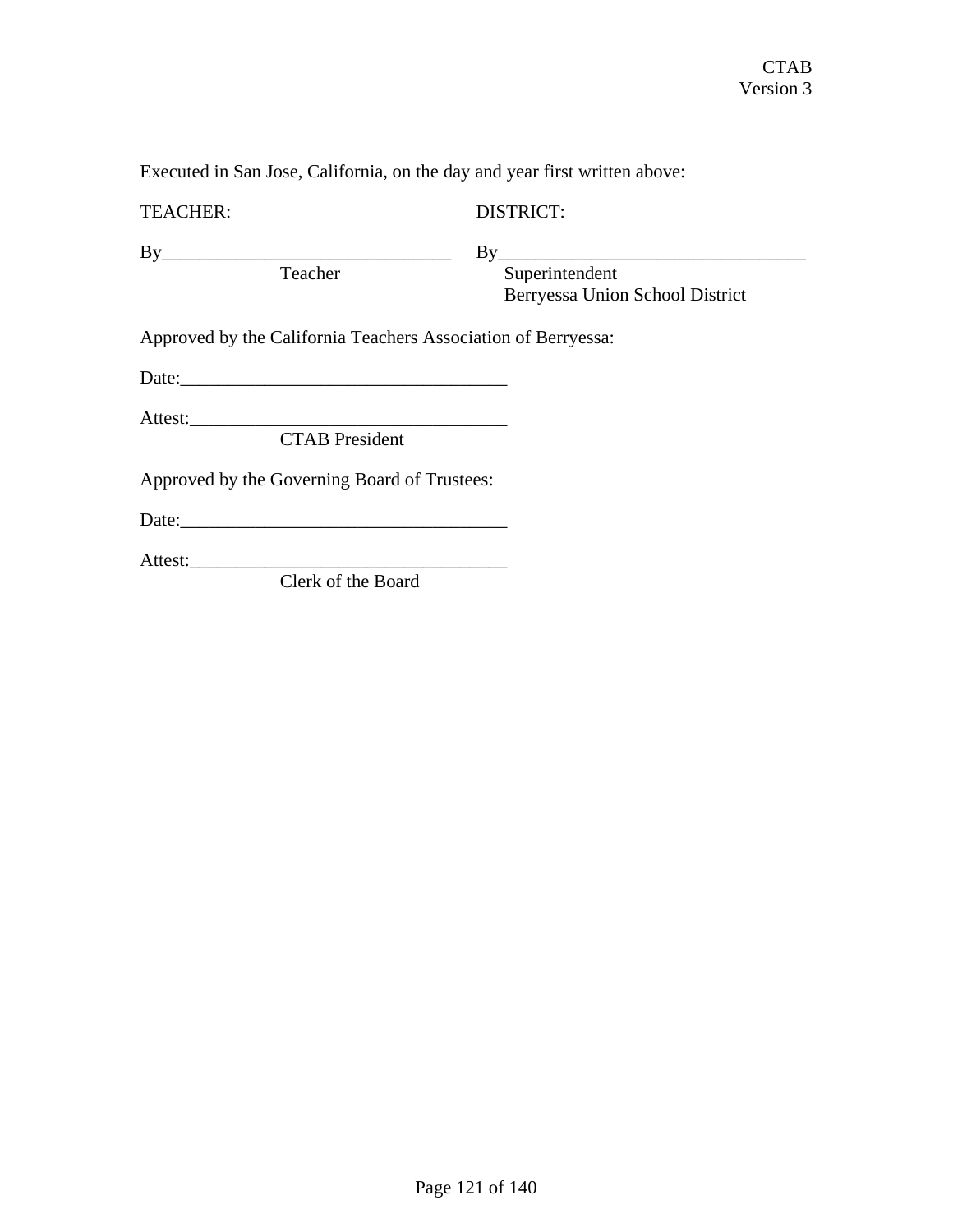# **Model Teacher Agreement Independent Project Development Agreement and Assignment of Copyright**

# F**orm B**

This Independent Project development Agreement and Assignment of Copyright ("Agreement") is entered into this \_\_\_\_\_th day of \_\_\_\_\_\_\_\_\_\_, \_\_\_\_\_\_\_\_\_\_, between the Berryessa Union School District, a public school district organized under the laws and constitution of the State of California, ("District") and a Berryessa Union School District certificated employee ("Teacher").

# **RECITALS**

- A. District desires to develop electronic curricular materials and instructional texts ("products") based upon copyrighted District curriculum frameworks, for use in California public school education.
- B. Teacher has approached District with a proposal to develop a product not based upon copyrighted District curricular materials and frameworks. Teacher proposes to develop this proposed product during time when Teacher is not at work for the District.

# **AGREEMENT**

- 1. District agrees to sponsor Teacher's proposed product development project. District will provide Teacher with equipment and facilities required for Teacher's project. District may ask Teacher to demonstrate that Teacher's proposed product is not based on District copyrighted materials. If Teacher cannot satisfy District that the proposed product is not based on District copyrighted materials, this Agreement shall be void.
- 2. Teacher agrees that District retains full copyright rights in all District curriculum and other materials, and in all materials derived from district curriculum and materials, including all instructional texts and other products, except to the extent District specifically licenses those rights to others.
- 3. At the time Teacher offers the project to District for approval under Section 8 of this Agreement, Teacher will provide District with satisfactory proof that Teacher has legally sufficient permission to use each copyrighted work incorporated into Teacher's project.
- 4. Teacher and District will jointly prepare a reasonable work schedule, which shall describe both the efforts that Teacher will make to develop Teacher's product and the timeframe in which Teacher will achieve specific goals. The approved work schedule will be appended to this Agreement as Exhibit 1 and is incorporated into this Agreement by this reference. Teacher's failure to adhere to the approved work schedule shall be grounds for terminating this Agreement. The work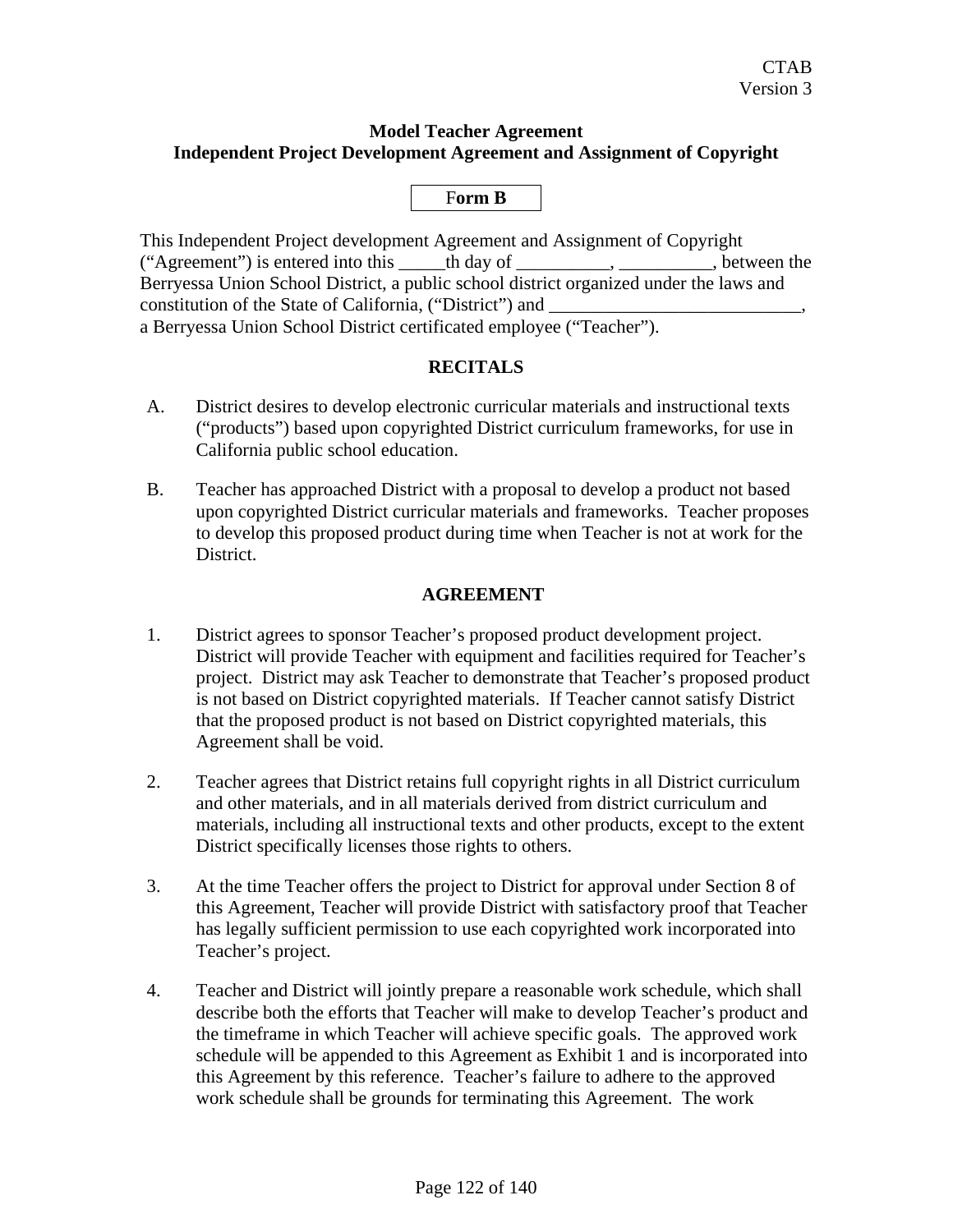schedule may be amended from time to time by written agreement between District and Teacher.

- 5. District will evaluate Teacher's work periodically, as provided in the approved work schedule, and will assist Teacher in developing a quality product. At any time, District may rely on its expertise to direct Teacher to expand, narrow, or redirect particular aspects of the proposed product, as a condition of continuing this Agreement.
- 6. District will pay Teacher a fixed fee of \$\_\_\_\_\_\_\_ for Teacher's completed approved product, including all Teacher's copyright interests in the project. District shall pay Teacher \$\_\_\_\_\_\_\_ of this fee in advance and the remainder of the fee when District approves Teacher's completed product and Teacher satisfies the requirements of Section 8 of this Agreement. District will not provide Teacher with any other benefit or remuneration for Teacher's work. Teacher's work under this Agreement shall not be considered teaching for District and shall not be counted toward seniority or any benefit Teacher might otherwise receive from District.
- 7. **Copyright Transfer.** Upon District's approval of Teacher's completed project, District shall purchase all Teacher's copyright interests in Teacher's project, and Teacher shall execute a document assigning all Teacher's copyright rights in the project to District. The fee paid to Teacher under Section 6 of this Agreement shall constitute full and complete consideration for Teacher's interests and copyrights.
- 8. Teacher shall not contract with any private business to develop instructional texts or other products based upon District curriculum, District instructional units, or other District materials, without District's express written permission. Teacher shall not accept payment from any person or entity other than District for the use of District curriculum, District instructional units, or other District materials or of District equipment or facilities. For purposes of this paragraph, "District curriculum, District instructional units, or other District materials" mean curriculum, instructional units, and other materials that were or are developed by District employees while at work for the District or that were or are used by District teachers to teach District students or to develop materials used to teach District students.
- 9. **Nondisclosure agreement**. Teacher agrees not to disclose to any District competitor or potential competitor any part of the content, technical specifications, general concept, or overall "feel" of any District product, whether fully developed or in progress, including Teacher's project that has not been made available to the public or to the general teaching profession.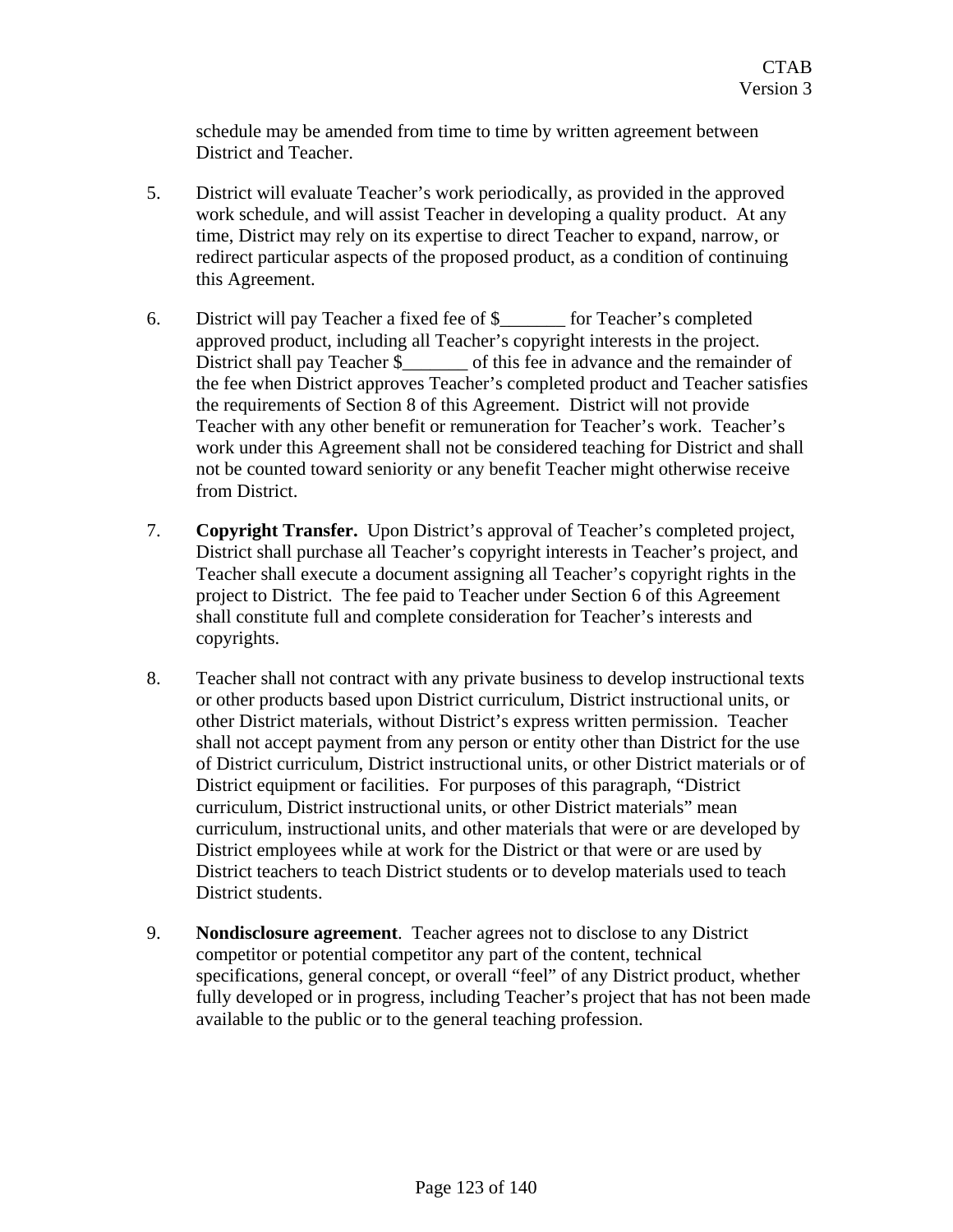Executed in San Jose, California, on the day and year first written above:

TEACHER: DISTRICT:

By\_\_\_\_\_\_\_\_\_\_\_\_\_\_\_\_\_\_\_\_\_\_\_\_\_\_\_\_\_\_\_ By\_\_\_\_\_\_\_\_\_\_\_\_\_\_\_\_\_\_\_\_\_\_\_\_\_\_\_\_\_\_\_\_\_ Superintendent Berryessa Union School District

Approved by the California Teachers Association of Berryessa:

Date:\_\_\_\_\_\_\_\_\_\_\_\_\_\_\_\_\_\_\_\_\_\_\_\_\_\_\_\_\_\_\_\_\_\_\_

Attest:\_\_\_\_\_\_\_\_\_\_\_\_\_\_\_\_\_\_\_\_\_\_\_\_\_\_\_\_\_\_\_\_\_\_

CTAB President

Approved by the Governing Board of Trustees:

Date:\_\_\_\_\_\_\_\_\_\_\_\_\_\_\_\_\_\_\_\_\_\_\_\_\_\_\_\_\_\_\_\_\_\_\_

Attest:\_\_\_\_\_\_\_\_\_\_\_\_\_\_\_\_\_\_\_\_\_\_\_\_\_\_\_\_\_\_\_\_\_\_

Clerk of the Board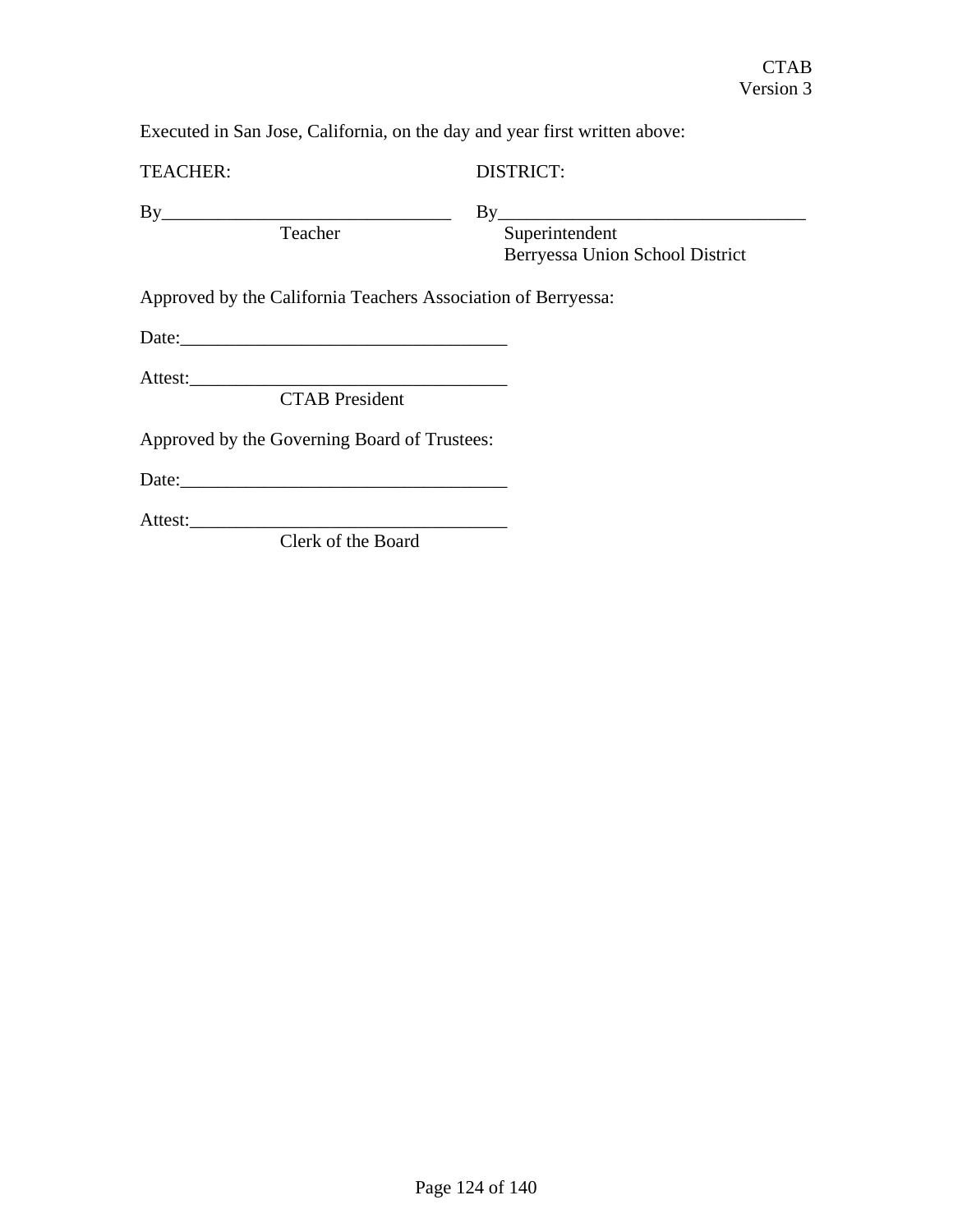# **APPENDIX I: PEER ASSISTANCE AND REVIEW**

## **Peer Assistance and Review Program**

## 1 Purpose

- 1.1 The Peer Assistance and Review Program (Program) allows exemplary teachers to assist certain permanent and beginning teachers in the areas of subject matter knowledge, teaching strategies, and teaching methods.
- 1.2 The extent of the Program's assistance and review depends on whether the participating teacher is a beginning teacher, a volunteer permanent teacher, or a permanent teacher who has received an overall unsatisfactory evaluation in the areas of teaching methods and instruction. The Program's assistance shall be provided through Consulting Teachers as described in detail in Sections 4.2 and 4.3 of this document. This assistance shall not involve the participation in nor the conducting of the annual evaluation of certificated unit members as set forth in Article 15 of the Agreement and Education Code 44660, et seq., except for making available to the evaluator the results of some unit members' participation in the Program.
- 1.3 The Program resources shall be utilized in the following priority: first, for Participating Teachers with an unsatisfactory evaluation; second, for Beginning Teachers; third, for Voluntary Participating Teachers on evaluation cycle; and finally, for other Voluntary Participating Teachers.

## 2 Definitions For Purposes Of This Document

2.1 "Classroom Teacher" or "Teacher"

Any member of the certificated bargaining unit who is covered by the certificated evaluation, Article 15 of the Agreement.

2.2 "Participating Teacher"

A unit member who is a classroom teacher who either volunteers or is required by this Agreement to participate in the Program.

2.3 "Consulting Teacher"

A teacher meeting the requirements of subsection 4.2.1 who is selected by the Joint Panel to provide Program assistance to a Participating Teacher.

2.4 "Beginning Teacher"

Any unit member having probationary or temporary status, or any District teaching intern participating in a program established according to Education Code Sections 44305, et seq. and 44325, et seq. This Peer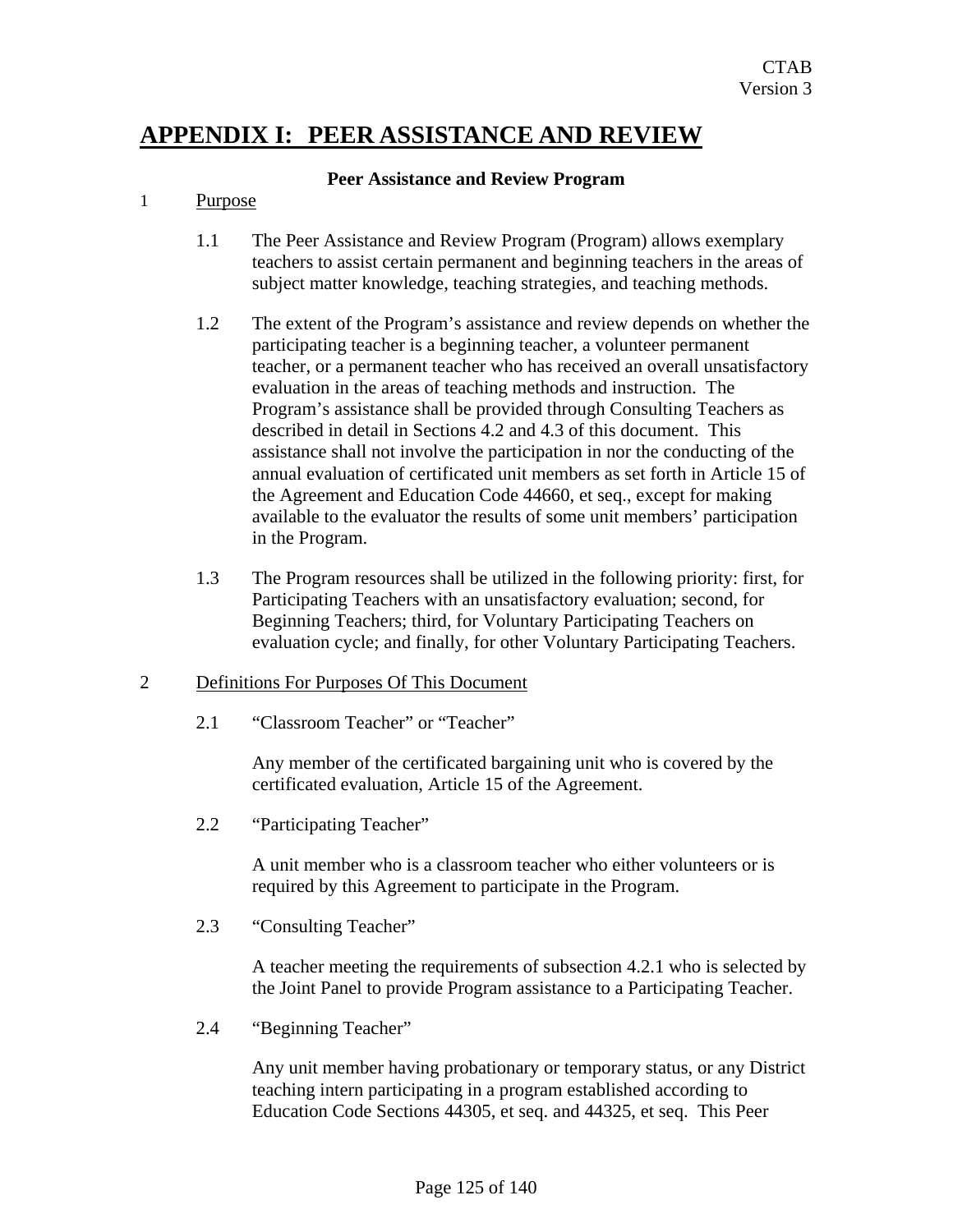Program is to be closely coordinated with other District programs for training and assistance to beginning teachers, including BTSA.

2.5 "Voluntary Participating Teacher"

Any unit member with permanent status whose last three annual performance evaluations have been rated as an overall "meets or exceeds performance expectations" and who selects and qualifies for the selfevaluation option under Section 15.2 of the Agreement, and who elects one of the following options:

- (1) self-evaluation option utilizing a Consulting Teacher;
- (2) self-evaluation option not utilizing a Consulting Teacher;
- (3) any professional growth activity utilizing a Consulting Teacher's assistance.

In addition, a Voluntary Participating Teacher may be any permanent teacher wanting to engage in a professional growth activity utilizing a Consulting Teacher's assistance.

2.6 "Participating Teacher With An Unsatisfactory Evaluation"

A unit member with permanent status whose most recent performance evaluation contained an overall "does not meet performance expectations" in the areas of subject matter knowledge, teaching strategies, or teaching methods and instruction, as specifically designated by Section 15.5 of the Agreement.

2.7 "Principal" or "Evaluating Administrator"

The certificated administrator appointed by the District to evaluate a certificated teacher.

- 3 Program Outline
	- 3.1 For Participating Teachers with an Unsatisfactory Evaluation (Refer also to Diagram "1", attached)
		- 3.1.1 Any permanent teacher with an overall unsatisfactory evaluation in the areas listed in Section 2.6 must participate in the Program.
		- 3.1.2 The Consulting Teacher's assistance and review shall focus on the specific areas recommended for improvement by the Participating Teacher's evaluator after the Participating Teacher receives the unsatisfactory rating. (See Form 1, attached)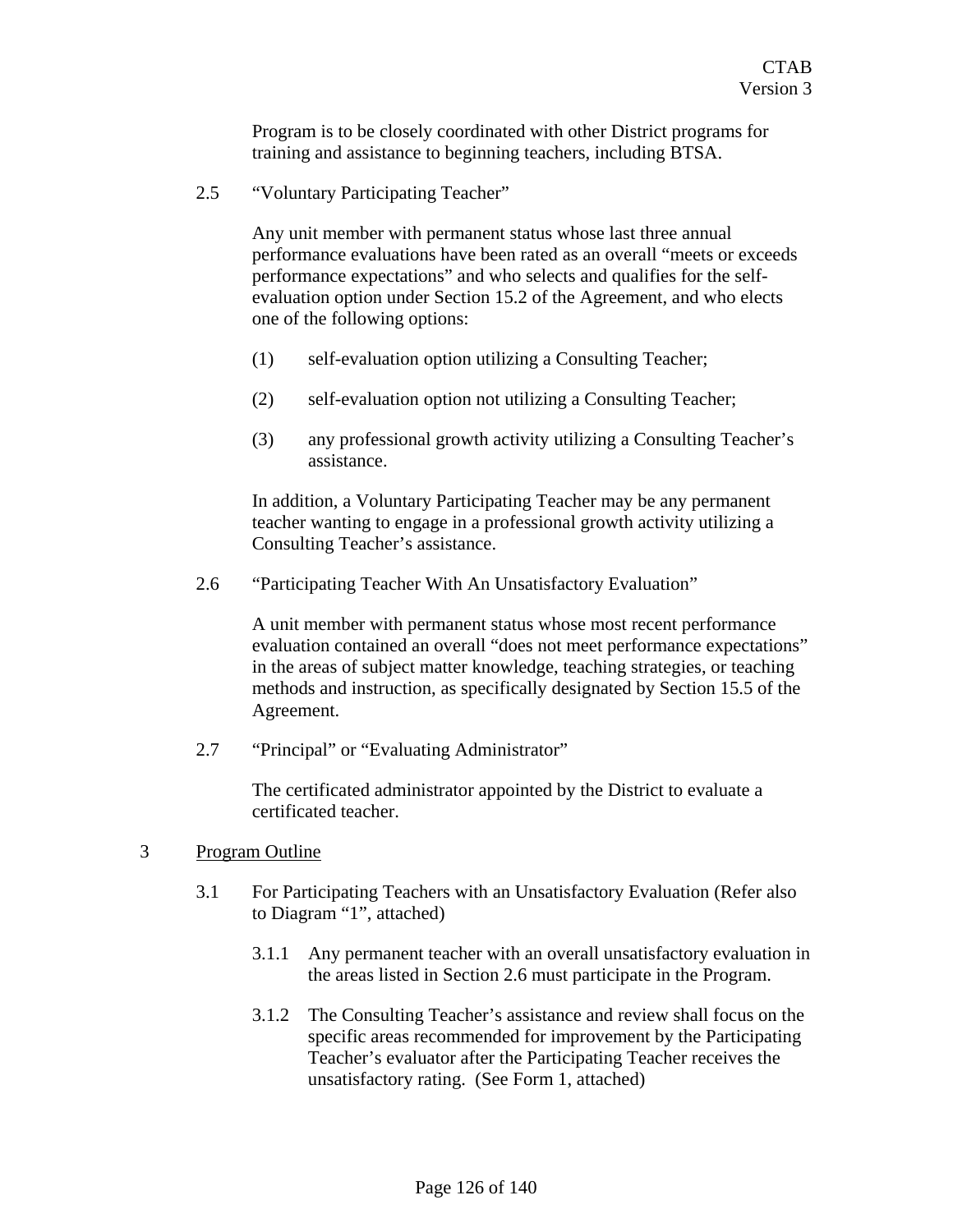- 3.1.2.1 These recommendations shall be written, aligned with student learning, clearly stated, and consistent with Education Code Section 44662. These recommendations shall be considered as the performance goals required by Education Code Sections 44664(a) and 44500(b)(2).
- 3.1.2.2 The Principal and the Consulting Teacher assigned to the Participating Teacher shall meet and discuss the recommended areas of improvement outlined by the Principal and the types of assistance that should be provided by the Consulting Teacher.
- 3.1.2.3 The Consulting Teacher and the evaluating Principal are expected to establish a cooperative relationship and shall coordinate and align the assistance provided to the Participating Teacher.
- 3.1.2.4 The Consulting Teacher and the Participating Teacher shall meet to discuss the plan for assistance. After that meeting, the Consulting Teacher will provide the assistance set forth in Section 4.3, which shall also involve conducting multiple classroom observations of the Participating Teacher.
- 3.1.3 Before April 1 of each year, the Consulting Teacher shall complete a written report evaluating the teacher's participation in the Program consisting solely of: (1) a description of the assistance provided to the Participating Teacher; and (2) a description of the results of the assistance in the targeted areas. (See Form 2, attached) This report shall be submitted to the Joint Panel, with a copy submitted to the Participating Teacher and the Evaluating Administrator.
- 3.1.4 The results of the teacher's participation in the Program shall be made available as part of the Participating Teacher's annual evaluation. The evaluating Principal shall have the discretion as to whether and how to use the results in the annual evaluation.
- 3.1.5 After receiving the report, the Joint Panel shall determine whether the Participating Teacher will benefit from continued participation in the Program.
- 3.1.6 The teacher will continue participating in the Program until the Joint Panel determines the teacher no longer benefits from participation in the Program, or the teacher receives a satisfactory evaluation, or the teacher is separated from the District. The District has the sole authority to determine whether the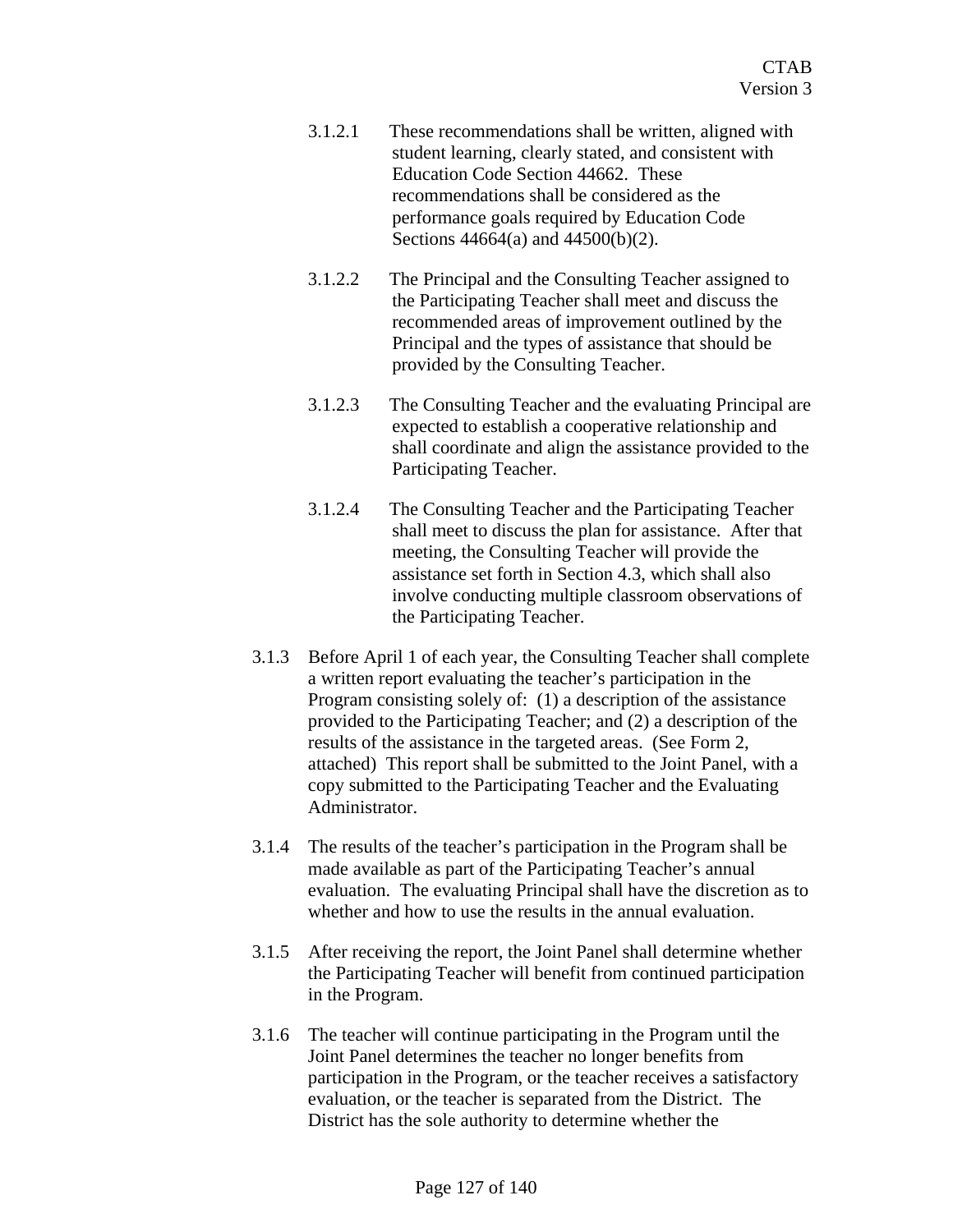Participating Teacher has been able to demonstrate satisfactory improvement.

- 3.1.7 The Consulting Teacher shall conduct multiple classroom observations of each Participating Teacher.
- 3.1.8 The Consulting Teacher's report on the participation in the Program, as defined in subsection 3.1.3 above, shall be made available to the District for placement in the Participating Teacher's personnel file if referenced by the evaluating administrator in the annual evaluation, or if the Participating Teacher requested that the report be placed in the file.
- 3.1.9 The Joint Panel will make an annual report to the Governing Board and the Association regarding the Program's impact and improvements to be made in the Program. In addition, the Panel will make recommendations to the Governing Board regarding Program participants, including forwarding the names of the permanent teachers with unsatisfactory evaluations who, after sustained assistance, are unable to demonstrate satisfactory improvement.
- 3.2 For Beginning Teachers (Refer also to Diagram "2")
	- 3.2.1 A Consulting Teacher will be assigned to one or more Beginning Teachers to provide assistance. In the first year the Consulting Teacher shall concentrate the assistance in the area of the District's Teaching Standards. In the second year, the Consulting Teacher will focus the assistance in the areas listed by the evaluating Principal as needing improvement and/or assistance.
	- 3.2.2 The Consulting Teacher and the evaluating Principal shall have a cooperative relationship, and shall coordinate the assistance provided to the Beginning Teachers.
	- 3.2.3 Because Beginning Teacher participation in the Program is not legally mandated, neither the Consulting Teacher nor the Joint Panel will make written reports regarding individual Beginning Teachers, nor forward to the Board the names of individual Beginning Teachers who participated in the Program. The Consulting Teacher shall provide an annual assessment of the Program's overall effectiveness and specific areas for improvement in the Program to the Joint Panel. The Joint Panel will annually report to the Governing Board and the Association on the overall effectiveness of the Program, including Beginning Teachers.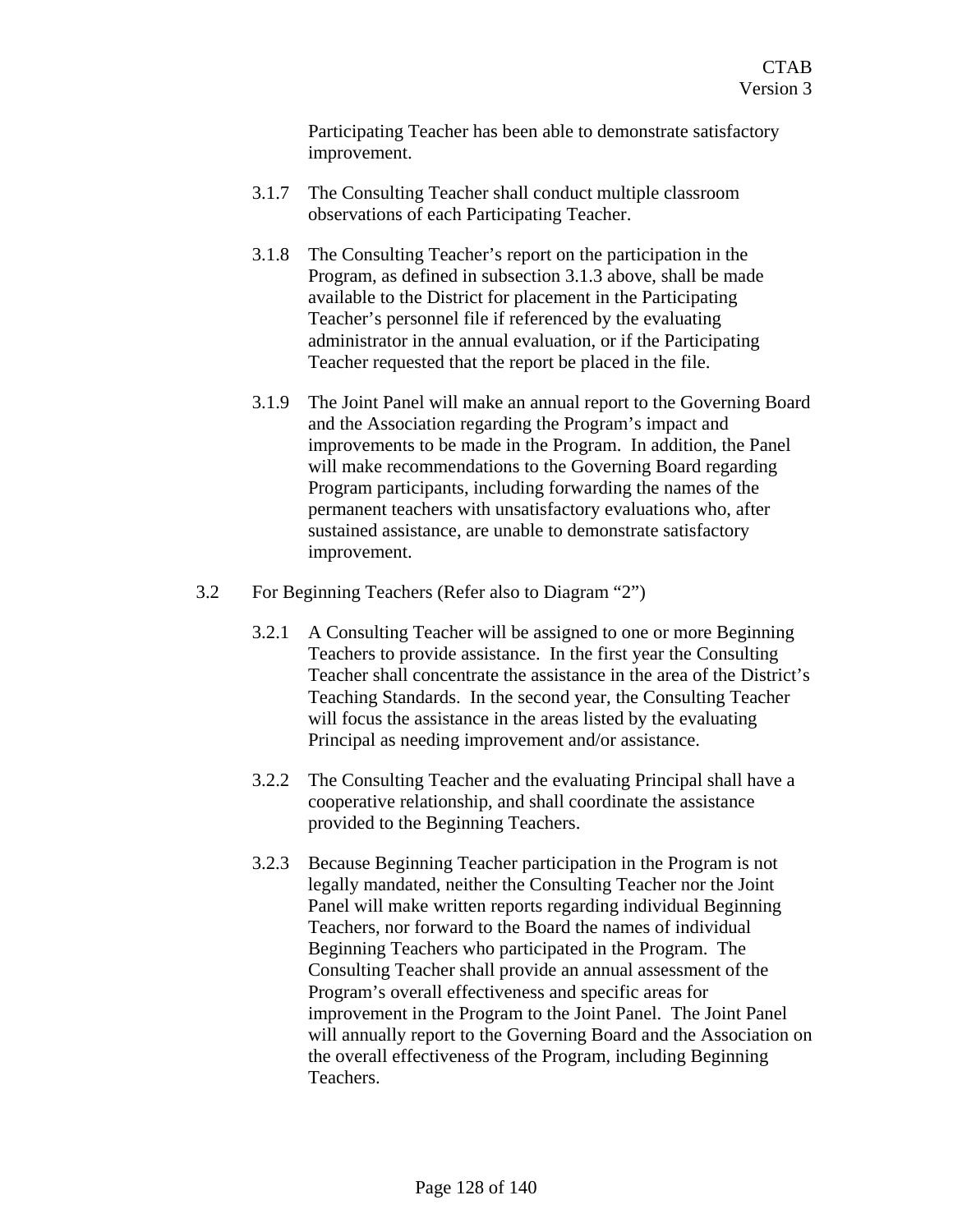- 3.3 For Voluntary Participating Teachers (Refer also to Diagram "3", attached)
	- 3.3.1 Those teachers participating in a self-evaluation program set forth in Section 15.2 of the Agreement, and any eligible teacher in any year of the evaluation cycle, may utilize a Consulting Teacher's assistance.
	- 3.3.2 Voluntary Participating Teachers are expected to be high performing individuals who wish to grow and learn with the assistance from a peer, or who may be seeking assistance due to a change in assignment or the institution of new curriculum. The Program for Voluntary Participating Teachers will focus on practical application of certain teaching skills or the acquisition of a new subject matter. Each year the Joint Panel, in consultation with the District administration, may select certain curricular areas or skills for emphasis with a select number of Consulting Teachers.
	- 3.3.3 For teachers on a self-evaluation cycle specified by Section 15.2 of the Agreement, the volunteering teacher must first submit to the evaluating Principal a written plan for a self-evaluation, including the name of any preferred Consulting Teacher. If the plan is approved by the evaluating administrator and involves a Consulting Teacher, the plan will be submitted to the Joint Panel for the assignment of a Consulting Teacher. If the Joint Panel assigns a Consulting Teacher, the Consulting Teacher shall meet with the Principal and the Voluntary Participating Teacher for planning and coordinating the plan. The process for utilizing Consulting Teachers for professional growth on off-cycle years shall be the same as above, except that the procedures for evaluation contained in Article 15 of the Agreement will not be followed.
	- 3.3.4 Because permanent teachers with satisfactory performance are not mandated by law to participate in the Program, neither the Consulting Teacher nor the Panel will forward to the Board the names of volunteer teacher participants. Any reports to the Governing Board or the Joint Panel will be made only as required by the individual plan. All other reports and recommendations will be governed by Section 15.2 of the Agreement.

# 4 Governance and Program Structure

- 4.1 Joint Panel
	- 4.1.1 The Peer Assistance and Review Program will be administered by a Panel consisting of five members, three certificated classroom teachers selected by the certificated classroom teachers, and two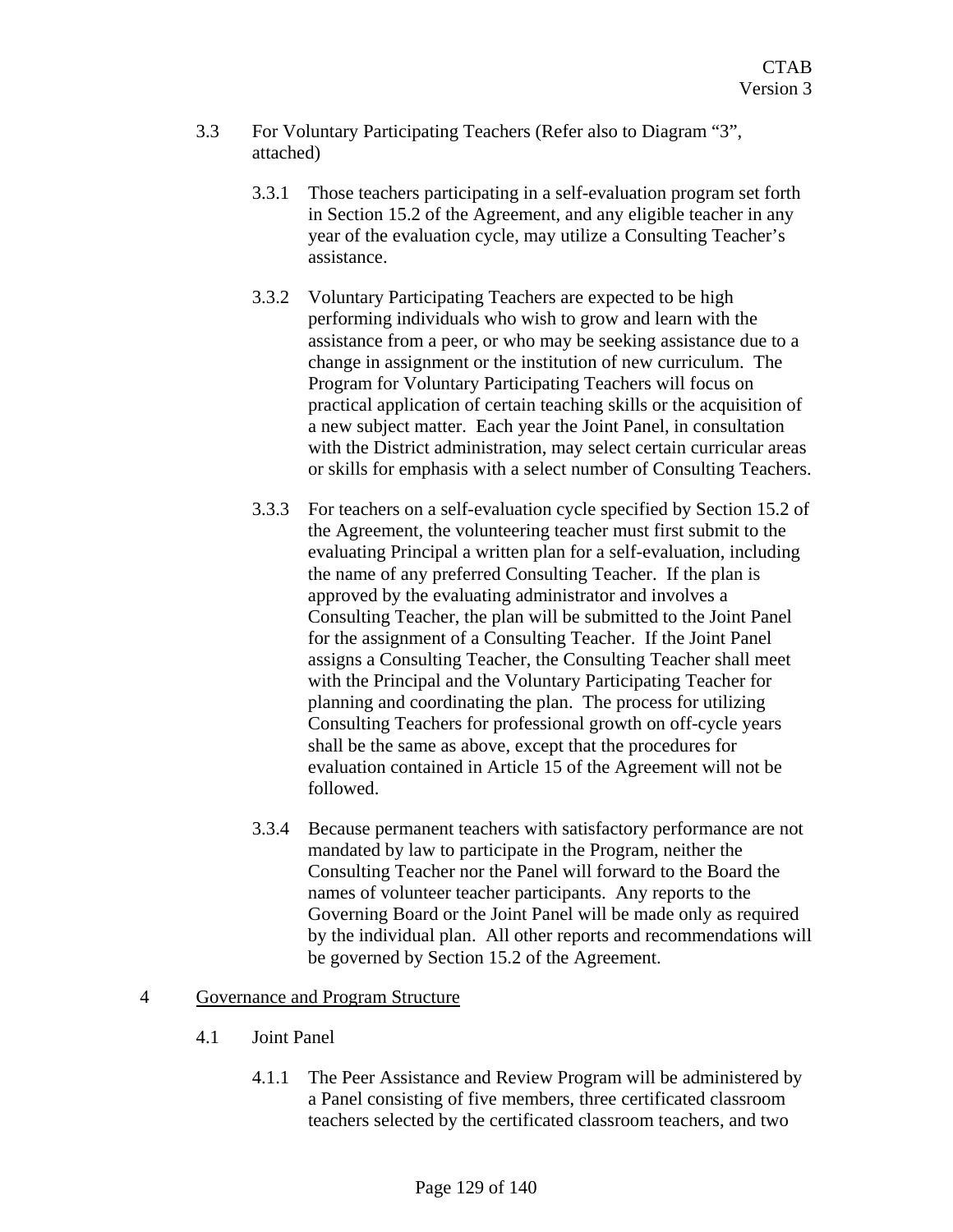administrators appointed by the District. Qualifications for the teacher representatives shall be the same as those for Consulting Teachers as set forth in Section 4.2.1, and they shall be elected by secret ballot in an election conducted by the Association. A Panel member's term shall be three years, except the first terms of the teacher members will be one two-year term, one three-year term, and one four-year term.

- 4.1.2 The Joint Panel will make all decisions through consensus in the areas of appointments, reports and recommendations to the Governing Board, and Program plan and budget. Failing consensus, decisions will be made by majority vote. Four of the five Panel members will constitute a quorum for purposes of meeting and conducting business.
- 4.1.3 The Joint Panel's primary responsibilities involve establishing the annual Program and budget, and selecting, assigning, and overseeing the Consulting Teachers. In addition the Panel is responsible for:
	- submitting to the Governing Board and the Association an annual report of the Program's impact. In addition, the Panel will make recommendations to the Governing Board regarding Participating Teachers with unsatisfactory evaluations, and if necessary, forwarding names of individuals who, after sustained assistance, are unable to demonstrate satisfactory improvement;
	- assigning and reassigning the Consulting Teachers;
	- reviewing Consulting Teachers' reports on Participating Teachers with permanent status referred to the Program because of unsatisfactory evaluations;
	- assessing the effectiveness of the Consulting Teachers in the role of Consulting Teacher;
	- coordinating with the District to provide training for Consulting Teachers, for Panel members, and where appropriate, for Participating Teachers;
	- forwarding to the Personnel Office at the end of the year all the records regarding the Program that shall be filed separately from the individual personnel records, except as set forth in section 3.1.8 in this document; and
	- establishing internal operating procedures and regulations necessary to carry out the requirements of the Education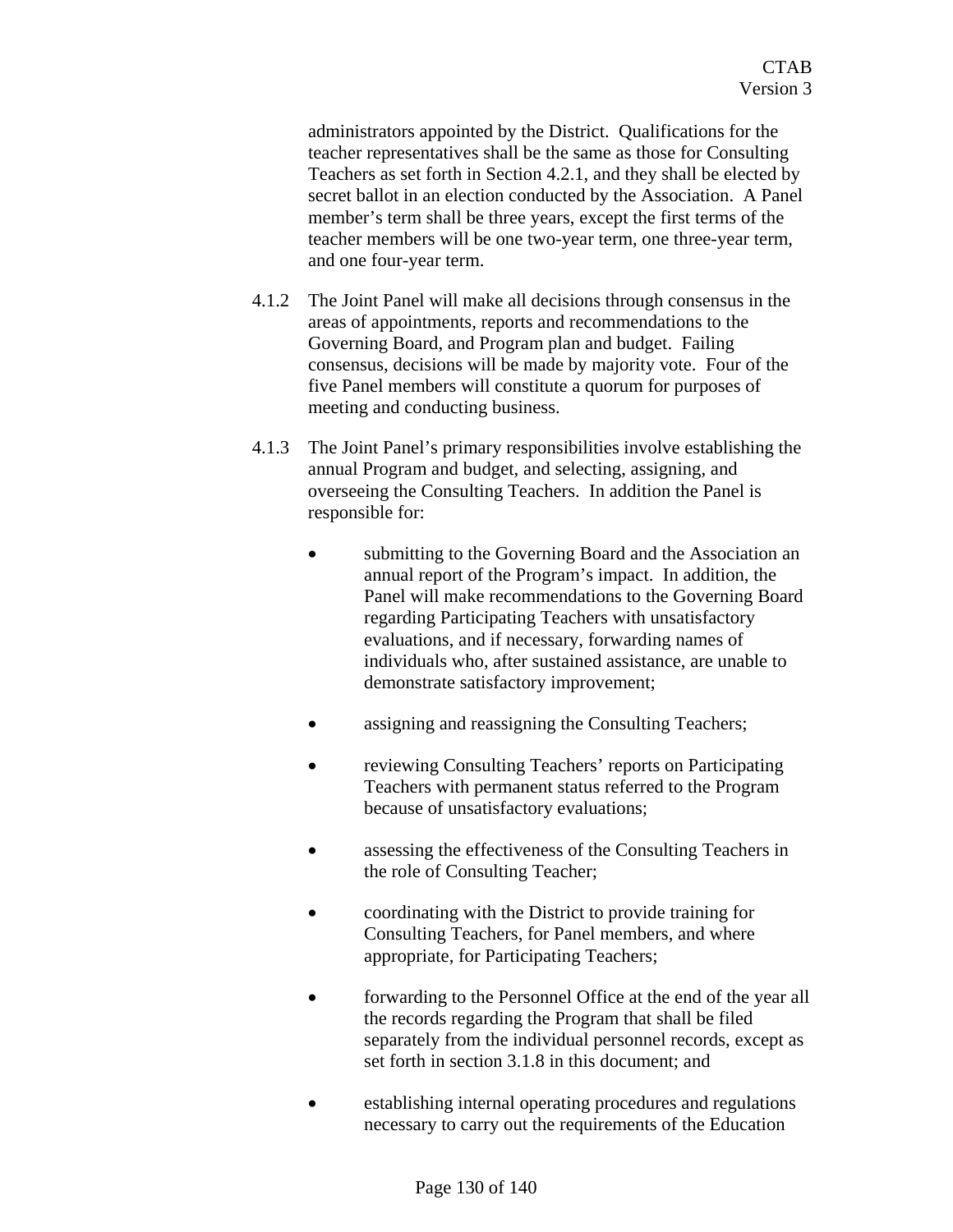Code and this document, including a procedure for selecting the Joint Panel's chair.

- 4.1.4 The Panel shall use the following procedure for establishing the annual Program plan and budget:
	- (a) By June 1 of each fiscal year the Panel will establish a Program and budget for the succeeding year, which will include:
		- the estimated state revenues for the Program;
		- the estimated expenditures, involving:
			- o projected number of Participating Teachers,
			- o projected (full and part-time) number of Consulting Teachers needed to service the projected need,
			- o released time for the Panel, Consulting Teachers, and Participating Teachers,
			- o pay for Panel members and Consulting Teachers that is consistent with the pay parameters established by the negotiating parties, and
			- o projected costs for training, administrative overhead, and if necessary, legal and consulting assistance.
	- (b) By July 15, the Program plan/budget will be submitted to the Association President and the Superintendent for approval. If the plan/budget is not approved by both parties, it may be modified by mutual agreement. By September 1, if the parties cannot reach agreement to either approve the plan/budget or to amend it, then the plan/budget will be implemented as submitted by the Panel, subject to Board approval.

## 4.2 Consulting Teachers

- 4.2.1 Minimum qualifications for Consulting Teacher:
	- a credentialed classroom teacher with permanent status and at least five years of recent teaching experience;
	- demonstrated exemplary teaching ability, as indicated by, among other things, effective communication skills, subject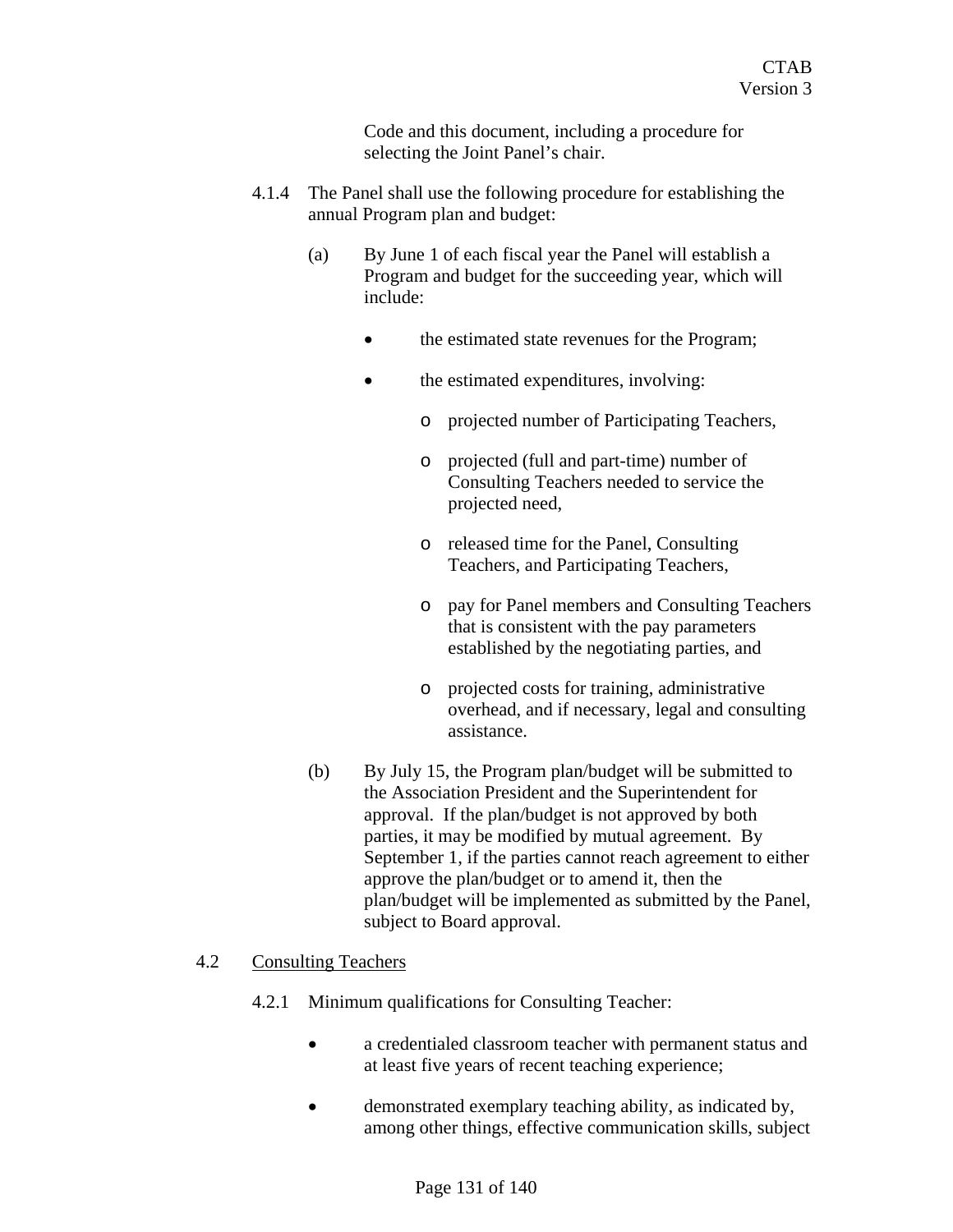matter knowledge, knowledge and commitment to District curricular goals and standards, and mastery of a range of teaching strategies necessary to meet students' needs in different contexts;

ability to work cooperatively and effectively with other teachers and administrators, demonstrated effective leadership skills, and experience in working on school or District committees.

A Consulting Teacher may be a permanent certificated teacher from another district.

- 4.2.2 Consulting Teacher positions shall be filled by the District posting the position. Each applicant will be required to submit a completed application, which shall include at least three references from individuals who have direct knowledge of the applicant's abilities for the position. A reference from a Principal is preferred, although not necessary. All applications and references will be treated with confidentiality and will not be disclosed except as required by law. The Joint Panel will make the selection, which will be forwarded to the Superintendent. The Panel's procedures for selecting Consulting Teachers shall include provisions for classroom observation of Consulting Teacher candidates.
- 4.2.3 The Joint Panel will assign Consulting Teachers. Within the first six weeks of the regular school year, either the Consulting Teacher or the Participating Teacher may petition the Panel for an assignment change for good reasons. The Participating Teacher shall be allowed only one change per year.
- 4.2.4 A Consulting Teacher's term will be three years, unless the Consulting Teacher is reassigned earlier by the Joint Panel.
- 4.3 Consulting Teachers shall provide assistance to Participating Teachers in the areas of subject matter knowledge, teaching strategies, and teaching methods. This assistance may include, but not be limited to, the following activities:
	- (a) providing consultative assistance to improve in the specific areas targeted by the evaluating Principal or the District Teaching Standards;
	- (b) meeting and consulting with the Principal or designee regarding the nature of the assistance being provided;
	- (c) observations of the Participating Teacher during periods of classroom instruction;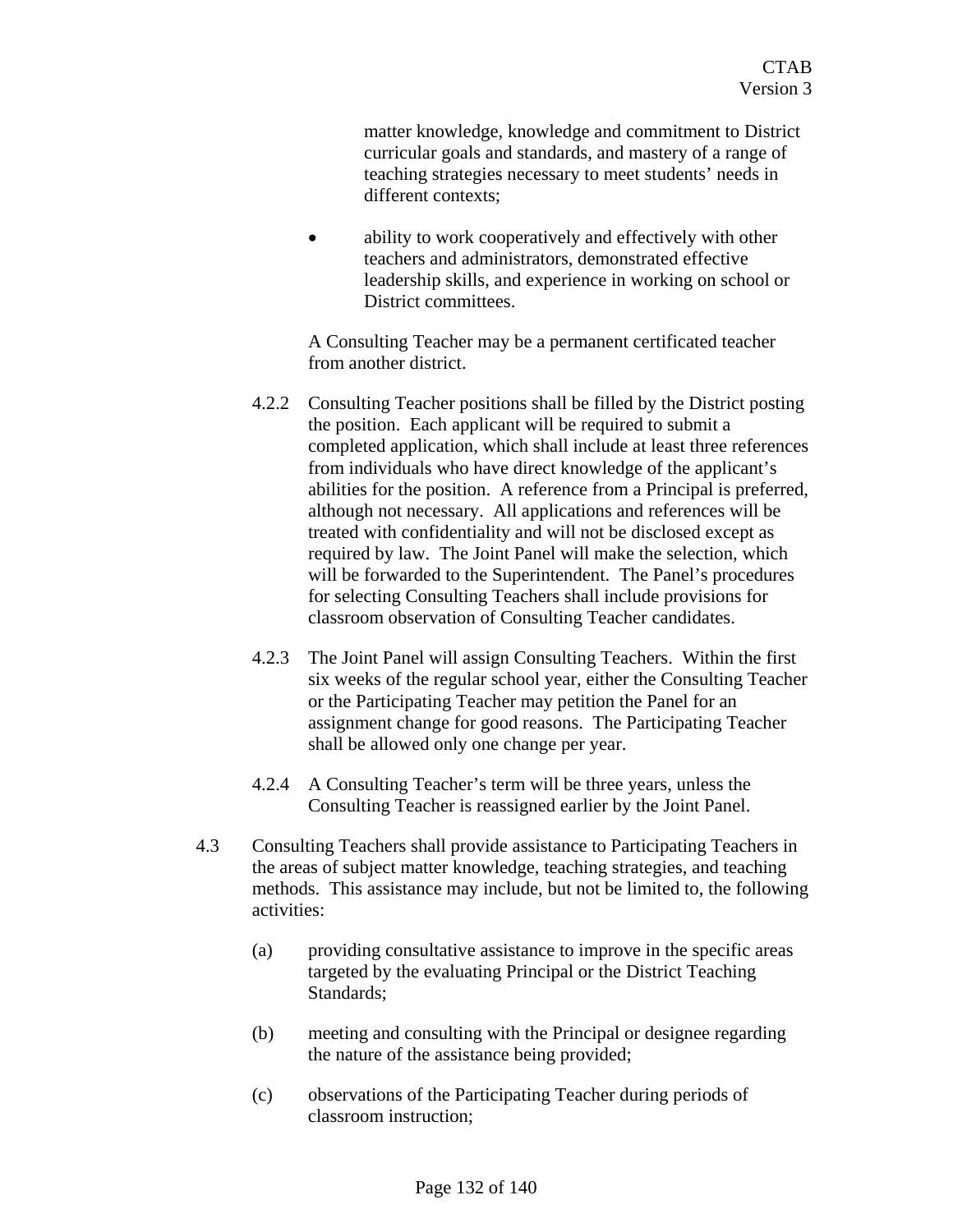- (d) allowing the Participating Teacher to observe the Consulting Teacher or other selected teachers;
- (e) attending specific training in specified teaching techniques or in designated subject matter;
- (f) demonstrating good practices to the Participating Teacher;
- (g) maintaining appropriate records of each Participating Teacher's activities and progress.

## 5 Other Provisions

- 5.1 Functions performed by unit members under this document shall not constitute either management or supervisory functions as defined by Government Code Section 3540.1(g) and (m).
- 5.2 Unit members who perform functions as Consulting Teachers or Panel members under this document shall have the same protection from liability and access to appropriate defense as other public school employees pursuant to Division 3.6 (commencing with Section 810) of Title 1 of the California Government Code.
- 5.3 Records
	- 5.3.1 All documents and information relating to the participation in this Program will be regarded as a personnel matter and subject to the personnel record exemption of the California Public Records Act (Government Code Section 6250, et seq.). The annual evaluation of the Program's impact, excluding any information on identifiable individuals, shall be subject to disclosure under the Public Records Act.
	- 5.3.2 All parts of the selection process of Consulting Teachers will be treated as confidential and will not be disclosed except as required by law.
	- 5.3.3 All the documents for the Peer Program will be filed by the personnel office separately from the individual personnel records, except as set forth in 3.1.8 above.
- 5.4 This agreement will be attached to the Collective Agreement as Appendix I, and shall be reviewed by the parties for possible modification before July 1, 2000.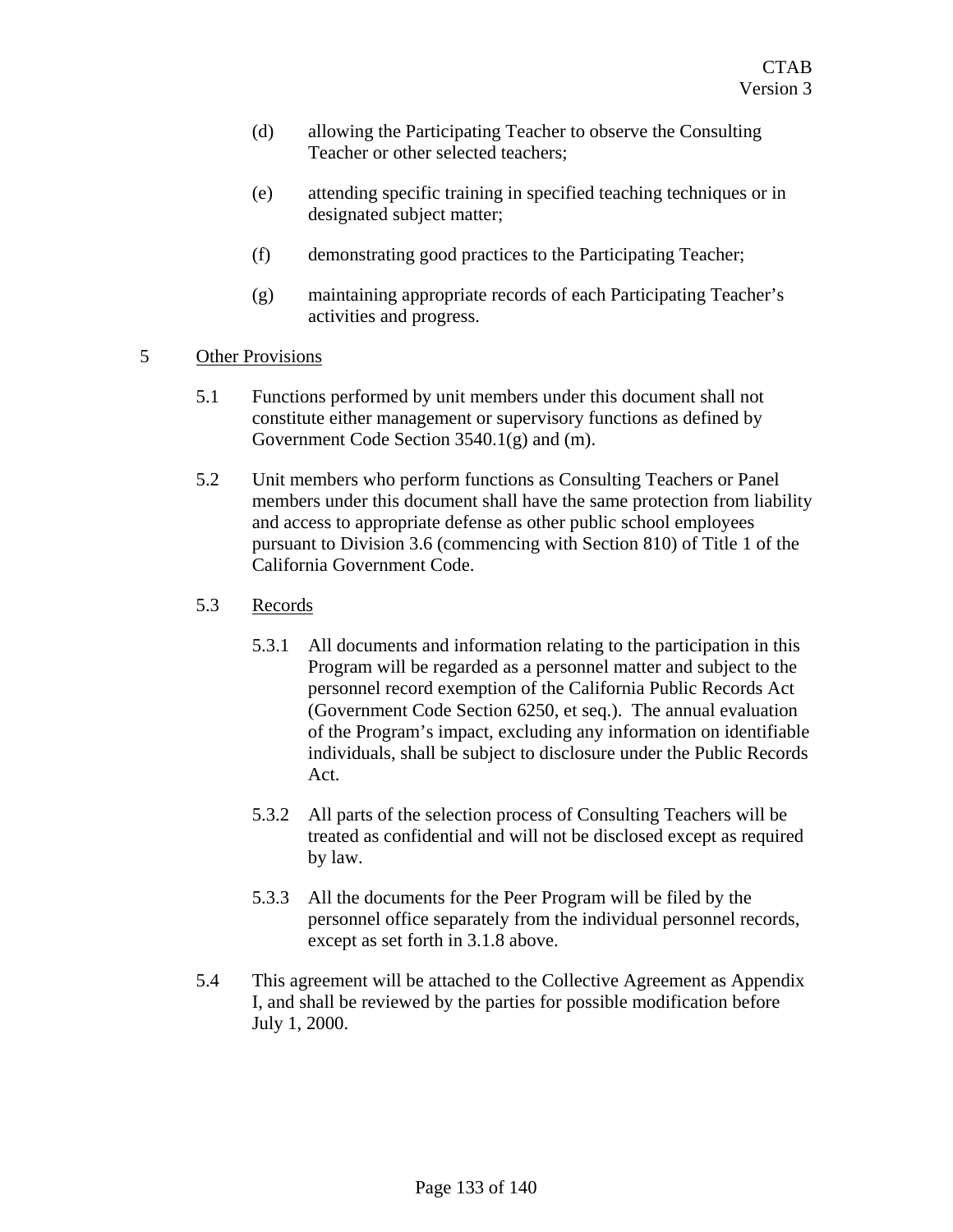# **Form 1**

Referral to Peer Assistance and Review Program Based on Unsatisfactory Evaluation and Recommendations for Improvement

Teacher:

School Principal (or other evaluator):

I am referring the teacher named above to the Peer Assistance and Review Program based on the teacher's [*overall unsatisfactory evaluation as well as an*] unsatisfactory evaluation in the following areas:





 $\Box$  Teaching Methods and Instruction

The teacher needs to improve in the specific areas described on the attached page(s) [*Principal to attach detailed description of areas in need of assistance*].

The assistance provided under the Peer Assistance and Review Program shall be designed to help the teacher to improve in the areas identified by the Principal or other evaluator.

Date Signature of Principal or Other Evaluator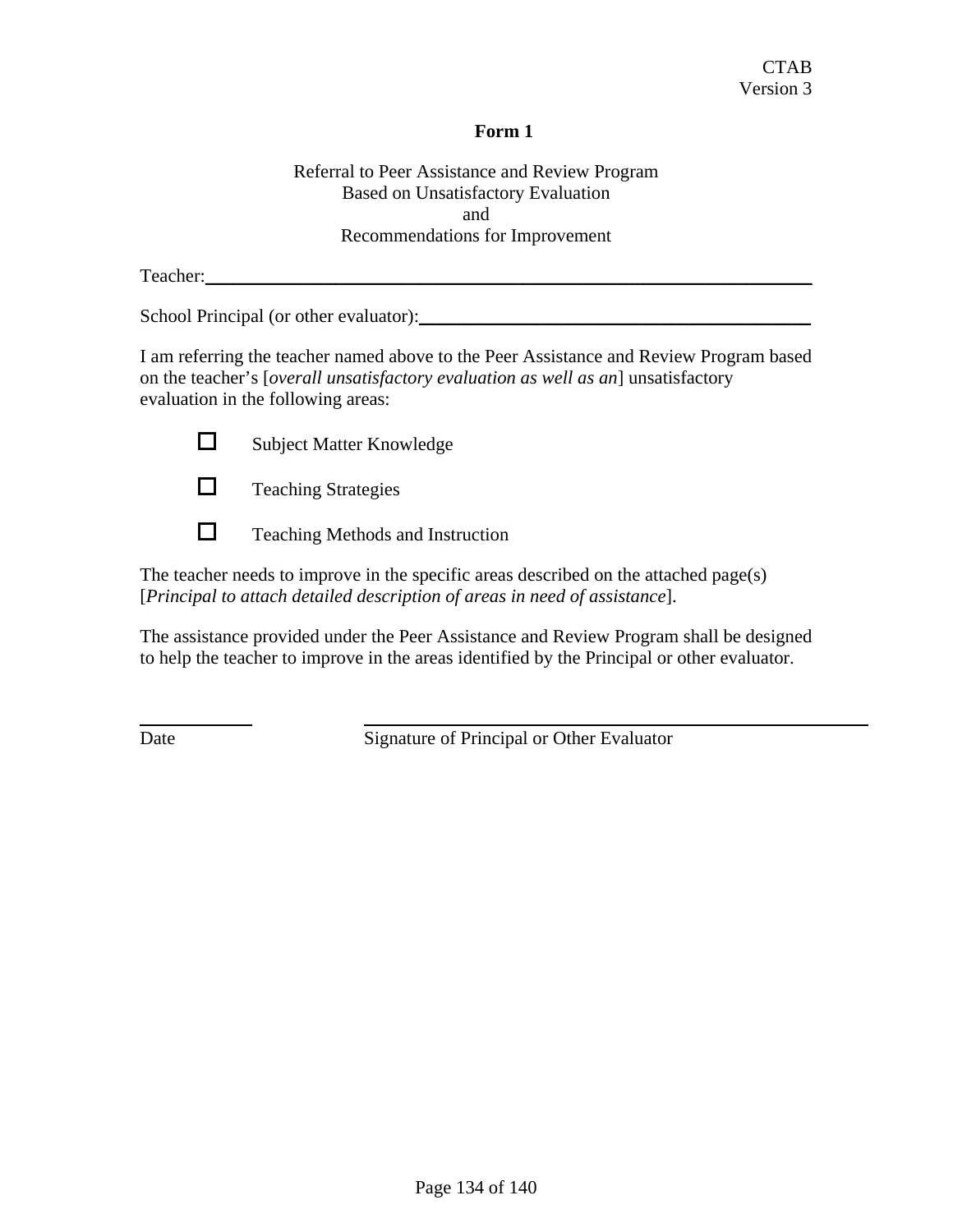## **Form 2**

## **Evaluation of Teacher's Participation in Peer Assistance and Review Program for Teachers Referred Based on an Unsatisfactory Evaluation**  [To be Completed by Consulting Teacher]

| Participating |  |  |
|---------------|--|--|
| Teacher:      |  |  |
| $C = -11$     |  |  |

Consulting Teacher:

The Participating Teacher was referred to the Peer Program due to an unsatisfactory evaluation by the Principal or other evaluator in the areas of subject matter knowledge, teaching strategies, or teaching methods and instruction.

The Principal identified the areas in need of improvement on the attached Referral to Peer Assistance and Review Program.

The results of the teacher's participation in the Peer Program with reference to each area needing improvement are described below:

Area in need of improvement:

| Assistance provided: |  |
|----------------------|--|

**I** Improvement not observed

Improvement observed (attach detailed description)

Area in need of improvement:

Assistance provided:

**Improvement not observed**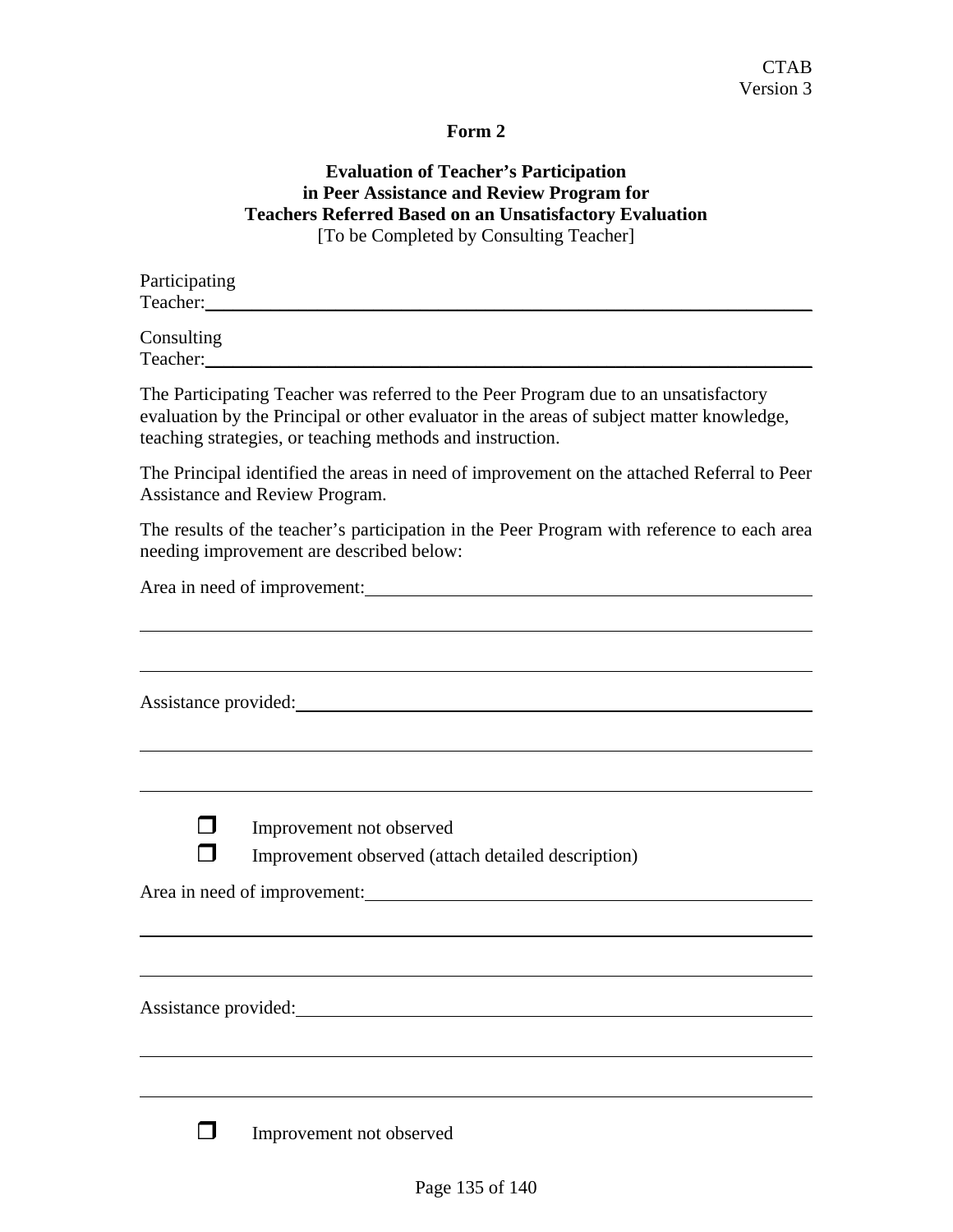Improvement observed (attach detailed description)

Area in need of improvement:

Assistance provided:



**Improvement not observed** 

Improvement observed (attach detailed description)

Other comments regarding the *results* of the teacher's participation in the Program are attached as needed.

Date Signature of Consulting Teacher

Date Signature of Participating Teacher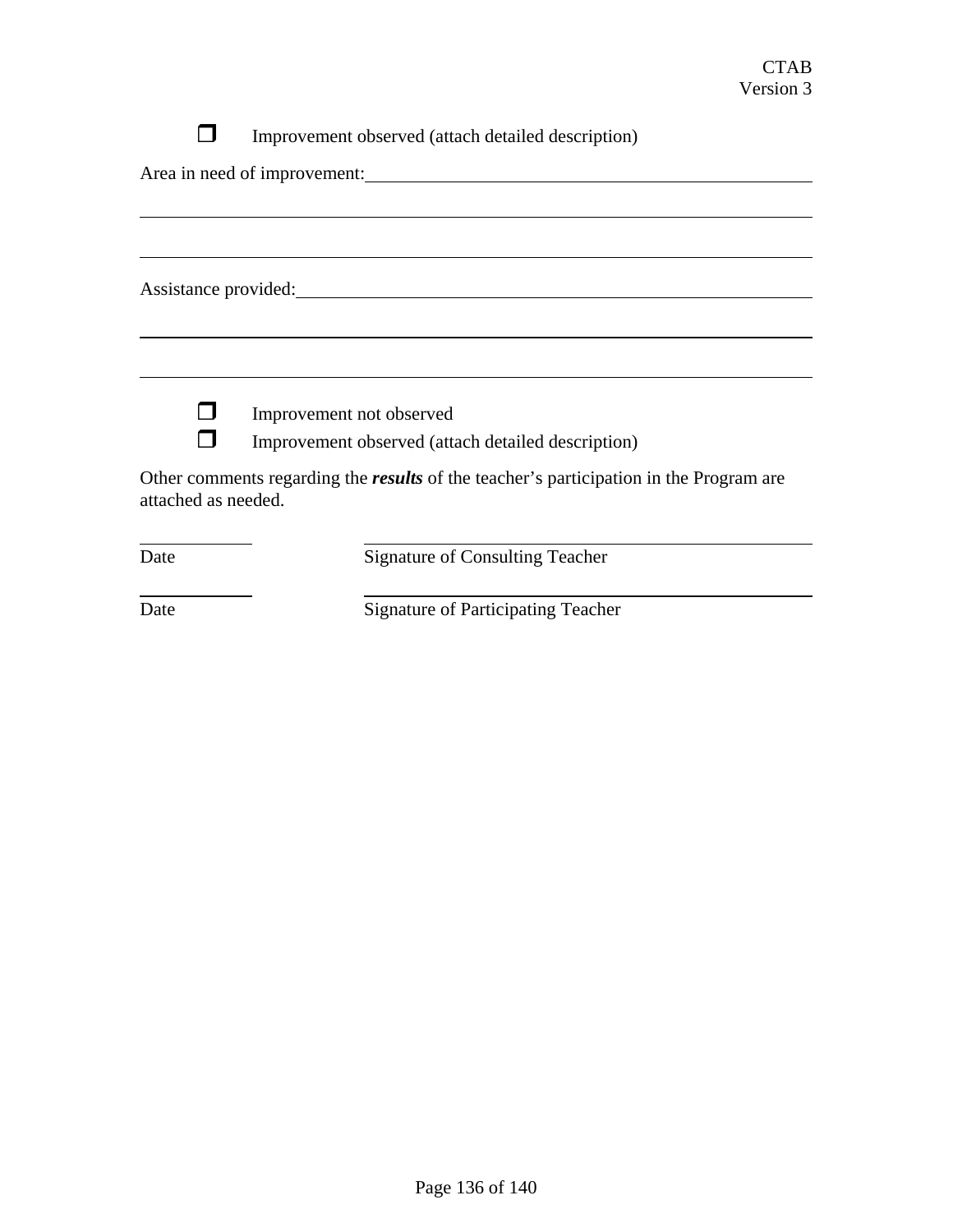

Copyright © 1999 by Kay & Stevens Law Firm. All rights reserved.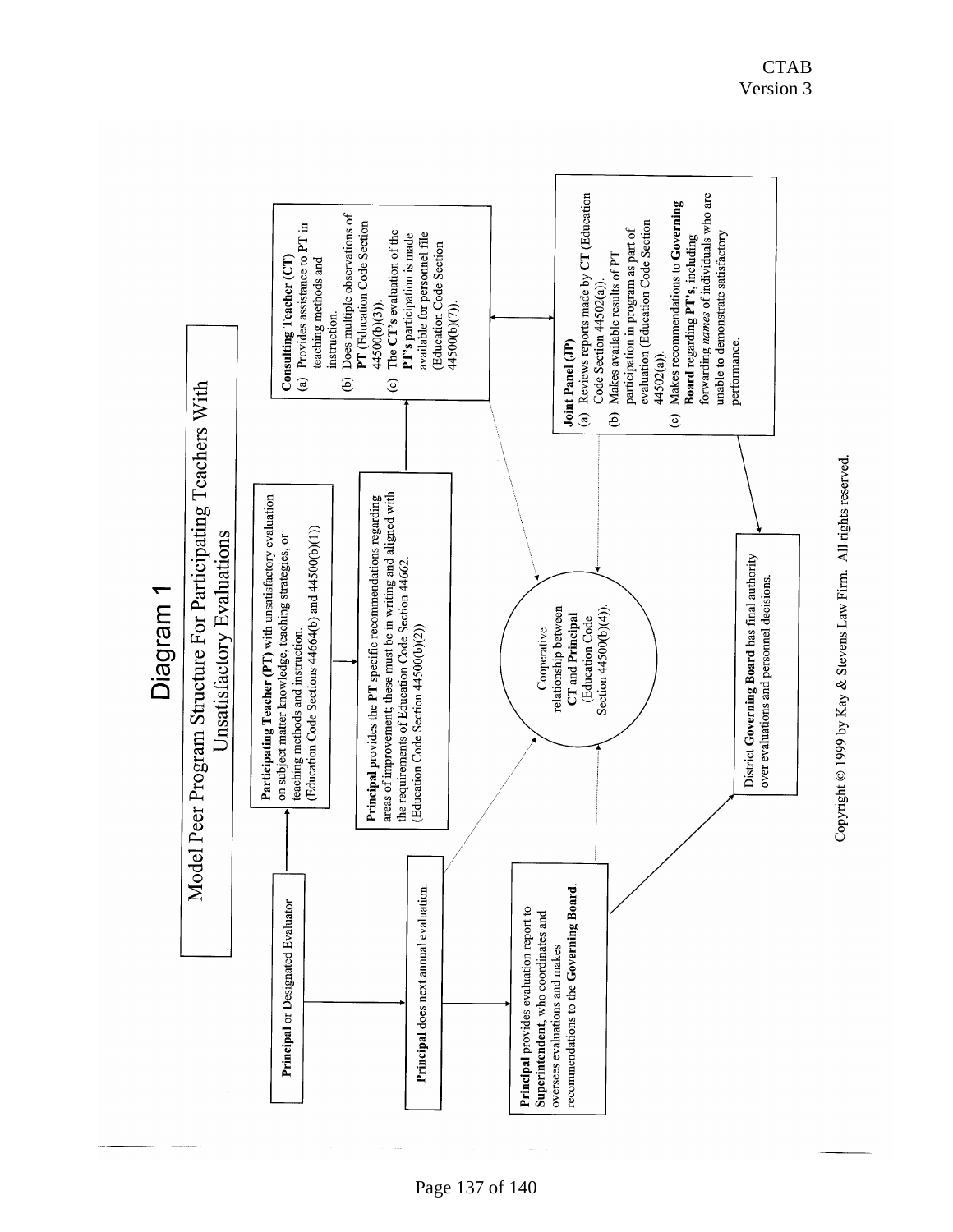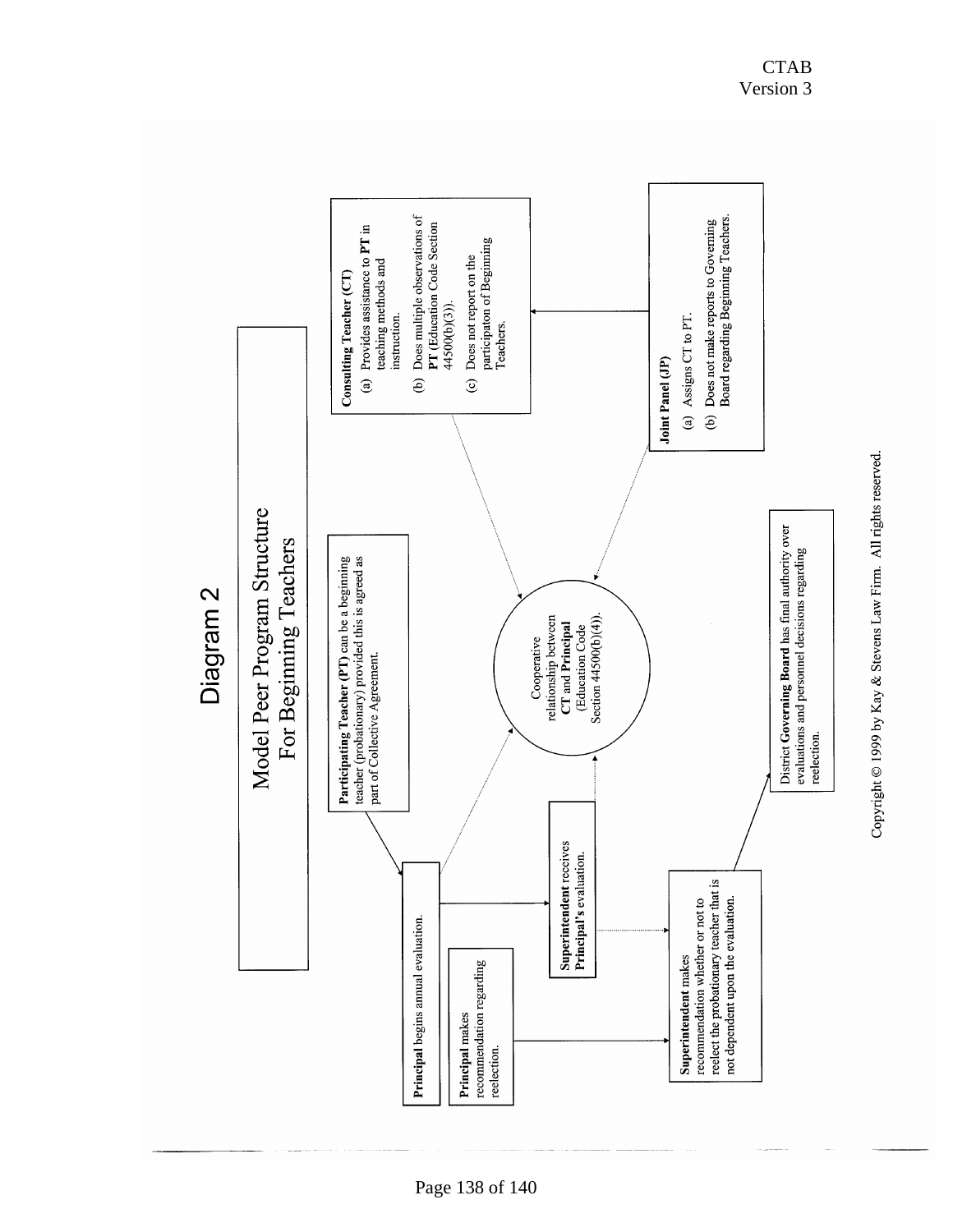

Page 139 of 140